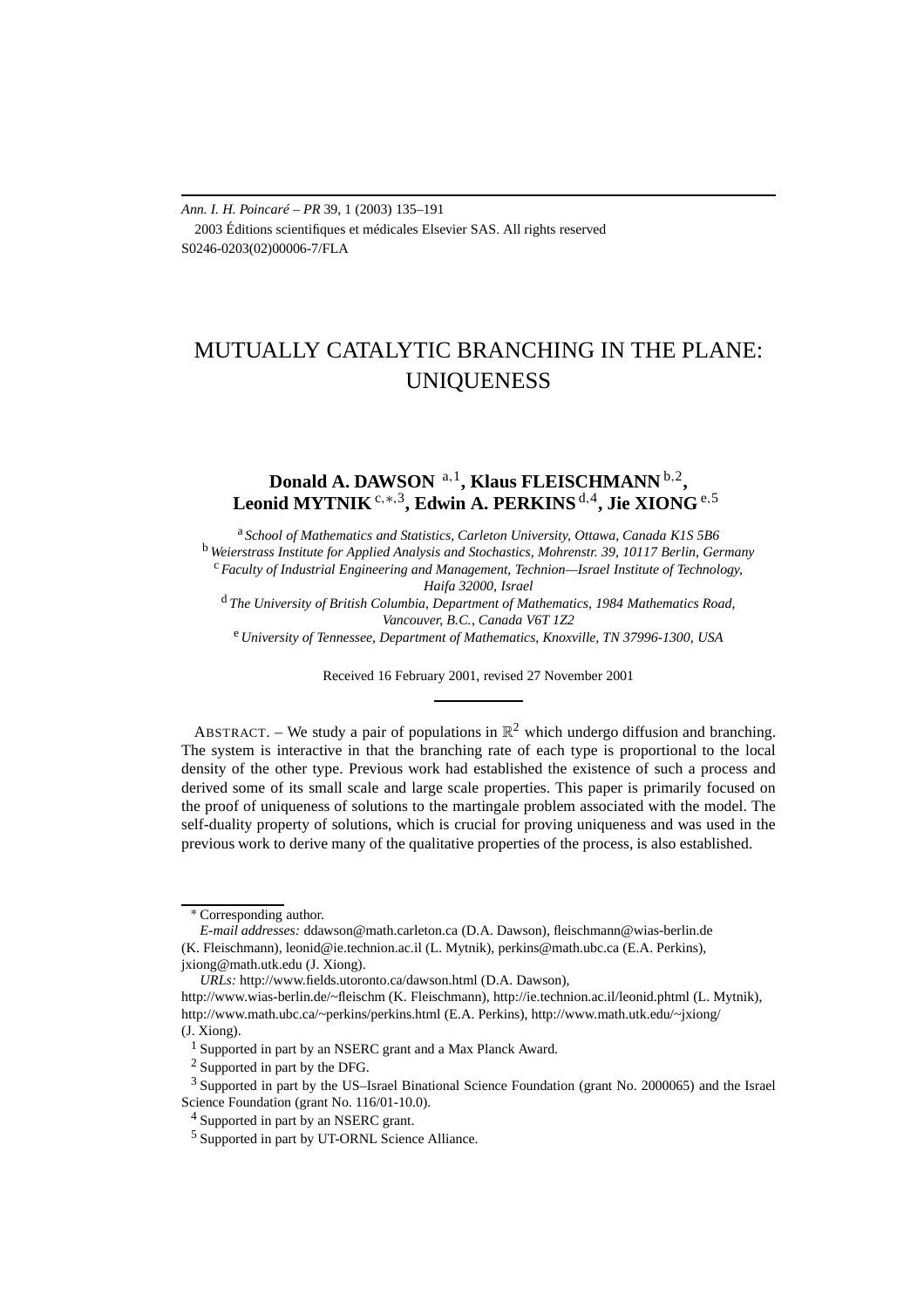2003 Éditions scientifiques et médicales Elsevier SAS

*MSC:* primary 60K35; secondary 60G57, 60J80

*Keywords:* Catalytic super-Brownian motion; Collision local time; Martingale problem; Duality; Uniqueness; Markov property

RÉSUMÉ. – On étudie un couple de populations dans le plan, sujettes à des phénomènes de branchement et de diffusion.

Le taux de branchement de chaque type est supposé proportionnel à ka densité de l'autre type. L'existence et les propriétés à grande et petite échelle d'un tel processus a été établie dans un article précédent. Ce travail est centré sur l'unicité de la solution du problème des martingales associé au modèle.

La propriété d'auto-dualité, qui est cruciale dans la démonstration de l'unicité et a été employée dans le travail précédent pour établir de nombreuses propriétés qualitatives du processus, est également démontrée.

2003 Éditions scientifiques et médicales Elsevier SAS

## **1. Introduction and statement of results**

## **1.1. Background, motivation and brief description of results**

Super-Brownian motion is a measure-valued process which arises as a limit of branching particle systems undergoing Brownian motion and critical (or asymptotically critical) branching. For example let us take large population of *N* particles in  $\mathbb{R}^d$  with small masses of  $N^{-1}$  per particle and let them move as independent Brownian motions with diffusion rate  $\sigma^2$ . Suppose that each particle dies independently of the others with rate  $N\rho(x)$  at site x at time t and at the time of death each particle (independently of the others) is replaced by 2 particles or by nothing with probability 1*/*2 to each event. The replacement particles, if there are any, perform independent Brownian motions and the story of alternating branching and diffusions continues. If we define measure-valued process  $X^N$  by

 $X_t^N(A) = \{\text{mass of the particles alive at time } t \text{ in } A\}, \quad \forall A \in \mathcal{B}(\mathbb{R}^d),$ 

then as N goes to infinity the resulting  $X<sup>N</sup>$  converges in an appropriate topology to the measure-valued process known as super-Brownian motion with diffusion rate  $\sigma^2$  and branching rate  $\rho$ . In dimension  $d = 1$  super-Brownian motion takes values in the space of measures which are absolutely continuous with respect to Lebesgue measure and its density satisfies the following stochastic partial differential equation (see [9,15]):

$$
\frac{\partial X_t(x)}{\partial t} = \frac{\sigma^2}{2} \Delta X_t(x) + \sqrt{\rho(x) X_t(x)} \, \dot{W}_t(x), \quad (t, x) \in \mathbb{R}_+ \times \mathbb{R}, \tag{1.1}
$$

where  $\Delta$  is the one-dimensional Laplacian and  $\dot{W}$  is standard time-space white noise on  $\mathbb{R}_+ \times \mathbb{R}$ . In dimensions  $d \geq 2$  the super-Brownian motion takes values in the space of singular measures, therefore it can not be represented as a solution to the above SPDE (for discussion on parabolic SPDEs see e.g. [16]). It is characterized as a solution to an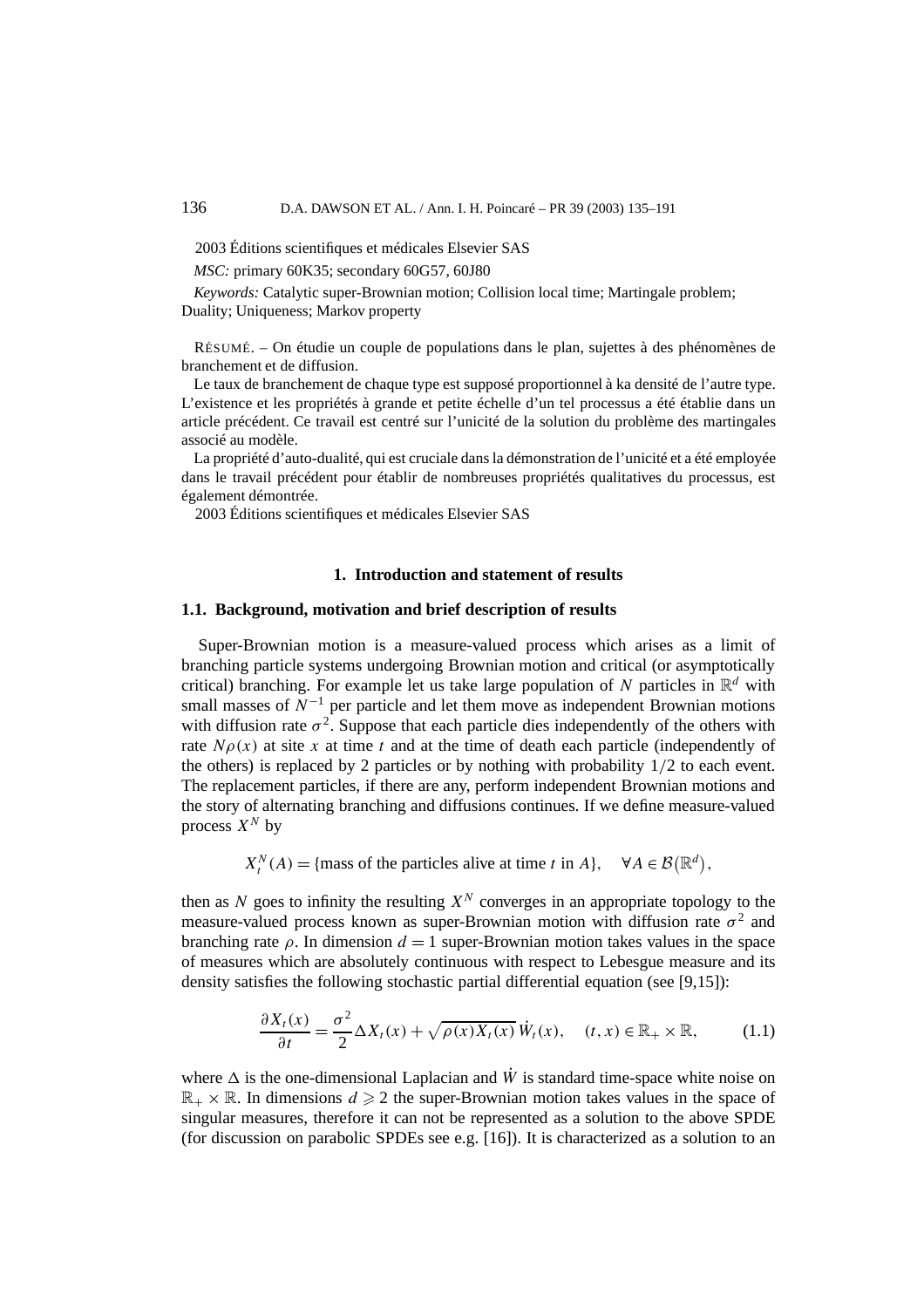appropriate martingale problem (see e.g. Chapter 6 in [2]). One of the strongest tools available in the study of superprocesses is its Laplace transform. Write  $\langle \mu, \varphi \rangle$  or  $\mu(\varphi)$ to denote the integral of  $\varphi$  with respect to a measure  $\mu$ . Then for the super-Brownian motion *X* adapted to filtration  $\mathcal{F}_t$  we have

$$
P\left[e^{-\langle X_t, \varphi\rangle} \mid \mathcal{F}_0\right] = e^{-\langle X_0, V_t(\varphi)\rangle}, \quad \forall \varphi \geq 0,
$$
\n(1.2)

where  $V_t(\varphi)$  solves the following nonlinear partial differential equation:

$$
\begin{cases} \frac{\partial v_t(x)}{\partial t} = \frac{\sigma^2}{2} \Delta v_t(x) - \frac{\rho(x)}{2} v_t(x)^2, \\ v_0 = \varphi. \end{cases}
$$
(1.3)

This formula for Laplace transform is the key for proving that super-Brownian motion is a unique solution to the martingale problem and so is strong Markov.

Recently there has been considerable interest in the area of the superprocesses with interactions. In [5] solutions to the following system of stochastic partial differential equations were studied:

$$
\frac{\partial X_t^i(x)}{\partial t} = \frac{\sigma^2}{2} \Delta X_t^i(x) + \sqrt{\gamma X_t^1(x) X_t^2(x)} \dot{W}_t^i(x), \quad (t, x) \in \mathbb{R}_+ \times \mathbb{R}, \ i = 1, 2, \quad (1.4)
$$

where  $\dot{W}^1$ ,  $\dot{W}^2$  are independent space time white noises and  $\gamma > 0$ . In this model, called the mutually catalytic branching model, there are two types of particles each of which may branch only in the presence of the other type. More precisely the branching rate of each type at a site is proportional to the density of the other type present at that site.

A number of approaches are used to study uniqueness in law of interactive superprocesses (see e.g. the use of "historical calculus" in [13,14,8], or exchangeable particle representation in [6]). For the one-dimensional mutually catalytic branching model (1.4), uniqueness was resolved in [12], by deriving the so-called exponential selfduality formula. We will introduce this formula now. Here and elsewhere we identify non-negative functions  $X(x)$  which are integrable on compact sets with Radon measures  $X(x) dx \equiv X(dx)$ . If  $(X^1, X^2)$  and  $(\tilde{X}^1, \tilde{X}^2)$  are two independent solutions to (1.4) starting at  $(X_0^1, X_0^2)$  and  $(\widetilde{X}_0^1, \widetilde{X}_0^2)$  respectively (suppose that the initial conditions are in the space of continuous functions) then the self-duality formula states that

$$
P\left[\exp\left\{-\left\langle X_t^1 + X_t^2, \widetilde{X}_0^1 + \widetilde{X}_0^2 \right\rangle + i\left\langle X_t^1 - X_t^2, \widetilde{X}_0^1 - \widetilde{X}_0^2 \right\rangle\right\}\right]
$$
  
=  $\widetilde{P}\left[\exp\left\{-\left\langle X_0^1 + X_0^2, \widetilde{X}_t^1 + \widetilde{X}_t^2 \right\rangle + i\left\langle X_0^1 - X_0^2, \widetilde{X}_t^1 - \widetilde{X}_t^2 \right\rangle\right\}\right].$ 

In addition to proving the uniqueness result, the above self-duality formula is the key tool for deriving the long time behavior of the processes with infinite initial conditions through the long time behavior of the processes with finite initial conditions.

The question of extending the mutually catalytic branching model to dimensions greater than one was of interest for a number of reasons. One's intuition does not work very well in this case (see, for example, the intuitive "non-existence" argument in the introduction of [3]). Eventually the existence of the model in dimension  $d = 2$ was proved in [3,4], providing  $\gamma/\sigma^2$  is small enough. More specifically, it was shown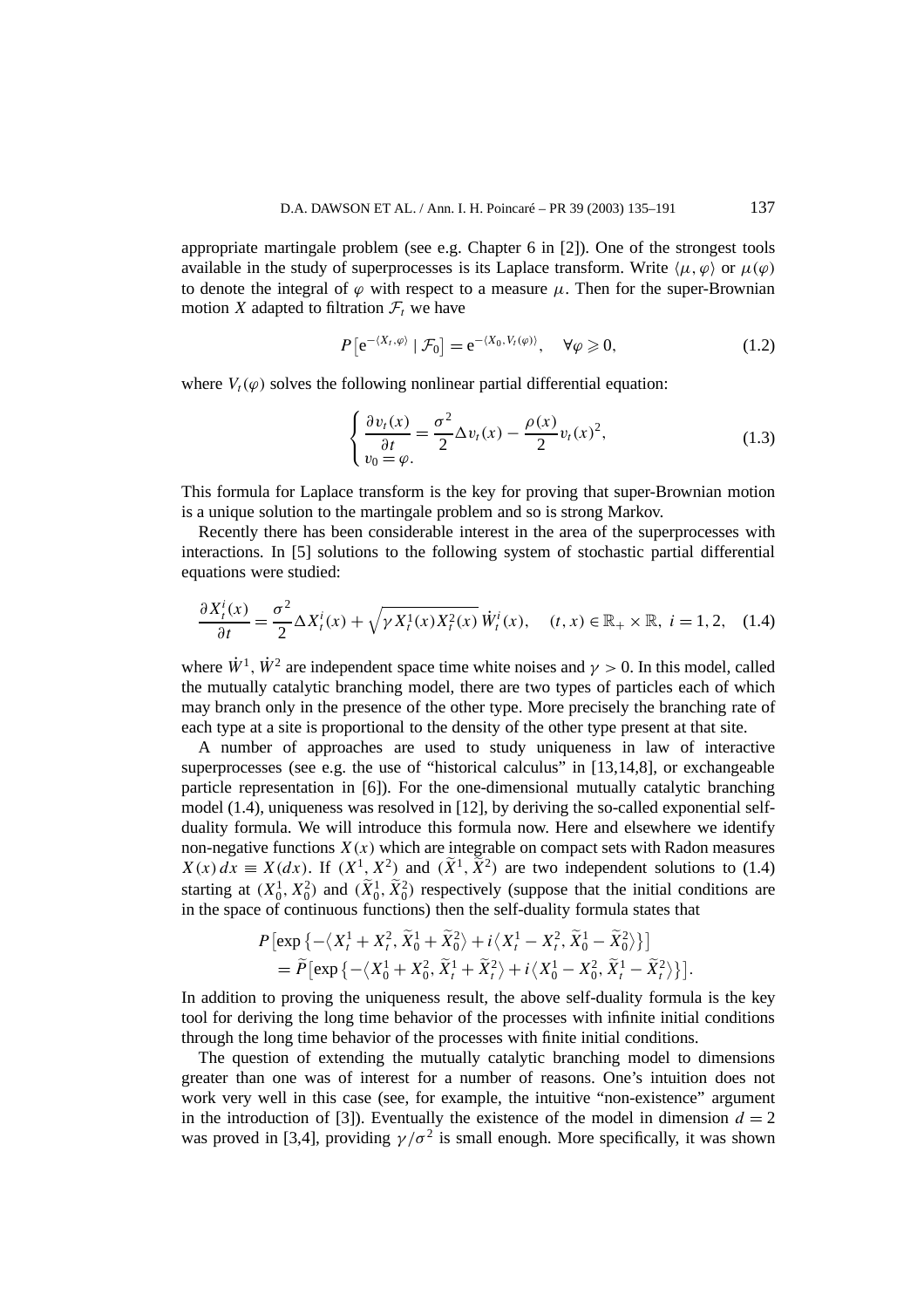that a mutually catalytic process  $X = (X^1, X^2)$  makes sense in dimension  $d = 2$  as a pair of measure-valued processes that solves the following martingale problem. For an appropriate class of test functions  $\varphi_i$ , *i* = 1, 2,

$$
M_t^i(\varphi_i) = \langle X_t^i, \varphi_i \rangle - \langle X_0^i, \varphi_i \rangle - \int_0^t \langle X_s^i, \frac{\sigma^2 \Delta \varphi_i}{2} \rangle ds, \quad t \geq 0, \ i = 1, 2,
$$

are orthogonal continuous  $L^2$ -martingales such that  $M_0^i(\varphi_i) = 0$  and

$$
\langle M^i(\varphi_i) \rangle_t = \gamma \langle L_{\mathbf{X}}(t), \varphi_i^2 \rangle, \quad t \geq 0, \ i = 1, 2.
$$

Here  $L_X$  is the collision local time of  $X^1$  and  $X^2$  loosely described by

$$
L_{\mathbf{X}}(t,dx) \equiv \int\limits_{0}^{t} \int\limits_{\mathbb{R}^2} \delta_x(y) X_s^1(dx) X_s^2(dy) ds, \quad t \geqslant 0,
$$

whereas the precise definition is given in Definition 1.1 below. [3] deals with the finite measures state space and [4] handles the infinite measures case. Several interesting properties of mutually catalytic process were derived in these papers, such as absolute continuity at fixed times, segregation of types property, the extinction of one type as time goes to infinity and a number of others. The proof of some of these properties is based on self-duality formula which we are going to derive in this paper under additional integrability condition (**IntC**). The uniqueness for the mutually catalytic martingale problem, which is the major result of this work, follows from the self-duality formula. The derivation of self-duality formula in  $d = 2$  is by no means simple generalization of  $d = 1$  case. The main problem is unboundedness of the densities of the processes. To circumvent this problem, first, we introduce an additional integrability condition (**IntC**) and prove self-duality, and hence uniqueness, under this condition. Second, to show that our uniqueness result is not vacuous, we verify existence of the processes satisfying (**IntC**). Some moment calculations are required to show that the processes with finite initial conditions constructed in [3] satisfy (**IntC**), and hence are unique solutions to the corresponding martingale problem. Note that these moment calculations are based on moment duality introduced in [3]. Besides uniqueness, we prove the strong Markov property for the finite measure case–the requirement of a side condition like (**IntC**) means, there is a bit to say here. Moreover, (**IntC**) also allows us to give a simple proof of absolute continuity of collision local time with respect to time, that is, the existence of a collision measure process  $K_{\mathbf{X}}(t, \cdot)$  such that  $L_{\mathbf{X}}(dt, \cdot) = K_{\mathbf{X}}(t, \cdot) dt$ .

In the case of infinite measures initial conditions, the situation is more complicated. We were able to derive (**IntC**), and hence self-duality and uniqueness, only for initial conditions with bounded densities. As the problem of finding a proper state space for these infinite measure-valued processes remains unresolved, we do not have results on the Markov and strong Markov properties in this case.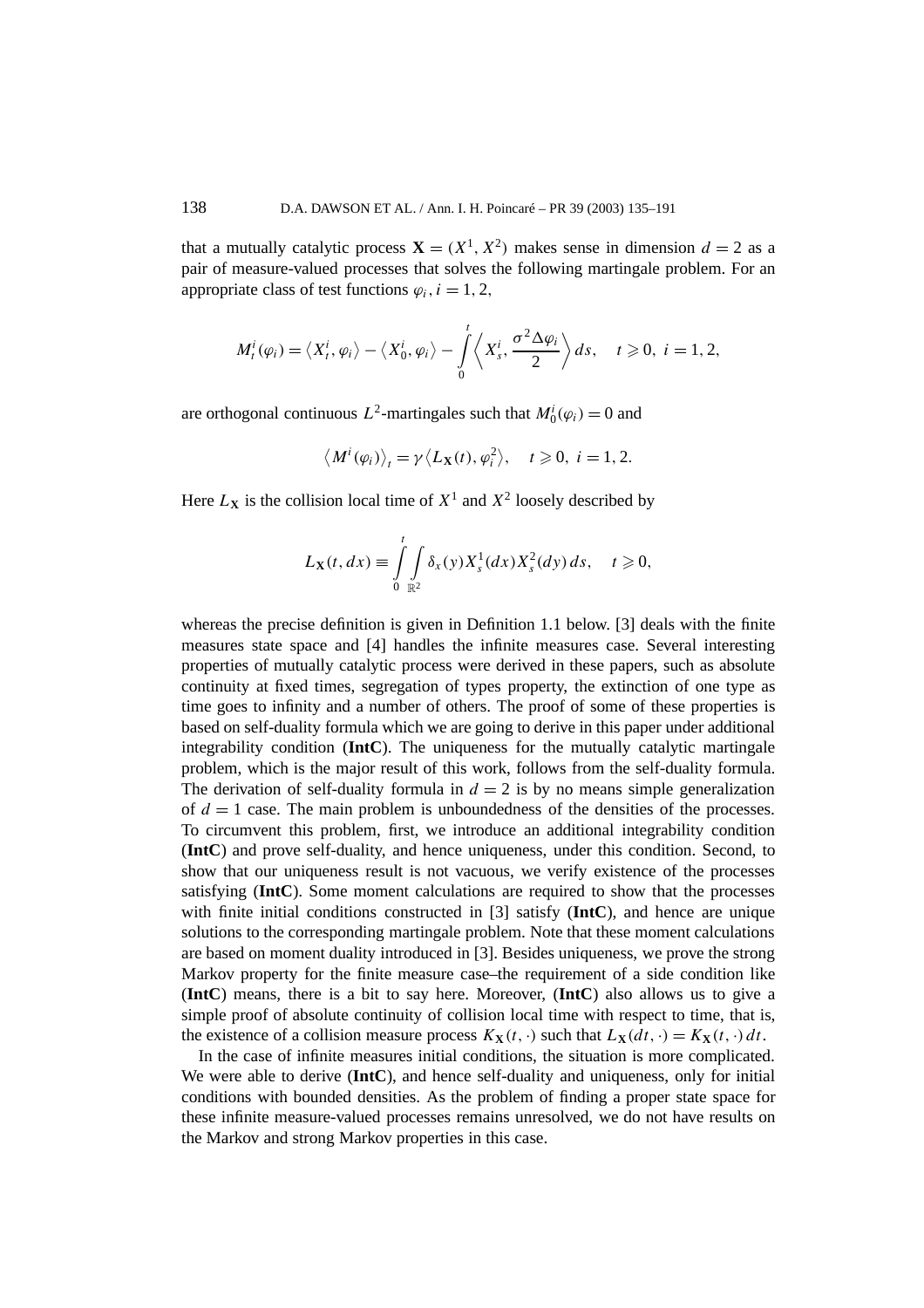#### **1.2. Notation**

We will try to use the same notation as in [3] and [4].

We use *c* to denote a positive (finite) constant which may vary from place to place. A *c* with some additional subscript or superscript usually denotes a specific constant. Write  $|\cdot|$  for the Euclidean norm in  $\mathbb{R}^d$ ,  $d \ge 1$ .

For  $\lambda \in \mathbb{R}$  introduce the reference function  $\phi_{\lambda}$ :

$$
\phi_{\lambda}(x) \equiv e^{-\lambda|x|}, \quad x \in \mathbb{R}^d.
$$

For  $f:\mathbb{R}^d \mapsto \mathbb{R}$  put

$$
|f|_{\lambda} \equiv \sup_{x \in \mathbb{R}^d} |f(x)| / \phi_{\lambda}(x), \quad \lambda \in \mathbb{R},
$$

and

$$
||f||_{\infty} \equiv \sup_{x \in \mathbb{R}^d} |f(x)|.
$$

For  $\lambda \in \mathbb{R}$ , let  $\mathcal{B}_{\lambda} = \mathcal{B}_{\lambda}(\mathbb{R}^2)$  denote the set of all measurable (real-valued) functions *f* such that  $|f|_{\lambda}$  is finite. Introduce the spaces

$$
\begin{aligned} \mathcal{B}_{tem} &= \mathcal{B}_{tem}(\mathbb{R}^2) \equiv \bigcap_{\lambda > 0} \mathcal{B}_{-\lambda}, \qquad \mathcal{B}_{exp} = \mathcal{B}_{exp}(\mathbb{R}^2) \equiv \bigcup_{\lambda > 0} \mathcal{B}_{\lambda}, \\ \mathcal{B}_{rap} &= \mathcal{B}_{rap}(\mathbb{R}^2) \equiv \bigcap_{\lambda > 0} \mathcal{B}_{\lambda} \end{aligned}
$$

of *tempered*, *exponentially decreasing* and *rapidly decreasing* functions respectively. Also let  $\mathcal{B} = \mathcal{B}(\mathbb{R}^2)$  (respectively  $\mathcal{B}_b = \mathcal{B}_b(\mathbb{R}^2)$ ,  $\mathcal{B}_{b,\text{com}} = \mathcal{B}_{b,\text{com}}(\mathbb{R}^2)$   $\mathcal{C} = \mathcal{C}(\mathbb{R}^2)$ ,  $\mathcal{C}_b =$  $C_b(\mathbb{R}^2)$ ,  $C_{\text{com}} = C_{\text{com}}(\mathbb{R}^2)$ ) be the set of all measurable (respectively bounded measurable, bounded measurable with compact support, continuous, bounded continuous, continuous with compact support) functions on  $\mathbb{R}^2$ . Note that B will also serve as a notation for Borel sets in  $\mathbb{R}^2$ .

Let  $C_\lambda$  refer to the set of continuous *f* in  $B_\lambda$  with the additional property that the  $f(x)/\phi_{\lambda}(x)$  has a finite limit as  $|x| \uparrow \infty$ . The definition of  $\mathcal{C}_{tem}$ ,  $\mathcal{C}_{exp}$  and  $\mathcal{C}_{rap}$  is analogous to that of  $\mathcal{B}_{tem}$ ,  $\mathcal{B}_{exp}$  and  $\mathcal{B}_{rap}$ . If *F* is any subset of continuous functions on  $\mathbb{R}^d$  then  $F^{(m)}$ (respectively  $F^{\infty}$ ) is a subset of functions in *F* whose partial derivatives up to the order *m* (respectively of any order) belong to *F*. For example  $C_{com}^{\infty}$  is the subspace of infinitely differentiable functions in  $C_{\text{com}}$ .

If *F* is a set of functions we will write  $F_+$  or  $F^+$  for non-negative functions in *F*. The topology on  $C_{tem}$  is induced by the metric

$$
d_{\text{tem}}(f, g) \equiv \sum_{n=1}^{\infty} 2^{-n} (|f - g|_{-1/n} \wedge 1), \quad f, g \in C_{\text{tem}}.
$$

Let M be the set of all Radon measures on  $\mathbb{R}^2$ . Then let  $\mathcal{M}_{tem} = \mathcal{M}_{tem}(\mathbb{R}^2)$  denote the subset of all measures  $\mu$  in M such that  $\langle \mu, \phi_{\lambda} \rangle < \infty$ , for all  $\lambda > 0$ . We topologize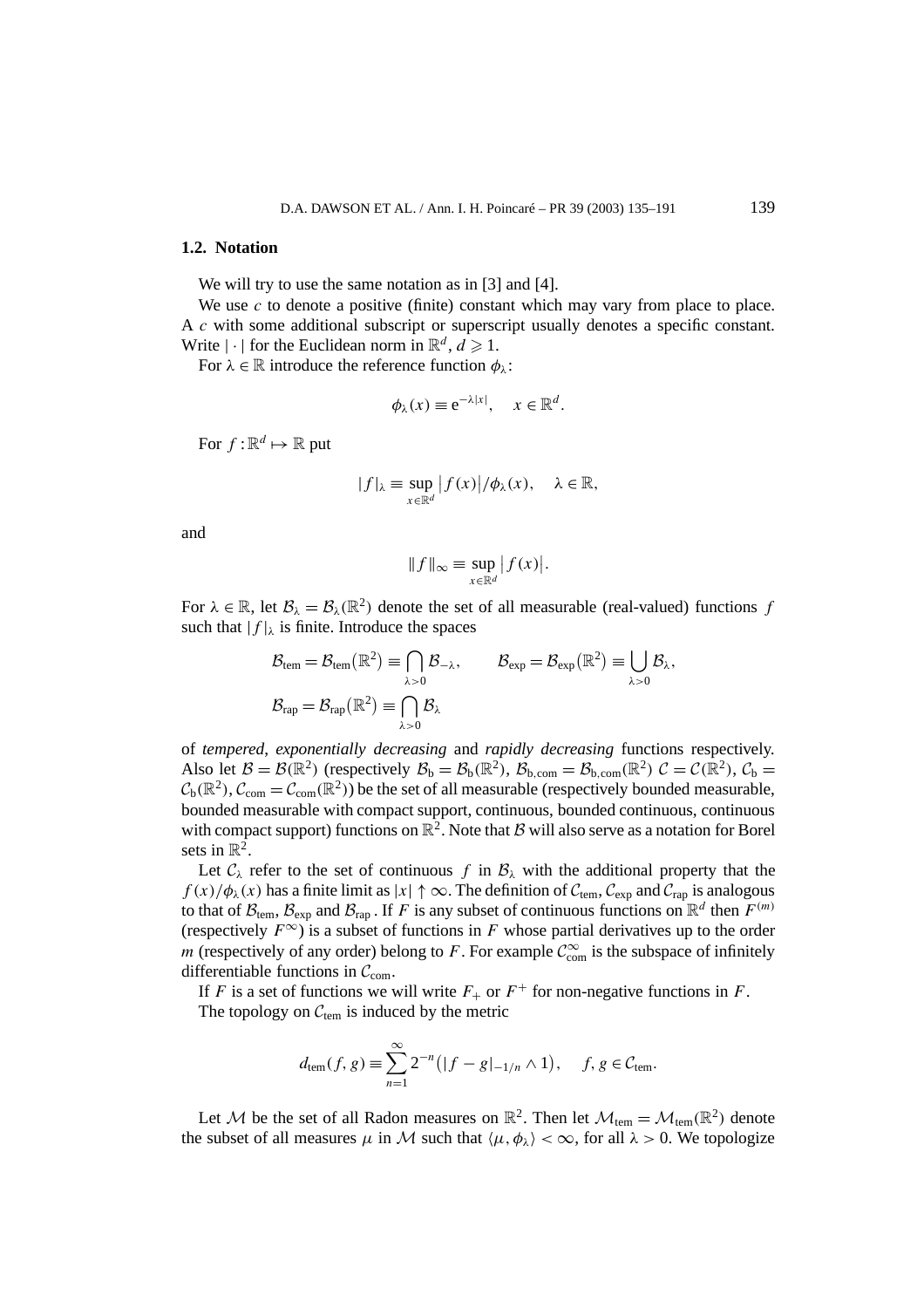the set of tempered measures  $\mathcal{M}_{tem}$  by the metric

$$
d_{\text{tem}}(\mu, \nu) \equiv d_0(\mu, \nu) + \sum_{n=1}^{\infty} 2^{-n} (|\mu - \nu|_{1/n} \wedge 1), \quad \mu, \nu \in \mathcal{M}_{\text{tem}}.
$$

Here  $d_0$  is a complete metric on the space of Radon measures on  $\mathbb{R}^2$  inducing the vague topology, and  $|\mu - \nu|_{\lambda}$  is abbreviation for  $|\langle \mu, \phi_{\lambda} \rangle - \langle \nu, \phi_{\lambda} \rangle|$ . Note that  $(\mathcal{M}_{tem}, d_{tem})$  is a Polish space and  $\mu_n \to \mu$  in  $\mathcal{M}_{tem}$  if and only if  $\langle \mu_n, \varphi \rangle \to \langle \mu, \varphi \rangle$  for all  $\varphi \in \mathcal{C}_{exp}$ . Let  $\mathcal{M}_f = \mathcal{M}_f(\mathbb{R}^2)$  denote the space of finite measures on  $\mathbb{R}^2$  with the topology of weak convergence. Let  $\mathcal{M}_{\text{ran}}$  be the space of rapidly decreasing measures  $\mu$  on  $\mathbb{R}^2$  such that  $\langle \mu, \varphi \rangle < \infty$  for any  $\varphi \in \mathcal{B}_{tem}$ . We say that  $\mu_n \Rightarrow \mu$  in  $\mathcal{M}_{rap}$  if  $\mu_n \Rightarrow \mu$  in  $\mathcal{M}_{f}$  and  $\sup_n \langle \mu_n, \phi_\lambda \rangle < \infty$  for any  $\lambda < 0$ .

For any metric space *E* let  $D(\mathbb{R}_+, E)$  (respectively  $C(\mathbb{R}_+, E)$ ) be the space of cadlag (respectively continuous) *E*-valued functions with Skorohod topology. Let  $\mathcal{M}_1(E)$ denote the set of probability measures on  $E$  and  $\mathcal{B}(E)$  serve as a notation for Borel sets in *E*.

Let  ${}^{\varepsilon}p_t(x) \equiv \varepsilon^{-2}P({}^{\varepsilon}\xi_t = x \mid {}^{\varepsilon}\xi_0 = \mathbf{0}), t > 0, x \in \varepsilon \mathbb{Z}^2$ , where  ${}^{\varepsilon}\xi_t$  is a continuous time simple random walk which jumps to a nearest neighbor in  $\epsilon \mathbb{Z}^2$  with rate  $2\epsilon^{-2}\sigma^2$ . Write  $(\xi, \Pi_x, x \in \mathbb{R}^2)$  for the Brownian motion on  $\mathbb{R}^2$  with variance parameter  $\sigma^2$ ,

$$
p_t(x, y) = (2\pi\sigma^2 t)^{-1} \exp\{-|x - y|^2/2t\sigma^2\}, \quad t > 0, x, y \in \mathbb{R}^2,
$$

for its transition density, and  $\{S_t: t \geq 0\}$  for the corresponding semigroup. With slight abuse of notation let  $p_t(x) \equiv p_t(x, 0)$ . If  $\mu \in \mathcal{M}_{tem}$ , set  $S_t\mu(x) \equiv \int p_t(x - y)\mu(dy)$ .

For *E* a topological space let  $\mathcal{L}(X)$  be the law on *E* of *E*-valued random variable *X*.

#### **1.3. Uniqueness theorems**

In this subsection we will state our main uniqueness theorems. We start with necessary definitions. Let  $X = (X^1, X^2)$  denote an  $\mathcal{M}_{\text{tem}}^2$ -valued process, where  $\mathcal{M}_{\text{tem}}^2 = \mathcal{M}_{\text{tem}} \times$  $M_{\text{tem}}$ . Define a pair of measures on the plane by

$$
L_{\mathbf{X}}^{*,\delta}(t, dx) \equiv \frac{1}{\delta} \int_{0}^{\delta} \int_{0}^{t} S_r X_s^1(x) S_r X_s^2(x) ds dr dx, \quad t \ge 0, \delta > 0,
$$
 (1.5)

$$
L_X^{\delta}(t, dx) \equiv \int_0^t S_{\delta} X_s^1(x) S_{\delta} X_s^2(x) ds dx, \quad t \ge 0, \ \delta > 0.
$$
 (1.6)

DEFINITION 1.1 (Collision local time). – *Let*  $\mathbf{X} = (X^1, X^2)$  *be an*  $\mathcal{M}_{tem}^2$ -valued *continuous process. The collision local time of* **X** *(if it exists) is a continuous nondecreasing*  $\mathcal{M}_{tem}$ -valued stochastic process  $t \mapsto L_{\mathbf{X}}(t) = L_{\mathbf{X}}(t, \cdot)$  such that

$$
\langle L_{\mathbf{X}}^{*,\delta}(t),\varphi\rangle \to \langle L_{\mathbf{X}}(t),\varphi\rangle \quad \text{as } \delta \downarrow 0 \text{ in probability,}
$$

*for all*  $t > 0$  *and*  $\varphi \in \mathcal{C}_{com}$ .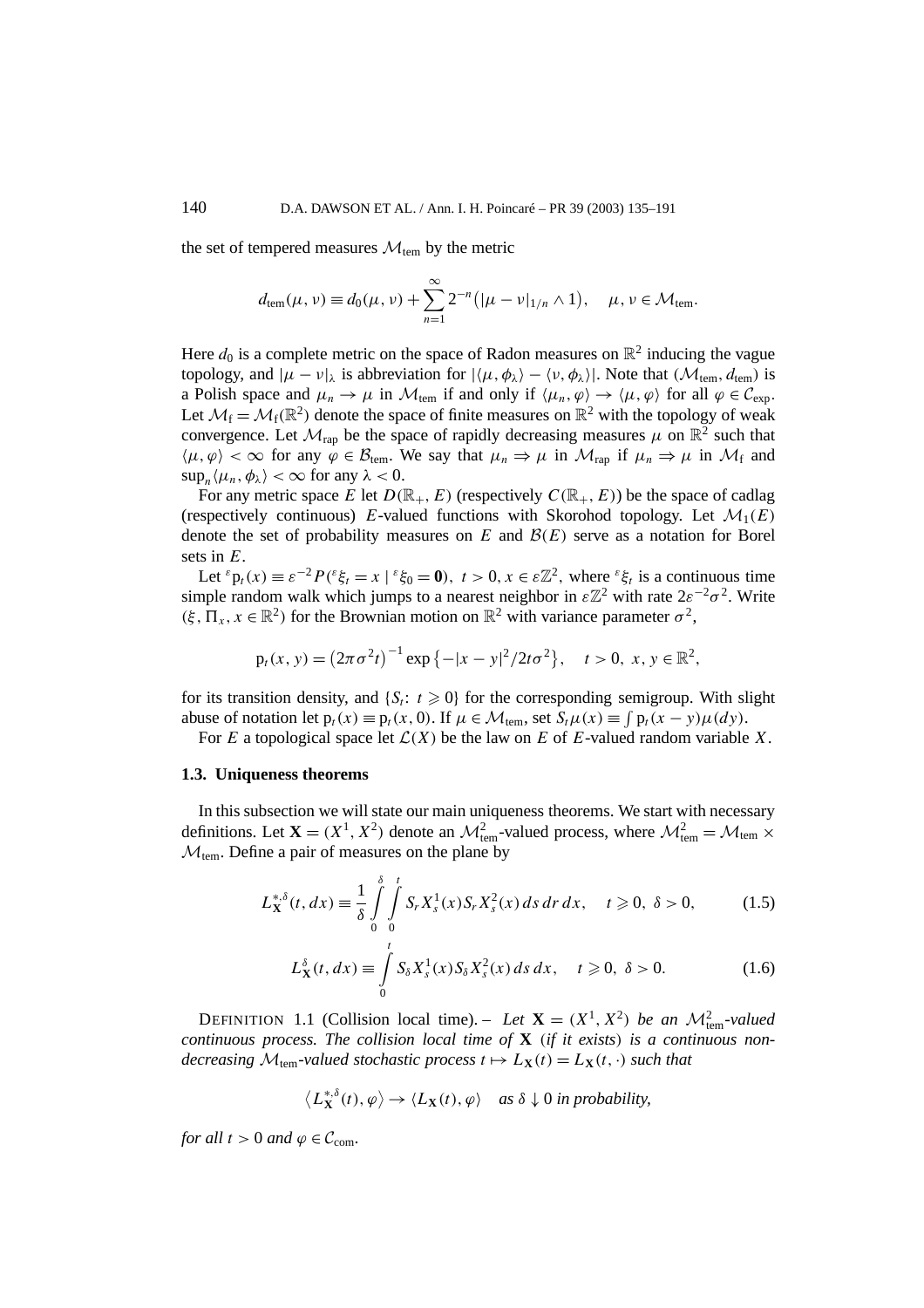The collision local time will be also considered as a locally finite measure  $L_X(ds, dx)$ on  $\mathbb{R}_+ \times \mathbb{R}^2$ .

Now we are ready to introduce the martingale problem for the mutually catalytic model in  $d = 2$ . Note that all filtrations will be assumed to be right continuous and contain the null sets at time 0.

DEFINITION 1.2 (Martingale problem  $(MP)_{X_0}^{\sigma,\gamma}$ ). – *A continuous*  $\mathcal{F}_t$ -adapted  $\mathcal{M}_{\text{tem}}^2$ *valued process*  $\mathbf{X} = (X^1, X^2)$  *on some*  $(\Omega, \mathcal{F}, \mathcal{F}_t, P)$  *satisfies*  $(\mathbf{MP})_{\mathbf{X}_0}^{\sigma, \gamma}$  *if and only if*  $∀φ<sub>i</sub> ∈ C_{exp}^{(2)}, i = 1, 2,$ 

$$
M_t^i(\varphi_i)=\langle X_t^i,\varphi_i\rangle-\langle X_0^i,\varphi_i\rangle-\int\limits_0^t\langle X_s^i,\frac{\sigma^2\Delta\varphi_i}{2}\rangle ds, \quad t\geqslant 0, \ i=1,2,
$$

*are orthogonal continuous*  $L^2$   $\mathcal{F}_t$ -martingales, such that  $M_0^i(\varphi_i) = 0$  and

$$
\langle M^i(\varphi_i) \rangle_t = \gamma \langle L_{\mathbf{X}}(t), \varphi_i^2 \rangle, \quad t \geq 0, \ i = 1, 2.
$$

Note that  $\mathbf{X}_0$  may be a random  $\mathcal{F}_0$ -measurable initial condition.

To present the results dealing with solutions to the above martingale problem we need to define spaces of measures satisfying some regularity conditions.

DEFINITION 1.3. – *Define*

$$
\bar{p}_t(\mu_1, \mu_2)(x) \equiv S_t \mu_1(x) S_t \mu_2(x), \quad t > 0,
$$
  

$$
\bar{g}_t(\mu_1, \mu_2)(x) \equiv \int_0^t S_s \mu_1(x) S_s \mu_2(x) ds = \int_0^t \bar{p}_s(\mu_1, \mu_2)(x) ds, \quad t > 0.
$$

DEFINITION 1.4. – *Write*  $\mu = (\mu^1, \mu^2) \in \mathcal{M}_{f,e}$  *and say that*  $\mu$  *satisfies the energy* condition *if and only if*  $\mu \in \mathcal{M}_{f}^{2} \equiv \mathcal{M}_{f} \times \mathcal{M}_{f}$  *and* 

$$
\int\limits_{\mathbb{R}^2} \bar{g}_t(\mu_1, \mu_2)(x) dx < \infty, \quad \forall 0 < t < \infty.
$$

*Write*  $\mu = (\mu^1, \mu^2) \in \mathcal{M}_{f,se}$  *and say that*  $\mu$  *satisfies the strong energy condition if and only if*  $\mu \in M_f^2$  *and*  $\forall p \in (0, 1]$  *there exists*  $c = c(p, \mu)$  *such that for all*  $t > 0$ 

$$
\max_{1\leqslant i,j\leqslant 2}\int\limits_{\mathbb{R}^2}\bar{p}_t(\mu_i,\mu_j)(x)\,dx\leqslant ct^{-p}.
$$

*Remark* 1.5. – In view of Lemma 8(b) of [3] (see also (1.8) below) the strong energy condition need only be checked for  $0 < t < 1$  (as  $ct^{-1} \le ct^{-p}$  for  $t \ge 1$ ). As we only need to check  $t = 2^{-n}$  and  $p = p_n \downarrow 0$ ,  $(n \in \mathbb{N})$ , clearly  $\mathcal{M}_{f,e}$  is a Borel subset of  $\mathcal{M}_f^2$ .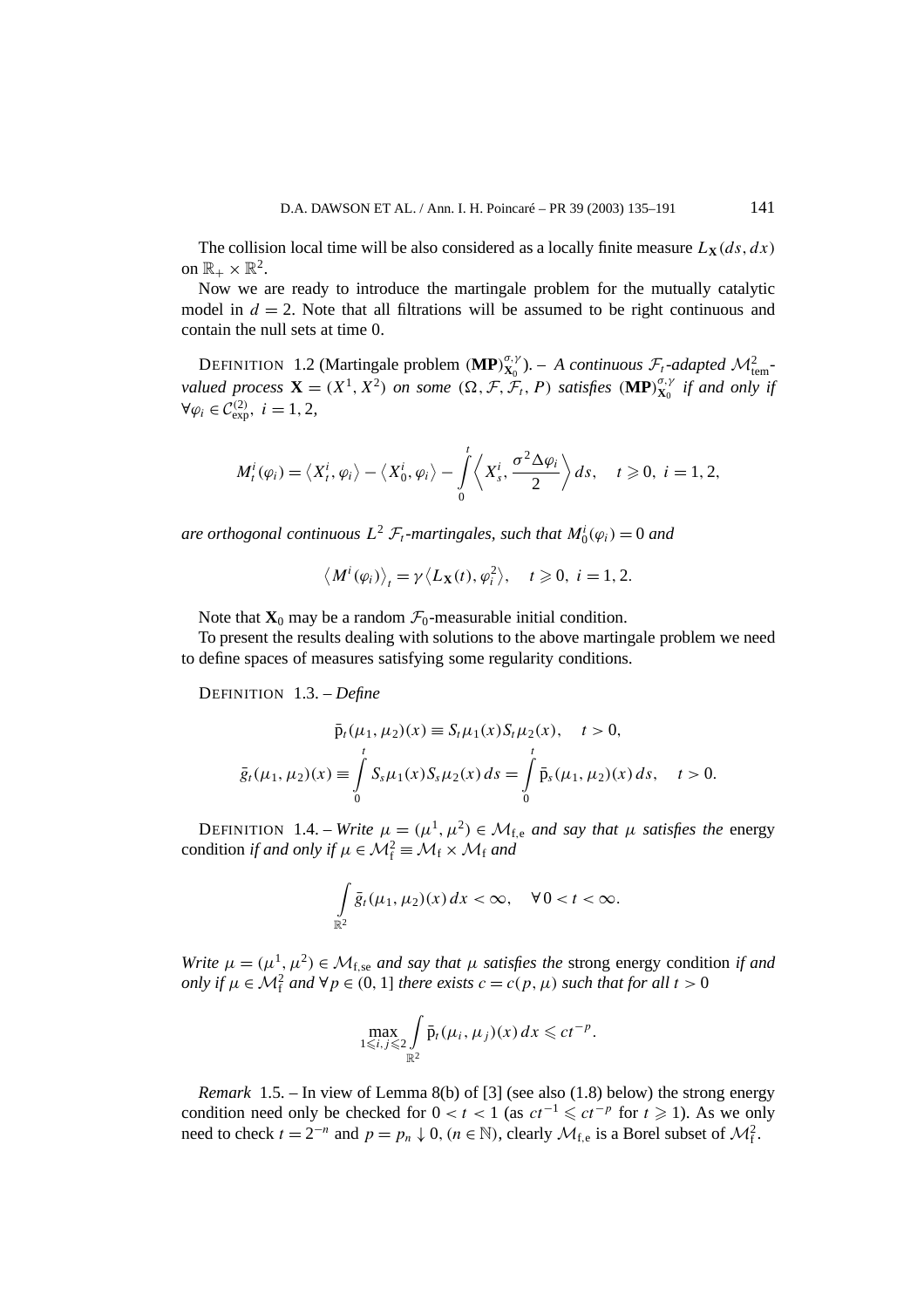DEFINITION 1.6. – *Write*  $\mu = (\mu^1, \mu^2) \in \mathcal{M}_{tem,e}$  *and say that*  $\mu$  *satisfies the* energy condition *if and only if*  $\mu \in M^2_{\text{tem}}$  *and* 

$$
\int\limits_{\mathbb{R}^2} \bar{g}_t(\mu_1, \mu_2)(x) \phi_\lambda(x) dx < \infty, \quad \forall \lambda > 0, \ 0 < t < \infty.
$$

*Write*  $\mu = (\mu^1, \mu^2) \in \mathcal{M}_{\text{tem, se}}$  *and say that*  $\mu$  *satisfies the* strong energy condition *if and only if*  $\mu \in M_{\text{tem}}^2$  *and for any*  $p \in (0, 1)$  *and*  $\lambda > 0$  *there is*  $c = c(p, \lambda, \mu)$  *such that for any*  $t > 0$ 

$$
\max_{1\leqslant i,j\leqslant 2}\int\limits_{\mathbb R^2}\bar p_t(\mu_i,\mu_j)(x)\phi_\lambda(x)\,dx
$$

DEFINITION 1.7. – *Write*  $\mu = (\mu^1, \mu^2) \in \mathcal{M}_{\text{rap,e}}$  *and say that*  $\mu$  *satisfies the* energy condition *if and only if*  $\mu \in M^2_{\text{rap}}$  *and* 

$$
\int\limits_{\mathbb{R}^2} \bar{g}_t(\mu_1, \mu_2)(x) \phi_{-\lambda}(x) dx < \infty, \quad \forall \lambda > 0, \ 0 < t < \infty.
$$

In Theorem 11(a) of [3] solutions to  $(MP)_{X_0}^{\sigma,\gamma}$  were constructed for  $X_0$ , a deterministic initial condition in  $\mathcal{M}_{f,e}$ , providing

$$
\gamma/\sigma^2 < (3\sqrt{6}\,\pi\,c_{\rm rw})^{-1},\tag{1.7}
$$

where  $c_{rw}$  is a universal constant (independent of  $\sigma^2$ ) defined in Lemma 8(b) of [3] by

$$
c_{\text{rw}} \equiv \sup_{x \in \varepsilon \mathbb{Z}^2, t \ge 0} \varepsilon p_t(x) t \sigma^2.
$$
 (1.8)

In Theorem 4 of [4] solutions to  $(MP)_{X_0}^{\sigma,\gamma}$  were constructed for infinite initial conditions  $\mathbf{X}_0 \in \mathcal{M}_{\text{tem}}^2$  which have densities  $(x_0^1, x_0^2)$  in  $\mathcal{B}_{\text{tem}}^2$ . Recall that we often use the same letter to denote a measure and its density.

In order to establish uniqueness in law of solutions to  $(MP)_{X_0}^{\sigma,\gamma}$ , we need to assume additional integrability condition:

For any compact  $K \subset \mathbb{R}^2$  set

$$
H_{\varepsilon,K}(\mathbf{X}_s) = \int\limits_K \int\limits_K (1+|x-y|^{-1}) S_{\varepsilon} X_s^1(x) S_{\varepsilon} X_s^2(x) S_{\varepsilon} X_s^1(y) S_{\varepsilon} X_s^2(y) dx dy, \quad \varepsilon > 0.
$$

(**IntC**) For each  $0 < \delta < T < \infty$ , compact  $K \subset \mathbb{R}^2$ ,

$$
P\left[\int\limits_{\delta}^{T} H_{\varepsilon,K}(\mathbf{X}_{s}) ds \mid \mathcal{F}_{\delta}\right] \text{ is bounded in probability as } \varepsilon \downarrow 0
$$

i.e. 
$$
\forall \eta > 0 \ \exists M > 0
$$
 such that  $\limsup_{\varepsilon \downarrow 0} P\left(P\left[\int_{\delta}^{T} H_{\varepsilon,K}(\mathbf{X}_s) ds \mid \mathcal{F}_{\delta}\right] > M\right) < \eta$ .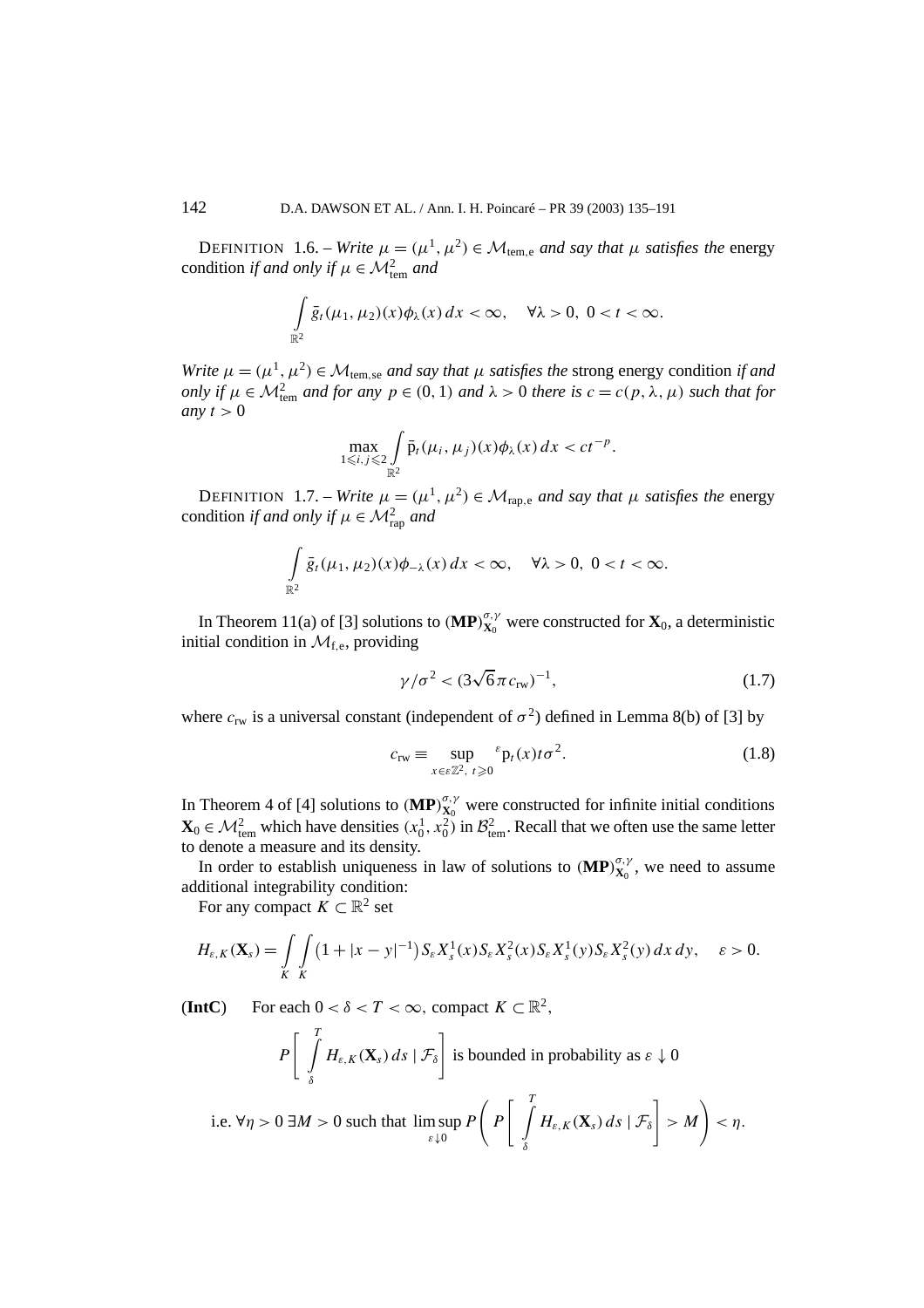Note that (**IntC**) is implied by the simpler condition

$$
\textbf{(SIntC)} \qquad \forall T > 0, \text{ compact } K \subset \mathbb{R}^2, \limsup_{\varepsilon \downarrow 0} P \left[ \int\limits_0^T H_{\varepsilon,K}(\mathbf{X}_s) \, ds \right] < \infty.
$$

We now introduce an integrability condition on possibly random initial condition  $\mathbf{X}_0$ :

$$
\textbf{(Enc)} \qquad P\bigg[\sum_{j=1}^2 X_0^j(\phi_\lambda)^2 + \int\limits_{\mathbb{R}^2} \bar{g}_t(X_0^1, X_0^2)(x)\phi_\lambda(x)\,dx\bigg] < \infty, \quad \forall t > 0, \ \forall \lambda > 0.
$$

Now we are ready to present our main result.

THEOREM 1.8 (General uniqueness theorem). – *Assume*  $\gamma/\sigma^2 < (\sqrt{6} \pi c_{rw})^{-1}$  *and let*  $X_0 \in \mathcal{M}_{tem,e}$  *be a possibly random initial condition satisfying* (**EnC**)*. Then there is at most one solution to*  $(\mathbf{MP})_{\mathbf{X}_0}^{\sigma,\gamma}$  *satisfying* (**IntC**).

*Notation*. – Let  $\Omega_0 \equiv C(\mathbb{R}_+,\mathcal{M}_{\rm f}^2)$ ,  $\Omega_{\rm rap} \equiv C(\mathbb{R}_+,\mathcal{M}_{\rm rap}^2)$ ,  $\Omega_{\rm tem} \equiv C(\mathbb{R}_+,\mathcal{M}_{\rm tem}^2)$  with the usual topology of uniform convergence on compact subsets of  $\mathbb{R}_+$ .

It will be shown in Theorem 5.1 of Section 5.1 that the solutions constructed in [3] with  $\mathbf{X} \in \mathcal{M}_{f,e}$  satisfy (**IntC**). It was also shown in [3] that  $\mathbf{X}_t \in \mathcal{M}_{f,e}$  for all  $t > 0$  a.s. and this allows us to show the strong Markov property for the processes starting from finite initial conditions and satisfying (**IntC**). Overall we have the following theorem.

THEOREM 1.9 (Finite measure initial conditions). – *Assume*  $\gamma/\sigma^2 < (3\sqrt{6}\pi c_{rw})^{-1}$ *and*  $\mathbf{X}_0 \in \mathcal{M}_{f,e}$ *.* 

- (a) *There is a process* **X** *satisfying the martingale problem*  $(\mathbf{MP})_{\mathbf{X}_0}^{\sigma,\gamma}$  *and the integrability condition* (**IntC**)*, and such that*  $\mathbf{X}_t \in \mathcal{M}_{f,e}$  *for any*  $t \ge 0$  *a.s.* If  $\mathbf{X}_0 \in \mathcal{M}_{f,se}$  *then there is a solution to*  $(\mathbf{MP})_{\mathbf{X}_0}^{\sigma,\gamma}$  *satisfying* (**SIntC**)*.*
- (b) *The law*  $P_{\mathbf{X}_0}$  *on*  $\Omega_0$  *of the solution in* (a) *is unique.*
- (c) *There is a time-homogeneous Borel Markov transition kernel*  $P = {P_t(\mu, d\nu)}$ :  $t > 0$ ,  $\mu \in M_{f,e}$  *on*  $M_{f,e}$  *such that any process satisfying*  $(MP)_{X_0}^{\sigma,\gamma}$  *and*  $(IntC)$ *on*  $(\Omega, \mathcal{F}, \mathcal{F}_t, P)$  *is*  $(\mathcal{F}_t)$ *-strong Markov with transition kernel* P*.*

The martingale problem  $(MP)_{X_0}^{\sigma,\gamma}$  for finite initial conditions was defined in [3] with a larger set of test functions than in Definition 1.2. Clearly any solution to the martingale problem *(MP)* $_{\mathbf{X}_0}^{\sigma,\gamma}$  in [3] is a solution to the *(MP)* $_{\mathbf{X}_0}^{\sigma,\gamma}$  of Definition 1.2. Therefore the existence part of (a) follows from the proof of Theorem  $11(a)$  in [3]. To complete the proof of (a) we need to verify integrability conditions (**IntC**) and (**SIntC**) for the constructed processes. This will be accomplished in Section 5.1. Then part (b) will follow from part (a) and Theorem 1.8. Part (c) will be proved in Section 5.4.

*Remark* 1.10. – To ensure the existence of solutions to  $(MP)_{X_0}^{\sigma,\gamma}$  satisfying (IntC), condition (1.7) maybe weakened to  $\gamma/\sigma^2 < 1/\sqrt{6}$ , although to ensure only existence<br>condition (1.7) maybe weakened to  $\gamma/\sigma^2 < 1/\sqrt{6}$ , although to ensure only existence condition (1.7) maybe weakened to  $\gamma/\sigma^2 < 1/\sqrt{6}$ , although to ensure only existence (without (**IntC**)) it may be weakened to  $\gamma/\sigma^2 < 2/\sqrt{6}$  (see Remark 12(ii) of [3] and Theorem 5.1 of Section 5.1 deriving (**IntC**) below).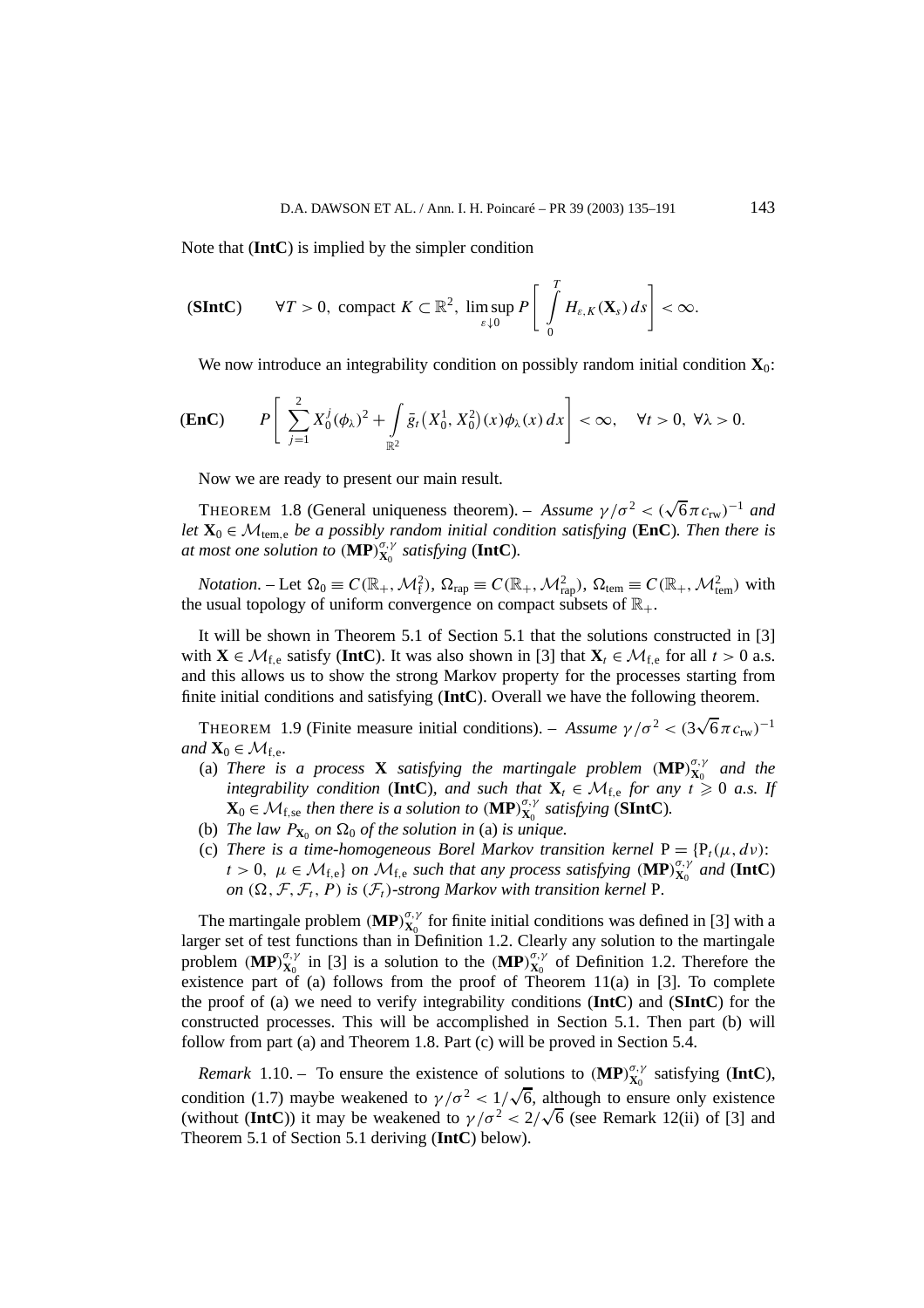The uniqueness in law of the mutually catalytic branching process **X** with  $X_0 \in \mathcal{B}_b^2$ , constructed in [4], is established in the following theorem.

THEOREM 1.11 (Initial conditions with bounded densities). – *Assume*

$$
\gamma/\sigma^2 < (\sqrt{6}\pi c_{\text{rw}})^{-1}
$$
 (1.9)

*and*  $\mathbf{X}_0 \in (\mathcal{B}_b^+)^2$ *. Then* 

- (a) *There is a solution to*  $(MP)_{X_0}^{\sigma,\gamma}$  *satisfying* (**SIntC**).
- (b) *The law*  $P_{\mathbf{X}_0}$  *on*  $\Omega_{\text{tem}}$  *of the solution in* (a) *is unique.*

The existence of a solution to  $(MP)_{X_0}^{\sigma,\gamma}$  follows from Theorem 4 and Remark 9(i) of [4]. To complete the proof of (a) we need to verify integrability condition (**SIntC**) for the processes constructed in [4]. This will be accomplished in Section 2 in Corollary 2.11. Part (b) then follows immediately from part (a) and Theorem 1.8.

## **1.4. Duality relation**

The key ingredient in the uniqueness argument is an exponential duality introduced in [12], [5] for solutions to the analogue of  $(MP)_{X_0}^{\sigma,\gamma}$  on  $\mathbb{R}^1$  and on a lattice respectively. For our continuum setting the dual process  $\tilde{\mathbf{X}}$  will be a particular solution to  $(\mathbf{MP})_{\mathbf{X}_0}^{\sigma, \gamma}$ **X**0 constructed in [3], [4] for particularly nice initial conditions, which we now describe. Let  $\tilde{x}_0^j(.) \in \mathcal{B}_b^+$  and set  $\tilde{X}_0^j(dx) = \tilde{x}_0^j(x) dx$ ,  $j = 1, 2$ . For  $\varepsilon > 0$  define  $\tilde{X}_0^{j, \varepsilon} : \mathbb{Z}^2 \mapsto [0, \infty)$ by

$$
\widetilde{X}_0^{j,\varepsilon}(\varepsilon^{-1}x) = \varepsilon^{-2} \int\limits_{C_\varepsilon(x)} \widetilde{x}_0^j(y) \, dy, \quad j = 1, 2,
$$

where  $C_{\varepsilon}(x)$  is the square of sidelength  $\varepsilon$  and southwest corner  $x \in \varepsilon \mathbb{Z}^2$ . Let  ${W_t^j(x): x \in \mathbb{Z}^2, j = 1, 2}$  be a collection of independent standard 1-dimensional Brownian motions on some filtered probability space and consider the unique (in law) solutions of

$$
\widetilde{X}_{t}^{j,\varepsilon}(x) = \widetilde{X}_{0}^{j,\varepsilon}(x) + \int_{0}^{t} \frac{\sigma^{2}}{2} \Delta \widetilde{X}_{s}^{j,\varepsilon}(x) ds + \int_{0}^{t} \sqrt{\gamma \widetilde{X}_{s}^{1,\varepsilon}(x) \widetilde{X}_{s}^{2,\varepsilon}(x)} dW_{s}^{j}(x),
$$
\n
$$
x \in \mathbb{Z}^{2}, t \geq 0, j = 1, 2,
$$

constructed in [5]. Here <sup>1</sup>  $\Delta$  is the usual discrete Laplacian on  $\mathbb{Z}^2$  (<sup>1</sup> $\Delta f(x) = \sum_{i=1}^{2} (f(x +$  $e_i$ ) +  $f(x - e_i) - 2f(x)$ ,  $e_i$  is the *i*th unit basis vector). We then consider the rescaled process

$$
\mathcal{E}\widetilde{X}_t^j(x) \equiv \widetilde{X}_{t\varepsilon^{-2}}^{j,\varepsilon}(x\varepsilon^{-1}), \quad x \in \varepsilon \mathbb{Z}^2, \ t \geqslant 0
$$

and define its associated measure-valued process  ${}^{\varepsilon} \widetilde{\mathbf{X}} = ({}^{\varepsilon} \widetilde{X}^1, {}^{\varepsilon} \widetilde{X}^2)$  by

$$
\langle ^{\varepsilon} \widetilde{X}^j_t, \varphi \rangle = \sum_{x \in \varepsilon \mathbb{Z}^2} {\varepsilon} \widetilde{X}^j_t(x) \varphi(x) \varepsilon^2 = \int_{\mathbb{R}^2} {\varepsilon} \widetilde{X}^j_t(x) \varphi(x) d^{\varepsilon} x, \quad t \geqslant 0, \ j = 1, 2,
$$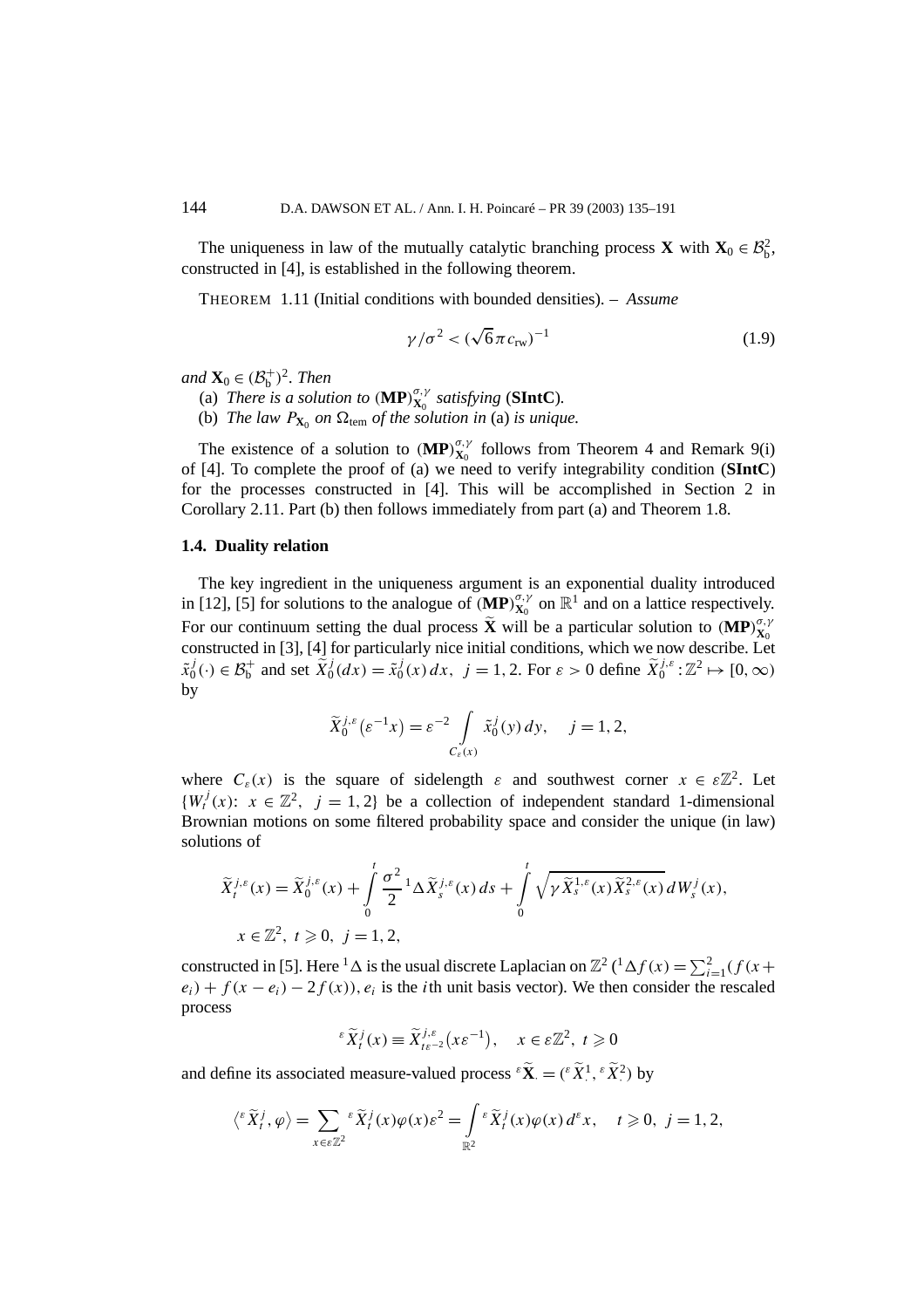where  $d^{\varepsilon}x$  assigns mass  $\varepsilon^2$  to each point in  $\varepsilon \mathbb{Z}^2$ . Let  $^{\varepsilon}$  M<sub>tem</sub> denote the subspace of M<sub>tem</sub> of measures with densities with respect to  $d^{\varepsilon}x$ . Then  $\varepsilon \tilde{\mathbf{X}}$  is a  $\varepsilon \mathcal{M}_{\text{tem}}^2$ -valued process. Clearly  ${}^e \tilde{X}_0 \Rightarrow \tilde{X}_0$  in  $\mathcal{M}_{tem}^2$ . Propositions 37, 38 and Remark 9(i) of [4] show that if

$$
\gamma/\sigma^2 < (\sqrt{6}\pi c_{\text{rw}})^{-1}
$$
\n(1.10)

then  $\{\epsilon \tilde{\mathbf{X}} : \epsilon > 0\}$  are tight in  $C(\mathbb{R}_+, \mathcal{M}_{\text{tem}}^2)$  and any weak limit point  $\tilde{\mathbf{X}} = (\tilde{X}^1, \tilde{X}^2)$  (that is

$$
^{\varepsilon_n}\widetilde{\mathbf{X}} \Rightarrow \widetilde{\mathbf{X}},\tag{1.11}
$$

for some  $\varepsilon_n \downarrow 0$ ) satisfies  $(\mathbf{MP})_{\widetilde{\mathbf{v}}_n}^{\sigma,\gamma}$  $\widetilde{\mathbf{x}}_0^{\sigma,\gamma}$ . Using notation from [4], we set

$$
\begin{split} \mathcal{E}m_t^{1122}(\vec{x}) &\equiv \mathcal{E}m_t^{1122}(x_1, x_2, x_3, x_4) \\ &= \widetilde{P}\left(\mathcal{E}\widetilde{X}_t^1(x_1)\mathcal{E}\widetilde{X}_t^1(x_2)\mathcal{E}\widetilde{X}_t^2(x_3)\mathcal{E}\widetilde{X}_t^2(x_4)\right), \quad (\vec{x} \in \left(\mathcal{E}\mathbb{Z}^2\right)^4). \end{split}
$$

Then Corollary 31 of [4] states that if

$$
\gamma/\sigma^2 < \frac{\sin(\pi(1-p))}{\sqrt{6}\pi c_{\text{rw}}},\tag{1.12}
$$

for some *p*:  $0 < p < 1$ , then there is  $c_t(\gamma, \sigma^2, p) > 0$  which is increasing in *t* and satisfies

$$
\epsilon_{m_t^{1122}}(\vec{x}) \leq c_t(\gamma, \sigma^2, p) \left( \|\tilde{x}_0^1\|_{\infty} \vee \|\tilde{x}_0^2\|_{\infty} \right)^4
$$
  
 
$$
\times \left( 1 + \int_0^t s^{-p} \left( \epsilon_{p_{2s}}(x^1 - x^2) + \epsilon_{p_{2s}}(x^3 - x^4) \right) ds \right), \quad \forall t \geq 0, \quad (1.13)
$$

and

$$
\sup_{t\leq T} c_t(\gamma,\sigma^2,p)=c_T(\gamma,\sigma^2,p)<\infty,\quad\forall T>0.
$$

In particular, if  $p = 1/2$ , then

$$
\epsilon m_t^{1122}(\vec{x}) \leq c_t(\gamma, \sigma^2) \left( \left\| \tilde{x}_0^1 \right\|_{\infty} \vee \left\| \tilde{x}_0^2 \right\|_{\infty} \right)^4
$$
  
 
$$
\times \left( 1 + \int_0^t s^{-1/2} \left( \epsilon p_{2s}(x^1 - x^2) + \epsilon p_{2s}(x^3 - x^4) \right) ds \right), \quad \forall t \geq 0. \quad (1.14)
$$

These moment properties of **X** play an important role in the proof of the dual propositions stated below.

PROPOSITION 1.12 (Duality under (**IntC**)). – *Assume γ /σ* <sup>2</sup> *< (*<sup>√</sup> 6*πc*rw*)*<sup>−</sup><sup>1</sup>*. Let*  $(\tilde{x}_0^1, \tilde{x}_0^2) \in (C_{\text{rap}}^+)^2$  *and*  $\tilde{\mathbf{X}}$  *be the particular solution of*  $(\mathbf{MP})_{\tilde{\mathbf{X}}_0}^{\sigma, \gamma}$  $(\widetilde{\Omega}, \widetilde{\mathcal{F}}, \widetilde{\mathcal{F}}_t, \widetilde{P})$ . Let **X** be any solution to  $(\mathbf{MP})_{\mathbf{X}_0}^{\sigma, \gamma}$  satisfying  $(\mathbf{IntC})$  on  $(\Omega, \mathcal{F}, \mathcal{F}_t, P)$  for  $\widetilde{\mathbf{x}}_0^{\sigma,\gamma}$  given by (1.11) on some *some*  $\mathcal{F}_0$  *measurable initial condition*  $\mathbf{X}_0$  *satisfying* (EnC)*. Then for any*  $t \ge 0$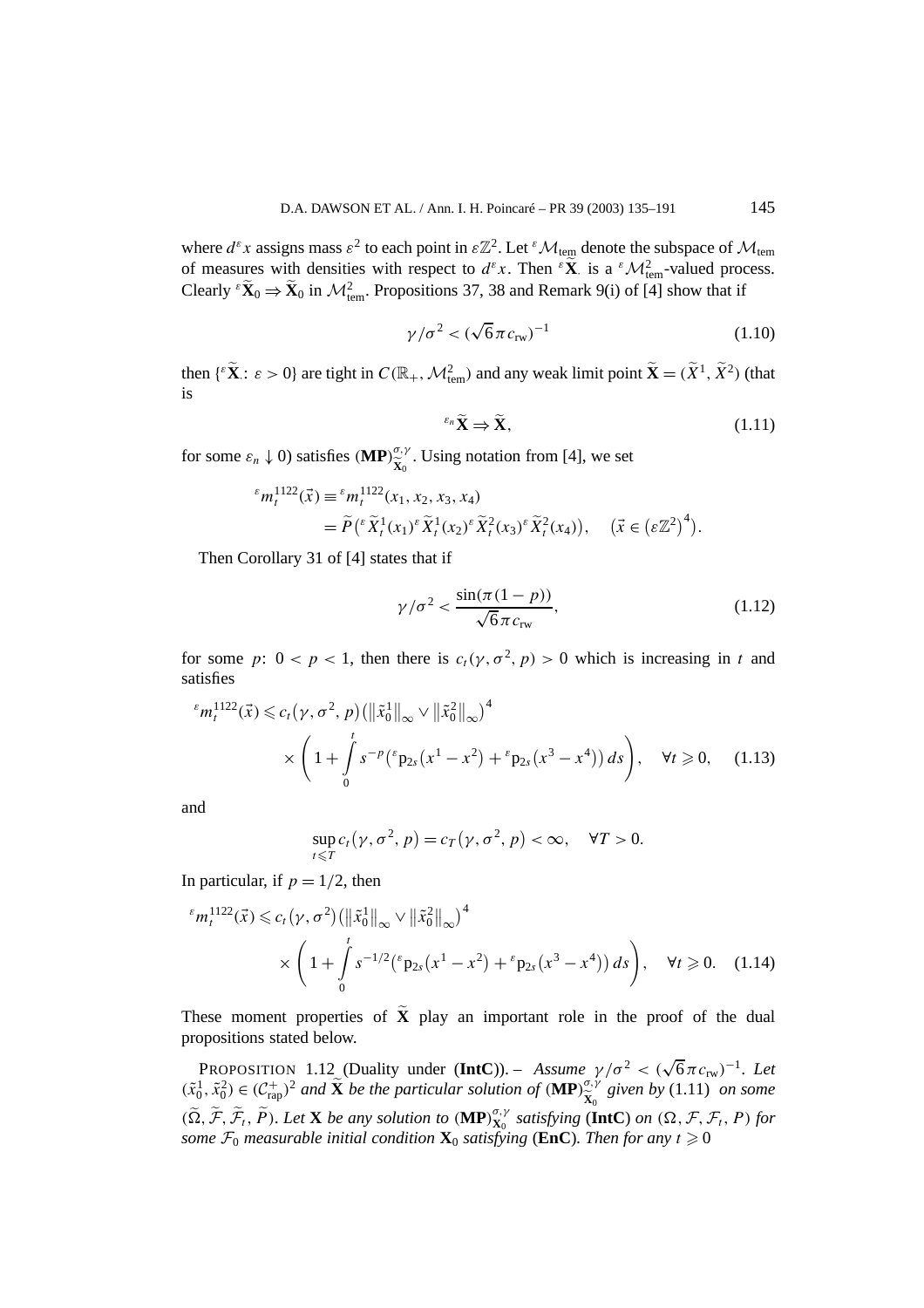146 D.A. DAWSON ET AL. / Ann. I. H. Poincaré – PR 39 (2003) 135–191

$$
P\left[\exp\left\{-\langle X_t^1 + X_t^2, \tilde{x}_0^1 + \tilde{x}_0^2 \rangle + i\langle X_t^1 - X_t^2, \tilde{x}_0^1 - \tilde{x}_0^2 \rangle\right\}\right]
$$
  
= 
$$
\lim_{\varepsilon \downarrow 0} P \times \widetilde{P}\left[\exp\left\{-\langle X_0^1 + X_0^2, S_\varepsilon(\tilde{X}_t^1 + \tilde{X}_t^2) \rangle + i\langle X_0^1 - X_0^2, S_\varepsilon(\tilde{X}_t^1 - \tilde{X}_t^2) \rangle\right\}\right].
$$
 (D<sub>1</sub>)

*In particular, if*  $X_0^j(dx) = x_0^j(x) dx$  *for some (deterministic)*  $x_0^j \in C_{\text{tem}}^+$ *, then* 

$$
P\left[\exp\left\{-\left\langle X_t^1 + X_t^2, \tilde{x}_0^1 + \tilde{x}_0^2 \right\rangle + i\left\langle X_t^1 - X_t^2, \tilde{x}_0^1 - \tilde{x}_0^2 \right\rangle\right\}\right]
$$
  
=  $\tilde{P}\left[\exp\left\{-\left\langle X_0^1 + X_0^2, \tilde{X}_t^1 + \tilde{X}_t^2 \right\rangle + i\left\langle X_0^1 - X_0^2, \tilde{X}_t^1 - \tilde{X}_t^2 \right\rangle\right\}\right].$  (D<sub>2</sub>)

*Remark* 1.13. –

- (a) The restriction on  $\gamma/\sigma^2$  is required for the existence of  $\tilde{\mathbf{X}}$  and (1.14). This The restriction on  $\gamma/\sigma^2$  is required for the existence of **X** and restriction may be weakened to  $\gamma \sigma^{-2} < 2/\sqrt{6}$  (see Remark 1.10).
- (b) As **X** is a fixed particular solution, the right hand side of  $(D_1)$  depends only on  $\mathcal{L}(\mathbf{X}_0)$ . This will allow us to to derive the Markov property of solutions with finite initial conditions—see the proof of Theorem 1.9 below.

*Proof of*  $(D_1) \rightarrow (D_2)$ *.* – We will show that  $(D_2)$  is an easy consequence of  $(D_1)$ *.* Note that

$$
S_{\varepsilon} x_0^j(x) \to x_0^j(x), \quad \forall x \in \mathbb{R}^2,
$$

as  $\varepsilon \downarrow 0$ , and also by Lemma A.1 of the Appendix we have

$$
\sup_{\varepsilon \leqslant 1} S_{\varepsilon} x_0^j(x) \leqslant c_{A1}(1,\lambda) \big| x_0^j \big|_{-\lambda} \phi_{-\lambda}(x), \quad j = 1,2,
$$

for any  $\lambda > 0$ .  $\widetilde{P} \langle \phi_{-\lambda}, \widetilde{\mathbf{X}}_t^j \rangle < \infty$ ,  $j = 1, 2$ , therefore by Dominated Convergence

$$
\langle X_0^i, S_{\varepsilon} \widetilde{X}_t^j \rangle = \langle S_{\varepsilon} x_0^i, \widetilde{X}_t^j \rangle \to \langle x_0^i, \widetilde{X}_t^j \rangle, \quad \widetilde{P} \text{-a.s. , } i, j = 1, 2.
$$

A second application of Dominated Convergence allows us to take the limit in  $(D_1)$ inside the  $P \times P$  and derive  $(D_2)$ .  $\Box$ 

We can get another version of Proposition 1.12 under finite initial conditions for larger class of test functions.

PROPOSITION 1.14 (Duality under (**IntC**) for finite initial conditions). – *Assume γ/σ*<sup>2</sup> <  $(\sqrt{6}\pi c_{rw})^{-1}$ *. Let*  $(\tilde{x}_0^1, \tilde{x}_0^2) \in C_p^+$  *and*  $\tilde{X}$  *be the particular solution of*  $(\mathbf{MP})^{\sigma,\gamma}_{\widetilde{\mathbf{v}}}$  $\widetilde{\mathbf{x}}_0^{\sigma,\gamma}$  given by (1.11) on some  $(\widetilde{\Omega}, \widetilde{\mathcal{F}}, \widetilde{\mathcal{F}}_t, \widetilde{P})$ . Let **X** be any solution to  $(\mathbf{MP})_{\mathbf{X}_0}^{\sigma,\gamma}$ <br>*xing* (IntC) on  $(\Omega, \mathcal{F}, \mathcal{F}, P)$  for some  $\mathcal{F}$ , measurable initial condition **X**0 *satisfying* (IntC) *on*  $(\Omega, \mathcal{F}, \mathcal{F}_t, P)$  *for some*  $\mathcal{F}_0$  *measurable initial condition*  $\mathbf{X}_0 \in \mathcal{M}_{f,e}$ *satisfying* (**EnC**). Then for any  $t \ge 0$  ( $D_1$ ) *is satisfied, that is,* 

$$
P\left[\exp\left\{-\left\langle X_t^1 + X_t^2, \tilde{x}_0^1 + \tilde{x}_0^2 \right\rangle + i\left\langle X_t^1 - X_t^2, \tilde{x}_0^1 - \tilde{x}_0^2 \right\rangle\right\}\right]
$$
  
= 
$$
\lim_{\varepsilon \downarrow 0} P \times \tilde{P}\left[\exp\left\{-\left\langle X_0^1 + X_0^2, S_\varepsilon(\tilde{X}_t^1 + \tilde{X}_t^2)\right\rangle + i\left\langle X_0^1 - X_0^2, S_\varepsilon(\tilde{X}_t^1 - \tilde{X}_t^2)\right\rangle\right\}\right].
$$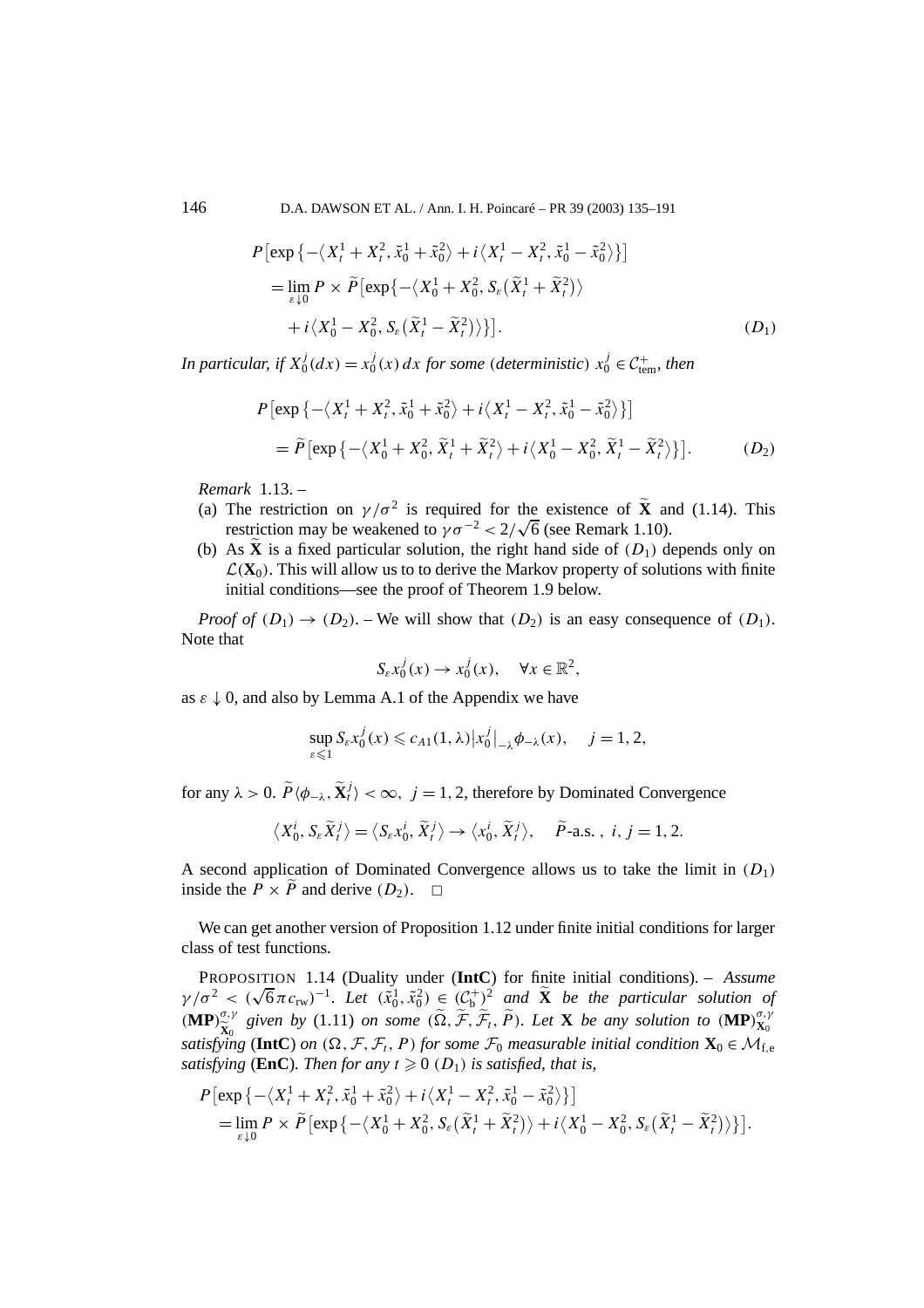**Organization of the paper.** Section 2 is devoted to the proof of basic duality Proposition 1.12. The proof of Theorem 1.11(a) is completed in Corollary 2.11 of Section 2. In Section 3 we prove uniqueness Theorem 1.8 for general initial conditions. Theorem 1.11(b) follows as a trivial corollary of Theorem 1.8 and Theorem 1.11(a). Section 4 is devoted to continuity of transition function of mutually catalytic process with respect to initial conditions. In Section 5 we prove Theorem 1.9, Proposition 1.14 and show existence of the collision measure for a process satisfying (**IntC**).

The last section is Appendix A where some auxiliary results are presented and proved. Note that all the results in Appendix A are labeled with capital letter "A" instead of a section number (for example Lemma A.1).

## **2. Proof of Proposition 1.12**

We start with proving of Proposition 1.12 under the stronger (**SIntC**) instead of (**IntC**). That is we are going to prove

PROPOSITION 2.1 (Duality under (**SIntC**)). – *Assume*  $\gamma/\sigma^2 < (\sqrt{6}\pi c_{rw})^{-1}$ . Let  $\tilde{x}_0^j \in C_{\text{rap}}^+$  and  $\tilde{\mathbf{X}}$  be the particular solution of  $(\textbf{MP})_{\widetilde{\mathbf{X}}_0}^{\sigma, \gamma}$  $(\widetilde{\Omega}, \widetilde{\mathcal{F}}, \widetilde{\mathcal{F}}_t, \widetilde{P})$ . Let **X** be any solution to  $(\mathbf{MP})_{\mathbf{X}_0}^{\sigma, \gamma}$  satisfying  $(\mathbf{SIntC})$  on  $(\Omega, \mathcal{F}, \mathcal{F}_t, P)$  for  $\tilde{\mathbf{x}}_0^{\sigma,\gamma}$  constructed in Section 1.4 on some *some*  $\mathcal{F}_0$  *measurable initial condition*  $\mathbf{X}_0$  *satisfying* (EnC)*. Then for any*  $t \geq 0$ 

$$
P\left[\exp\{-\langle X_t^1 + X_t^2, \tilde{x}_0^1 + \tilde{x}_0^2 \rangle + i\langle X_t^1 - X_t^2, \tilde{x}_0^1 - \tilde{x}_0^2 \rangle\}\right] \\
= \lim_{\varepsilon \downarrow 0} P \times \tilde{P}\left[\exp\{-\langle X_0^1 + X_0^2, S_\varepsilon(\tilde{X}_t^1 + \tilde{X}_t^2) \rangle + i\langle X_0^1 - X_0^2, S_\varepsilon(\tilde{X}_t^1 - \tilde{X}_t^2) \rangle\right].
$$
\n(D<sub>1</sub>)

We start with some first and second moment results for solutions of  $(MP)_{X_0}^{\sigma,\gamma}$  satisfying **(SIntC**) and **(EnC**). Throughout this section we assume **X** is such a solution with  $X_0$ possibly random. To simplify our notation in the following let

$$
L_t(dx) = L(t, dx) = L_{\mathbf{X}}(t, dx),
$$
\n(2.1)

$$
L_t^{*,\varepsilon}(dx) = L^{*,\varepsilon}(t, dx) = L_X^{*,\varepsilon}(t, dx),
$$
\n(2.2)

$$
L_t^{\varepsilon}(dx) = L^{\varepsilon}(t, dx) = L_{\mathbf{X}}^{\varepsilon}(t, dx). \tag{2.3}
$$

The proof of the next lemma shows that a weakened form of (**SIntC**) (the  $|x - y|^{-1}$ term may be dropped in the definition of  $H_{\varepsilon,K}$ ) implies square integrability of  $L_t(\varphi)$  for any  $\varphi \in \mathcal{B}_{b,con}$ . Nonetheless we continue to assume our stronger standing assumptions (**SIntC**) and (**EnC**).

LEMMA 2.2. – (a) *For each*  $T > 0$ ,  $\varphi \in \mathcal{B}_{b, com}$  *there exists*  $c_{T, \varphi} < \infty$  *such that* 

$$
\limsup_{\varepsilon \downarrow 0} P\left[L_t^{*,\varepsilon}(\varphi)^2 + L_t^{\varepsilon}(\varphi)^2\right] \leqslant c_{T,\varphi}t, \quad \forall t \in [0, T].
$$

*In particular*

$$
P\left[L_t(\varphi)^2\right] \leqslant c_{T,\phi}t, \quad \forall t \in [0,T], \ \forall \varphi \in \mathcal{B}_{b,\text{com}},
$$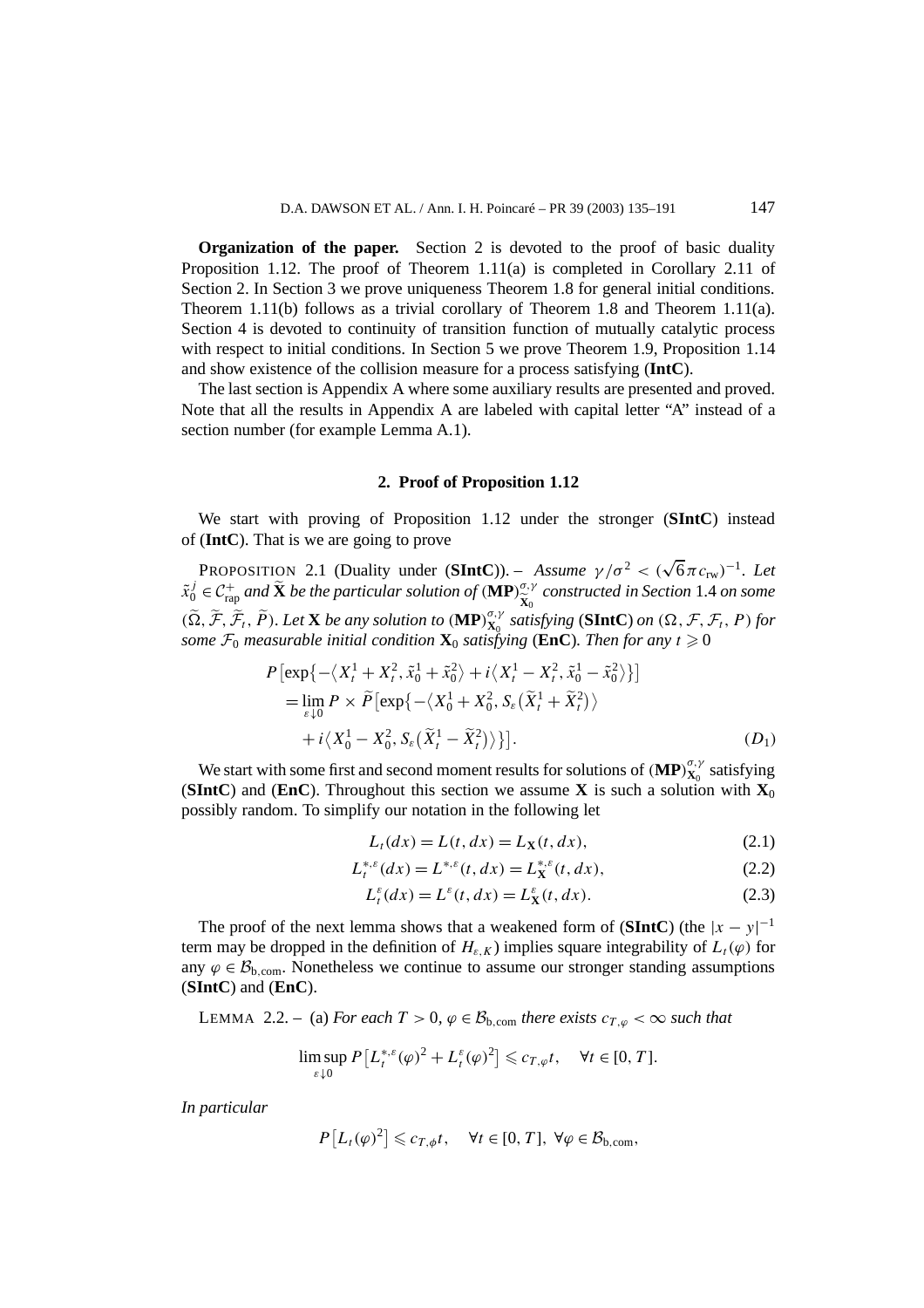*and*

$$
L_t^{*,\varepsilon}(\varphi) \stackrel{\mathsf{L}^1}{\rightarrow} L_t(\varphi)
$$

 $as \varepsilon \downarrow 0$  *for any*  $\varphi \in \mathcal{C}_{com}$ .

(b) *If*  $\varphi_1, \varphi_2 \in \mathcal{B}_+$  *and T is a stopping time, then on*  $\{t \geq T\}$ 

$$
P[X_i^j(\varphi_j) | \mathcal{F}_T] = \langle X_T^j, S_{t-T} \varphi_j \rangle, \quad j = 1, 2,
$$

*and*

$$
P[X_t^1(\varphi_1)X_t^2(\varphi_2) | \mathcal{F}_T] = \langle X_T^1, S_{t-T}\varphi_1 \rangle \langle X_T^2, S_{t-T}\varphi_2 \rangle.
$$

(c) *If*  $\varphi_1, \varphi_2 \in \mathcal{B}_+$  *then* 

$$
P[X_i^j(\varphi_j)] = P[\langle X_0^j, S_i \varphi_j \rangle], \quad j = 1, 2, t > 0
$$

*and*

$$
P[X_t^1(\varphi_1)X_t^2(\varphi_2)] = P[\langle X_0^1, S_t\varphi_1\rangle \langle X_0^2, S_t\varphi_2\rangle], \quad t > 0
$$

*where all these quantities are finite if*  $S_t \varphi_i \in \mathcal{B}_\lambda$  *for some*  $\lambda > 0$ *.* (d) If  $\varphi : \mathbb{R}^2 \mapsto [0, \infty]$  *is Borel, then* 

$$
P[L_t(\varphi)] = \int_{0}^{t} \int_{\mathbb{R}^2} P[S_s X_0^1(x) S_s X_0^2(x)] \varphi(x) dx ds.
$$

*Proof.* – (a) Fix arbitrary  $\varphi \in \mathcal{B}_{b, com}$ . There is some compact set  $K \subset \mathbb{R}^2$  such that supp $(\varphi) \subset K$ . If  $t \leq T$ , then

$$
P[L_t^{*,\varepsilon}(\varphi)^2] = P\left[\left(\frac{1}{\varepsilon}\int\limits_0^{\varepsilon}\int\limits_0^t\int\limits_{\mathbb{R}^2} S_u X_s^1(x) S_u X_s^2(x) \varphi(x) dx \frac{ds}{t} du\right)^2\right] t^2
$$
  
\$\leqslant \|\varphi\|\_{\infty}^2 \frac{1}{\varepsilon} \int\limits\_0^{\varepsilon} du \int\limits\_0^t \frac{ds}{t} P\left[\int\limits\_K S\_u X\_s^1(x) S\_u X\_s^2(x) dx^2\right] t^2\$  
\$\leqslant \|\varphi\|\_{\infty}^2 \frac{1}{\varepsilon} \int\limits\_0^{\varepsilon} du \int\limits\_0^t ds \ P\left[H\_{u,K}(\mathbf{X}\_s)\right] t\$.

An analogous bound holds for  $P[L_t^{\varepsilon}(\varphi)^2]$  by an even simpler argument. (**SIntC**) now implies the first inequality in (a). Fatou's lemma gives the second. The above  $L^2$ boundedness shows that the convergence in probability in the definition of  $L_t(\varphi)$  may be strengthen to  $L^1$  convergence.

(b) If  $t \ge t_0 > 0$  are fixed we may argue as in Corollary 43 of [4] to see that if  $\varphi \in C_{\text{com}}^{\infty}$ , then

$$
X_t^j(\varphi) = X_{t_0}^j(S_{t-t_0}\varphi) + \int\limits_0^t \int\limits_{\mathbb{R}^2} 1(r \ge t_0) S_{t-r}\varphi(x) dM^{(j)}(r, x), \quad j = 1, 2. \tag{2.4}
$$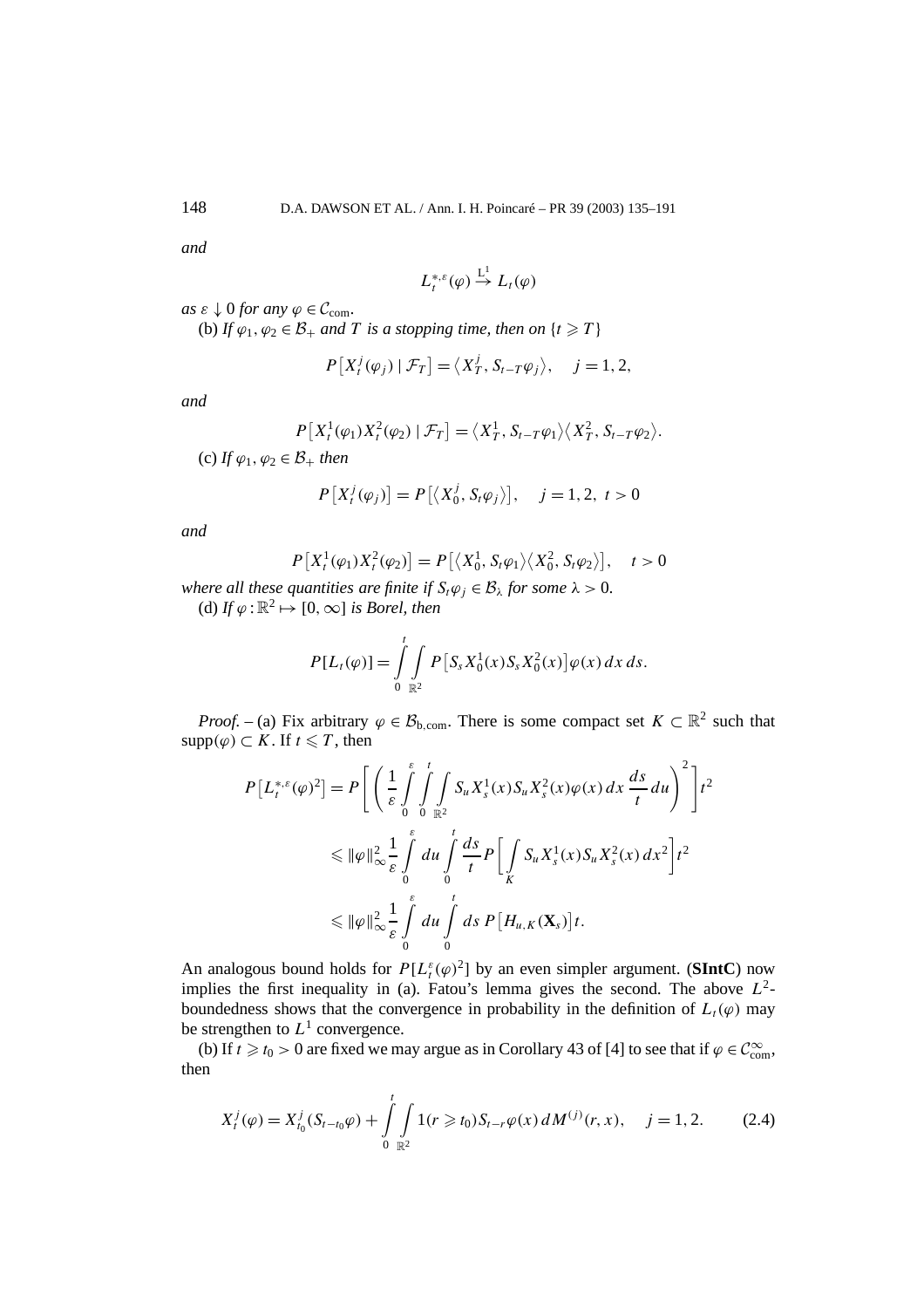(See Chapter 2 of [16] for the construction and properties of the stochastic integral with respect to the orthogonal martingale measure  $M^{(j)}$ .) Let  $t_0$  be a stopping time taking on finitely many values  $\{t_1, ..., t_n\}$  with  $\{t_1, ..., t_n\} \cap [0, t] = \{t_1, ..., t_k\}$ . Then on  $\{t_0 \leq t\}$ ,

$$
\int_{0}^{t} \int_{\mathbb{R}^{2}} 1(r \geq t_{0}) S_{t-r} \varphi(x) dM^{(j)}(r, x) = \sum_{i=1}^{k} 1(t_{0} = t_{i}) \int_{t_{i}}^{t} \int_{\mathbb{R}^{2}} S_{t-r} \varphi(x) dM^{(j)}(r, x)
$$

as one can easily check by noting that  $1(r \geq t_0)S_{t-r}\varphi(x) = 1(r \geq t_i)S_{t-r}\varphi(x)$  on  $\{t_0 = t_i\}$ and then following the proof of the corresponding "localization" result for ordinary stochastic integrals (see Theorem 27 on p. 307 of Meyer [10]). It follows that (2.4) remains valid for the finite-valued stopping time  $t_0$  on  $\{t_0 \leq t\}$ . Let *T* be an  $(\mathcal{F}_t)$ stopping time and let  $T_n \downarrow T$  be the standard set of finite-valued stopping times (we may allow  $T_n = \infty$ ). Apply (2.4) with  $T_n$  in place of  $t_0$  and let  $n \to \infty$  to see that on  ${T \lt t} \subset \bigcup_{n=1}^{\infty} {T_n \leq t},$ 

$$
X_t^j(\varphi) = X_T^j(S_{t-T}\varphi) + \int_0^t \int_{\mathbb{R}^2} 1(r \ge T) S_{t-r}\varphi(x) dM^{(j)}(r, x), \quad j = 1, 2. \tag{2.5}
$$

This is of course trivial on  $\{T = t\}$  (again using the localization result) and by taking bounded pointwise limits we see (2.5) is valid on  $\{T \leq t\}$  for  $\varphi \in \mathcal{B}_{b,\text{com}}$ . We get by (a) and the definition of  $(MP)_{X_0}^{\sigma,\gamma}$  that the stochastic integrals  $\int_0^s \int_{\mathbb{R}^2} 1(r \geq$ *T*) $S_{t-r}\varphi(x) dM^{(j)}(r, x), s \le t, j = 1, 2$ , in (2.5) are orthogonal  $L^2$  martingales and hence (b) follows for  $\varphi_j \in \mathcal{B}_{b, \text{com}}, j = 1, 2$ . The boundedness and compact support conditions are readily dropped by Monotone Convergence.

(c) The equalities are immediate from (b) with  $T = 0$ . The finiteness follows from **(EnC)** condition on  $X_0$ .

(d) It follows from Monotone Convergence that, to establish the equality in (d), it suffices to consider non-negative bounded  $\varphi$  with compact support. The  $L^1$ -convergence of  $L_t^{*,\varepsilon}(\varphi)$  as  $\varepsilon \downarrow 0$  from (a), and the second moment result in (c) imply

$$
P[L_t(\varphi)] = \lim_{\varepsilon \downarrow 0} P[L_t^{*,\varepsilon}(\varphi)]
$$
  
\n
$$
= \lim_{\varepsilon \downarrow 0} \int_{0}^{t} \int_{0}^{\varepsilon} \int_{\mathbb{R}^2} P[S_u X_s^1(x) S_u X_s^2(x)] \varphi(x) dx \frac{du}{\varepsilon} ds
$$
  
\n
$$
= \lim_{\varepsilon \downarrow 0} \int_{0}^{t} \int_{0}^{\varepsilon} \int_{\mathbb{R}^2} P[S_{u+s} X_0^1(x) S_{u+s} X_0^2(x)] \varphi(x) dx \frac{du}{\varepsilon} ds
$$
  
\n
$$
= \lim_{\varepsilon \downarrow 0} \int_{0}^{t} P\left[\int_{0}^{\varepsilon} \int_{\mathbb{R}^2} S_{u+s} X_0^1(x) S_{u+s} X_0^2(x) \varphi(x) dx \frac{du}{\varepsilon}\right] ds. \tag{2.6}
$$

Let  $G_{\varepsilon}(s)$  denotes the expression in square brackets. Then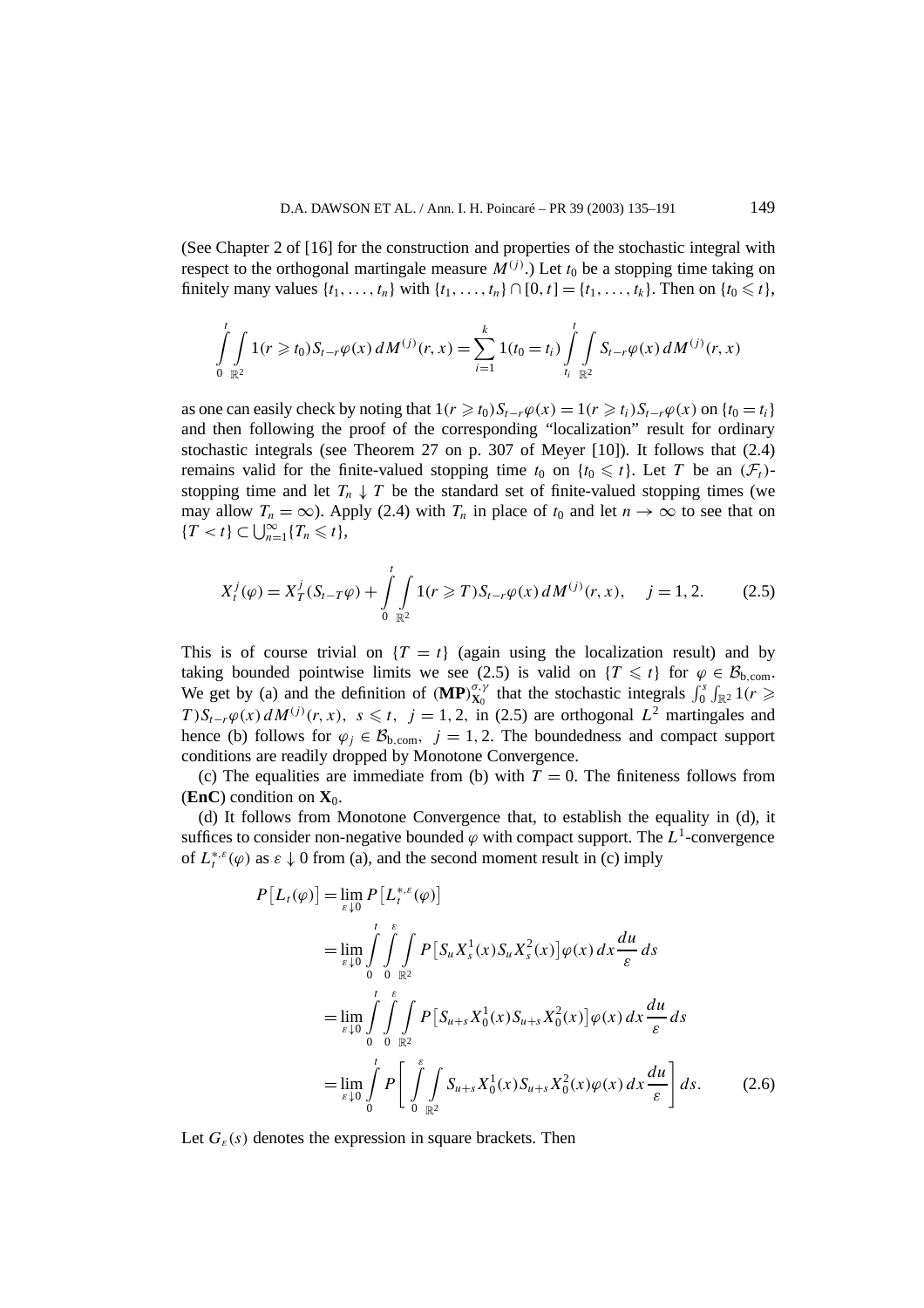$$
\int_{0}^{t} P\left[G_{\varepsilon}(s)^{2}\right] ds
$$
\n
$$
\leqslant \int_{0}^{t} \int_{0}^{\varepsilon} P\left[\int_{\mathbb{R}^{2}} S_{u+s} X_{0}^{1}(x) S_{u+s} X_{0}^{2}(x) \varphi(x) dx^{2}\right] \frac{du}{\varepsilon} ds
$$
\n
$$
= \int_{0}^{t} \int_{0}^{\varepsilon} P\left[P\left[\int_{\mathbb{R}^{2}} S_{u} X_{s}^{1}(x) S_{u} X_{s}^{2}(x) \varphi(x) dx \mid \mathcal{F}_{0}\right]^{2}\right] \frac{du}{\varepsilon} ds \quad \text{(by (b) with } T = 0)
$$
\n
$$
\leqslant \int_{0}^{t} \int_{0}^{\varepsilon} P\left[\int_{\mathbb{R}^{2}} S_{u} X_{s}^{1}(x) S_{u} X_{s}^{2}(x) \varphi(x) dx^{2}\right] \frac{du}{\varepsilon} ds \quad \text{(by Jensen inequality)}
$$

which is bounded uniformly in  $\varepsilon < \varepsilon_0$  by (**SIntC**). This allows us to take the limit through the first two integrals in (2.6) and conclude

$$
P\left[L_t(\varphi)\right] = \int\limits_0^t P\left[\lim_{\varepsilon \downarrow 0} \int\limits_0^{\varepsilon} \int\limits_{\mathbb{R}^2} S_{u+s} X_0^1(x) S_{u+s} X_0^2(x) \varphi(x) \, dx \frac{du}{\varepsilon}\right] ds < \infty. \tag{2.7}
$$

We are implicitly assuming this limit exists. To this end we claim

$$
u \mapsto \int_{\mathbb{R}^2} S_u X_0^1(x) S_u X_0^2(x) \varphi(x) \, dx \tag{2.8}
$$

is continuous on  $(0, \infty)$ .

Note first that  $u \mapsto S_u X_0^j(x)$  is continuous on  $(0, \infty)$  by Corollary A.5. As  $\varphi$  has compact support and, by Corollary A.4,  $S_u X_0^j(x) \leq c_{A3}(T, \lambda) c_{A4}(\varepsilon) \phi_{-\lambda}(x) X_0^j(\phi_\lambda)$  for  $\varepsilon \leq u \leq T$ , (2.8) follows from application of Dominated Convergence. (2.8) shows that the limit in (2.7) is  $\int_{\mathbb{R}^2} S_s X_0^1(x) S_s X_0^2(x) \varphi(x) dx$  for  $s > 0$  and this gives the equality in (d).  $\square$ 

In the following we assume that  $\widetilde{\mathbf{X}}_0 \in (C_{\text{rap}}^+)^2$  and  $\widetilde{\mathbf{X}}$  is a particular solution to  $(\mathbf{MP})_{\widetilde{\mathbf{X}}_0}^{\sigma, \gamma}$ constructed in Section 1.4, which is independent of  $\bf{X}$ . **X**0

Denote by  $C_{T, \text{rap}}^{(1,2)}$  (respectively  $C_{T, \text{temp}}^{(1,2)}$ ) the set of all real-valued functions  $\psi$  on  $[0, T] \times \mathbb{R}^2$  such that  $t \mapsto \psi(t, \cdot), t \mapsto \frac{\partial \psi(t, \cdot)}{\partial t}$  and  $t \mapsto \Delta \psi(t, \cdot)$  are continuous  $C_{\text{rap}}$ (respectively  $C_{tem}$ ) valued functions.

LEMMA 2.3. − (a) Let  $(μ_1, μ_2)$  ∈  $M_{tem,e}$  and  $T > 0$ . Define  $μ = μ_1 + μ_2 + i(μ_2 \mu_1$ *), and let*  $\bar{\mu} = \mu_1 + \mu_2 - i(\mu_2 - \mu_1)$ *. Then* 

$$
e^{-\langle \widetilde{X}_{t}^{1},S_{T-t}(\mu)\rangle - \langle \widetilde{X}_{t}^{2},S_{T-t}(\bar{\mu})\rangle} = e^{-\langle \widetilde{X}_{0}^{1},S_{T}(\mu)\rangle - \langle \widetilde{X}_{0}^{2},S_{T}(\bar{\mu})\rangle} + 4\gamma \int_{0}^{t} e^{-\langle \widetilde{X}_{s}^{1},S_{T-s}(\mu)\rangle - \langle \widetilde{X}_{s}^{2},S_{T-s}(\bar{\mu})\rangle} S_{T-s}(\mu_{1})(x)S_{T-s}(\mu_{2})(x) L_{\widetilde{X}}(ds,dx)
$$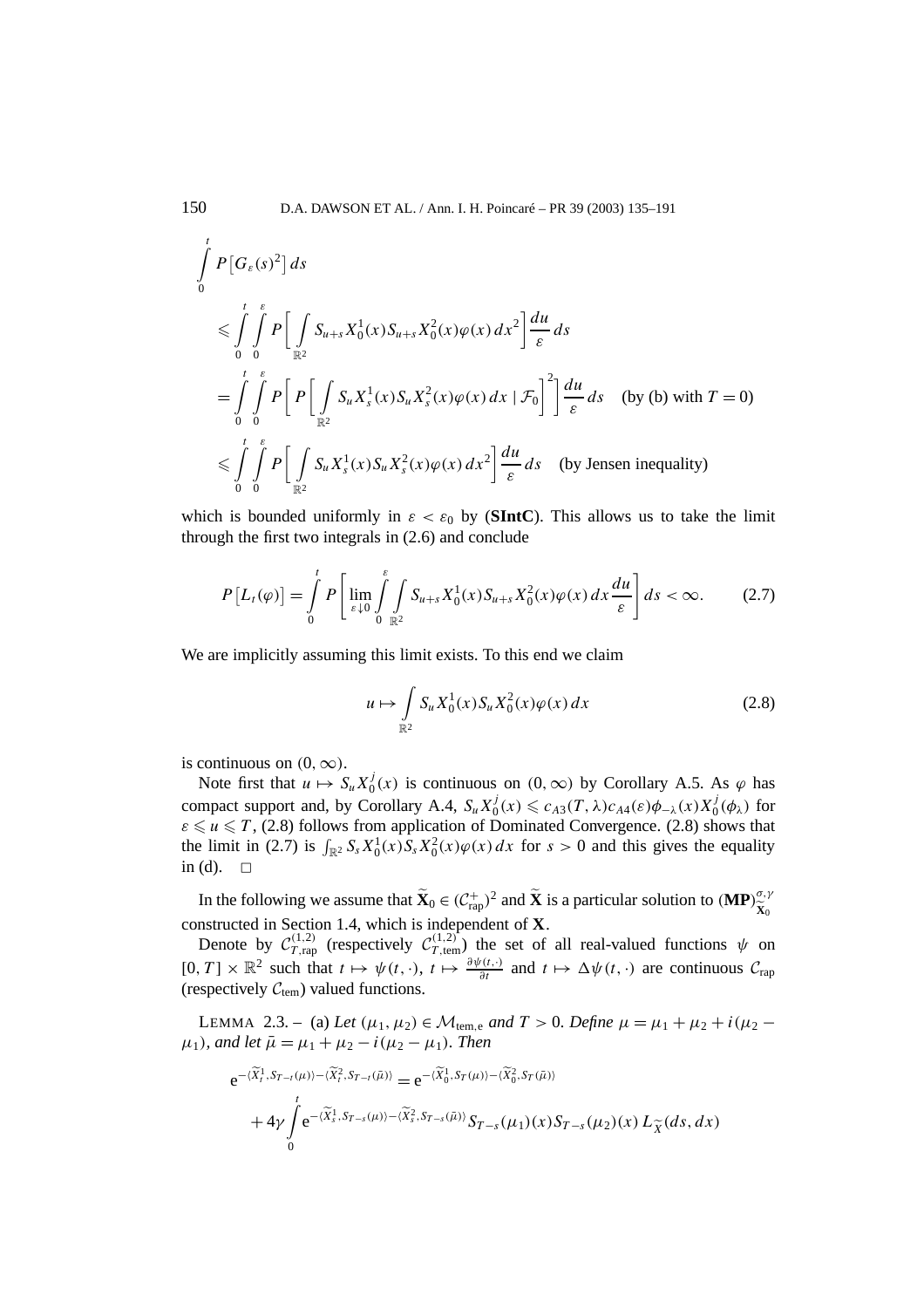D.A. DAWSON ET AL. / Ann. I. H. Poincaré – PR 39 (2003) 135–191 151

$$
-\int_{0}^{t}\int_{\mathbb{R}^{2}}e^{-\langle \widetilde{X}_{s}^{1},S_{T-s}(\mu)\rangle-\langle \widetilde{X}_{s}^{2},S_{T-s}(\bar{\mu})\rangle}\times (S_{T-s}(\mu)(x)\widetilde{M}^{1}(ds,dx)+S_{T-s}(\bar{\mu})(x)\widetilde{M}^{2}(ds,dx)), \quad 0 \leq t < T,
$$

*where*  $\widetilde{M}^l(ds, dx)$  ( $l = 1, 2$ ) *are martingale measures.* 

(b) Let  $(\mu_1, \mu_2) \in \mathcal{M}_{\text{rap},e}$  and  $T > 0$ *. Define*  $\mu = \mu_1 + \mu_2 + i(\mu_2 - \mu_1)$ *, and let*  $\bar{\mu} = \mu_1 + \mu_2 - i(\mu_2 - \mu_1)$ *. Then* 

$$
e^{-\langle X_t^1, S_{T-t}(\mu) \rangle - \langle X_t^2, S_{T-t}(\bar{\mu}) \rangle} = e^{-\langle X_0^1, S_T(\mu) \rangle - \langle X_0^2, S_T(\bar{\mu}) \rangle}
$$
  
+ 
$$
4\gamma \int_0^t e^{-\langle X_s^1, S_{T-s}(\mu) \rangle - \langle X_s^2, S_{T-s}(\bar{\mu}) \rangle} S_{T-s}(\mu_1)(x) S_{T-s}(\mu_2)(x) L_X(ds, dx)
$$
  
- 
$$
\int_0^t \int_{\mathbb{R}^2} e^{-\langle X_s^1, S_{T-s}(\mu) \rangle - \langle X_s^2, S_{T-s}(\bar{\mu}) \rangle}
$$
  
× 
$$
(S_{T-s}(\mu)(x)M^1(ds, dx) + S_{T-s}(\bar{\mu})(x)M^2(ds, dx)), \quad 0 \le t < T,
$$

*where*  $M^l(ds, dx)$  ( $l = 1, 2$ ) *are martingale measures.* 

*Proof. –* Arguing as in Lemma 42 of [4] we get

$$
X_t^j(\psi_t) \equiv X_0^j(\psi_0) + \int_0^t X_s^j \left( \frac{1}{2} \Delta \psi_s + \frac{\partial}{\partial s} \psi_s \right) ds
$$
  
+ 
$$
\int_0^t \int_{\mathbb{R}^2} \psi_s(x) M^j(ds, dx), \quad 0 \le t < T, \ j = 1, 2, \ \psi \in C_{T, \text{rap}}^{(1,2)}, \quad (2.9)
$$
  

$$
\widetilde{X}_t^j(\psi_t) \equiv \widetilde{X}_0^j(\psi_0) + \int_0^t \widetilde{X}_s^j \left( \frac{1}{2} \Delta \psi_s + \frac{\partial}{\partial s} \psi_s \right) ds
$$
  
+ 
$$
\int_0^t \int_{\mathbb{R}^2} \psi_s(x) \widetilde{M}^j(ds, dx), \quad 0 \le t < T, \ j = 1, 2, \ \psi \in C_{T, \text{tem}}^{(1,2)}.
$$
 (2.10)

(A little bit of care is needed to be able to take  $\psi \in C_{T,\text{tem}}^{(1,2)}$  in the second case–the proof uses Monotone Convergence and simple moment calculations.) By choosing functions  $\psi_t^1 = S_{T-t}(\mu)$ ,  $\psi_t^2 = S_{T-t}(\bar{\mu})$  in (a), (b), and then applying Itô's formula on the interval  $[0, T)$  one can readily complete the proof of the lemma.  $\Box$ 

LEMMA 2.4. – 
$$
If \widetilde{\mathbf{X}}_0 \in (\mathcal{C}_{\text{rap}}^+)^2
$$
 and  $\widetilde{\mathbf{X}}$  is as above then  $\widetilde{\mathbf{X}} \in \Omega_{\text{rap}} a.s.$ 

*Proof.* – By Theorem 11(c) of [3] we get that  $\mathbf{X} \in \Omega_0$ . To complete the proof we have to show that

$$
P\left[\sup_{t\leq T}\langle \widetilde{X}_t^j,\phi_\lambda\rangle\right]<\infty, \quad j=1,2, \forall T>0, \ \lambda<0.
$$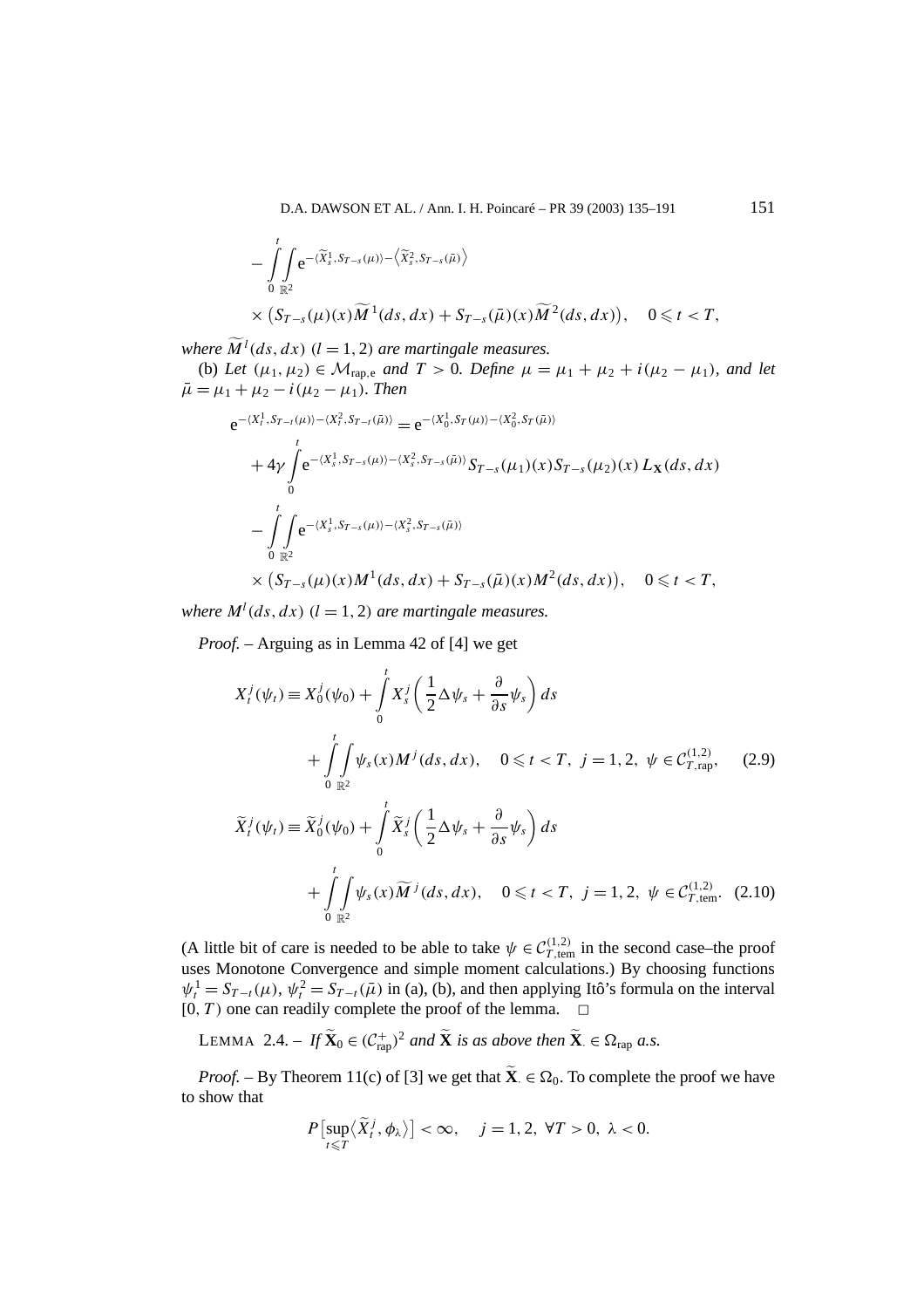First, for any  $\lambda < 0$ , choose  $\tilde{\varphi}_{\lambda} \in C_{\text{tem}}^{(2)}$  such that  $\tilde{\varphi}_{\lambda} \geq \varphi_{\lambda}$ . Then use (2.10) with  $\psi_t(\cdot) =$  $\tilde{\varphi}_{\lambda}(\cdot)$  for all  $t \geq 0$ . The result follows easily by moment calculations and by Doob's inequality.  $\square$ 

To simplify our notation (as in  $(2.1)$ – $(2.3)$ ) in the following let

$$
\tilde{L}_t(dx) = \tilde{L}(t, dx) = L_{\tilde{\mathbf{X}}}(t, dx),\tag{2.11}
$$

$$
\tilde{L}_t^{*,\varepsilon}(dx) = \tilde{L}^{*,\varepsilon}(t, dx) = L_{\tilde{X}}^{*,\varepsilon}(t, dx),
$$
\n(2.12)

$$
\tilde{L}_t^{\varepsilon}(dx) = \tilde{L}^{\varepsilon}(t, dx) = L_{\tilde{\mathbf{X}}}^{\varepsilon}(t, dx). \tag{2.13}
$$

LEMMA 2.5. – *Let T be any bounded stopping time and ϕ be a random function such that*

$$
\varphi \in L^1(\mathbb{R}^2 \times \Omega, L_t(\omega, dx) P(d\omega)), \quad \forall t > 0
$$

*and*  $\varphi$  *is*  $\mathcal{B} \times \mathcal{F}_T$ *-measurable. Then* 

$$
P\left[L\left([T, T+t] \times \varphi\right) | \mathcal{F}_T\right] = \int\limits_{T}^{T+t} \int\limits_{\mathbb{R}^2} S_{u-T}\left(X_T^1\right)(x) S_{u-T}\left(X_T^2\right)(x) \varphi(x) \, dx \, du, \quad P\text{-}a.s. \tag{2.14}
$$

*Proof.* – Take a non-random  $\varphi \in \mathcal{C}_{\text{com}}$ .  $L_t$  is a continuous measure-valued process, therefore  $L_t(\varphi)$  is continuous. If *T* is a bounded stopping time, then by Dominated Convergence and Lemma 2.2(a)

$$
\lim_{\delta \downarrow 0} P[L_{T+\delta}(\varphi) - L_T(\varphi) | \mathcal{F}_T] = 0, \quad P\text{-a.s.}
$$

Hence, for any  $\delta > 0$ , for *P*-a.e  $\omega$  there exists  $\delta'(\omega) > 0$ ,  $\delta' \in \mathcal{F}_T$  such that

$$
P\left[L\big([T, T + \delta''] \times |\varphi|\big) \mid \mathcal{F}_T\right] \leq \delta, \quad \forall 0 \leq \delta'' \leq \delta'.
$$

Arguing as in the proof of Lemma  $2.2(b)$ , that is by using approximation of the stopping time  $T$  with finite values stopping times and continuity of  $L<sub>t</sub>$  we can show that

$$
P[L_{T+t}(\varphi) - L_{T+\delta''}(\varphi) | \mathcal{F}_T] = P[\lim_{\varepsilon \downarrow 0} L_{T+t}^{*,\varepsilon}(\varphi) - L_{T+\delta''}^{*,\varepsilon}(\varphi) | \mathcal{F}_T].
$$

By Lemma 2.2(a)  $L^{*,\varepsilon}$  converges to *L* in  $L^1$ , therefore

$$
P\left[L_{T+t}(\varphi) - L_{T+\delta''}(\varphi) | \mathcal{F}_T\right]
$$
  
\n
$$
= \lim_{\varepsilon \downarrow 0} P\left[L_{T+t}^{*,\varepsilon}(\varphi) - L_{T+\delta''}^{*,\varepsilon}(\varphi) | \mathcal{F}_T\right]
$$
  
\n
$$
= \lim_{\varepsilon \downarrow 0} \int_{T+\delta''}^{T+t} \int_{\mathbb{R}^2} \frac{1}{\varepsilon} \int_{0}^{\varepsilon} P\left[S_u(X_s^1)(x) S_u(X_s^2)(x) | \mathcal{F}_T\right] \varphi(x) du dx ds
$$
  
\n
$$
= \lim_{\varepsilon \downarrow 0} \int_{T+\delta''}^{T+t} \int_{\mathbb{R}^2} \frac{1}{\varepsilon} \int_{0}^{\varepsilon} S_{u+s-T}(X_T^1)(x) S_{u+s-T}(X_T^2)(x) \varphi(x) du dx ds
$$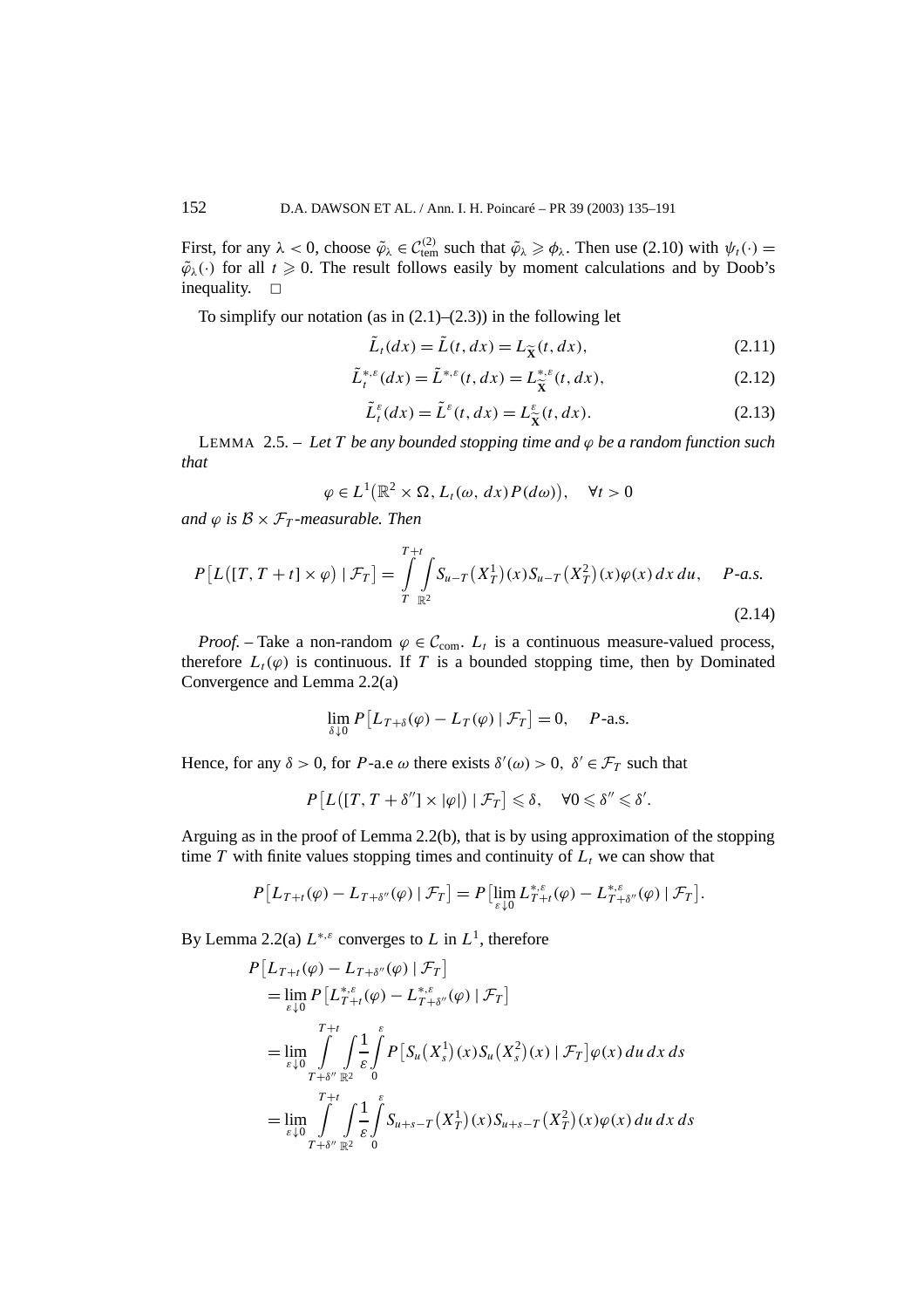D.A. DAWSON ET AL. / Ann. I. H. Poincaré – PR 39 (2003) 135–191 153

$$
=\int\limits_{T+\delta''}\limits^{T+t}\int\limits_{\mathbb{R}^2}S_{s-T}(X_T^1)(x)S_{s-T}(X_T^2)(x)\varphi(x)\,dx\,ds,\quad \forall 0\leqslant \delta''\leqslant \delta',
$$

where the second equality is a consequence of Fubini's theorem and the third equality follows by Lemma 2.2(b). Hence, we get that

$$
\left|P\left[L\left([T,T+t]\times\varphi\right)|\mathcal{F}_T\right]-\int\limits_{T+\delta''\mathbb{R}^2}^{T+t}\hspace{-1mm}\int_{\mathbb{R}^2}S_{u-T}\left(X_T^1\right)(x)S_{u-T}\left(X_T^2\right)(x)\varphi(x)\,dx\,du\right|\leqslant\delta,
$$

 $\forall 0 < \delta'' \leqslant \delta', \ P$ -a.s.

Letting  $\delta'' \downarrow 0$ , (2.14) follows since  $\delta$  was arbitrary and  $L_t$  is continuous.

The extension of (2.14) for any  $\mathcal{B} \times \mathcal{F}_T$ -measurable

$$
\varphi \in L^1(\mathbb{R}^2 \times \Omega, L_t(\omega, dx) P(d\omega)), \quad \forall t > 0,
$$

is trivial.  $\Box$ 

The next lemma does not give  $\lim_{\varepsilon \downarrow 0} L^{\varepsilon} = L$  but it is nonetheless quite useful.

LEMMA 2.6. – Let *g* be Borel  $\times$  optional-measurable function on  $\mathbb{R}_+ \times \mathbb{R}^2 \times \Omega$  such *that for P-a.e. ω the mapping*

$$
s\mapsto g(s,\cdot,\omega)
$$

*is continuous from*  $\mathbb{R}_+$  *to* C *and for each compact set*  $K \subset \mathbb{R}^2$  *and*  $t > 0$ *, there exists a constant*  $C_{K,t}$  *such that* 

$$
||g||_{t,K} \equiv \sup_{0 \leq s \leq t, x \in K} |g(s, x, \omega)| \leq C_{K,t}, \quad P\text{-}a.s.
$$

*Assume also that*

$$
\sup_{0<\varepsilon\leqslant 1}P\bigg[\int_{0}^{t}\int_{\mathbb{R}^{2}}|g(s,x,\cdot)|L^{\varepsilon}(ds,dx)\bigg]+P\bigg[\int_{0}^{t}\int_{\mathbb{R}^{2}}|g(s,x,\cdot)|L(ds,dx)\bigg]<\infty,
$$
  

$$
\lim_{k\to\infty}\sup_{0<\varepsilon\leqslant 1}P\bigg[\int_{0}^{t}\int_{|x|>\kappa}|g(s,x,\cdot)|L^{\varepsilon}(ds,dx)\bigg]=0.
$$

*Then*

$$
\lim_{\varepsilon \downarrow 0} P\bigg[ \int_{0}^{t} \int_{\mathbb{R}^2} g(s, x, \cdot) L^{\varepsilon}(ds, dx) \bigg] = P\bigg[ \int_{0}^{t} \int_{\mathbb{R}^2} g(s, x, \cdot) L(ds, dx) \bigg].
$$

*Proof.* – For any  $\delta' > 0$  choose a compact set  $K_{\delta'} \subset \mathbb{R}^2$  such that

$$
\sup_{0<\varepsilon\leqslant 1}P\bigg[\int\limits_{0}^{t}\int\limits_{K_{\delta'}^c}\big|g(s,x,\cdot)\big|L^{\varepsilon}(ds,dx)\bigg]+P\bigg[\int\limits_{0}^{t}\int\limits_{K_{\delta'}^c}\big|g(s,x,\cdot)\big|L(ds,dx)\bigg]\leqslant \delta'/3. \tag{2.15}
$$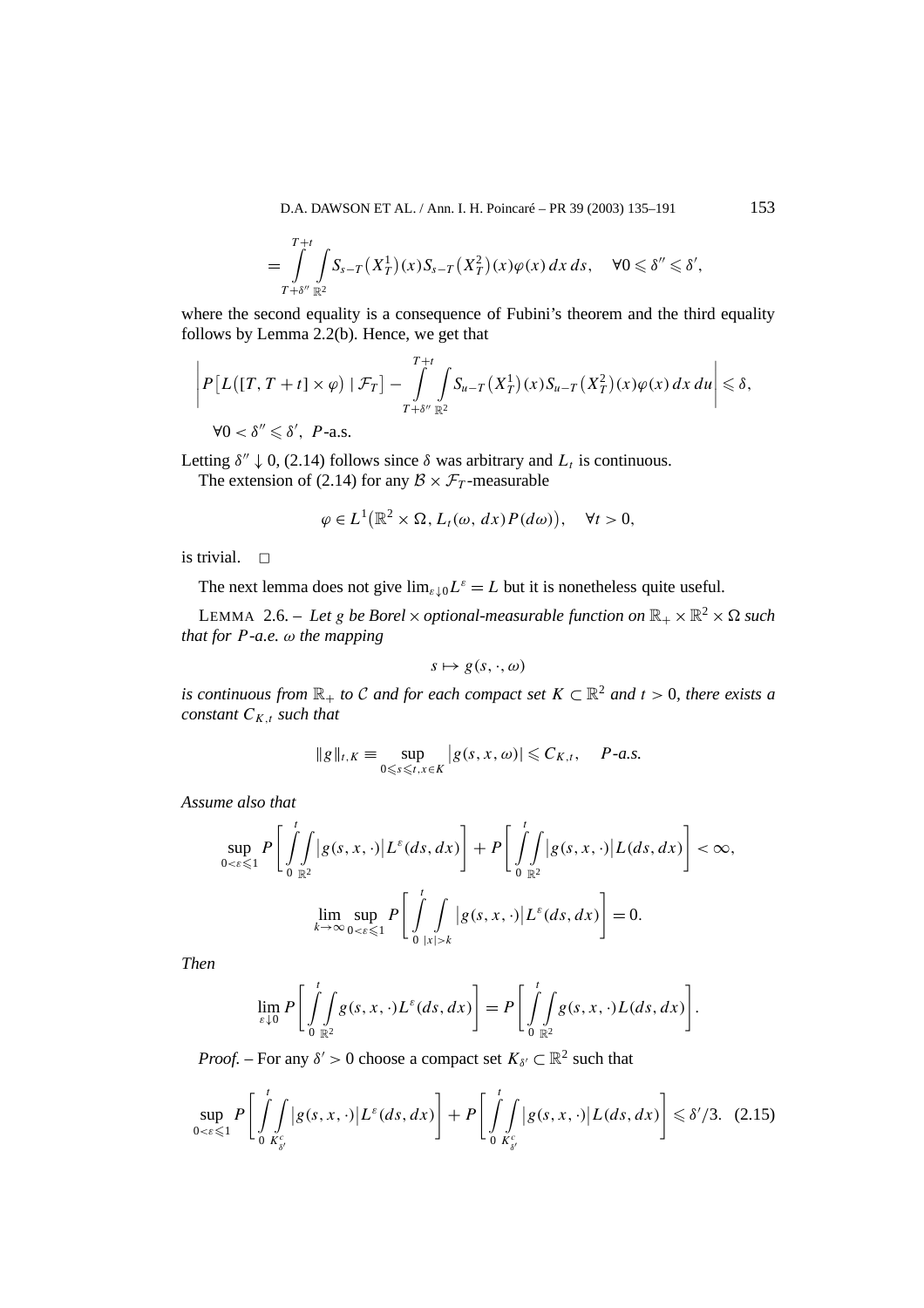By Lemma 2.5 for any  $t \ge 0$  and  $\delta > 0$  and any  $\mathcal{B} \times \mathcal{F}_t$ -measurable,  $L_{t+\delta}(\omega, dx) P(d\omega)$ integrable function  $\varphi(\omega, x)$ , we have

$$
P\left[L(\varphi 1_{K_{\delta'}} \times [t, t + \delta]) \mid \mathcal{F}_t\right] = \int\limits_{t}^{t + \delta} \int\limits_{K_{\delta'}} S_{u - t}(X_t^1)(x) S_{u - t}(X_t^2)(x) \varphi(x) \, dx \, du.
$$

This means that for any optional step function  $f = \sum_{k=1}^{n} \varphi_k 1([t_k, t_{k+1})$ , where  $\varphi_k$  is an  $B \times \mathcal{F}_{t_k}$ -measurable  $L_t(\omega, dx)P(d\omega)$ -integrable function, we have

$$
\lim_{\varepsilon \downarrow 0} P\left[\int_{0}^{t} \int_{K_{\delta'}} f(s, x, \cdot)L^{\varepsilon}(ds, dx)\right]
$$
\n
$$
= \lim_{\varepsilon \downarrow 0} P\left[\sum_{k=1}^{n} \int_{t_{k} \wedge t}^{t_{k+1} \wedge t} \int_{K_{\delta'}} S_{\varepsilon + u - t_{k}}(X_{t_{k}}^{1})(x)\right]
$$
\n
$$
\times S_{\varepsilon + u - t_{k}}(X_{t_{k}}^{2})(x)\varphi_{k}(x) dx du \text{ (by Lemma 2.2(b))}
$$
\n
$$
= P\left[\int_{0}^{t} \int_{K_{\delta'}} f(s, x, \cdot)L(ds, dx)\right] \text{ (by Lemma 2.5).}
$$
\n(2.16)

For arbitrary *g* (indicated in the assumptions of the theorem) the procedure is standard. Define:

$$
t_0^k = 0,
$$
  
\n
$$
t_{n+1}^k = t_n^k + 2^{-k},
$$
  
\n
$$
g^k(t) = g(t_n^k), \quad t_n^k \le t < t_{n+1}^k,
$$
  
\n
$$
A_{k,\delta''} = \{ \omega: \sup_{0 \le s \le t, x \in K_{\delta'}} |g(s, x, \omega) - g^k(s, x, \omega)| < \delta'' \}
$$

 $g(\cdot, \cdot, \omega)$  is continuous *P*-a.s. and so for each  $0 < \delta$ ,  $\delta'' < 1$  there exists  $K > 0$  such that

$$
P(A_{k,\delta''}) > 1 - \delta, \quad \forall k \geqslant K. \tag{2.17}
$$

$$
P\left[\int_{0}^{t} \int_{K_{\delta'}} g(s, x, \cdot) L^{\varepsilon}(ds, dx)\right] = P\left[\int_{0}^{t} \int_{K_{\delta'}} g(s, x, \cdot) - g^{k}(s, x, \cdot) L^{\varepsilon}(ds, dx)\right]
$$
  
+ 
$$
P\left[\int_{0}^{t} \int_{K_{\delta'}} g^{k}(s, x, \cdot) L^{\varepsilon}(ds, dx)\right], \quad \forall k \geq 1. \quad (2.18)
$$

*P*[ $L_t^{\varepsilon}(K_{\delta})$ ], *P*[ $L_t^{\varepsilon}(K_{\delta})^2$ ], *P*[ $L_t(K_{\delta})$ ], *P*[ $L_t(K_{\delta})^2$ ] are bounded by Lemma 2.2(a). Choose  $\delta''$  such that

$$
\delta''\big(P\big[L_t^{\varepsilon}(K_{\delta'})\big] + P\big[L_t(K_{\delta'})\big]\big) \leqslant \delta'/3
$$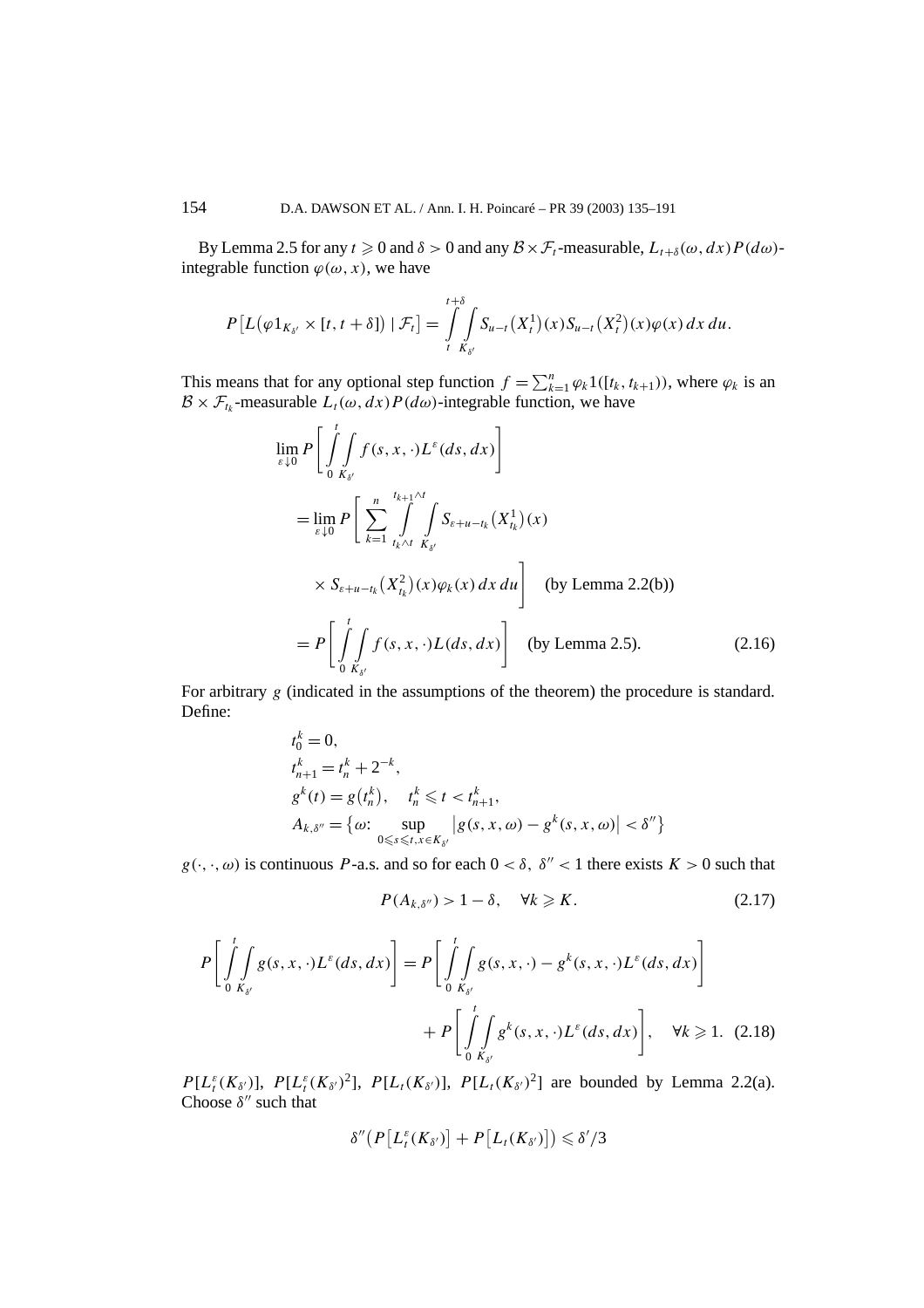and choose *δ* such that

$$
2\|g\|_{t,K_{\delta'}}\big(\sqrt{P[L_{t}^{\varepsilon}(K_{\delta'})^{2}]\delta}+\sqrt{P[L_{t}(K_{\delta'})^{2}]\delta}\big)\leqslant \delta'/3.
$$

Now take *k* such that (2.17) is satisfied. Then

$$
P\left[\int_{0}^{t} |g(s, x, \cdot)-g^{k}(s, x, \cdot)| (L^{\varepsilon}(ds, dx) + L(ds, dx))\right]
$$
  
\n
$$
\leq P\left[1_{A_{k,\delta''}}(\cdot)\int_{0}^{t} |g(s, x, \cdot)-g^{k}(s, x, \cdot)| (L^{\varepsilon}(ds, dx) + L(ds, dx))\right]
$$
  
\n
$$
+ P\left[1_{A_{k,\delta''}^{\varepsilon}}(\cdot)\int_{0}^{t} |g(s, x, \cdot)-g^{k}(s, x, \cdot)| (L^{\varepsilon}(ds, dx) + L(ds, dx))\right]
$$
  
\n
$$
\leq \delta'' P\left[1_{A_{k,\delta''}}(\cdot) (L^{\varepsilon}_{t}(K_{\delta'}) + L_{t}(K_{\delta'}))\right]
$$
  
\n
$$
+ 2\|g\|_{t, K_{\delta'}} P\left[1_{A_{k,\delta''}^{\varepsilon}}(\cdot) (L^{\varepsilon}_{t}(K_{\delta'}) + L_{t}(K_{\delta'}))\right]
$$
  
\n
$$
\leq \delta'' \left(P\left[L^{\varepsilon}_{t}(K_{\delta'})\right] + P\left[L_{t}(K_{\delta'})\right]\right)
$$
  
\n
$$
+ 2\|g\|_{t, K_{\delta'}} \left(\sqrt{P\left[L^{\varepsilon}_{t}(K_{\delta'})^{2}\right]P(A_{k,\delta''}^{\varepsilon})} + \sqrt{P\left[L_{t}(K_{\delta'})^{2}\right]P(A_{k,\delta''}^{\varepsilon})}\right)
$$
  
\n
$$
\leq \frac{2\delta'}{3}, \quad \forall 0 < \varepsilon \leq 1.
$$
 (2.19)

Letting  $\varepsilon \downarrow 0$  in (2.18) we get by (2.15), (2.16), (2.19) that

$$
\limsup_{\varepsilon \downarrow 0} \left| P \left[ \int_{0}^{t} \int_{\mathbb{R}^2} g(s, x, \cdot) L^{\varepsilon}(ds, dx) \right] - P \left[ \int_{0}^{t} \int_{\mathbb{R}^2} g(s, x, \cdot) L(ds, dx) \right] \right|
$$
  
\$\leq \delta'/3 + 2\delta'/3 = \delta'.

Since  $\delta'$  was arbitrary we are done.  $\Box$ 

To simplify our notation in the following let

$$
\mathfrak{E}(\mu, \tilde{\mu}) \equiv \exp\{-\langle \mu_1 + \mu_2, \tilde{\mu}_1 + \tilde{\mu}_2 \rangle + i \langle \mu_1 - \mu_2, \tilde{\mu}_1 - \tilde{\mu}_2 \rangle \},
$$
  
for  $\mu = (\mu_1, \mu_2) \in \mathcal{M} \times \mathcal{M}$ ,  $\tilde{\mu} = (\tilde{\mu}_1, \tilde{\mu}_2) \in \mathcal{B}_+ \times \mathcal{B}_+$   
or  $\mu = (\mu_1, \mu_2) \in \mathcal{B}_+ \times \mathcal{B}_+$ ,  $\tilde{\mu} = (\tilde{\mu}_1, \tilde{\mu}_2) \in \mathcal{M} \times \mathcal{M}$ ,  

$$
L^t([0, s] \times B) \equiv L([0, t] \times B) - L([0, t - s] \times B), \quad 0 \le s \le t,
$$
  

$$
L^{t,\varepsilon}([0, s] \times B) \equiv L^{\varepsilon}([0, t] \times B) - L^{\varepsilon}([0, t - s] \times B), \quad 0 \le s \le t,
$$

and we set  $\mathfrak{E}(\mu, \tilde{\mu}) = 0$  if  $\langle \mu_1 + \mu_2, \tilde{\mu}_1 + \tilde{\mu}_2 \rangle = \infty$ . For  $\mu = (\mu_1, \mu_2) \in \mathcal{M} \times \mathcal{M}$  we set  $S_t\mu \equiv (S_t\mu_1, S_t\mu_2)$ . Given the Polish space *E* and the space of Radon measures  $\mathcal{M}(E)$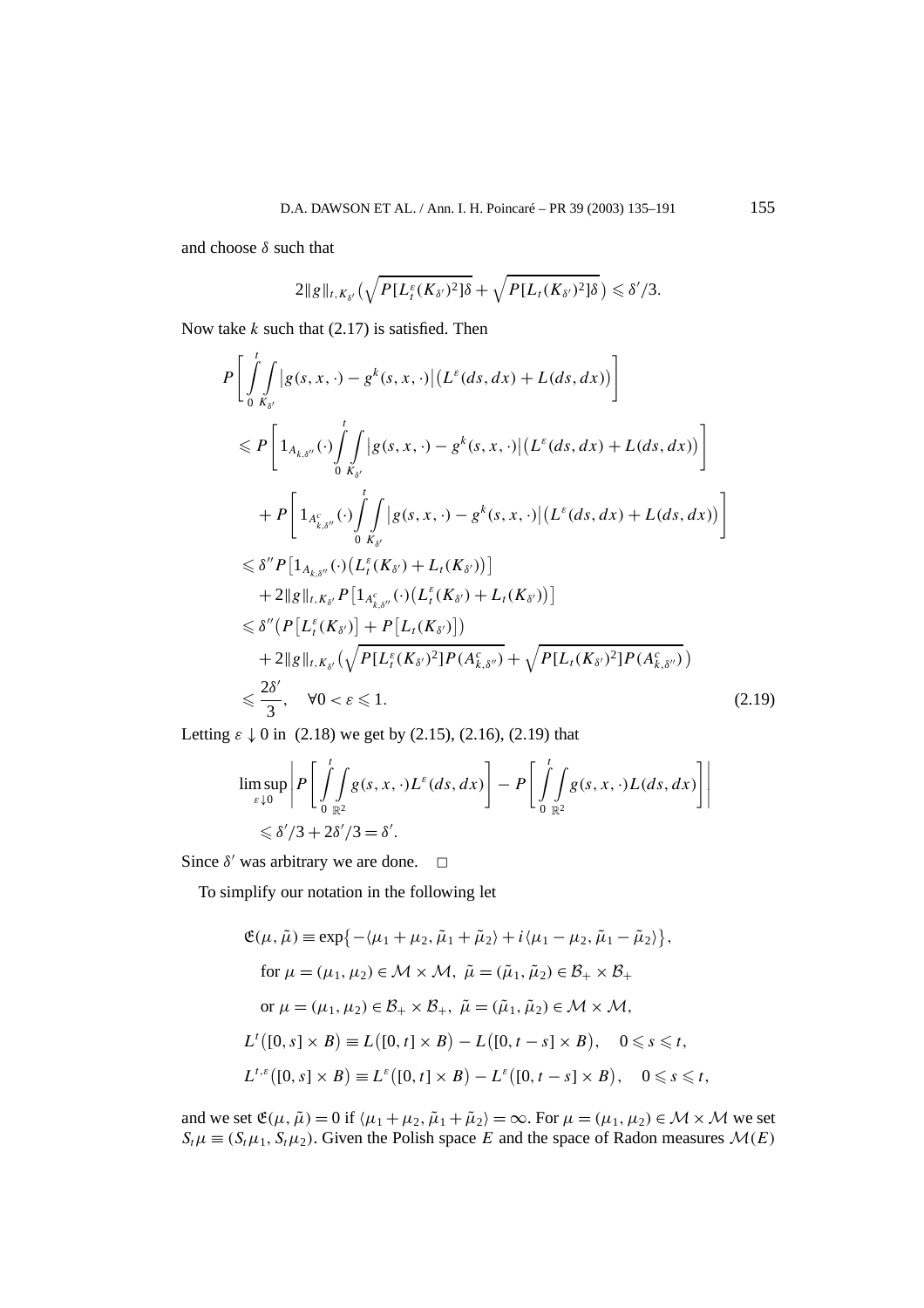on *E*, let *P* be any probability measure on  $\mathcal{M}(E)$ . If the measure  $\hat{\mu} \in \mathcal{M}(E)$  defined by  $\hat{\mu}(A) = \int_{\mathcal{M}(E)} \mu(A) P(d\mu)$  has a density, this density, with a slight abuse of notation, will be denoted by  $P[\mu(x)]$ . For example we will write

$$
\tilde{P}\left[\int_{0}^{t}\int_{\mathbb{R}^{2}}\mathfrak{E}(\mathbf{X}_{t-s},S_{\varepsilon}(\widetilde{\mathbf{X}}_{s}))\psi(s,x)\tilde{L}(ds,dx)\right]
$$
\n
$$
=\int_{0}^{t}\int_{\mathbb{R}^{2}}\tilde{P}\left[\mathfrak{E}(\mathbf{X}_{t-s},S_{\varepsilon}(\widetilde{\mathbf{X}}_{s}))\psi(s,x)\tilde{L}(s,x)\right]ds\,dx,
$$
\n
$$
P\left[\int_{0}^{t}\int_{\mathbb{R}^{2}}\mathfrak{E}(\mathbf{X}_{s},S_{\varepsilon}(\widetilde{\mathbf{X}}_{t-s}))\psi(s,x)L(ds,dx)\right]
$$
\n
$$
=\int_{0}^{t}\int_{\mathbb{R}^{2}}P\left[\mathfrak{E}(\mathbf{X}_{s},S_{\varepsilon}(\widetilde{\mathbf{X}}_{t-s}))\psi(s,x)L(s,x)\right]ds\,dx,
$$

for any integrable function  $\psi$  on  $\mathbb{R}_+ \times \mathbb{R}^2$ . Recall that the above measures are absolutely continuous (and therefore densities are well-defined) since  $\tilde{P}[\tilde{L}(ds, dx)]$  and  $P[L(ds, dx)]$  are absolutely continuous by Lemma 2.2(d) (note that  $\hat{X}$  also satisfies the hypotheses of Lemma 2.2).

LEMMA 2.7. – For any 
$$
t, \varepsilon > 0
$$
  
\n
$$
P \times \widetilde{P} [\mathfrak{E} (\mathbf{X}_t, S_\varepsilon(\widetilde{\mathbf{X}}_0))] - P \times \widetilde{P} [\mathfrak{E} (\mathbf{X}_0, S_\varepsilon(\widetilde{\mathbf{X}}_t))]
$$
\n
$$
= 4\gamma P \Bigg[ \int_0^t \int_{\mathbb{R}^2} \widetilde{P} [\mathfrak{E} (\mathbf{X}_{t-s}, S_\varepsilon(\widetilde{\mathbf{X}}_s)) (S_\varepsilon \widetilde{X}_s^1)(x) (S_\varepsilon \widetilde{X}_s^2)(x)] L^t(ds, dx)
$$
\n
$$
- \int_0^t \int_{\mathbb{R}^2} \widetilde{P} [\mathfrak{E} (\mathbf{X}_{t-s}, S_\varepsilon(\widetilde{\mathbf{X}}_s)) \widetilde{L}(s, x)] L^{t,\varepsilon}(ds, dx)].
$$

*Proof.* – Fix any  $T > 0$  and define three functions:  $h_1, h_2, f$  by

$$
f(t,s) = P \times \widetilde{P} \big[ \mathfrak{E} \big( \mathbf{X}_t, S_{T-t-s}(\widetilde{\mathbf{X}}_s) \big) \big],
$$

$$
h_1(t,s) = \int_{\mathbb{R}^2} 4\gamma \, \widetilde{P} \times P \left[ \mathfrak{E}(\mathbf{X}_t, S_{T-t-s}(\widetilde{\mathbf{X}}_s)) (S_{T-t-s} \widetilde{X}_s^1)(x) (S_{T-t-s} \widetilde{X}_s^2)(x) L(t,x) \right] dx,
$$

$$
h_2(t,s) = \int_{\mathbb{R}^2} \mathcal{A} \gamma \widetilde{P} \times P \left[ \mathfrak{E}(\mathbf{X}_t, S_{T-t-s}(\widetilde{\mathbf{X}}_s)) (S_{T-t-s} X_t^1)(x) (S_{T-t-s} X_t^2)(x) \widetilde{L}(s,x) \right] dx
$$

for  $0 \leqslant s + t < T$ .

By Lemma 2.3 (it is easy to check that stochastic integrals with respect to martingale measures are in fact martingales due to  $L^2$  boundedness) and Fubini's theorem we have

$$
f(t,s) = f(0,s) + \int_{0}^{t} h_1(u,s) du, \quad \forall t, s \geq 0: t + s < T,
$$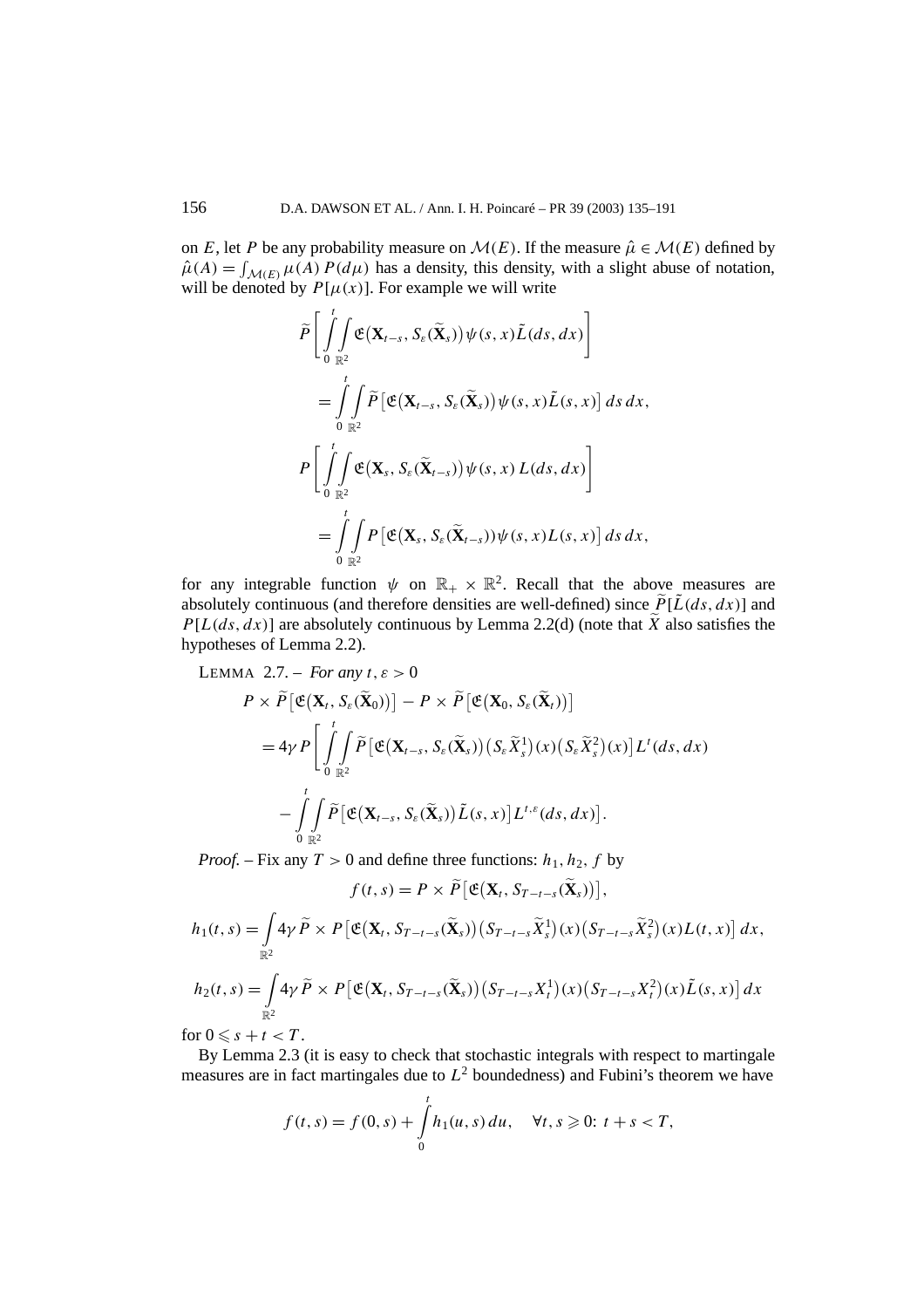D.A. DAWSON ET AL. / Ann. I. H. Poincaré – PR 39 (2003) 135–191 157

$$
f(t,s) = f(t,0) + \int_{0}^{s} h_2(t,u) du, \quad \forall t, s \geq 0: t + s < T.
$$

From Lemma 4.4.10 of [7] (see e.g. Lemma 4.17 [11]) it follows that

$$
f(t,0) - f(0,t) = \int_{0}^{t} h_1(t-s,s) - h_2(t-s,s) \, ds \tag{2.20}
$$

for almost every *t*,  $0 \le t < T$ . To verify (2.20) for every  $0 \le t < T$  it is enough to show the continuity of the right side of (2.20). Take an arbitrary  $t_n \to t$  and check that

$$
\int_{0}^{T} 1(s \leq t_n) h_i(t_n - s, s) ds \to \int_{0}^{T} 1(s \leq t) h_i(t - s, s) ds, \quad i = 1, 2.
$$
 (2.21)

Consider (2.21) for  $i = 1$ . To simplify the notation define

$$
\hat{f}(t_n, s) = \mathfrak{E}(\mathbf{X}_s, S_{T-t_n}(\widetilde{\mathbf{X}}_{t_n-s})).
$$

Then

$$
\int_{0}^{T} 1(s \leq t_n) h_1(t_n - s, s) ds = \int_{0}^{T} 1(s \leq t_n) h_1(s, t_n - s) ds
$$
  
=  $4\gamma \tilde{P} \times P \left[ \int_{0}^{T} \int_{\mathbb{R}^2} 1(s \leq t_n) \hat{f}(t_n, s) \times (S_{T-t_n} \tilde{X}_{t_n-s}^1)(x) (S_{T-t_n} \tilde{X}_{t_n-s}^2)(x) L(ds, dx) \right].$ 

By Lemma 2.4  $\tilde{X}^1$ ,  $\tilde{X}^2$  are continuous in  $\mathcal{M}_{\text{rap}}$ . This together with Corollaries A.4, A.5 and Dominated Convergence implies that

$$
\begin{split} 1(s \leq t_n) \hat{f}(t_n, s) \big( S_{T-t_n} \widetilde{X}_{t_n-s}^1 \big)(x) \big( S_{T-t_n} \widetilde{X}_{t_n-s}^2 \big)(x) \\ \to \hat{f}(t, s) \big( S_{T-t} \widetilde{X}_{t-s}^1 \big)(x) \big( S_{T-t} \widetilde{X}_{t-s}^2 \big)(x), \quad \text{as } n \to \infty, \end{split} \tag{2.22}
$$

for every  $x \in \mathbb{R}^2$ ,  $s < t$ ,  $P \times \tilde{P}$ -a.s. Note that

$$
\lim_{t_n \to t} \widetilde{P} \times P \left[ \int\limits_0^T \int\limits_{\mathbb{R}^2} 1(s \leq t_n) (S_{T-t_n} \widetilde{X}_{t_n-s}^1)(x) (S_{T-t_n} \widetilde{X}_{t_n-s}^2)(x) L(ds, dx) \right]
$$
\n
$$
= \lim_{t_n \to t} \int\limits_0^{t_n} \int\limits_{\mathbb{R}^2} \widetilde{P} \times P \left[ (S_{T-s} \widetilde{X}_0^1)(x) (S_{T-s} \widetilde{X}_0^2)(x) (S_s X_0^1)(x) (S_s X_0^2)(x) \right] dx ds
$$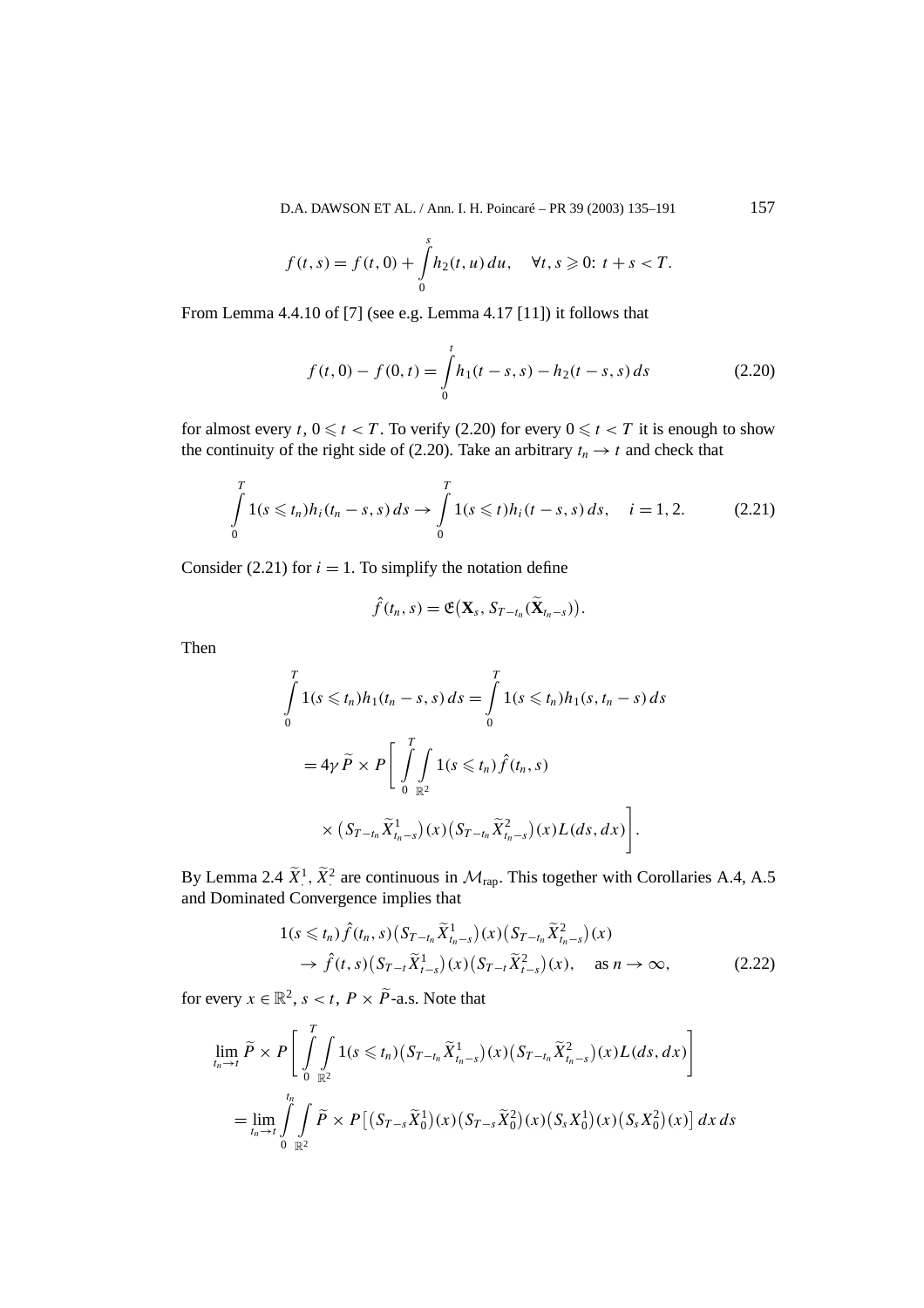158 D.A. DAWSON ET AL. / Ann. I. H. Poincaré – PR 39 (2003) 135–191

$$
= \int_{0}^{t} \int_{\mathbb{R}^{2}} \tilde{P} \times P\left[ (S_{T-s}\tilde{X}_{0}^{1})(x)(S_{T-s}\tilde{X}_{0}^{2})(x)(S_{s}X_{0}^{1})(x)(S_{s}X_{0}^{2})(x) \right] dx ds
$$
  

$$
= \tilde{P} \times P\left[ \int_{0}^{T} \int_{\mathbb{R}^{2}} 1(s \leq t)(S_{T-t}\tilde{X}_{t-s}^{1})(x)(S_{T-t}\tilde{X}_{t-s}^{2})(x)L(ds, dx) \right].
$$
 (2.23)

Define  $\mu(ds, dx, d\tilde{\omega}, d\omega) \equiv L(\omega, ds, dx) P(d\tilde{\omega}) P(d\omega)$ . Then (2.22), (2.23) imply that convergence

$$
\begin{aligned} 1(s \leq t_n) \big( S_{T-t_n} \widetilde{X}_{t_n-s}^1 \big) (x) \big( S_{T-t_n} \widetilde{X}_{t_n-s}^2 \big) (x) \\ &\to 1(s \leq t) \big( S_{T-t} \widetilde{X}_{t-s}^1 \big) (x) \big( S_{T-t} \widetilde{X}_{t-s}^2 \big) (x), \quad \text{as } n \to \infty, \end{aligned}
$$

is in  $L^1(\mu(ds, dx, d\tilde{\omega}, d\omega))$ . Since  $\hat{f}(t_n, s)$  is uniformly bounded in *n* we get that

$$
\begin{aligned} 1(s \leq t_n) \hat{f}(t_n, s) \big( S_{T-t_n} \widetilde{X}_{t_n-s}^1 \big)(x) \big( S_{T-t_n} \widetilde{X}_{t_n-s}^2 \big)(x) \\ \to 1(s \leq t) \hat{f}(t, s) \big( S_{T-t} \widetilde{X}_{t-s}^1 \big)(x) \big( S_{T-t} \widetilde{X}_{t-s}^2 \big)(x) \end{aligned}
$$

in  $L^1(\mu(ds, dx, d\tilde{\omega}, d\omega))$  and (2.21) follows for  $i = 1$ . By the same argument it is easy to show that (2.21) holds for  $i = 2$  and the continuity of the right hand side of (2.20) follows. Hence (2.20) is satisfied for each  $0 < t < T$ . Take  $T = t + \varepsilon$  and the proof is complete.  $\square$ 

Fix  $t > 0$ . To simplify the notation denote

$$
\varphi_s^{\varepsilon} \equiv \mathfrak{E}\big(\mathbf{X}_s, S_{\varepsilon}(\widetilde{\mathbf{X}}_{t-s})\big),
$$
\n
$$
f^{\varepsilon,\varepsilon'}(s,x) \equiv \big(S_{\varepsilon} \widetilde{X}_{t-s}^1(x) S_{\varepsilon} \widetilde{X}_{t-s}^2(x)\big) \big(S_{\varepsilon'} X_s^1(x) S_{\varepsilon'} X_s^2(x)\big).
$$
\n(2.24)

Use Lemma 2.7 and the equality in (2.24) with  $s = t$  to see

$$
I_{\varepsilon} = |P \times \widetilde{P}[\varphi_{t}^{\varepsilon} - \varphi_{0}^{\varepsilon}]|
$$
  
\n
$$
= \left| 4\gamma P \left[ \int_{0}^{t} \int_{\mathbb{R}^{2}} \widetilde{P}[\varphi_{s}^{\varepsilon} S_{\varepsilon} \widetilde{X}_{t-s}^{1}(x) S_{\varepsilon} \widetilde{X}_{t-s}^{2}(x)] L(ds, dx) \right. \right.\n
$$
- \int_{0}^{t} \int_{\mathbb{R}^{2}} \widetilde{P}[\varphi_{t-s}^{\varepsilon} \widetilde{L}(s, x) S_{\varepsilon} X_{t-s}^{1}(x) S_{\varepsilon} X_{t-s}^{2}(x)] dx ds \right].
$$
 (2.25)
$$

Now apply Lemma 2.6 to see that the second term inside the *P*-expectation is

$$
\widetilde{P}\left[\int_{0}^{t}\int_{\mathbb{R}^{2}}\varphi_{t-s}^{\varepsilon}S_{\varepsilon}X_{t-s}^{1}(x)S_{\varepsilon}X_{t-s}^{2}(x)\widetilde{L}(ds,dx)\right]
$$
\n
$$
=\lim_{\varepsilon'\downarrow0}\widetilde{P}\left[\int_{0}^{t}\int_{\mathbb{R}^{2}}\varphi_{t-s}^{\varepsilon}f^{\varepsilon,\varepsilon'}(t-s,x)\,dx\,ds\right].
$$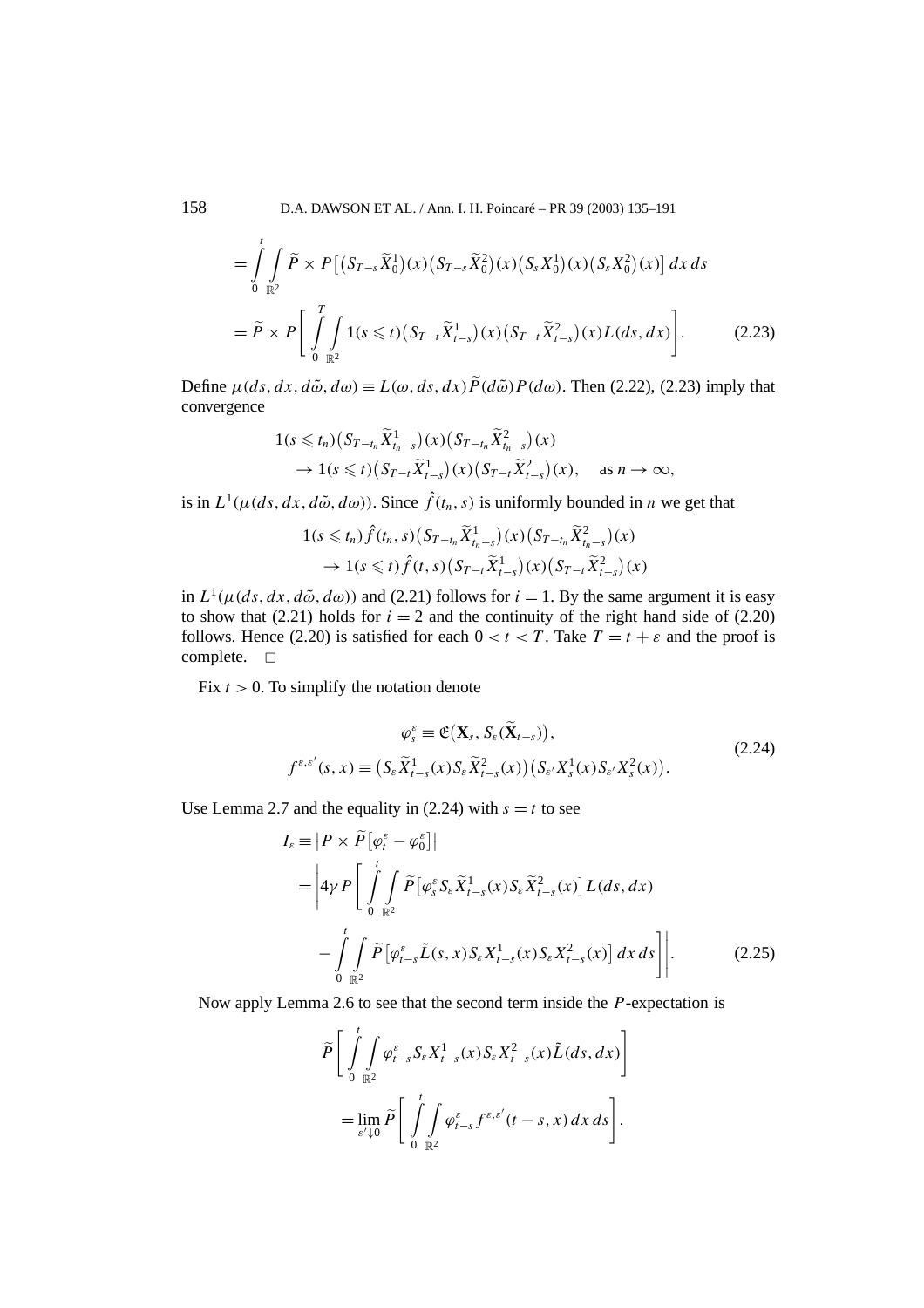Similarly by applying Lemma 2.6 to the first term in (2.25) we get

$$
I_{\varepsilon} = 4\gamma \left| \lim_{\varepsilon' \downarrow 0} P \left[ \int_{0}^{t} \int_{\mathbb{R}^2} \widetilde{P} \left[ \varphi_{s}^{\varepsilon} f^{\varepsilon, \varepsilon'}(s, x) \right] dx ds \right] - P \left[ \lim_{\varepsilon' \downarrow 0} \widetilde{P} \left[ \int_{0}^{t} \int_{\mathbb{R}^2} \varphi_{s}^{\varepsilon} f^{\varepsilon', \varepsilon}(s, x) dx ds \right] \right] \right|.
$$
 (2.26)

To justify taking the limit outside the expectation in the second term, fix arbitrary  $\lambda > 0$ *, ε* > 0 and note that

$$
\tilde{P}\left[\int_{0}^{t}\int_{\mathbb{R}^{2}}|\varphi_{s}^{\varepsilon}|f^{\varepsilon',\varepsilon}(s,x) dx ds\right]
$$
\n
$$
\leqslant \int_{0}^{t}\int_{\mathbb{R}^{2}}S_{\varepsilon}X_{s}^{1}(x)S_{\varepsilon}X_{s}^{2}(x)S_{\varepsilon'+t-s}\tilde{X}_{0}^{1}(x)S_{\varepsilon'+t-s}\tilde{X}_{0}^{2}(x) dx ds
$$
\n
$$
\leqslant \int_{0}^{t}\int_{\mathbb{R}^{2}}p_{\varepsilon}(y_{1}-x)p_{\varepsilon}(y_{2}-x)(c_{A1}(t+1),\lambda)^{2}|\tilde{X}_{0}^{1}|_{\lambda}|\tilde{X}_{0}^{2}|_{\lambda}
$$
\n
$$
\times \phi_{2\lambda}(x) dx X_{s}^{1}(dy_{1})X_{s}^{2}(dy_{2}) ds
$$
\n
$$
\leqslant c(\tilde{\mathbf{X}}_{0},\lambda)\varepsilon^{-1}\int_{0}^{t}X_{s}^{1}(\phi_{\lambda})X_{s}^{2}(\phi_{\lambda}) ds,
$$

where the first inequality follows from Lemma  $2.2(c)$ , the second one follows from Lemma A.1 and the third one from Lemma A.2. Note that  $c(\mathbf{X}_0, \lambda)$  is finite since  $\widetilde{\mathbf{X}}_0 \in (\mathcal{C}_{\text{rap}})^2.$ 

By Lemma A.1  $S_s \phi_\lambda \in C_\lambda$  for any  $s \geq 0$  and any  $\lambda \in \mathbb{R}$ . Therefore Lemma 2.2(c) shows that  $\int_0^t X_s^1(\phi_\lambda) X_s^2(\phi_\lambda) ds$  is *P*-integrable and hence we may use Dominated Convergence to write (2.26) as

$$
I_{\varepsilon} = 4\gamma \left| \lim_{\varepsilon' \downarrow 0} P \times \widetilde{P} \left[ \int_{0}^{t} \int_{\mathbb{R}^2} \varphi_s^{\varepsilon} \left( f^{\varepsilon,\varepsilon'}(s,x) - f^{\varepsilon',\varepsilon}(s,x) \right) dx \, ds \right] \right|.
$$
 (2.27)

Arguing as in the proof of Theorem 11(a) of [4] (this theorem establishes absolute continuity in the particular case of  $X_0^j \ll dx$ ,  $j = 1, 2$ ), we can check that the hypotheses of the general absolute continuity Theorem 57 of [3] are satisfied. Therefore, with probability 1,  $X_s^j$  and  $\tilde{X}_s^j$  have densities  $x_s^j(\cdot)$  and  $\tilde{x}_s^j(\cdot)$  respectively for  $j = 1, 2$ .

Fix  $0 < s < t$ . Then  $S_{\varepsilon} \widetilde{X}_{t-s}^j(x) \to \widetilde{x}_{t-s}^j(x)$ ,  $j = 1, 2$ , for Lebesgue a.a. *x*,  $\widetilde{P}$ -a.s., by standard differentiation theory. Moreover,

$$
P \times \widetilde{P}[\langle X_s^j, S_{\varepsilon} \widetilde{X}_{t-s}^j \rangle]
$$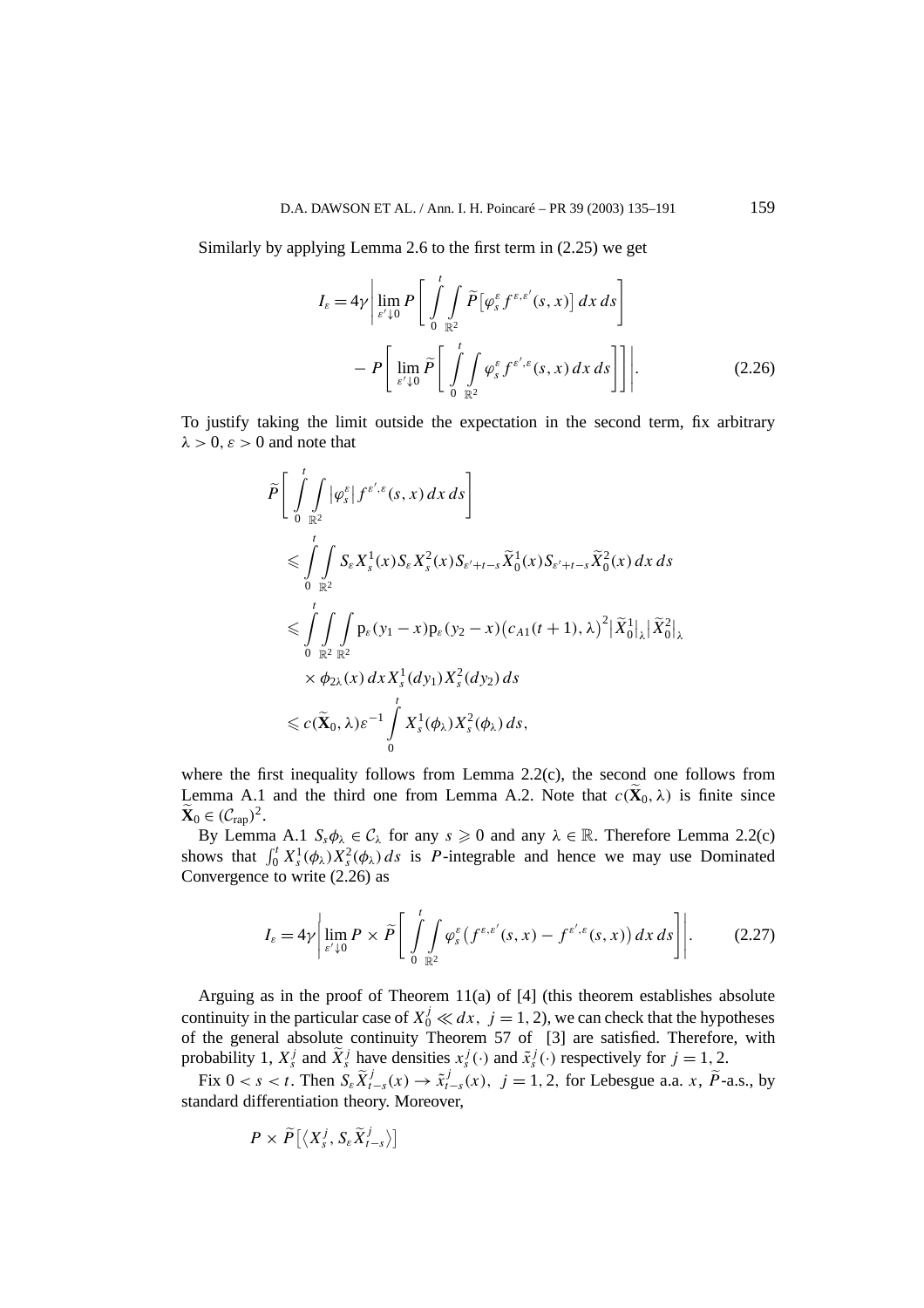160 D.A. DAWSON ET AL. / Ann. I. H. Poincaré – PR 39 (2003) 135–191

$$
= P\left[\int_{\mathbb{R}^2} S_s(X_0^j)(x) S_{\varepsilon+t-s}(\tilde{X}_0^j)(x) dx\right] \text{ (by Lemma 2.2(c))}
$$
  

$$
= P\left[\int_{\mathbb{R}^2} \int_{\mathbb{R}^2} p_{\varepsilon+t}(y_1 - y_2) \tilde{X}_0^j(dy_1) X_0^j(dy_2)\right]
$$

$$
\to P\left[\int_{\mathbb{R}^2} \int_{\mathbb{R}^2} p_t(y_1 - y_2) \tilde{X}_0^j(dy_1) X_0^j(dy_2)\right], \text{ as } \varepsilon \downarrow 0, j = 1, 2, \qquad (2.28)
$$

by Dominated Convergence, Lemma A.1 and  $P[X_0^j(\phi_\lambda)] < \infty$ . Use again Lemma 2.2(c) to show

$$
P \times \widetilde{P} \Big[ \int_{\mathbb{R}^2} \widetilde{x}_{t-s}^j(x) X_s^j(dx) \Big] = \widetilde{P} \Big[ \int_{\mathbb{R}^2} P \big[ S_s(X_0^j)(x) \big] \widetilde{x}_{t-s}^j(x) dx \Big]
$$
  
= 
$$
\int_{\mathbb{R}^2} P \big[ S_s(X_0^j)(x) \big] S_{t-s}(\widetilde{X}_0^j)(x) dx
$$
  
= 
$$
P \Big[ \int_{\mathbb{R}^2} p_t(y_1 - y_2) \widetilde{X}_0^j(dy_1) X_0^j(dy_2) \Big], \quad j = 1, 2. (2.29)
$$

It follows from (2.28) and (2.29) that

$$
S_{\varepsilon}\big(\widetilde{X}_{t-s}^j\big)(x)\to \widetilde{x}_{t-s}^j(x)\quad\text{in }L^1\big(P\times\widetilde{P}\big(X_s^j(dx)\big)\big)\quad\text{as }\varepsilon\downarrow 0,\ j=1,2,
$$

and hence

$$
\langle X_s^j, S_{\varepsilon}(\widetilde{X}_{t-s}^j) \rangle \to \langle X_s^j, \widetilde{x}_{t-s}^j \rangle \quad \text{in } L^1(P \times \widetilde{P}) \text{ as } \varepsilon \downarrow 0, \ \ j=1,2.
$$

Therefore for each *s* in *(*0*,t)*,

$$
\varphi_s^{\varepsilon} \to \varphi_s \equiv \exp\left\{-\left\langle X_s^1 + X_s^2, \tilde{x}_{t-s}^1 + \tilde{x}_{t-s}^2 \right\rangle + i\left\langle X_s^1 - X_s^2, \tilde{x}_{t-s}^1 - \tilde{x}_{t-s}^2 \right\rangle \right\},\tag{2.30}
$$

boundedly and a.s. as  $\varepsilon \downarrow 0$ . The right side is only defined up to a null set for each *s*, but clearly we may define a Borel map

$$
\hat{\varphi} : \mathcal{M}_{\text{tem}}^4 \mapsto \{ z \in \mathbb{C} : |z| \leq 1 \}
$$

such that

$$
\varphi_s^{\varepsilon} \to \varphi_s = \hat{\varphi}(\mathbf{X}_s, \widetilde{\mathbf{X}}_{t-s})
$$
\n(2.31)

boundedly and a.s. as  $\varepsilon \downarrow 0$  for each  $s \in (0, t)$ . Our immediate goal is to prove

$$
\lim_{\varepsilon \downarrow 0} I_{\varepsilon} = 0. \tag{2.32}
$$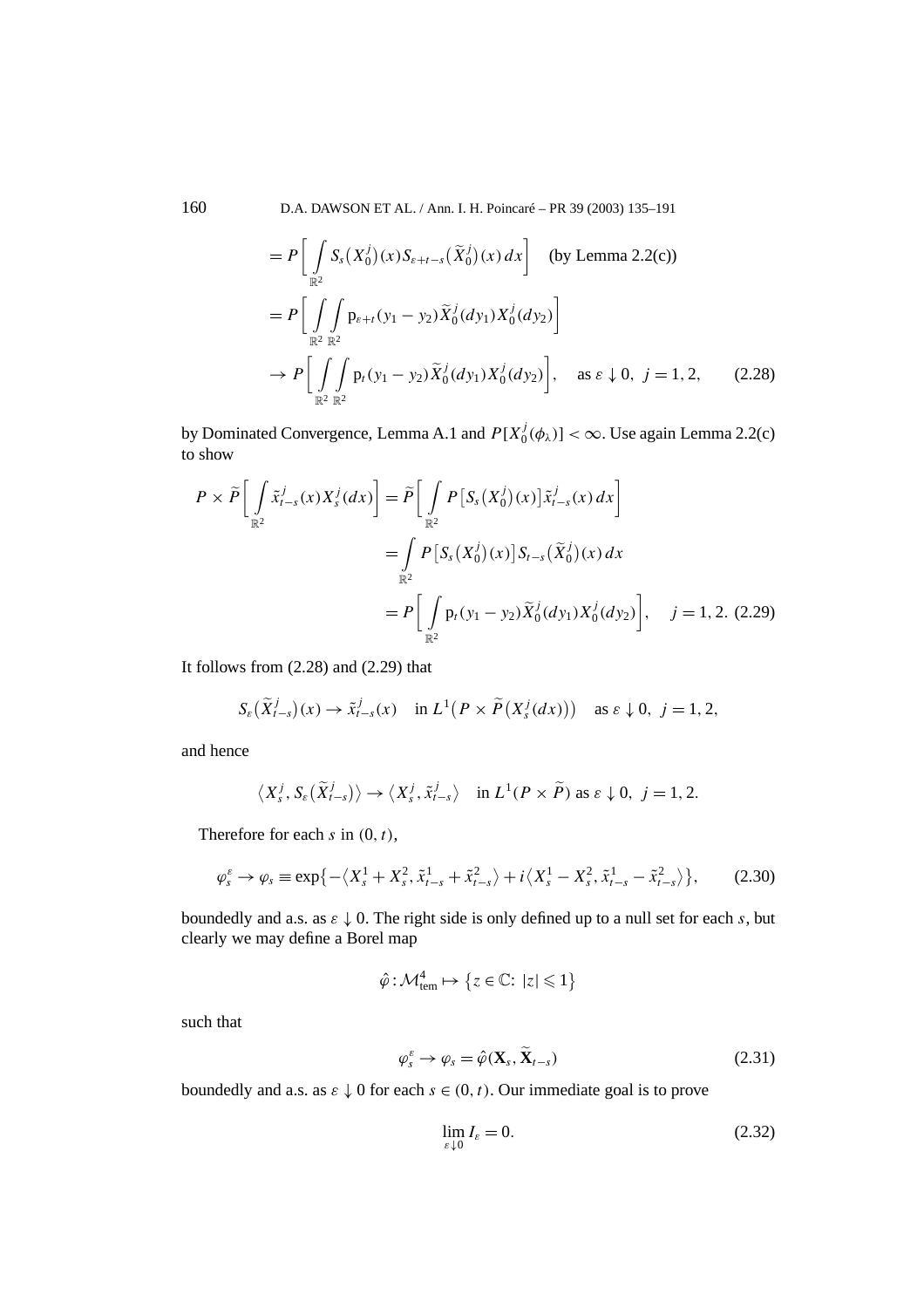By (2.27) and an elementary argument it suffices to fix  $\varepsilon_n \downarrow 0$ ,  $\varepsilon'_n \downarrow 0$  and show

$$
\lim_{n\to\infty} P \times \widetilde{P}\left[\int\limits_{0}^{t} \varphi_s^{\varepsilon_n}\bigg(\int\limits_{\mathbb{R}^2} f^{\varepsilon_n,\varepsilon'_n}(s,x) - f^{\varepsilon'_n,\varepsilon_n}(s,x) \,dx\bigg) \,ds\right] = 0. \tag{2.33}
$$

The key step in proving this is the following lemma:

LEMMA 2.8. –

$$
\left\{\int\limits_{\mathbb{R}^2} f^{\varepsilon_n,\varepsilon'_n}(s,x) + f^{\varepsilon'_n,\varepsilon_n}(s,x) dx : n \in \mathbb{N}\right\}
$$
 (2.34)

*is uniformly integrable on*  $\Omega \times \Omega \times [0, t]$  *with respect to*  $P \times \overline{P} \times ds$ *.* 

We first assume this and finish the proof of (2.33) and Proposition 2.1. If  $\psi : \Omega \times \overline{\Omega} \times$  $(0, t) \mapsto \mathbb{C}$  is bounded and  $\mathcal{F} \times \widetilde{\mathcal{F}} \times \mathcal{B}(0, t)$ -measurable let

$$
J_n(\psi) = P \times \widetilde{P} \left[ \int_0^t \psi_s \left( \int_{\mathbb{R}^2} f^{\varepsilon_n, \varepsilon'_n}(s, x) - f^{\varepsilon'_n, \varepsilon_n}(s, x) \, dx \right) ds \right]
$$

(Lemma  $2.2(c)$  easily shows this integral is finite.) The left side of  $(2.33)$  is bounded by

$$
\limsup_{n\to\infty} P \times \widetilde{P}\left[\int\limits_{0}^{t}|\varphi_{s}^{\varepsilon_{n}}-\varphi_{s}|\left(\int\limits_{\mathbb{R}^{2}}f^{\varepsilon_{n},\varepsilon'_{n}}(s,x)+f^{\varepsilon'_{n},\varepsilon_{n}}(s,x) dx\right) ds\right]+\limsup_{n\to\infty} J_{n}(\varphi),
$$

which by (2.34) and (2.31) is easily seen to equal  $\limsup_{n\to\infty} J_n(\varphi)$ . Therefore (2.32) reduces to proving

$$
\limsup_{n \to \infty} J_n(\varphi) = 0. \tag{2.35}
$$

Let  $\Psi$  be the linear class of bounded measurable  $\psi : \Omega \times \tilde{\Omega} \times (0, t) \mapsto \mathbb{C}$  satisfying lim sup<sub>*n*→∞</sub>  $J_n(\psi) = 0$ . Assume  $\psi : \Omega \times \tilde{\Omega} \times (0, t) \mapsto \mathbb{C}$  is bounded measurable,  $\{\psi_k\} \subset$ *V*, and  $\psi_k \to \psi$  boundedly and in  $P \times P \times ds$ -measure. Then our uniform integrability assumption (2.34) implies

$$
\lim_{k\to\infty}\sup_n\left|J_n(\psi_k)-J_n(\psi)\right|=0
$$

which in turn shows  $\psi \in \Psi$ . So we have shown  $\Psi$  is closed under bounded convergence in  $P \times \overline{P} \times ds$  measure. Hence in order to prove  $\varphi_s = \hat{\varphi}(\mathbf{X}_s, \mathbf{X}_{t-s}) \in \Psi$ , we may assume  $\hat{\varphi}$  is bounded and continuous. Now we may approximate  $\varphi_s$  by the appropriate sequence of step functions and use the linearity of  $\Psi$ , to see that it suffices to prove (2.35) for

$$
\varphi_s = \hat{\varphi}(\mathbf{X}_a, \mathbf{X}_{t-a-\delta_3})1(a+\delta_1 \leq s < a+\delta_2) \equiv \varphi_a 1_{[a+\delta_1, a+\delta_2)}(s),
$$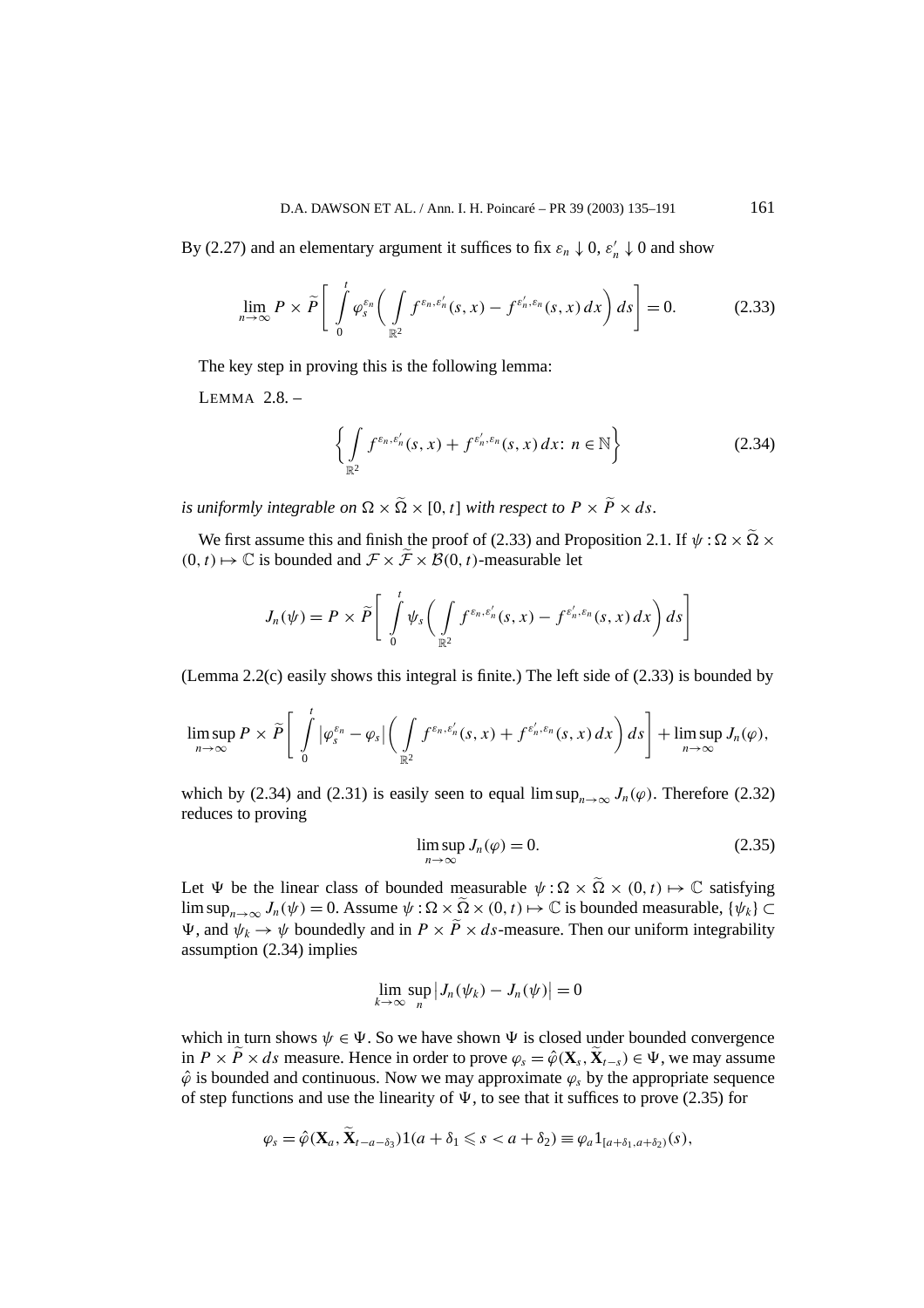where  $a < a + \delta_1 < a + \delta_2 < a + \delta_3 \le t$  and  $\hat{\varphi}$  is bounded continuous. Fix such a  $\varphi$  and note by Fubini's theorem  $(\mathcal{F}_a^X = \sigma(\mathbf{X}_s: s \le a+) )$ 

$$
J_n(\varphi) = P \times \widetilde{P} \left[ \varphi_a \int_{a+\delta_1}^{a+\delta_2} \int_{\mathbb{R}^2} \left( P \left[ S_{\varepsilon_n'}(X_s^1)(x) S_{\varepsilon_n'}(X_s^2)(x) \mid \mathcal{F}_a^X \right] \right. \\ \times P \left[ S_{\varepsilon_n}(\widetilde{X}_{t-s}^1)(x) S_{\varepsilon_n}(\widetilde{X}_{t-s}^2)(x) \mid \mathcal{F}_{t-a-\delta_3}^X \right] \\ - P \left[ S_{\varepsilon_n}(X_s^1)(x) S_{\varepsilon_n}(X_s^2)(x) \mid \mathcal{F}_a^X \right] \\ \times P \left[ S_{\varepsilon_n'}(\widetilde{X}_{t-s}^1)(x) S_{\varepsilon_n'}(\widetilde{X}_{t-s}^2)(x) \mid \mathcal{F}_{t-a-\delta_3}^X \right] \right) dx ds \bigg] \\ = P \times \widetilde{P} \left[ \varphi_a \int_{a+\delta_1}^{a+\delta_2} \int_{\mathbb{R}^2} \left( S_{\varepsilon_n'+s-a}(X_a^1)(x) S_{\varepsilon_n'+s-a}(X_a^2)(x) \right. \\ \times S_{\varepsilon_n+a+\delta_3-s}(\widetilde{X}_{t-a-\delta_3}^1)(x) S_{\varepsilon_n+a+\delta_3-s}(\widetilde{X}_{t-a-\delta_3}^2)(x) \\ - S_{\varepsilon_n+s-a}(X_a^1)(x) S_{\varepsilon_n+s-a}(X_a^2)(x) \\ \times S_{\varepsilon_n'+a+\delta_3-s}(\widetilde{X}_{t-a-\delta_3}^1)(x) S_{\varepsilon_n'+a+\delta_3-s}(\widetilde{X}_{t-a-\delta_3}^2)(x) \right) dx ds \bigg]
$$

where we have used Lemma  $2.2(c)$  in the last line. Note that the integrand in brackets approaches 0 as  $n \to \infty$  (note  $s - a \ge \delta_1 > 0$  and  $a - s + \delta_3 \ge \delta_3 - \delta_2 > 0$ ). Fix  $\lambda_1 > \lambda_2 > 0$  and use Corollary A.4 to bound the integrand by

*,*

$$
c_{A3}(t+1,\lambda_1)^2 c_{A3}(t+1,\lambda_2)^2 c_{A4} (\delta_1 \wedge (\delta_3 - \delta_2))^4 X_a^1(\phi_{\lambda_2}) X_a^2(\phi_{\lambda_2})
$$
  
 
$$
\times \widetilde{X}_{t-a-\delta_3}^1(\phi_{-\lambda_1}) \widetilde{X}_{t-a-\delta_3}^2(\phi_{-\lambda_1}) \phi_{2(\lambda_1-\lambda_2)}(x)
$$

(without loss of generality we assume that  $\varepsilon_n$ ,  $\varepsilon'_n$  < 1). By Lemma 2.2(c) and our assumptions on the initial conditions  $\mathbf{X}_0$  and  $\mathbf{X}_0$ , this latter expression is integrable with respect to  $P \times \overline{P} \times dx \times ds$  and so by Dominated Convergence we have  $\lim_{n \to \infty} J_n(\varphi) =$ 0. This completes the proof of (2.32).

It is now easy to use (2.32) to prove Proposition 2.1. As  $\widetilde{X}_0^j$  has a bounded continuous density  $\tilde{x}_0^j(\cdot)$ ,  $S_{\varepsilon}(\tilde{X}_0^j)(x) \to \tilde{x}_0^j$  pointwise boundedly as  $\varepsilon \downarrow 0$  and so by Lemma A.1 and Dominated Convergence  $\langle X_s^j, S_s \tilde{X}_0^j \rangle \rightarrow \langle X_s^j, \tilde{X}_0^j \rangle$ . A second application of Dominated Convergence now shows  $(D_1)$  is immediate from (2.32).

It remains only to prove the uniform integrability condition (2.34). To this end we need the following moment condition on **X** which will be also used in the proof of Theorem  $1.11(a)$ .

LEMMA 2.9. – *Let*  $\gamma/\sigma^2 < (\sqrt{6}\pi c_{rw})^{-1}$ ,  $\widetilde{\mathbf{X}}_0 \in (\mathcal{B}_b^+)^2$  *and*  $\widetilde{\mathbf{X}}$  *be the particular solution to*  $(\mathbf{MP})_{\widetilde{\mathbf{x}}}^{\sigma,\gamma}$  $\widetilde{\mathbf{x}}_0^{\sigma,\gamma}$  constructed in Section 1.4*. Define* 

$$
w_t^\eta(x, y) = \widetilde{P}\left[S_\eta\left(\widetilde{X}_t^1\right)(x)S_\eta\left(\widetilde{X}_t^2\right)(x)S_\eta\left(\widetilde{X}_t^1\right)(y)S_\eta\left(\widetilde{X}_t^2\right)(y)\right], \quad (\eta, t > 0; x, y \in \mathbb{R}^2).
$$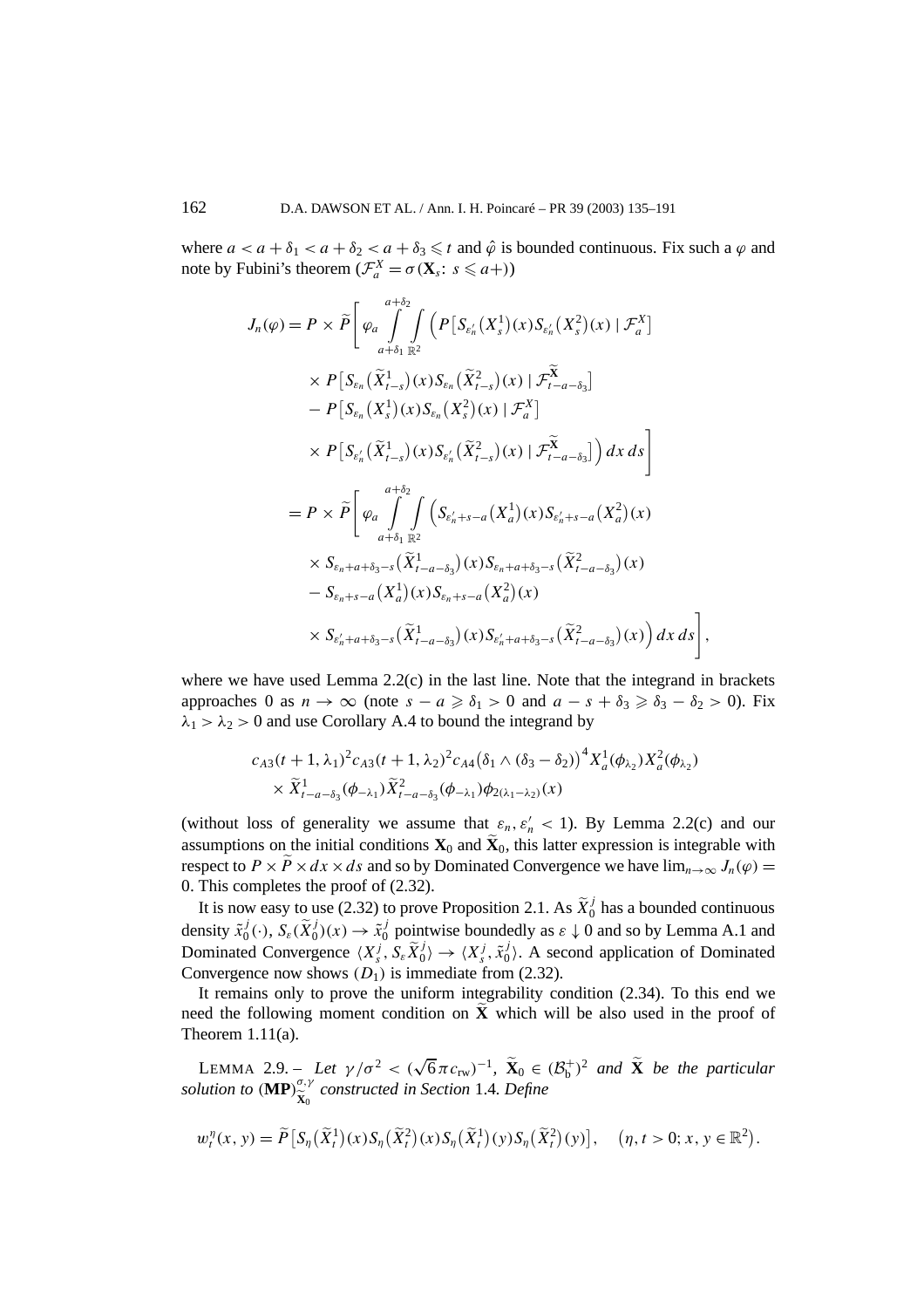*For any*  $p: 0 < p \leq 1/2$  *such that* 

$$
\gamma/\sigma^2 < \frac{\sin(\pi(1-p))}{\sqrt{6}\pi c_{\text{rw}}} \tag{2.36}
$$

*the following holds. For each*  $T > 0$ *, there is a*  $c_T = c_T(\gamma, \sigma^2, p, \widetilde{\mathbf{X}}_0) > 0$  *such that* 

$$
w_t^n(x, y) \le c_T (1 + |x - y|^{-2p}), \quad \forall \eta \in (0, 1], \ x, y \in \mathbb{R}^2, \ 0 \le t \le T.
$$

*Proof.* – Recall that  $\widetilde{\mathbf{X}} = (\widetilde{X}^1, \widetilde{X}^2)$  is a weak limit point in  $C(\mathbb{R}_+, \mathcal{M}_{\text{tem}}^2)$  of a sequence of rescaled lattice systems  $\epsilon_n \tilde{\mathbf{X}} = (\epsilon_n \tilde{X}^1, \epsilon_n \tilde{X}^2)$ . By taking subsequence if necessary we may assume that  $\tilde{\mathbf{X}}$  is *the limit in law* of  $\epsilon_n \tilde{\mathbf{X}}$ . Recall (see Section 1.4) that  $\epsilon \mathcal{M}_{tem}$  is the subspace of  $\mathcal{M}_{tem}$  of measures with densities with respect to  $d^{\varepsilon}x$ . Let

$$
w_t^{\eta,\varepsilon}(x,y) = \widetilde{P}\big[{}^{\varepsilon}S_{\eta}\big({}^{\varepsilon}\widetilde{X}_t^1\big)(x)^{\varepsilon}S_{\eta}\big({}^{\varepsilon}\widetilde{X}_t^2\big)(x)^{\varepsilon}S_{\eta}\big({}^{\varepsilon}\widetilde{X}_t^1\big)(y)^{\varepsilon}S_{\eta}\big({}^{\varepsilon}\widetilde{X}_t^2\big)(y)\big], \quad x, y \in \varepsilon \mathbb{Z}^2,
$$

where

$$
{}^{\varepsilon}S_{\eta}(\mu)(x) \equiv \int\limits_{\mathbb{R}^2} {}^{\varepsilon}p_{\eta}(x-y)\mu(dy), \quad \forall x \in \varepsilon \mathbb{Z}^2, \ \forall \mu \in {}^{\varepsilon} \mathcal{M}_{\text{tem}}, \ \eta > 0.
$$

A local central limit theorem (see Lemma 8(a)) of [3] implies

$$
d(\varepsilon, \eta) \equiv \sup_{x \in \varepsilon \mathbb{Z}^2} \left| \varepsilon \mathbf{p}_{\eta}(x) - \mathbf{p}_{\eta}(x) \right| \to 0, \quad \text{as } \varepsilon \downarrow 0 \text{ for each } \eta > 0. \tag{2.37}
$$

By Skorohod's Theorem we may assume  $e^{i\pi}$  $\tilde{\mathbf{X}}_t \to \tilde{\mathbf{X}}_t$  in  $\mathcal{M}_{\text{tem}}^2$  a.s. Fix arbitrary  $x \in \mathbb{R}^2$ and a sequence  $\{x_n\}$  such that  $x_n \in \varepsilon_n \mathbb{Z}^2$ ,  $\forall n \geq 1$  and  $\lim_{n \to \infty} x_n = x$ . Then, for any compact set  $K \subset \mathbb{R}^2$ ,

$$
\limsup_{n \to \infty} \left| \xi_n S_\eta \left( \xi_n \widetilde{X}_t^j \right) (x_n) - S_\eta \left( \widetilde{X}_t^j \right) (x) \right|
$$
\n
$$
\leq \limsup_{n \to \infty} \int_K \left| \xi_n \mathbf{p}_\eta (z - x_n) - \mathbf{p}_\eta (z - x) \right| \xi_n \widetilde{X}_t^j (dz)
$$
\n
$$
+ \limsup_{n \to \infty} \int_K \left| \xi_n \mathbf{p}_\eta (z - x_n) - \mathbf{p}_\eta (z - x) \right| \xi_n \widetilde{X}_t^j (dz)
$$
\n
$$
+ \limsup_{n \to \infty} \left| \int_{\mathbb{R}^2} \mathbf{p}_\eta (z - x) \left( \xi_n \widetilde{X}_t^j (dz) - \widetilde{X}_t^j (dz) \right) \right|
$$
\n
$$
= \limsup_{n \to \infty} \int_{K^c} \left| \xi_n \mathbf{p}_\eta (z - x_n) - \mathbf{p}_\eta (z - x) \right| \xi_n \widetilde{X}_t^j (dz)
$$
\n
$$
= \limsup_{n \to \infty} \int_{K^c} \xi_n \widetilde{X}_t^j (dz)
$$
\n
$$
= \limsup_{n \to \infty} I_K^n, \quad j = 1, 2,
$$
\n(2.38)

by (2.37) and the above a.s. convergence  ${}^{\varepsilon_n} \tilde{\mathbf{X}}_t \to \tilde{\mathbf{X}}_t$  in  $\mathcal{M}_{\text{tem}}^2$ .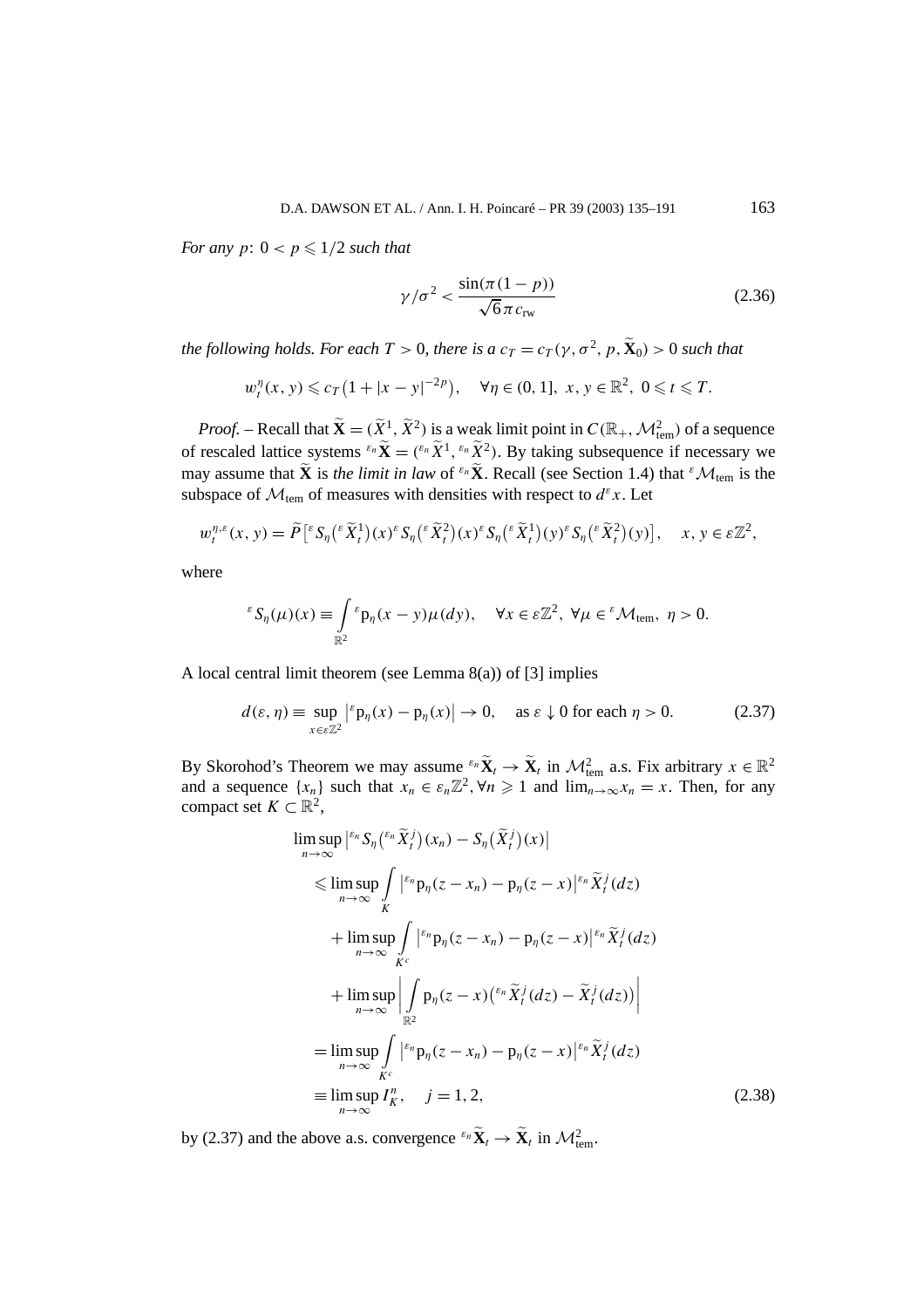For any  $\varepsilon > 0$ , there exists a compact set  $K_{\varepsilon} \subset \mathbb{R}^2$  such that

$$
\widetilde{P}\left[I_{K_{\varepsilon}}^{n}\right] = \int\limits_{K_{\varepsilon}^{c}} \left| \varepsilon_{n} p_{\eta}(z - x_{n}) - p_{\eta}(z - x) \right| \widetilde{P}\left[\varepsilon_{n} \widetilde{X}_{t}^{j}(dz)\right] \leq \left\| \widetilde{X}_{0}^{j} \right\|_{\infty} \int\limits_{K_{\varepsilon}^{c}} \left| \varepsilon_{n} p_{\eta}(z - x_{n}) - p_{\eta}(z - x) \right| d^{\varepsilon_{n}} z \leq \varepsilon,
$$

uniformly in *n*. Since *ε* was arbitrary we get by (2.38) that  ${}^{\varepsilon_n}S_\eta({}^{\varepsilon_n}\tilde{X}_t^j)(x_n) \to S_\eta(\tilde{X}_t^j)(x)$ in probability, as  $n \to \infty$  for  $j = 1, 2$ .

Now Fatou's Lemma shows that for arbitrary *x*,  $v \in \mathbb{R}^2$ 

$$
w_t^n(x, y) \leq \liminf_{n \to \infty} w_t^{n, \varepsilon_n}(x_n, y_n), \tag{2.39}
$$

where  $\lim_{n\to\infty} x_n = x$ ,  $\lim_{n\to\infty} y_n = y$  and  $x_n, y_n \in \varepsilon_n \mathbb{Z}^2$ ,  $\forall n \ge 1$ .

For any  $\varepsilon > 0$  let  $\epsilon \vec{p}_{\eta}(z_1, z_2, z_3, z_4) = \prod_{i=1}^4 \epsilon p_{\eta}(z_i)$  be the transition function for the 8-dimensional continuous time simple symmetric random walk on  $\varepsilon \mathbb{Z}^8$ . Recall that

$$
^{\varepsilon}m_t^{1122}(\vec{z}) = \widetilde{P}\left[ ^{\varepsilon}\widetilde{X}_t^1(z_1)^{\varepsilon}\widetilde{X}_t^1(z_2)^{\varepsilon}\widetilde{X}_t^2(z_3)^{\varepsilon}\widetilde{X}_t^2(z_4)\right],
$$

and hence

$$
w_t^{\eta,\varepsilon}(x,\,y)=\int\limits_{\mathbb{R}^8}\,^{\varepsilon}\vec{p}_{\eta}\big(\vec{z}-(x,\,y,\,x,\,y)\big)^{\varepsilon}m_t^{1122}(\vec{z})\,d^{\varepsilon}\vec{z}
$$

where  $d^{\varepsilon} \vec{z}$  assigns mass  $\varepsilon^8$  to each point in  $(\varepsilon \mathbb{Z}^2)^4$ . Apply (1.13) and Chapman– Kolmogorov to conclude that for  $0 \le t \le T$ ,

$$
w_t^{\eta,\varepsilon}(x, y) \leqslant c_T(\gamma, \sigma^2, p, \widetilde{\mathbf{X}}_0) \Bigg(1 + \int\limits_0^t u^{-p} \big({}^{\varepsilon}p_{2(u+\eta)}(x-y)\bigg) du\Bigg).
$$

Now use (2.37), (2.39) and Dominated Convergence to conclude that for  $\eta \in (0, 1]$  and *p* as in (2.36),

$$
w_t^\eta(x, y) \leq c_T(\gamma, \sigma^2, p, \widetilde{\mathbf{X}}_0) \left( 1 + \int_0^t u^{-p} p_{2(u+\eta)}(x - y) du \right)
$$
  

$$
\leq c_T(\gamma, \sigma^2, p, \widetilde{\mathbf{X}}_0) \left( 1 + \int_0^\eta u^{-p} du 2p_{4\eta}(x - y) du \right)
$$
  

$$
+ \int_\eta^t 2^p (u + \eta)^{-p} 2p_{2(u+\eta)}(x - y) du
$$
  

$$
\leq c_T(\gamma, \sigma^2, p, \widetilde{\mathbf{X}}_0) \left( 1 + \eta^{-p} \exp\left\{ -\frac{|x - y|^2}{8\eta} \right\} + \int_0^{t+1} u^{-p} p_{2u}(x - y) du \right)
$$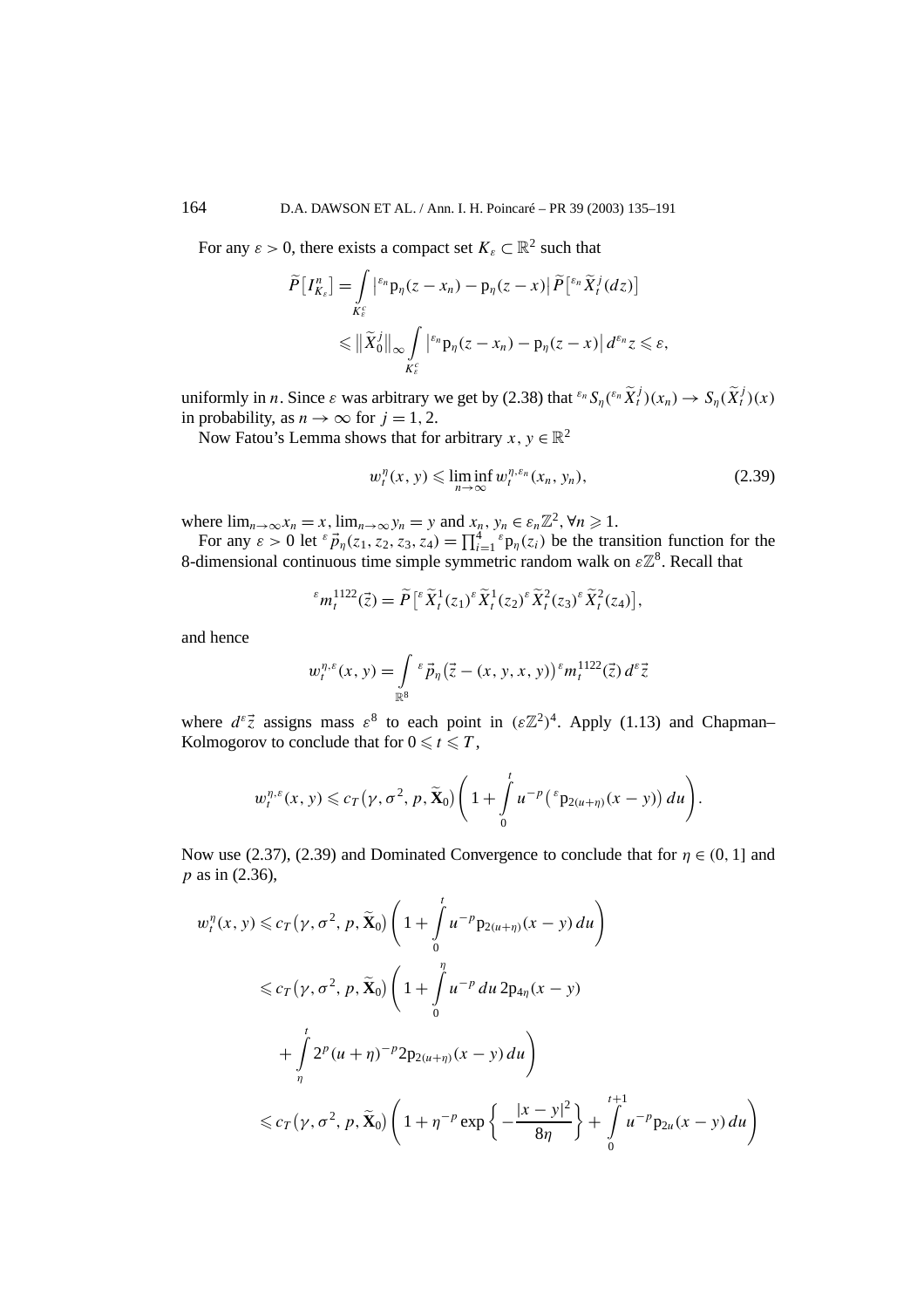D.A. DAWSON ET AL. / Ann. I. H. Poincaré – PR 39 (2003) 135–191 165

$$
\leq c_T(\gamma, \sigma^2, p, \widetilde{\mathbf{X}}_0)(1+|x-y|^{-2p}), \quad \forall 0 \leq t \leq T.
$$

In the last line we use

$$
\eta^{-p} e^{-\Delta^2/8\eta} \leqslant \sup_z z^{2p} e^{-z^2/8} \Delta^{-2p}
$$

to bound the term preceding the integral and the substitution  $w = |x - y|^2/8u$  to handle the integral. This gives the desired bound.  $\Box$ 

COROLLARY 2.10. – Let  $\gamma \sigma^{-2}$ ,  $\widetilde{\mathbf{X}}_0$  and  $\widetilde{\mathbf{X}}$  be as in Lemma 2.9. For each  $T > 0$ , there *is a*  $c_T = c_T(\gamma, \sigma^2, \mathbf{\tilde{X}}_0) > 0$  *such that* 

$$
w_t^{\eta}(x, y) \leq c_T (1 + |x - y|^{-1}), \quad \forall \eta \in (0, 1], \ x, y \in \mathbb{R}^2, t \in [0, T].
$$

*Proof.* – Immediately from the previous lemma with  $p = 1/2$ .  $\Box$ 

COROLLARY 2.11. – Let  $\gamma \sigma^{-2}$ ,  $\widetilde{\mathbf{X}}_0$  and  $\widetilde{\mathbf{X}}$  be as in Lemma 2.9. Then  $\widetilde{\mathbf{X}}$  satis*fies* (**SIntC**)*.*

*Proof.* – Take  $p < 1/2$  satisfying (2.36). Then, for any compact set  $K \subset \mathbb{R}^2$ , we have for  $s \leqslant T$ ,

$$
P\left[H_{\varepsilon,K}(\tilde{\mathbf{X}}_s)\right] = \int\limits_K \int\limits_K (1 + |x - y|^{-1}) w_s^{\varepsilon}(x, y) dx dy
$$
  
\$\leqslant \int\limits\_K \int\limits\_K (1 + |x - y|^{-1}) c\_T (1 + |x - y|^{-2p}) dx dy \text{ (by Lemma 2.9)}\$  
\$< \infty\$

uniformly in  $0 < \varepsilon < 1$ . This gives the desired result.  $\Box$ 

*Remark* 2.12. – The proof of Theorem 1.11(a) is now finished since Corollary 2.11 implies that solutions constructed in [4] satisfy (**SIntC**).

*Proof of Lemma* 2.8*.* – As  $\varepsilon_n$ ,  $\varepsilon'_n \downarrow 0$  are arbitrary we only need to show  $\{\int_{\mathbb{R}^2} f^{\varepsilon_n, \varepsilon'_n}(s, \cdot) \}$ *x*) *dx*: *n*  $\in$  N} are uniformly integrable with respect to *P*  $\times$  *P*  $\times$  *ds*. As a first step we will show that for any compact set  $K \subset \mathbb{R}^2$ ,

$$
\left\{ \int\limits_K f^{\varepsilon_n, \varepsilon'_n}(s, x) dx \colon n \in \mathbb{N} \right\} \text{ is uniformly integrable with respect to } P \times \tilde{P} \times ds. \tag{2.40}
$$

This would follow from (each of the above functions are integrable by Lemma 2.2(c))

$$
\sup_{n\geq n_0} P \times \widetilde{P}\left[\int\limits_0^t \left(\int\limits_K f^{\varepsilon_n,\varepsilon'_n}(s,x)\,dx\right)^2 ds\right] < \infty, \quad \text{for some } n_0 \in \mathbb{N}.\tag{2.41}
$$

For fixed *n* the above expectation is

$$
\int\limits_0^t\int\limits_K\int\limits_K\widetilde{P}\left[S_{\varepsilon_n}\big(\widetilde{X}_{t-s}^1\big)(x)S_{\varepsilon_n}\big(\widetilde{X}_{t-s}^2\big)(x)S_{\varepsilon_n}\big(\widetilde{X}_{t-s}^1\big)(y)S_{\varepsilon_n}\big(\widetilde{X}_{t-s}^2\big)(y)\right]
$$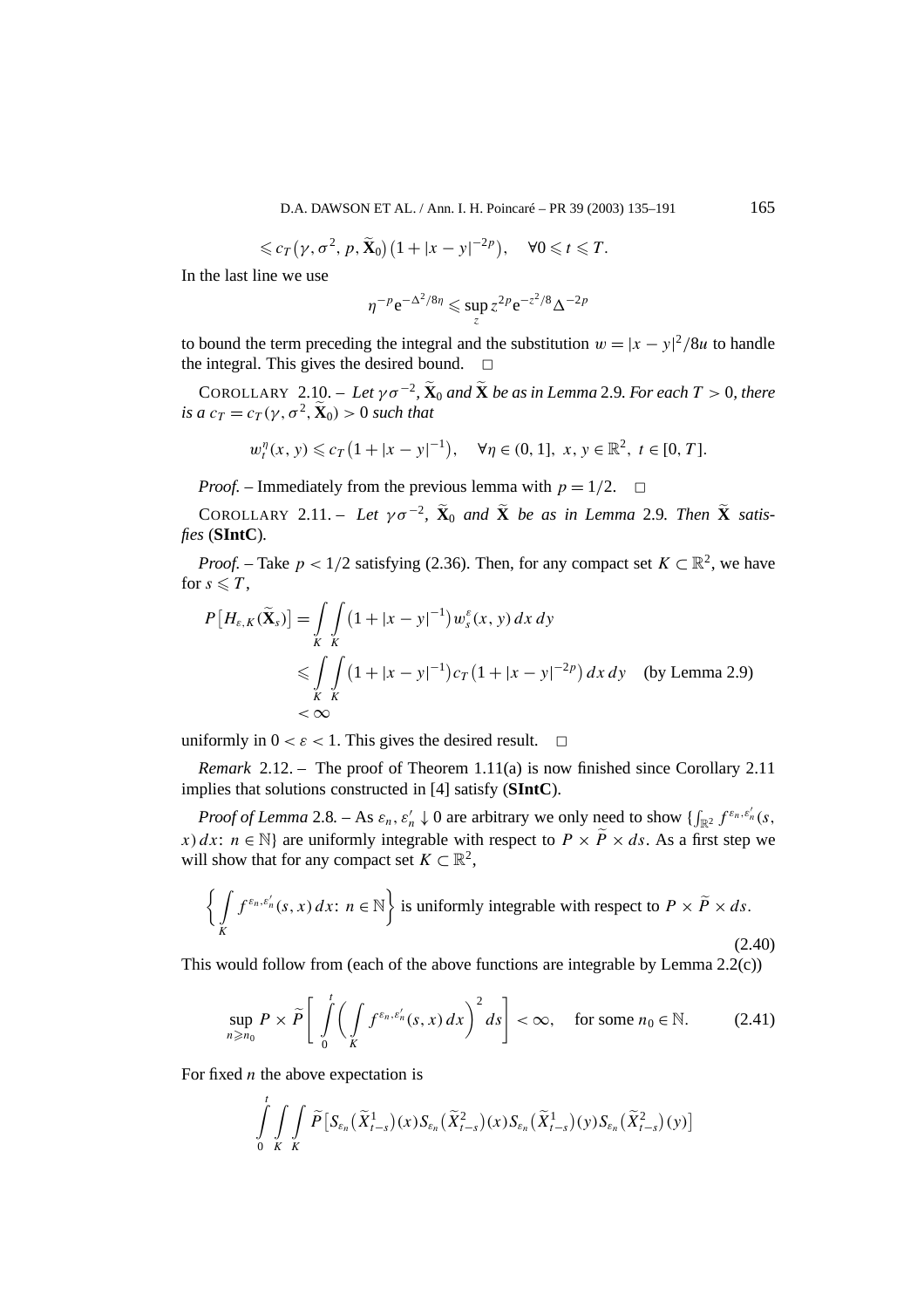166 D.A. DAWSON ET AL. / Ann. I. H. Poincaré – PR 39 (2003) 135–191

$$
\times P\left[S_{\varepsilon'_n}(X_s^1)(x)S_{\varepsilon'_n}(X_s^2)(x)S_{\varepsilon'_n}(X_s^1)(y)S_{\varepsilon'_n}(X_s^2)(y)\right]
$$
  
\$\leq c\_t P\left(\int\limits\_0^t H\_{\varepsilon'\_n,K}(\mathbf{X}\_s) ds\right) \text{ (by Corollary 2.10).}

By (**SIntC**), there are constants  $n_0 \in \mathbb{N}$  and  $c'_{t,K} > 0$  such that

$$
\sup_{n\geqslant n_0} c_t \int\limits_0^t H_{\varepsilon'_n,K}(\mathbf{X}_s)\,ds\leqslant c'_{t,K}.
$$

This gives (2.41) and so (2.40).

Fix arbitrary  $\lambda > 0$  and assume without loss of generality that  $\varepsilon_n, \varepsilon'_n < 1$ . Now by Lemma 2.2(c), Lemma A.1 and simple calculus we get

$$
\int_{\mathbb{R}^2} \int_{0}^{t} \tilde{P} \times P[f^{ \varepsilon_{n}, \varepsilon_{n}^{\prime}}(s, x)] ds dx
$$
\n  
\n
$$
= \int_{\mathbb{R}^2} \int_{0}^{t} \tilde{P}[S_{t-s+\varepsilon_{n}}(\tilde{X}_{0}^{1})(x)S_{t-s+\varepsilon_{n}}(\tilde{X}_{0}^{2})(x)] P[S_{s+\varepsilon_{n}^{\prime}}(X_{0}^{1})(x)S_{s+\varepsilon_{n}^{\prime}}(X_{0}^{2})(x)] ds dx
$$
\n  
\n
$$
\leq (c_{A1}(t+1), \lambda)^2 |\tilde{X}_{0}^{1}|_{\lambda} |\tilde{X}_{0}^{2}|_{\lambda} \int_{\mathbb{R}^2} \int_{0}^{t} \phi_{2\lambda}(x) P[S_{s+\varepsilon_{n}^{\prime}}(X_{0}^{1})(x)S_{s+\varepsilon_{n}^{\prime}}(X_{0}^{2})(x)] ds dx
$$
\n  
\n
$$
\leq |(c_{A1}(t+1), \lambda)^2 |\tilde{X}_{0}^{1}|_{\lambda} |\tilde{X}_{0}^{2}|_{\lambda} \int_{\mathbb{R}^2} \int_{0}^{t+1} \phi_{2\lambda}(x) P[\bar{p}_{s}(X_{0}^{1}, X_{0}^{2})(x)] ds dx
$$
\n  
\n
$$
= (c_{A1}(t+1), \lambda)^2 |\tilde{X}_{0}^{1}|_{\lambda} |\tilde{X}_{0}^{2}|_{\lambda} \int_{\mathbb{R}^2} \phi_{2\lambda}(x) P[\bar{g}_{t+1}(X_{0}^{1}, X_{0}^{2})(x)] dx, \quad \forall n \geq 1.
$$

The last bound is finite by (**EnC**) condition and hence, by Fubini's theorem, we get

$$
\sup_{n} \widetilde{P} \times P\left[\int_{0}^{t} \int_{\mathbb{R}^{2}} f^{\varepsilon_{n},\varepsilon'_{n}}(s,x) \, dx \, ds\right] < \infty. \tag{2.42}
$$

Moreover, for any  $n \ge 1$ ,  $\int_0^t \tilde{P} \times P[f^{\varepsilon_n, \varepsilon'_n}(s, x)] ds$  is dominated by integrable function

$$
\big(c_{A1}(t+1),\lambda\big)^2\big|\widetilde{X}_0^1\big|_{\lambda}\big|\widetilde{X}_0^2\big|_{\lambda}\phi_{2\lambda}(x)P\big[\bar{g}_{t+1}\big(X_0^1,X_0^2\big)(x)\big].
$$

Therefore for arbitrary  $\delta > 0$  we can fix a compact set  $K \subset \mathbb{R}^2$  such that

$$
\int\limits_{0}^{t}\int\limits_{K^{c}}\widetilde{P}\times P[f^{\varepsilon_{n},\varepsilon'_{n}}(s,x)]\,dx\,ds\leqslant \delta/2,\quad \forall n\geqslant 1.
$$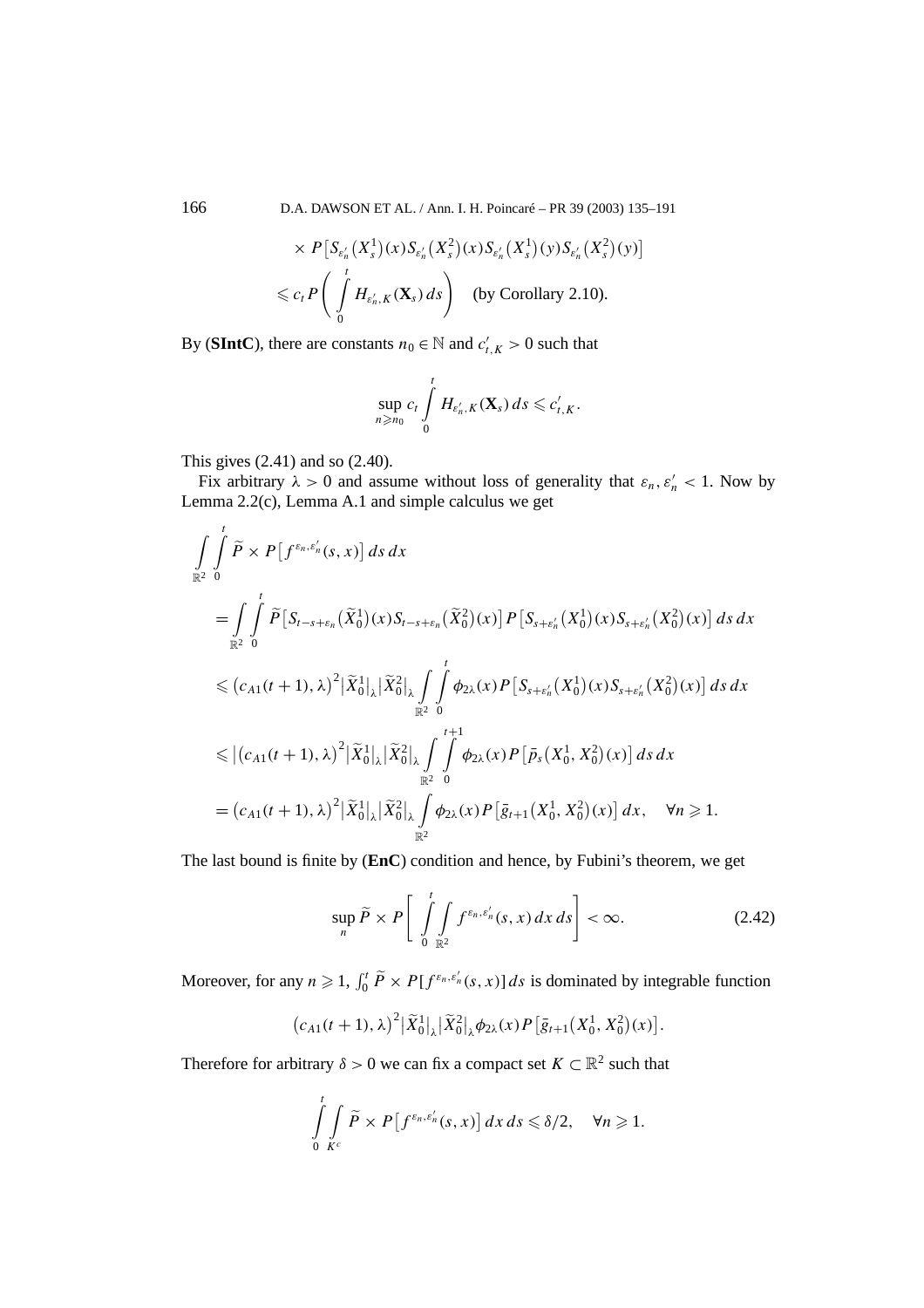It follows from (2.42) that  $\{\int_{\mathbb{R}^2} f^{\varepsilon_n,\varepsilon'_n}(s,x)\,dx\}$  is  $\widetilde{P}\times P\times ds$ -tight, and so we can choose *N* such that

$$
\int_{0}^{t} \widetilde{P} \times P\bigg(\int_{\mathbb{R}^{2}} f^{\varepsilon_{n},\varepsilon'_{n}}(s,x) dx \geq N\bigg) ds \leq \delta^{2}/4c'_{t,K}
$$

for all *n* sufficiently large. Therefore

$$
\tilde{P} \times P \Bigg[ \int_{0}^{t} \Big( \int_{\mathbb{R}^{2}} f^{\varepsilon_{n}, \varepsilon'_{n}}(s, x) dx \Big) 1 \Big( \int_{\mathbb{R}^{2}} f^{\varepsilon_{n}, \varepsilon'_{n}}(s, x) dx \geq N \Big) ds \Bigg] \n\leq \tilde{P} \times P \Bigg[ \int_{0}^{t} \Big( \int_{K} f^{\varepsilon_{n}, \varepsilon'_{n}}(s, x) dx \Big) 1 \Big( \int_{\mathbb{R}^{2}} f^{\varepsilon_{n}, \varepsilon'_{n}}(s, x) dx \geq N \Big) ds \Bigg] \n+ \tilde{P} \times P \Bigg[ \int_{0}^{t} \Big( \int_{K^{c}} f^{\varepsilon_{n}, \varepsilon'_{n}}(s, x) dx \Big) 1 \Big( \int_{\mathbb{R}^{2}} f^{\varepsilon_{n}, \varepsilon'_{n}}(s, x) dx \geq N \Big) ds \Bigg] \n\leq \sqrt{\int_{0}^{t} \tilde{P} \times P \Bigg[ \Big( \int_{K} f^{\varepsilon_{n}, \varepsilon'_{n}}(s, x) dx \Big)^{2} \Bigg] ds} \n\times \sqrt{\int_{0}^{t} \tilde{P} \times P \Big( \int_{\mathbb{R}^{2}} f^{\varepsilon_{n}, \varepsilon'_{n}}(s, x) dx \geq N \Big) ds + \delta/2} < \delta.
$$

This gives (2.34) and so completes the proof of Proposition 2.1.  $\Box$ 

*Proof of Proposition* 1.12*.* – Fix  $t > 0$  and any  $\delta \in (0, t)$ . (**IntC**) implies that there exists a sequence  $F_1 \subset F_2 \subset \cdots$  of events in  $\mathcal{F}_\delta$  such that  $F_l \uparrow \Omega$ , as  $l \to \infty$  and for each  $n \geqslant 1$ :

$$
\limsup_{\varepsilon\downarrow 0} P\left[\int_{\delta}^{t} H_{\varepsilon,K}(\mathbf{X}_{s}) ds 1_{F_{n}}\right] < \infty, \quad \forall \text{ compact set } K \subset \mathbb{R}^{2}, \ \forall t \geqslant \delta.
$$

Define the process  $\hat{\mathbf{X}}_t^l = \mathbf{X}_{\delta+t}$ , filtration  $\mathcal{F}_t^{\delta} \equiv \mathcal{F}_{\delta+t}$  and

$$
P_l(B) = P\left(\mathbb{1}_{F_l} P(\mathbb{1}_B \mid \mathcal{F}_{\delta})\right) / P(F_l), \quad B \in \mathcal{F}.
$$

Then  $\hat{\mathbf{X}}_t^l$  satisfies the  $(\mathbf{MP})_{\hat{\mathbf{X}}_t^l}^{\sigma,\gamma}$  $\hat{\mathbf{x}}_0^{\prime}$  on  $(\Omega, \mathcal{F}, \mathcal{F}_t^{\delta}, P_l)$  with

$$
\nu^l(\cdot) = \mathcal{L}(\widehat{\mathbf{X}}_0^l) = P(\mathbf{X}_{\delta} \in \cdot \mid F_l).
$$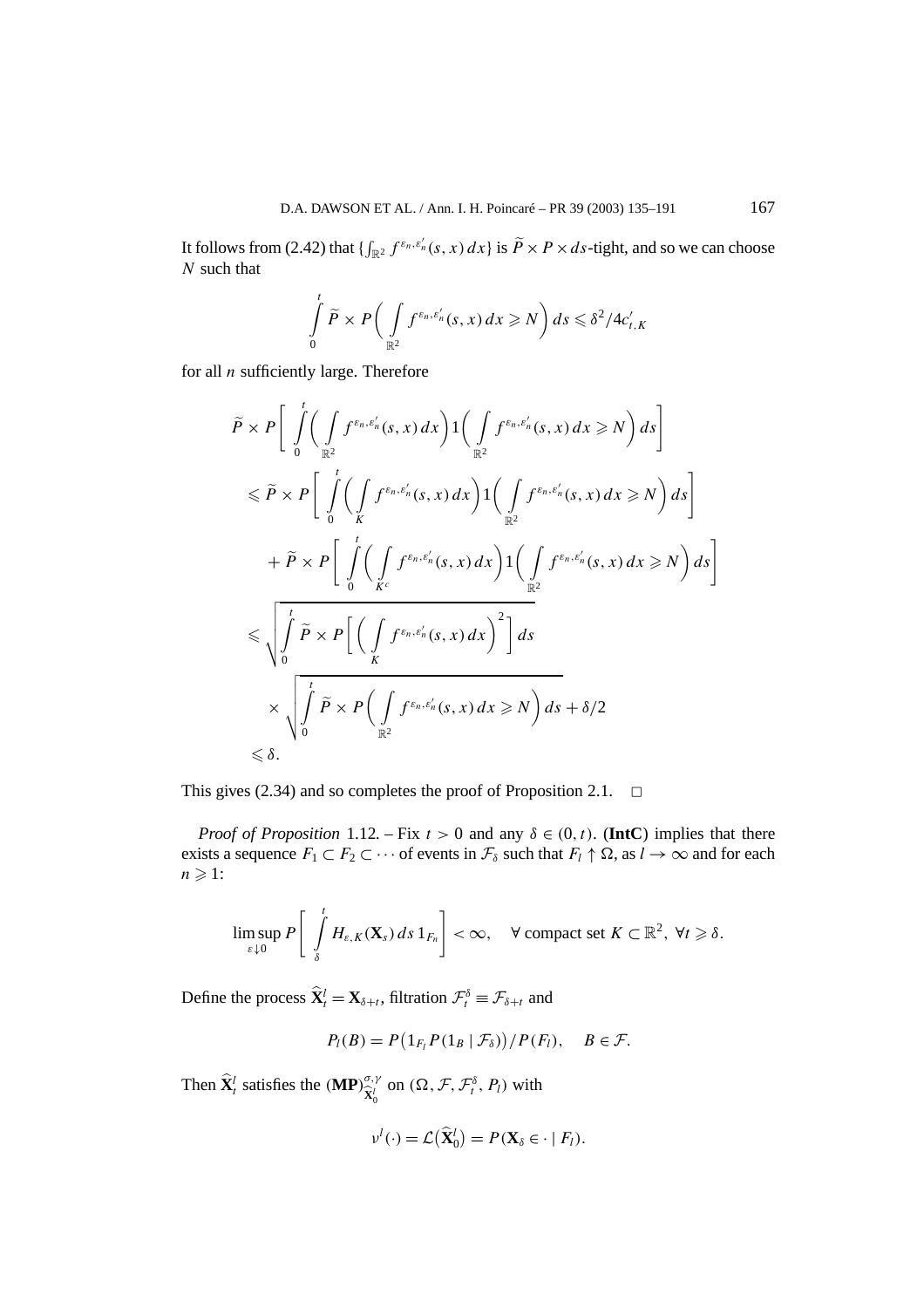Note that

$$
\limsup_{\varepsilon\downarrow 0} P_l\left[\int\limits_0^t H_{\varepsilon,K}(\widehat{\mathbf{X}}_0^l)\,ds\right] = \limsup_{\varepsilon\downarrow 0} P\left[\int\limits_{\delta}^{t+\delta} H_{\varepsilon,K}(\mathbf{X}_s)\,ds\,1_{F_l}\right] \bigg/ P(F_l) < \infty,
$$

for any compact set  $K \subset \mathbb{R}^2$ . Therefore  $\widehat{\mathbf{X}}^l$  satisfies (**SIntC**). (**EnC**) for  $\widehat{\mathbf{X}}^l_0$  also follows easily by Lemma 2.2. Therefore Proposition 2.1 shows that for any  $t \ge 0$ ,

$$
P_l\big[\mathfrak{E}\big(\widehat{\mathbf{X}}_t^l,\widetilde{x}_0\big)\big]=\lim_{\varepsilon\downarrow 0}P_l\times \widetilde{P}\big[\mathfrak{E}\big(\widehat{\mathbf{X}}_0^l,S_{\varepsilon}(\widetilde{\mathbf{X}}_t)\big)\big].
$$

Now let us take  $l \rightarrow \infty$ . We immediately get that

$$
\lim_{l\to\infty} P_l\big[\mathfrak{E}(\widehat{\mathbf{X}}_t^l, \widetilde{x}_0)\big] = P\big[\mathfrak{E}(\mathbf{X}_{t+\delta}, \widetilde{x}_0)\big].
$$

For the right hand side we have

$$
\begin{split}\n&\lim_{l\to\infty}\lim_{\varepsilon\downarrow0}P_{l}\times\widetilde{P}\big[\mathfrak{E}\big(\widehat{\mathbf{X}}_{0}^{l},S_{\varepsilon}(\widetilde{\mathbf{X}}_{t})\big)\big]-\lim_{\varepsilon\downarrow0}P\times\widetilde{P}\big[\mathfrak{E}\big(\mathbf{X}_{\delta},S_{\varepsilon}(\widetilde{\mathbf{X}}_{t})\big)\big]\big| \\
&=\left|\lim_{l\to\infty}\lim_{\varepsilon\downarrow0}\int_{\Omega}\int_{\widetilde{\Omega}}\mathfrak{E}\big(\mathbf{X}_{\delta},S_{\varepsilon}(\widetilde{\mathbf{X}}_{t})\big)\mathbf{1}_{F_{l}}(\omega)/P(F_{l})P(d\omega)\widetilde{P}(d\widetilde{\omega})\right. \\
&\left.-\lim_{\varepsilon\downarrow0}\int_{\Omega}\int_{\widetilde{\Omega}}\mathfrak{E}\big(\mathbf{X}_{\delta},S_{\varepsilon}(\widetilde{\mathbf{X}}_{t})\big)P(d\omega)\widetilde{P}(d\widetilde{\omega})\right| \\
&\leqslant \lim_{l\to\infty}\lim_{\varepsilon\downarrow0}\int_{\Omega}\int_{\widetilde{\Omega}}\mathfrak{E}\big(\mathbf{X}_{\delta},S_{\varepsilon}(\widetilde{\mathbf{X}}_{t})\big)\big|\mathbf{1}_{F_{l}}(\omega)/P(F_{l})-1\big|P(d\omega)\widetilde{P}(d\widetilde{\omega})\big| \\
&\leqslant \lim_{l\to\infty}\int_{\Omega}\big|\mathbf{1}_{F_{l}}(\omega)/P(F_{l})-1\big|P(d\omega) \\
&=0,\n\end{split}
$$

where the last limit follows by Bounded Convergence Theorem. Therefore we have

$$
P\left[\mathfrak{E}(\mathbf{X}_{t+\delta},\tilde{x}_0)\right]=\lim_{\varepsilon\downarrow 0}P\times\widetilde{P}\left[\mathfrak{E}(\mathbf{X}_{\delta},S_{\varepsilon}(\widetilde{\mathbf{X}}_t))\right],\quad\forall t,\delta>0.
$$
 (2.43)

Now we have to let  $\delta \downarrow 0$ . By continuity of **X**, the left hand side converges to  $P[\mathfrak{E}(\mathbf{X}_t, \tilde{x}_0)]$  and we have to handle interchange of limits on the right hand side. By Lemma 2.3(b), for any  $\delta$ ,  $\varepsilon > 0$ , we have

$$
P \times \widetilde{P} [\mathfrak{E} (\mathbf{X}_{\delta}, S_{\varepsilon}(\widetilde{\mathbf{X}}_{t}))]
$$
  
=  $P \times \widetilde{P} [\mathfrak{E} (\mathbf{X}_{0}, S_{\varepsilon+\delta}(\widetilde{\mathbf{X}}_{t}))]$   
+  $P \times \widetilde{P} \Bigg[ \int_{0}^{\delta} \mathfrak{E} (\mathbf{X}_{s}, S_{\varepsilon+\delta-s}(\widetilde{\mathbf{X}}_{t})) 4 \gamma S_{\varepsilon+\delta-s}(\widetilde{X}_{t}^{1})(x) S_{\varepsilon+\delta-s}(\widetilde{X}_{t}^{2})(x) L(ds, dx) \Bigg]$   
=  $I_{\varepsilon,\delta}^{1} + I_{\varepsilon,\delta}^{2}$ .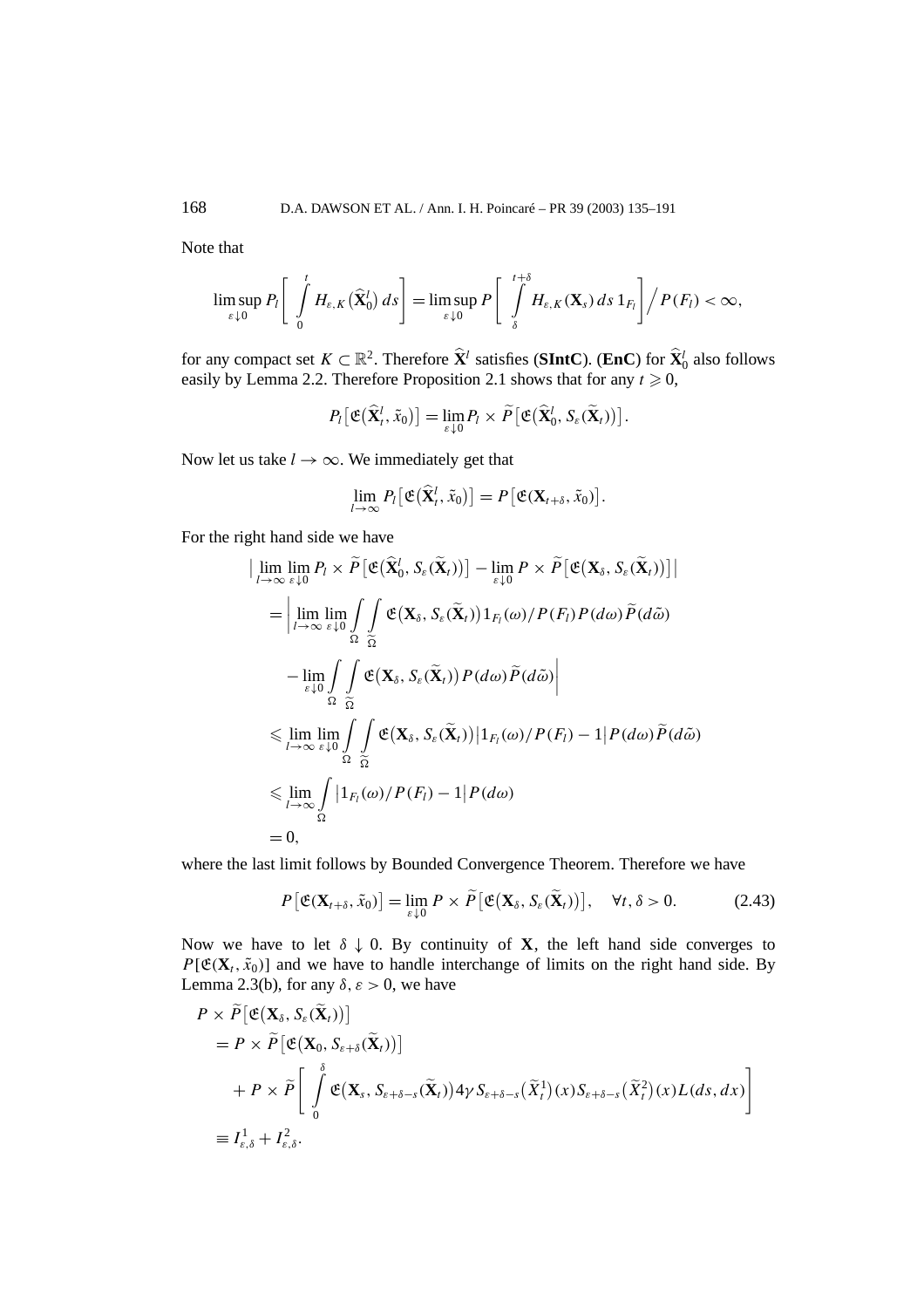**Trivially** 

$$
\lim_{\delta\downarrow 0}\lim_{\varepsilon\downarrow 0}I^1_{\varepsilon,\delta}=\lim_{\varepsilon\downarrow 0}P\times \widetilde{P}\big[\mathfrak{E}(\mathbf{X}_0,S_{\varepsilon}(\widetilde{\mathbf{X}}_t))\big].
$$

We will show that  $\lim_{\delta \downarrow 0} \lim_{\varepsilon \downarrow 0} I_{\varepsilon,\delta}^2 = 0$ . Without loss of generality assume that  $\varepsilon + \delta < 1$ .

$$
\begin{split}\n|I_{\varepsilon,\delta}^{2}| \leq 4\gamma P \times \widetilde{P} \left[ \int_{0}^{\delta} S_{\varepsilon+\delta-s}(\widetilde{X}_{t}^{1})(x) S_{\varepsilon+\delta-s}(\widetilde{X}_{t}^{2})(x) L(ds, dx) \right] \\
&\leq 4\gamma \int_{0}^{\delta} S_{t+\varepsilon+\delta-s}(\widetilde{X}_{0}^{1})(x) S_{t+\varepsilon+\delta-s}(\widetilde{X}_{0}^{2})(x) \\
&\times P \left[ S_{s}(X_{0}^{1})(x) S_{s}(X_{0}^{2})(x) \right] dx ds \quad \text{(by Lemma 2.2(c))} \\
&\leq 4\gamma c_{A1}(t+1, \lambda)^{2} |\widetilde{x}_{0}^{1}|_{\lambda} |\widetilde{x}_{0}^{2}|_{\lambda} \\
&\times P \left[ \int_{\mathbb{R}^{2}} \phi_{2\lambda}(x) \int_{0}^{\delta} S_{s}(X_{0}^{1})(x) S_{s}(X_{0}^{2})(x) ds dx \right] \quad \text{(by Lemma A.1)} \\
&= 4\gamma c_{A1}(t+1, \lambda)^{2} |\widetilde{x}_{0}^{1}|_{\lambda} |\widetilde{x}_{0}^{2}|_{\lambda} P \left[ \int_{\mathbb{R}^{2}} \phi_{2\lambda}(x) \overline{g}_{\delta}(X_{0}^{1}, X_{0}^{2})(x) dx \right] \\
&\to 0, \text{ as } \delta \downarrow 0, \text{ uniformly in } \varepsilon,\n\end{split}
$$

where the last convergence follows by (**EnC**) and Dominated Convergence. This gives the desired result.  $\Box$ 

#### **3. Proof of Theorem 1.8**

We start with the following lemma.

LEMMA 3.1 (Uniqueness of one-dimensional distributions). – Assume  $\gamma/\sigma^2$  < *(*√ $6πc$ <sub>rw</sub> $)$ <sup>-1</sup> *and* **X**<sub>0</sub> ∈  $M$ <sub>tem,e</sub>*. Let* **X** *and* **Z** *be any two solutions to* (**MP**) $^{\sigma, \gamma}_{X_0}$  *satisfying* (**IntC**) *with initial conditions satisfying* (**EnC**)*. Then* **X** *and* **Z** *have the same onedimensional distributions, that is, for each t >* 0

$$
P(\mathbf{X}_t \in \Gamma) = P(\mathbf{Z}_t \in \Gamma), \quad \forall \Gamma \in \mathcal{B}(\mathcal{M}_{tem}^2).
$$

*Proof. –* A monotone class argument shows the bounded pointwise closure of the complex linear span of  $\{\mathfrak{E}(\cdot,\widetilde{\mathbf{X}}_0): \widetilde{\mathbf{X}}_0 \in (\mathcal{C}^+_{\text{rap}})^2\}$  is the set of all bounded complexvalued measurable maps on  $\mathcal{M}_{\text{tem}}^2$  (e.g. see Lemma 6.2 of [5]). Therefore, the result is immediate from Proposition 1.12.  $\Box$ 

Before we give a proof of Theorem 1.8 let us prove two useful lemmas.

LEMMA 3.2. – Let **X** be a solution to  $(\mathbf{MP})_{\mathbf{X}_0}^{\sigma,\gamma}$  on  $(\Omega, \mathcal{F}, \mathcal{F}_t, P)$  satisfying  $(\mathbf{IntC})$ *and* (**EnC**)*. Then*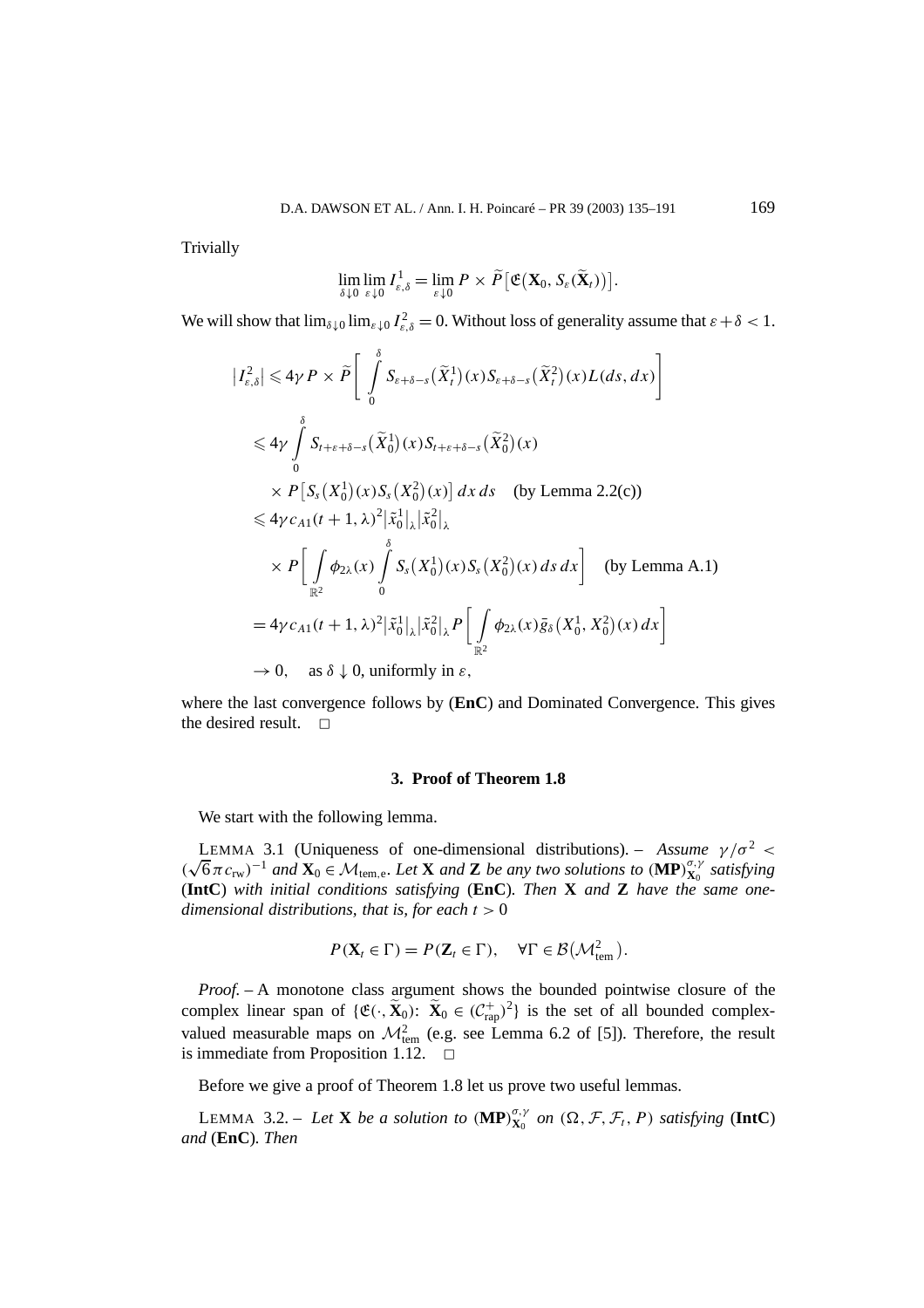170 D.A. DAWSON ET AL. / Ann. I. H. Poincaré – PR 39 (2003) 135–191

(a)  $\mathbf{X}_t \in \mathcal{M}_{\text{tem.}e}$  *for any*  $t \geq 0$  *P-a.s., and for any bounded stopping time*  $\tau$ 

$$
P\bigg[\int_{\mathbb{R}^2} \bar{g}_{\delta}\big(X_{\tau}^1, X_{\tau}^2\big)(x)\phi_{\lambda}(x)\,dx\bigg] < \infty, \quad \forall \delta > 0, \ \forall \lambda > 0. \tag{3.1}
$$

(b) *For any bounded stopping time τ*

$$
P\left[\sum_{j=1}^{2} X_{\tau}^{j}(\phi_{\lambda})^{2}\right] < \infty, \quad \forall \lambda > 0. \tag{3.2}
$$

*Proof. –*

(a) The proof essentially goes along the lines of the proof of Proposition 25 of [3] with changes necessitated by the infinite measure states. Define

$$
g_{\alpha}(\mu_1, \mu_2)(x)
$$
  
\n
$$
\equiv \int_{0}^{\infty} e^{-\alpha u} S_u \mu_1(x) S_u \mu_2(x) du, \quad \forall \alpha > 0, x \in \mathbb{R}^2, (\mu_1, \mu_2) \in \mathcal{M}_{tem,e}, \quad (3.3)
$$
  
\n
$$
g_{\alpha,\varepsilon}(\mu_1, \mu_2)(x)
$$
  
\n
$$
\equiv \int_{\varepsilon}^{\infty} e^{-\alpha u} S_u \mu_1(x) S_u \mu_2(x) du, \quad \forall \alpha > 0, x \in \mathbb{R}^2, (\mu_1, \mu_2) \in \mathcal{M}_{tem,e}. \quad (3.4)
$$

Fix arbitrary  $\lambda > 0$ . For any  $t > 0$ ,  $\bar{g}_t(\mu_1, \mu_2)(x) \leq e^{\alpha t} g_\alpha(\mu_1, \mu_2)(x)$ . Therefore it is enough to check that

$$
\sup_{t \leq T} \int_{\mathbb{R}^2} g_\alpha(X_t^1, X_t^2)(x) \phi_\lambda(x) dx < \infty, \quad P\text{-a.s., } \forall 0 < T < \infty,\tag{3.5}
$$

and

$$
P\left[\int_{\mathbb{R}^2} g_\alpha\left(X_\tau^1, X_\tau^2\right)(x)\phi_\lambda(x)\,dx\right] < \infty \tag{3.6}
$$

for any bounded stopping time *τ* . It follows from Itô's formula, just as in the derivation of  $(T_{\varepsilon})$  in Section 5 of [1], that

$$
\int_{\mathbb{R}^2} g_{\alpha,\varepsilon}(X_t^1, X_t^2)(x) \phi_\lambda(x) dx = \int_{\mathbb{R}^2} g_{\alpha,\varepsilon}(X_0^1, X_0^2)(x) \phi_\lambda(x) dx \n- \int_0^t e^{-\alpha \varepsilon} \int_{\mathbb{R}^2} \bar{p}_{\varepsilon}(X_s^1, X_s^2)(x) \phi_\lambda(x) dx ds \n+ \alpha \int_0^t \int_{\mathbb{R}^2} g_{\alpha,\varepsilon}(X_s^1, X_s^2)(x) \phi_\lambda(x) dx ds + M_t^{\varepsilon}
$$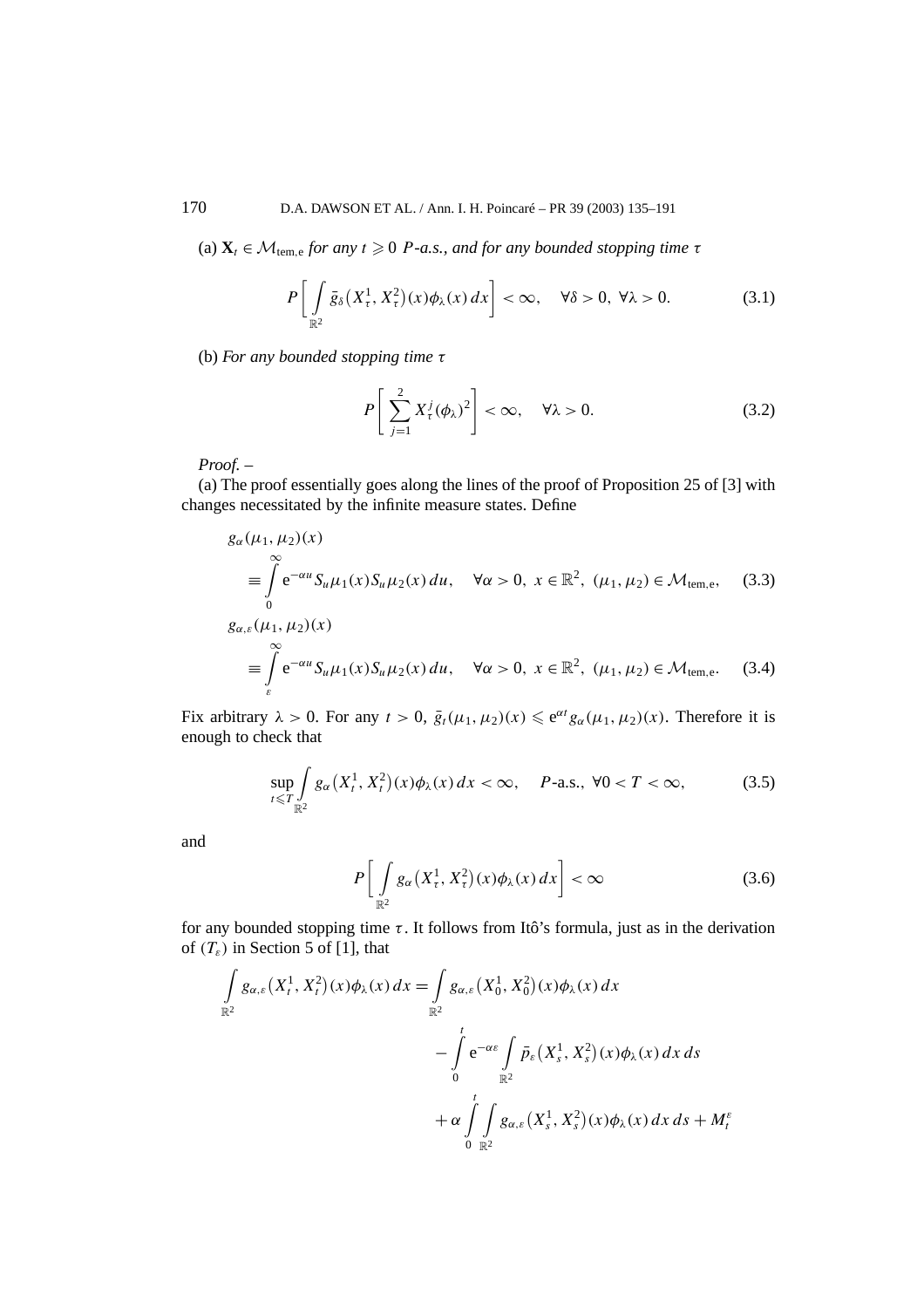where  $M_t^{\varepsilon}$  is a local martingale. Then

$$
e^{-\alpha t} \int_{\mathbb{R}^2} g_{\alpha,\varepsilon}(X_t^1, X_t^2)(x) \phi_\lambda(x) dx
$$
  
= 
$$
\int_{\mathbb{R}^2} g_{\alpha,\varepsilon}(X_0^1, X_0^2)(x) \phi_\lambda(x) dx
$$
  

$$
- \int_0^t e^{-\alpha(s+\varepsilon)} \int_{\mathbb{R}^2} \bar{p}_{\varepsilon}(X_s^1, X_s^2)(x) \phi_\lambda(x) dx ds + \int_0^t e^{-\alpha s} dM_s^{\varepsilon}.
$$

This shows that  $e^{-\alpha t} \int_{\mathbb{R}^2} g_{\alpha,\varepsilon}(X_t^1, X_t^2)(x) \phi_\lambda(x) dx$  is a positive supermartingale. Letting *ε*  $\downarrow$  0 we get by Fatou lemma that the limiting process  $e^{-\alpha t} \int_{\mathbb{R}^2} g_\alpha(X_t^1, X_t^2)(x) \phi_\lambda(x) dx$ is also a positive supermartingale. This together with maximal inequality for positive supermartingales, Optional Stopping Theorem and (**EnC**) gives the desired result.

(b) Fix arbitrary  $\lambda > 0$ . We can choose  $\tilde{\phi} \ge \phi_{\lambda}$  such that  $\tilde{\phi} \in C_{\lambda}^{(2)}$ . Since  $\tau$  is bounded, it is enough to check that

$$
P\left[\sup_{0\leq t\leq T}\sum_{j=1}^2X_t^j(\tilde{\phi})^2\right]<\infty,\quad\forall T>0.
$$

But this follows by a simple moment calculation combined with Doob's maximal inequality.  $\square$ 

LEMMA 3.3. – *Let* **X** *be a solution to*  $(\mathbf{MP})_{\mathbf{X}_0}^{\sigma,\gamma}$  *on*  $(\Omega, \mathcal{F}, \mathcal{F}_t, P)$  *satisfying* (**IntC**) *and* (**EnC**). Let  $\tau$  *be any bounded stopping time. Fix arbitrary*  $F \in \mathcal{F}_{\tau}$  *with*  $P(F) > 0$ *. Define*

$$
P_1(B) = P\left(\frac{1}{F}P\left(\frac{1}{B} | \mathcal{F}_\tau\right)\right) / P(F), \quad B \in \mathcal{F},
$$

 $\mathcal{F}_t^{\tau} \equiv \mathcal{F}_{\tau+t}$ , and  $\hat{\mathbf{X}}_t \equiv \mathbf{X}_{\tau+t}$ . Then  $\hat{\mathbf{X}}$  solves  $(\mathbf{MP})_{\widehat{\mathbf{X}}_0}^{\sigma,\gamma}$  $\hat{\mathbf{x}}_0^{\sigma,\gamma}$  on  $(\Omega, \mathcal{F}, \mathcal{F}_t^{\tau}, P_1)$  with  $\mathcal{L}(\hat{\mathbf{X}}_0) =$  $P(X_t \in \cdot | F)$  *and satisfies* (**IntC**) *and* (**EnC**).

*Proof.* – Since  $\tau$  is bounded there exists  $M > 0$  such that  $\tau \leq M$ , *P*-a.s. It is easy to check that  $\hat{\mathbf{X}}$  solves  $(\mathbf{MP})_{\hat{\mathbf{X}}_0}^{\sigma, \gamma}$ check that it satisfies ( $IntC$ ) and ( $Enc$ ). It is enough to check ( $IntC$ ) and ( $Enc$ ) for  $\hat{\mathbf{x}}_0^{\sigma, \gamma}$  on  $(\Omega, \mathcal{F}, \mathcal{F}_t^{\tau}, P_1)$  with  $\mathcal{L}(\hat{\mathbf{X}}_0) = P(\mathbf{X}_{\tau} \in \cdot | F)$ . Let us *F* =  $\Omega$ . Fix arbitrary  $\delta > 0$ . Take a sequence  $F_1 \subset F_2 \subset \cdots$  of events in  $\mathcal{F}_{\delta}$  such that  $F_l \uparrow \Omega$ , as  $l \to \infty$  and for each  $n \geq 1$  and  $t > \delta$ 

$$
\limsup_{\varepsilon \downarrow 0} P\left[\int_{\delta}^{t} H_{\varepsilon,K}(\mathbf{X}_{s}) ds 1_{F_{n}}\right] < \infty, \quad \forall \text{ compact set } K \subset \mathbb{R}^{2}.
$$
 (3.7)

Then for each  $n \geq 1$ ,  $t > \delta$ 

$$
\limsup_{\varepsilon \downarrow 0} P\left[\int_{\delta}^{t} H_{\varepsilon,K}(\hat{\mathbf{X}}_{s}) ds 1_{F_{n}}\right] = \limsup_{\varepsilon \downarrow 0} P\left[\int_{\tau+\delta}^{\tau+t} H_{\varepsilon,K}(\mathbf{X}_{s}) ds 1_{F_{n}}\right]
$$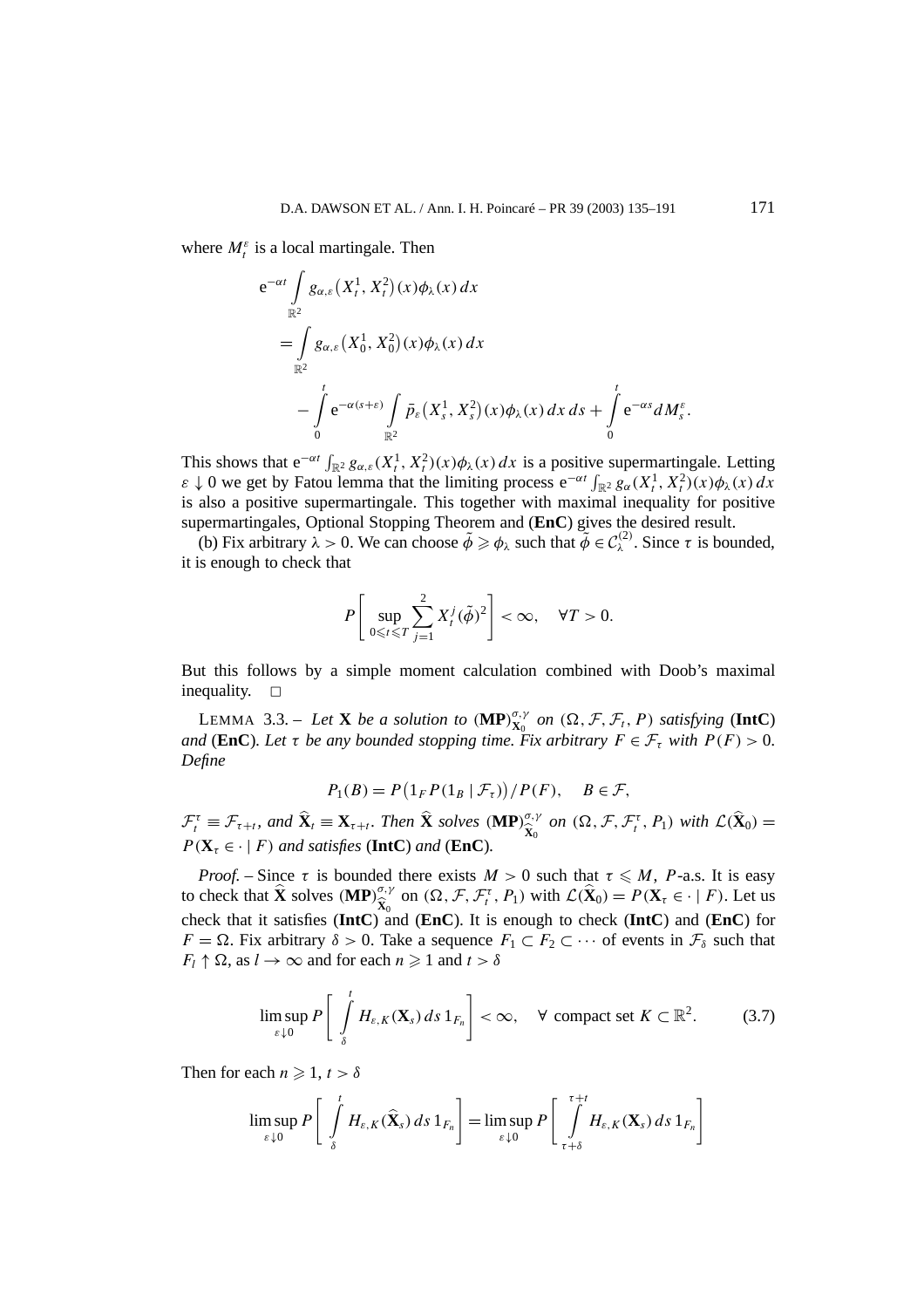$$
\leqslant \limsup_{\varepsilon \downarrow 0} P \left[ \int_{\delta}^{M+t} H_{\varepsilon,K}(\mathbf{X}_s) \, ds \, 1_{F_n} \right]
$$
  
< 
$$
< \infty, \quad \forall \text{ compact set } K \subset \mathbb{R}^2,
$$

by (3.7). Therefore  $\hat{\mathbf{X}}$  also satisfies (**IntC**) (note that  ${\hat{\mathbf{X}}_t}$  is adapted to  ${\mathcal{F}_{\tau+t}}$ ) and the result follows. Regarding (**EnC**) it follows from Lemma 3.2. result follows. Regarding (**EnC**) it follows from Lemma 3.2.

*Proof of Theorem* 1.8*. –* We argue as in the proof of Theorem 4.4.2 [7]. Let **X**, **Z** be any two solutions to  $(MP)_{X_0}^{\sigma,\gamma}$  satisfying (IntC). We want to show that

$$
P\left[\prod_{k=1}^{m} f_k(\mathbf{X}_{t_k})\right] = P\left[\prod_{k=1}^{m} f_k(\mathbf{Z}_{t_k})\right]
$$
(3.8)

for all choices of  $t_k \in [0, \infty)$  and bounded Borel measurable functions  $f_k$  on  $\mathcal{M}_{tem}^2$ . It is sufficient to consider only  $f_k > 0$ . For  $m = 1$  (3.8) follows from Lemma 3.1. Proceeding by induction, assume (3.8) holds for all  $m \leq n$ . Fix  $0 \leq t_1 < t_2 \cdots < t_n$  and bounded strictly positive Borel measurable functions  $f_1, \ldots, f_n$  on  $\mathcal{M}^2_{\text{tem}}$ . Define

$$
P^{1}(B) = \frac{P[1_{B} \prod_{k=1}^{n} f_{k}(\mathbf{X}_{t_{k}})]}{P[\prod_{k=1}^{n} f_{k}(\mathbf{X}_{t_{k}})]}, \quad B \in \mathcal{F}^{X},
$$
  

$$
P^{2}(B) = \frac{P[1_{B} \prod_{k=1}^{n} f_{k}(\mathbf{Z}_{t_{k}})]}{P[\prod_{k=1}^{n} f_{k}(\mathbf{Z}_{t_{k}})]}, \quad B \in \mathcal{F}^{Z},
$$
\n(3.9)

and set  $\hat{\mathbf{X}} = \mathbf{X}_{t_n+t}$ ,  $\hat{\mathbf{Z}} = \mathbf{Z}_{t_n+t}$ . Then Lemma 3.3 shows that  $\hat{\mathbf{X}}$  and  $\hat{\mathbf{Z}}$  solve  $(\mathbf{MP})_y^{\sigma,y}$ on  $(\Omega, \mathcal{F}, \mathcal{F}^{t_n}_t, P^1)$  and  $(\Omega, \mathcal{F}, \mathcal{F}^{t_n}_t, P^2)$ , respectively, with the same initial distribution *ν* (the latter by the induction assumption).  $\hat{\mathbf{X}}$  and  $\hat{\mathbf{Z}}$  also satisfy (**IntC**) and (**EnC**) by Lemma 3.3, and therefore by Lemma 3.1 they have the same one dimensionaldistributions. This implies that for any bounded Borel measurable function  $f$  on  $\mathcal{M}_{\text{tem}}^2$ we have

$$
P^{1}[f(\widehat{\mathbf{X}}_{t})] = P^{2}[f(\widehat{\mathbf{Z}}_{t})], \quad \forall t \geqslant 0.
$$
 (3.10)

It follows from the definitions of  $P<sup>1</sup>$  and  $P<sup>2</sup>$  and the induction hypothesis that

$$
P\left[f(\mathbf{X}_{t_n+t})\prod_{k=1}^n f_k(\mathbf{X}_{t_k})\right] = P\left[f(\mathbf{Z}_{t_n+t})\prod_{k=1}^n f_k(\mathbf{Z}_{t_k})\right],
$$
\n(3.11)

and by setting  $t_{n+1} = t_n + t$  we get (3.8) for  $m = n + 1$ .  $\Box$ 

*Proof of Theorem* 1.11*. –* As it has been mentioned already in Remark 2.12 the proof of Theorem 1.11(a) was completed by Corollary 2.11. Part (b) of Theorem 1.11 follows now from Theorem 1.8 and Theorem 1.11(a).  $\Box$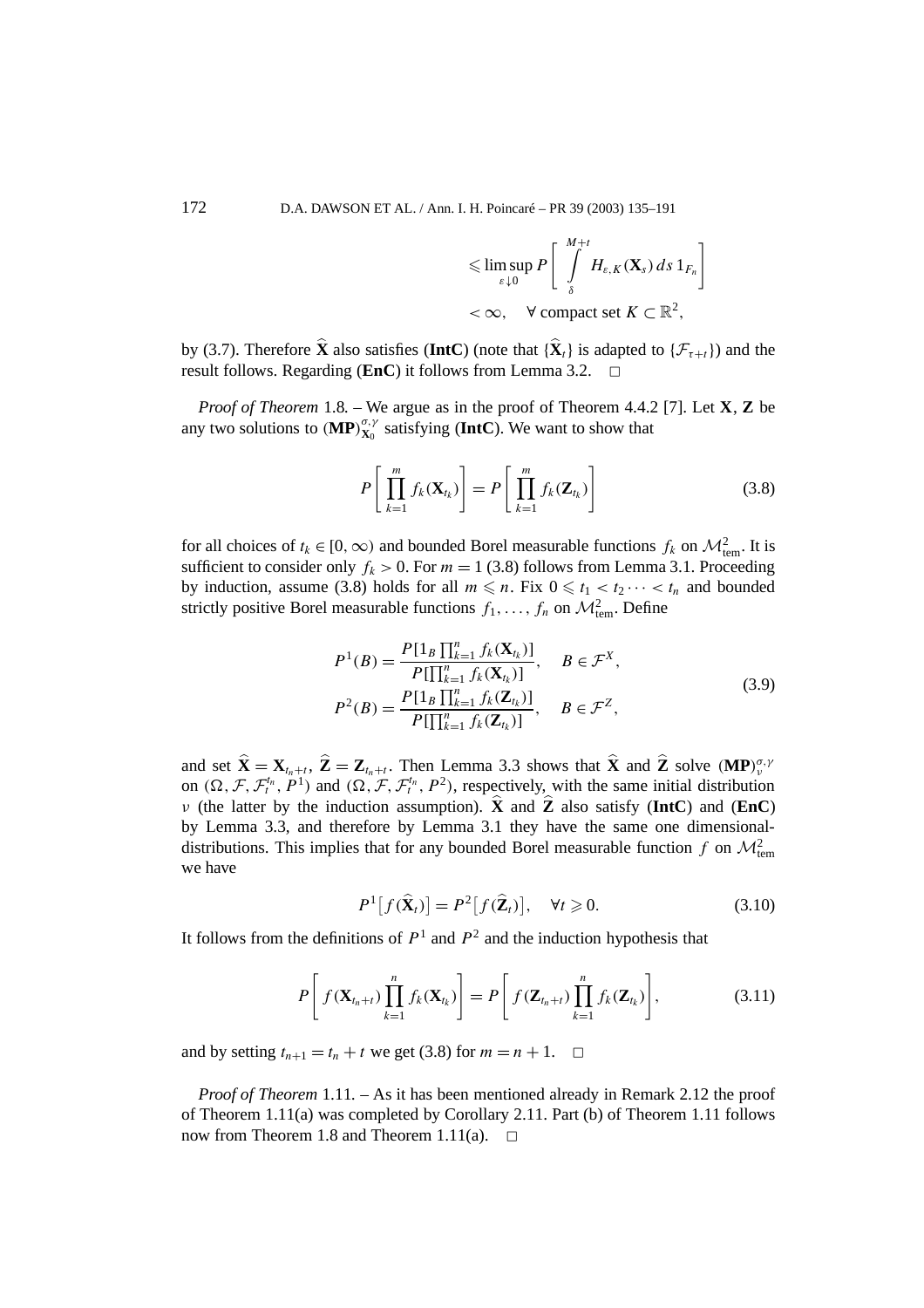#### **4. Continuity of the transition function with respect to initial conditions**

For any  $\lambda$ ,  $t > 0$  let  $c_{A3}(t, \lambda)$ ,  $c_{A4}(t)$  be the constants defined in Lemma A.3. To simplify the notation define also the constants

$$
c_{4.1}(\mu, \lambda, t, \delta) \equiv 4\gamma c_{A3}(t, \lambda)^2 c_{A4}(t - \delta)^2 \mu^1(\phi_\lambda) \mu^2(\phi_\lambda),
$$
  
\n
$$
\forall \mu = (\mu^1, \mu^2) \in \mathcal{M}_{tem,e}, 0 < \delta < t, \lambda > 0,
$$
  
\n
$$
c_{4.2}(\mu, \lambda, t, \delta) \equiv 4\gamma c_{A3}(t, \lambda)^2 c_{A4}(t - \delta)^2 \mu^1(\phi_{-\lambda}) \mu^2(\phi_{-\lambda}),
$$
  
\n
$$
\forall \mu = (\mu^1, \mu^2) \in \mathcal{M}_{rap,e}, 0 < \delta < t, \lambda > 0.
$$

LEMMA 4.1. –

(a) Let  $\mu = (\mu^1, \mu^2) \in \mathcal{M}_{tem,e}, \tilde{\mu} = (\tilde{\mu}^1, \tilde{\mu}^2) \in \mathcal{M}_{rap,e}.$  Let **X** solve the martingale *problem*  $(\mathbf{MP})^{\sigma,\gamma}_{\mu}$ *. Then for all*  $0 < \delta < t$ *,*  $\lambda > 0$ 

$$
\limsup_{\varepsilon \downarrow 0} \left| P \left[ \mathfrak{E} (S_{\varepsilon} \mathbf{X}_t, \tilde{\mu}) \right] - P \left[ \mathfrak{E} (S_{\delta} \mathbf{X}_{t-\delta}, \tilde{\mu}) \right] \right|
$$
  
\$\leqslant c\_{4.1}(\mu, \lambda, t, \delta) \int\_{\mathbb{R}^2} \bar{g}\_{\delta}(\tilde{\mu}^1, \tilde{\mu}^2)(x) \phi\_{-2\lambda}(x) dx < \infty\$.

(b) Let  $x_0 = (x_0^1, x_0^2) \in \mathcal{B}_b^+ \times \mathcal{B}_b^+$ ,  $\tilde{\mu} = (\tilde{\mu}^1, \tilde{\mu}^2) \in \mathcal{M}_{f,e}$ . Let **X** solve the martingale *problem* (**MP**) $_{x_0}^{\sigma,\gamma}$ *. Then for all*  $0 < \delta < t$ *,* 

$$
\limsup_{\varepsilon \downarrow 0} \left| P\left[\mathfrak{E}(S_{\varepsilon} \mathbf{X}_{t}, \tilde{\mu})\right] - P\left[\mathfrak{E}(S_{\delta} \mathbf{X}_{t-\delta}, \tilde{\mu})\right] \right|
$$
  
\$\leqslant 4\gamma |x\_0^1|\_{\infty} |x\_0^2|\_{\infty} \int\_{\mathbb{R}^2} \bar{g}\_{\delta}(\tilde{\mu}^1, \tilde{\mu}^2)(x) dx < \infty\$.

(c) Let  $\mu = (\mu^1, \mu^2) \in \mathcal{M}_{\text{rap,e}}, \ \tilde{\mu} = (\tilde{\mu}^1, \tilde{\mu}^2) \in \mathcal{M}_{\text{tem,e}}$ . Let **X** solve the martingale *problem*  $(\mathbf{MP})_{\mu}^{\sigma,\gamma}$ *. Then for all*  $0 < \delta < t$ *,*  $\lambda > 0$ 

$$
\limsup_{\varepsilon \downarrow 0} \left| P \left[ \mathfrak{E} (S_{\varepsilon} \mathbf{X}_t, \tilde{\mu}) \right] - P \left[ \mathfrak{E} (S_{\delta} \mathbf{X}_{t-\delta}, \tilde{\mu}) \right] \right|
$$
  
\$\leqslant c\_{4,2}(\mu, \lambda, t, \delta) \int\_{\mathbb{R}^2} \bar{g}\_{\delta}(\tilde{\mu}^1, \tilde{\mu}^2)(x) \phi\_{2\lambda}(x) dx < \infty\$.

*Proof.* – (a) By Lemma 2.3(b) we get that for any  $\varepsilon > 0$ ,

$$
\begin{split} \left| P\left[\mathfrak{E}(S_{\varepsilon}\mathbf{X}_{t},\tilde{\mu})\right] - P\left[\mathfrak{E}(S_{\delta}\mathbf{X}_{t-\delta},\tilde{\mu})\right] \right| \\ &\leqslant \left| 4\gamma P\left[ \int\limits_{t-\delta}^{t} \mathfrak{E}(S_{\varepsilon+t-s}\mathbf{X}_{s},\tilde{\mu}) \int\limits_{\mathbb{R}^{2}} S_{\varepsilon+t-s}\tilde{\mu}^{1}(x) S_{\varepsilon+t-s}\tilde{\mu}^{2}(x) L(ds,dx) \right] \right| \\ &+ \left| P\left[ \mathfrak{E}(S_{\varepsilon+\delta}\mathbf{X}_{t-\delta},\tilde{\mu})\right] - P\left[ \mathfrak{E}(S_{\delta}\mathbf{X}_{t-\delta},\tilde{\mu})\right] \right|. \end{split} \tag{4.1}
$$

The first term in (4.1) is bounded by

$$
4\gamma P\bigg[\int\limits_{t-\delta}^t\int\limits_{\mathbb{R}^2}S_{\varepsilon+t-s}\tilde{\mu}^1(x)S_{\varepsilon+t-s}\tilde{\mu}^2(x)L(ds,dx)\bigg]
$$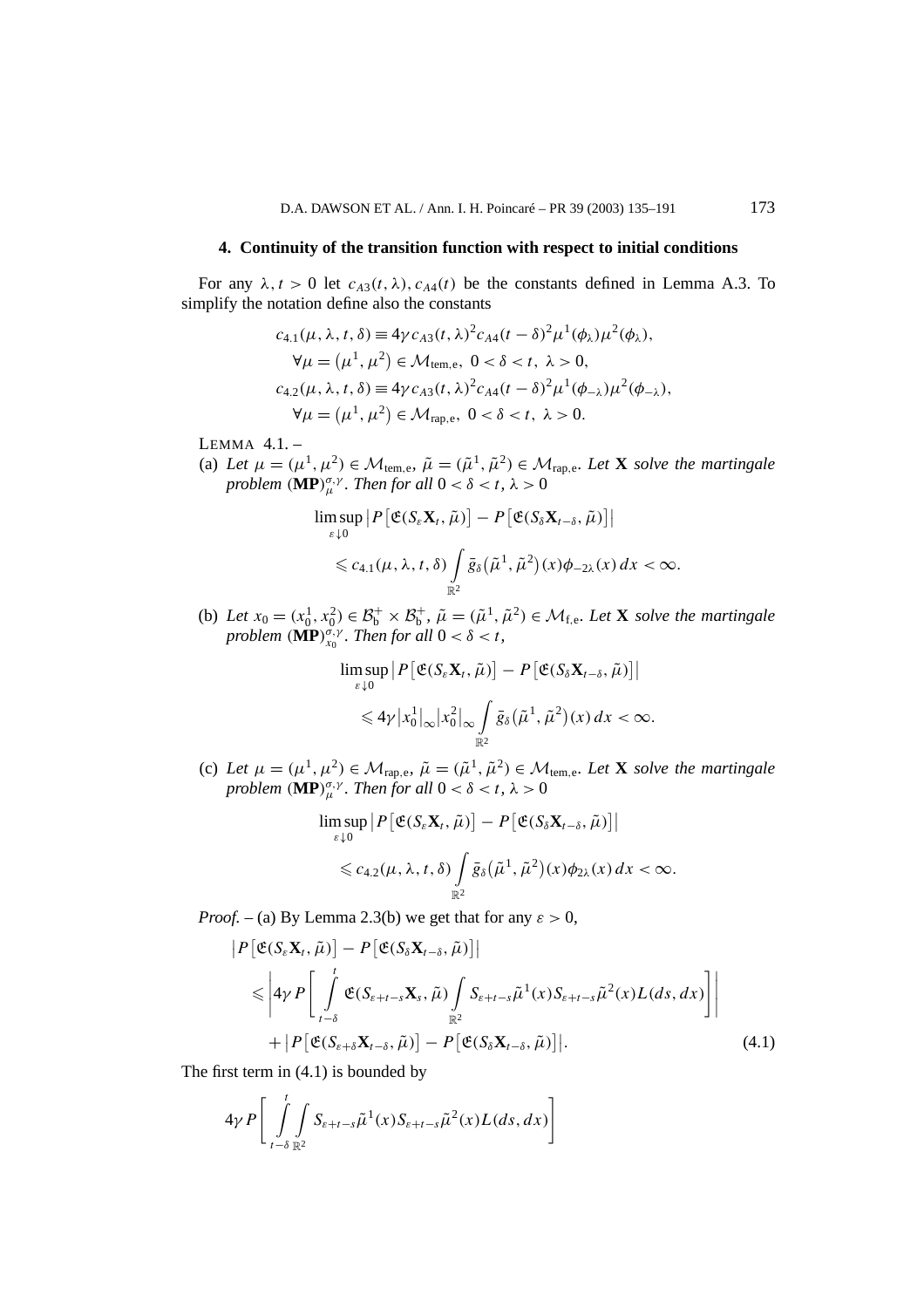174 D.A. DAWSON ET AL. / Ann. I. H. Poincaré – PR 39 (2003) 135–191

$$
\leq 4\gamma \int_{t-\delta}^{t} \int_{\mathbb{R}^2} S_{\varepsilon+t-s} \tilde{\mu}^1(x) S_{\varepsilon+t-s} \tilde{\mu}^2(x) S_s \mu^1(x) S_s \mu^2(x) ds dx
$$
  
\n
$$
\leq 4\gamma \int_{0}^{\varepsilon+\delta} \int_{\mathbb{R}^2} c_{A3}(t,\lambda)^2 c_{A4}(t-\delta)^2 \phi_{-2\lambda}(x) \mu^1(\phi_{\lambda})
$$
  
\n
$$
\times \mu^2(\phi_{\lambda}) 1(\varepsilon \leq s \leq \varepsilon + \delta) S_s \tilde{\mu}^1(x) S_s \tilde{\mu}^2(x) ds dx
$$
  
\n
$$
= c_{4.1}(\mu, \lambda, t, \delta) \int_{0}^{\varepsilon+\delta} \int_{\mathbb{R}^2} 1(\varepsilon \leq s \leq \varepsilon + \delta) S_s \tilde{\mu}^1(x) S_s \tilde{\mu}^2(x) \phi_{-2\lambda}(x) ds dx,
$$

where the second inequality follows from Corollary A.4. Now let *ε* ↓ 0. By Corollaries A.4, A.5 and Dominated Convergence we get that the second term in (4.1) converges to 0. Applying again Dominated Convergence we get

$$
\lim_{\varepsilon \downarrow 0} \int_{0}^{\varepsilon + \delta} \int_{\mathbb{R}^2} 1(\varepsilon \leqslant s \leqslant \varepsilon + \delta) S_s \tilde{\mu}^1(x) S_s \tilde{\mu}^2(x) \phi_{-2\lambda}(x) \, ds \, dx
$$
\n
$$
= \int_{\mathbb{R}^2} \bar{g}_{\delta}(\tilde{\mu}^1, \tilde{\mu}^2)(x) \phi_{-2\lambda}(x) \, dx < \infty,
$$

and the result follows.

The proof of (b), (c) is completely analogous and therefore is omitted.  $\Box$ 

PROPOSITION 4.2 (Continuity of transition function with respect to initial conditions). – *Let*  $\mu_n \to \mu$  *in*  $M_{tem,e}$ *, such that* 

$$
\lim_{\delta \downarrow 0} \sup_n \int_{\mathbb{R}^2} \bar{g}_\delta(\mu_n^1, \mu_n^2)(x) \phi_\lambda(x) dx = 0, \quad \forall \lambda > 0.
$$

*Assume that there exist solutions* **X***<sup>n</sup>,* **X** *to the martingale problems (***MP***)σ,γ µn and*  $(\mathbf{MP})_{\mu}^{\sigma,\gamma}$  *respectively, satisfying* (**IntC**)*, and let*  $P_t(\mu_n, \cdot)$  *and*  $P_t(\mu, \cdot)$  *be their onedimensional distributions on* <sup>M</sup><sup>2</sup> tem*. Then*

$$
P_t(\mu_n,\cdot)\to P_t(\mu,\cdot),\quad \forall t\geqslant 0,
$$

 $as n \rightarrow \infty$ .

*Proof.* – To prove the proposition we have to check weak convergence

$$
\mathbf{X}_t^n \Rightarrow \mathbf{X}_t \quad \text{in } \mathcal{M}_{\text{tem}}^2, \text{ as } n \to \infty, \ \forall t > 0. \tag{4.2}
$$

To this end it is enough to check that for arbitrary  $\varphi = (\varphi^1, \varphi^2) \in (C_{\text{rap}})^2$ 

$$
(X_t^{1,n}(\varphi^1), X_t^{2,n}(\varphi^2)) \Rightarrow (X_t^1(\varphi^1), X_t^2(\varphi^2)), \quad \text{as } n \to \infty, \ \forall t > 0,\tag{4.3}
$$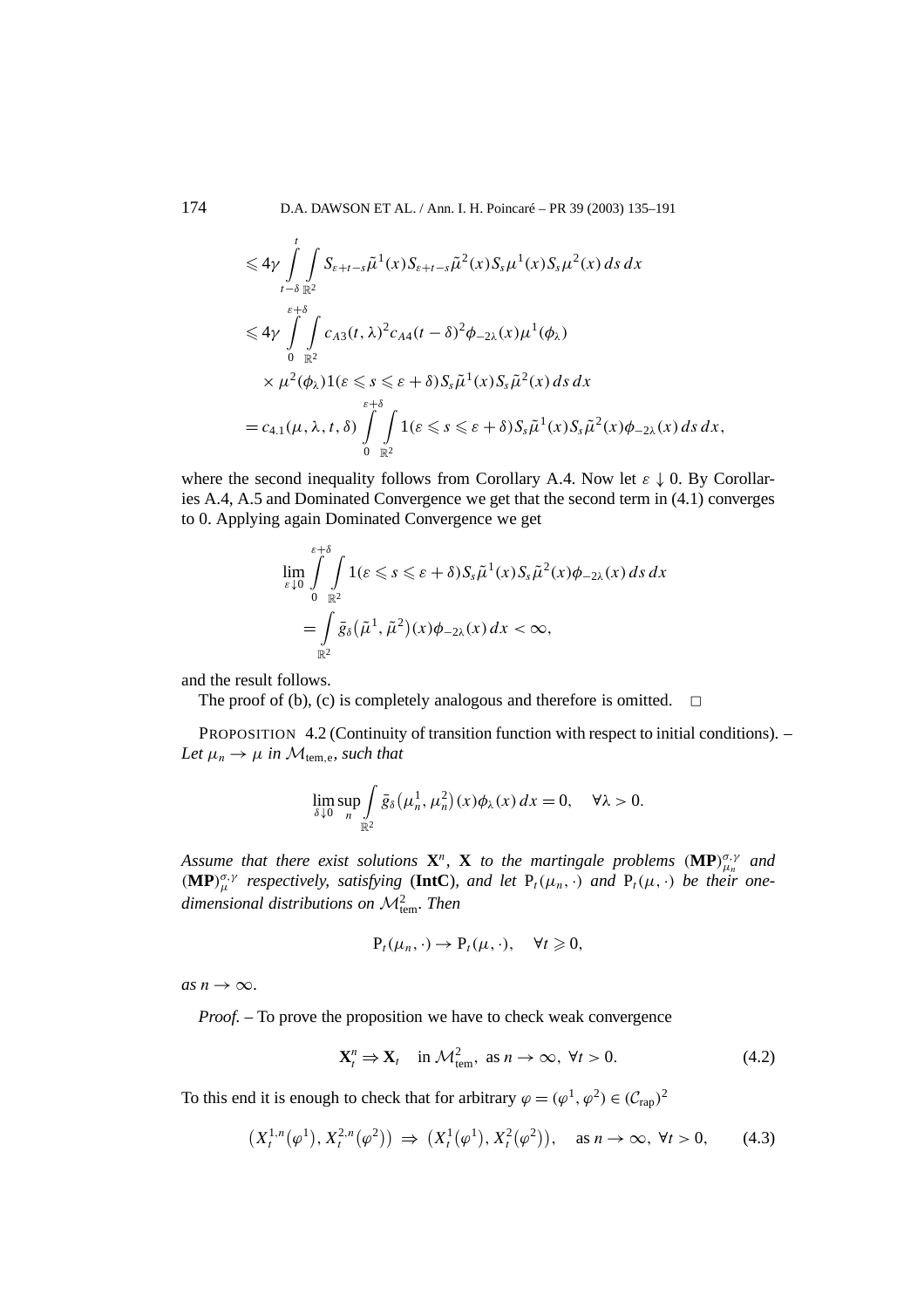and

$$
\sup_{n} P[X_{t}^{j,n}(\phi_{\lambda})] < \infty, \quad j = 1, 2, \ \forall t > 0, \ \forall \lambda > 0. \tag{4.4}
$$

(4.4) follows immediately from Lemma 2.2(c), Lemma A.1 and our assumptions on the initial measures  $\mu_n^1$ ,  $\mu_n^2$ .

To check (4.3), fix arbitrary  $\varphi = (\varphi^1, \varphi^2) \in (C_{\text{rap}}^+)^2$  and let  $\tilde{\mathbf{X}}$  be a solution to the martingale problem  $(\mathbf{MP})_{\varphi}^{\sigma,\gamma}$ . Then

$$
|P[\mathfrak{E}(\mathbf{X}_{t}^{n},\varphi)] - P[\mathfrak{E}(\mathbf{X}_{t},\varphi)]|
$$
\n
$$
= |\lim_{\varepsilon \downarrow 0} \widetilde{P}[\mathfrak{E}(\mu_{n}, S_{\varepsilon} \widetilde{\mathbf{X}}_{t})] - \lim_{\varepsilon \downarrow 0} \widetilde{P}[\mathfrak{E}(\mu, S_{\varepsilon} \widetilde{\mathbf{X}}_{t})]|, \text{ (by Proposition 1.12)}
$$
\n
$$
\leq |\lim_{\varepsilon \downarrow 0} \widetilde{P}[\mathfrak{E}(\mu_{n}, S_{\varepsilon} \widetilde{\mathbf{X}}_{t})] - \widetilde{P}[\mathfrak{E}(\mu_{n}, S_{\delta} \widetilde{\mathbf{X}}_{t-\delta})]|
$$
\n
$$
+ |\widetilde{P}[\mathfrak{E}(\mu_{n}, S_{\delta} \widetilde{\mathbf{X}}_{t-\delta})] - \widetilde{P}[\mathfrak{E}(\mu, S_{\delta} \widetilde{\mathbf{X}}_{t-\delta})]|
$$
\n
$$
+ |\widetilde{P}[\mathfrak{E}(\mu, S_{\delta} \widetilde{\mathbf{X}}_{t-\delta})] - \lim_{\varepsilon \downarrow 0} \widetilde{P}[\mathfrak{E}(\mu, S_{\varepsilon} \widetilde{\mathbf{X}}_{t})]|
$$
\n
$$
\leq c_{4.2}(\varphi, \lambda, t, \delta) \int_{\mathbb{R}^{2}} (\bar{g}_{\delta}(\mu_{n}^{1}, \mu_{n}^{2})(x) + \bar{g}_{\delta}(\mu^{1}, \mu^{2})(x)) \phi_{\lambda}(x) dx \text{ (by Lemma 4.1(c))}
$$
\n
$$
+ |\widetilde{P}[\mathfrak{E}(\mu_{n}, S_{\delta} \widetilde{\mathbf{X}}_{t-\delta})] - \widetilde{P}[\mathfrak{E}(\mu, S_{\delta} \widetilde{\mathbf{X}}_{t-\delta})]|, \quad \forall t > 0, n \geq 1.
$$
\nLet  $n \to \infty$ . Then by I ammer 2.4 and A.1

Let  $n \to \infty$ . Then by Lemmas 2.4 and A.1,

$$
\lim_{n\to\infty}\big|\widetilde{P}\big[\mathfrak{E}(\mu_n,\mathcal{S}_{\delta}\widetilde{\mathbf{X}}_{t-\delta})\big]-\widetilde{P}\big[\mathfrak{E}(\mu,\mathcal{S}_{\delta}\widetilde{\mathbf{X}}_{t-\delta})\big]\big|=0.
$$

Therefore

$$
\limsup_{n\to\infty} |P[\mathfrak{E}(\mathbf{X}_t^n,\varphi)] - P[\mathfrak{E}(\mathbf{X}_t,\varphi)]| \leq \sup_n c_{4.2}(\varphi,\lambda,t,\delta) \int_{\mathbb{R}^2} (\bar{g}_\delta(\mu_n^1,\mu_n^2)(x) + \bar{g}_\delta(\mu^1,\mu^2)(x)) \phi_\lambda(x) dx
$$

for any  $\delta > 0$ . Let  $\delta \downarrow 0$ . Then it follows from our assumptions on  $\mu_n^1$ ,  $\mu_n^2$  that

$$
\limsup_{n\to\infty} |P[\mathfrak{E}(\mathbf{X}_t^n,\varphi)] - P[\mathfrak{E}(\mathbf{X}_t,\varphi)]| = 0, \quad \forall t \geq 0.
$$

By a standard argument, the last convergence implies  $(4.3)$  and we are done.  $\Box$ 

## **5. Finite initial conditions**

#### **5.1. Existence of a process satisfying** (**IntC**) **and proof of Theorem 1.9(a),(b)**

We recall some facts about the dual process  $(\phi_t, I_t)$  introduced prior to Theorem 32 of [3]. This process takes values in  $S = M_f((\mathbb{R}^2)^4) \times 2^{\{1,\ldots,4\}}$  and points in S are denoted by  $(\phi, I)$ . For  $1 \leq j, j' \leq 4$  define maps  $\pi_{j,j'} : (\mathbb{R}^2)^4 \mapsto (\mathbb{R}^2)^4$  and  $f_{j,j'} : C_b^+((\mathbb{R}^2)^4) \mapsto$  $\mathcal{M}_f((\mathbb{R}^2)^4)$  by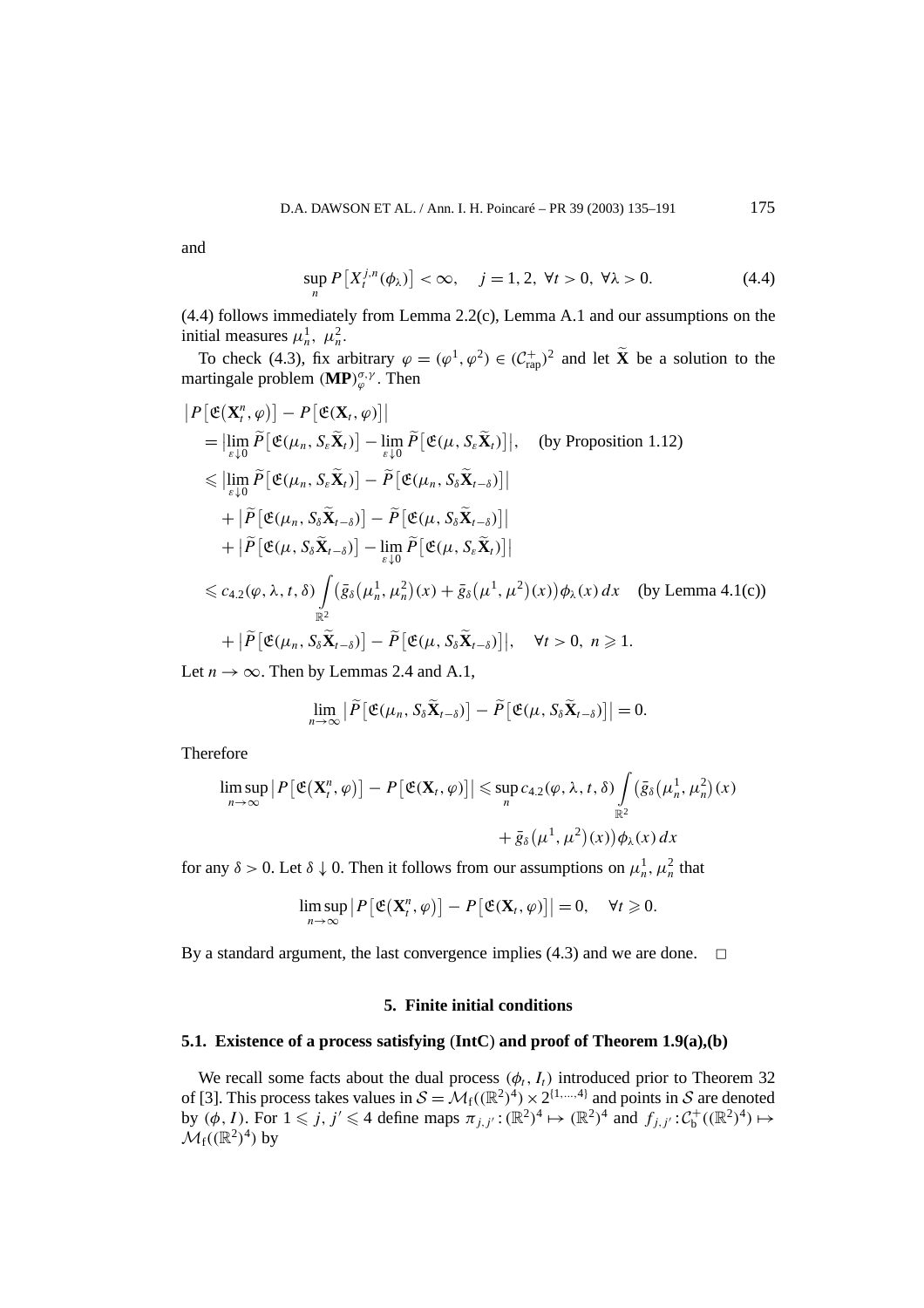176 D.A. DAWSON ET AL. / Ann. I. H. Poincaré – PR 39 (2003) 135–191

$$
(\pi_{j,j'}x)_i = \begin{cases} x_i, & \text{if } i \neq j', \\ x_j, & \text{if } i = j', \end{cases} \qquad x = (x_1, x_2, x_3, x_4),
$$

$$
f_{j,j'}(\phi)(A) = \int_A \phi(\pi_{j,j'}x)\delta_0(x_j - x_{j'}) dx_1 dx_2 dx_3 dx_4.
$$

Let  $\vec{S}_t$  be the 8-dimensional Brownian semigroup with variance  $\sigma^2$ . The dynamics of the dual process,  $(\phi, I) \in D(\mathbb{R}_+, \mathcal{S})$  are as follows:

(a) For each  $(j, j') \in I_t \times I_t$ ,  $j \neq j'$ , with rate  $\gamma/2$ ,  $(\phi_{t-}, I_{t-})$  jumps to  $(f_{j,j'}(\phi_{t-}),$ *I*<sub>*t*</sub> − {*j'*}), and for each  $(j, j') \in I_t^c \times I_t^c$ ,  $j \neq j'$ , with rate  $\gamma/2$ ,  $(\phi_{t-}, I_{t-})$  jumps to  $(f_{j,j'}(\phi_{t-}), I_{t-} \cup \{j'\})$ . In either case we will say *j'* switches via *j*.

(b) Let  $0 = T_0 < T_1 < T_2 < \cdots$  be the successive jump times. Then for  $T_n \le t < T_{n+1}$ ,  $(\phi_t, I_t) = (\vec{S}_{t-T_n} \phi_{T_n}, I_{T_n}).$ 

Let  $\hat{P}_{\phi_0, I_0}$  be the law of  $(\phi, I)$  on  $D(\mathbb{R}_+, S)$ . Note again that we identify functions  $\phi$  in  $C_b(\mathbb{R}^8) \cap L^1(dx)$  with  $\phi(x) dx \in \mathcal{M}_f(\mathbb{R}^8)$ . Let  $U_n = T_n - T_{n-1}, n \ge 1$ . Then under  $P_{\phi_0,I_0}$ 

 ${U_n}$  are independent exponential random variables and

if  $|I_0| = 2$ ,  $U_{2n+1}$  has mean  $(2\gamma)^{-1}$  while  $U_{2n}$  has mean  $(3\gamma)^{-1}$ .

Assume that  $\mathbf{X}_0 \in \mathcal{M}_{f,e}$  and **X** satisfies martingale problem  $(\mathbf{MP})_{\mathbf{X}_0}^{\sigma,\gamma}$ . We introduce a fourth moment condition on **X**: for  $\delta \geq 0$ 

 $(\mathbf{MB})_{\delta} \forall \phi_0 \in C_{\mathbf{b}}^+(\mathbb{R}^2)^4$ ,  $I_0 \subset \{1, 2, 3, 4\}$  and any Borel map  $\psi : \mathcal{M}_{\mathbf{f}}(\mathbb{R}^2)^4 \mapsto \mathbb{R}_+$ ,  $\forall t > \delta$ ,

$$
P\bigg[\int \phi_0(x_1, x_2, x_3, x_4) \prod_{i \in I_0} X_i^1(dx_i) \prod_{j \in I_0^c} X_i^2(dx_j) \psi(\mathbf{X}_\delta)\bigg]
$$
  
\$\leqslant \widehat{P}\_{\phi\_0, I\_0} \times P\bigg[\int \phi\_{t-\delta}(x\_1, x\_2, x\_3, x\_4) \prod\_{i \in I\_{t-\delta}} X\_\delta^1(dx\_i) \prod\_{j \in I\_{t-\delta}^c} X\_\delta^2(dx\_j) \psi(\mathbf{X}\_\delta)\$  
\$\times \exp\bigg\{\gamma \int\limits\_0^{t-\delta} {\binom{|I\_s|}{2} + \binom{|I\_s^c|}{2} ds} \bigg\}\bigg].

The existence of a solution satisfying  $(MB)_{\delta}$  for any  $\delta > 0$  was established in Proposition 52 and Theorem 53 of [3] providing

$$
\gamma \sigma^{-2} < (3\sqrt{6}\pi c_{\text{rw}})^{-1}.\tag{5.2}
$$

(5.1)

In addition conditions were given under which the upper bound is finite (see Theorems 53, 54 of [3]).

The following theorem completes the proof of Theorem 1.9(a), by establishing existence of solution satisfying (**IntC**).

THEOREM 5.1. – *Assume*

$$
\gamma \sigma^{-2} < 6^{-1/2}.\tag{5.3}
$$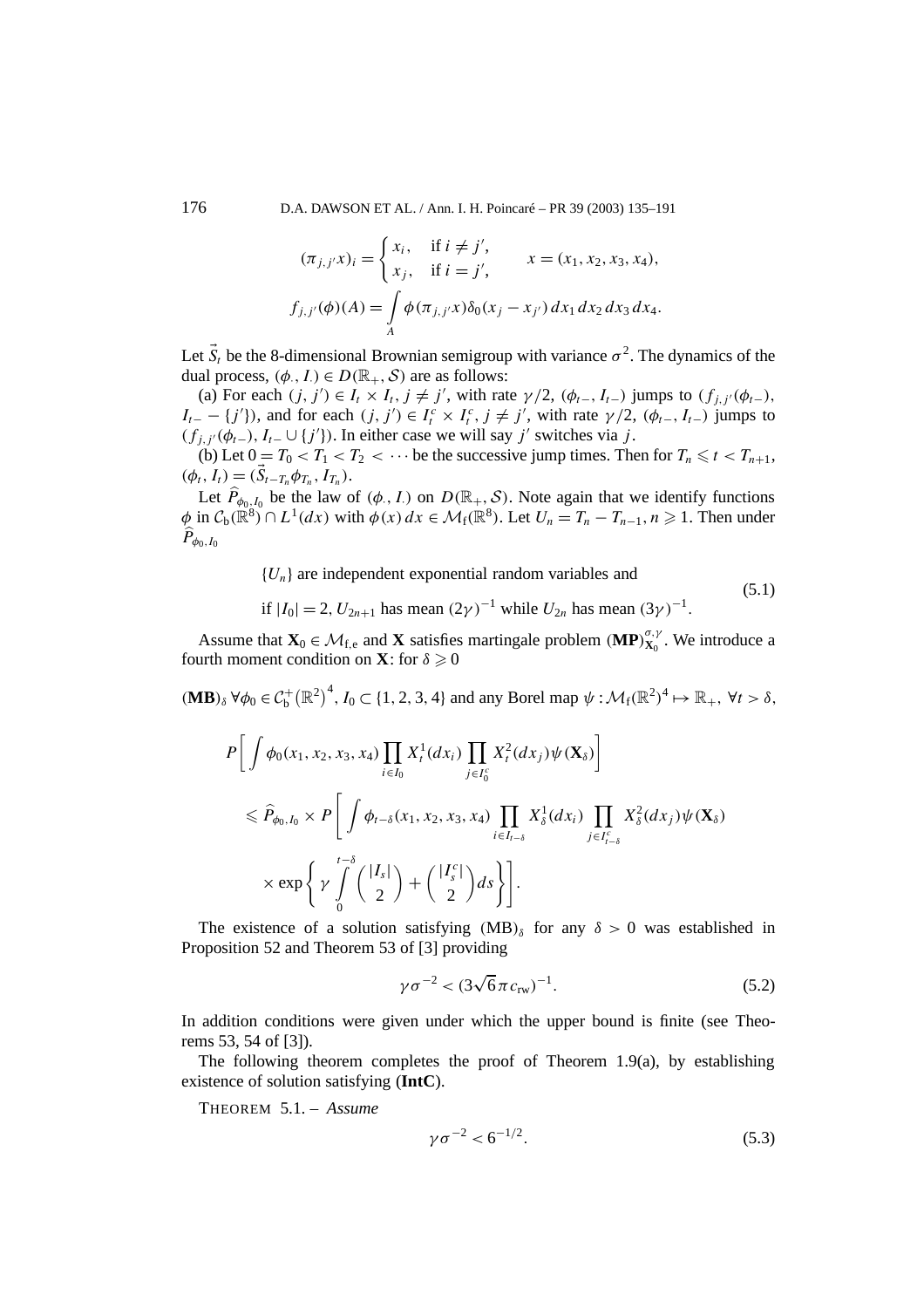- (a) *If*  $(MB)_{\delta}$  *holds for all*  $\delta > 0$ *, then* **X** *satisfies* (**IntC**).
- (b) *If*  $(MB)_0$  *holds and*  $\mathbf{X}_0 \in \mathcal{M}_{f,se}$ *, then* **X** *satisfies* (**SIntC**).

The rest of this subsection is devoted to the proof of the above theorem and we will use the following notation.

$$
c_0 = c_0(\sigma) = (2\pi \sigma^2)^{-1},
$$
  
\n
$$
c_1 = c_1(\sigma) = 2c_0(\sigma) = (\pi \sigma^2)^{-1},
$$
  
\n
$$
\rho_n = c_1(\sigma)^{n-1} \prod_{k=1}^{n-1} (U_k + U_{k+1})^{-1}.
$$

For the proof of Theorem 5.1 we will need the following lemma.

**LEMMA** 5.2. – *Assume*  $I_0 = \{1, 3\}$  *and* 

$$
0 \leq \phi_t(y_1, y_2, y_3, y_4) \leq f(t)p_{a+bt}(y_1 - y_2)p_{c+dt}(y_3 - y_4), \quad \text{for } 0 \leq t < T_1,\tag{5.4}
$$

*for some*  $a, c \ge 0, b, d \ge 1$ , and continuous function  $f : \mathbb{R}_+ \mapsto \mathbb{R}_+$  which is bounded on *compacts. Let*

$$
\rho(t) = \begin{cases} f(t), & \text{if } T_0 \leq t \leq T_1, \\ f(U_1) (\prod_{k=1}^{n-1} \frac{c_1}{(U_k + U_{k+1})}) \frac{c_1}{U_n + (t - T_n)}, & \text{if } T_n \leq t < T_{n+1}, \ n = 1, 2, \dots. \end{cases}
$$

*Then for all*  $n \geq 0$  *there are random variables*  $V_n^i \geq 0, b_n^i \geq 1$   $(i = 1, 2)$  *and random indices*  $\{i_1^n, \ldots, i_4^n\} = \{1, \ldots, 4\}$  *such that* 

$$
(I)_n(a) \quad \phi_t(y) \le \rho(t) \mathbf{p}_{V_{2n}^1 + b_{2n}^1(t - T_{2n})}(y_{i_1^{2n}} - y_{i_2^{2n}})
$$
  
\n
$$
\times \mathbf{p}_{V_{2n}^2 + b_{2n}^2(t - T_{2n})}(y_{i_3^{2n}} - y_{i_4^{2n}}), \quad \text{if } T_{2n} < t < T_{2n+1}, \ I_t = \{i_1^{2n}, i_3^{2n}\}
$$
  
\n
$$
(I)_n(b) \quad \phi_t(y) \le 2\rho(t) \mathbf{p}_{V_{2n+1}^1 + b_{2n+1}^1(t - T_{2n+1})}(y_{i_1^{2n+1}} - y_{i_2^{2n+1}})
$$
  
\n
$$
\times \mathbf{p}_{2(t - T_{2n+1})}(y_{i_3^{2n+1}} - y_{i_4^{2n+1}}), \quad \text{if } T_{2n+1} < t < T_{2(n+1)},
$$
  
\n
$$
I_t = \{i_3^{2n+1}\} \text{ or } \{i_3^{2n+1}\}^c.
$$

*Proof.* – We proceed by induction on *n*. Note that  $(I)_0(a)$  holds by assumption with *V*<sup>1</sup><sup>0</sup> = *a*, *V*<sup>2</sup><sup>2</sup> = *c*, *b*<sup>1</sup><sub>0</sub></sub> = *b*, *b*<sup>2</sup><sub>0</sub> = *d*. Assume that *(I)<sub>n−1</sub>(<i>a)* holds for some *n* ≥ 1. Then, writing  $i_j$  for  $i_j^{2(n-1)}$ , we have

$$
\phi_{T_{2n-1}-}(y) \leq f(U_1)\rho_{2n-1}p_{V_{2(n-1)}^1 + b_{2(n-1)}^1 U_{2n-1}}(y_{i_1} - y_{i_2})
$$
  
 
$$
\times p_{V_{2(n-1)}^2 + b_{2(n-1)}^2 U_{2n-1}}(y_{i_3} - y_{i_4}), \text{ and } I_{T_{2n-1}} = \{i_1, i_3\}.
$$

By symmetry we may assume  $I_{T_{2n-1}} = \{i_1\}$ , i.e.  $i_3$  switches via  $i_1$  at  $t = T_{2n-1}$ . This gives

$$
\begin{aligned} \phi_{T_{2n-1}}(y) &\leq f(U_1)\rho_{2n-1}p_{V_{2(n-1)}^1 + b_{2(n-1)}^1}U_{2n-1}}(y_{i_1} - y_{i_2}) \\ &\times p_{V_{2(n-1)}^2 + b_{2(n-1)}^2}U_{2n-1}}(y_{i_1} - y_{i_4})\delta_0(y_{i_1} - y_{i_3}). \end{aligned}
$$

Set  $W_{2(n-1)}^i = V_{2(n-1)}^i + b_{2(n-1)}^i U_{2n-1}$  and use the semigroup property of the Brownian densities to see that for  $T_{2n-1} < t < T_{2n}$ ,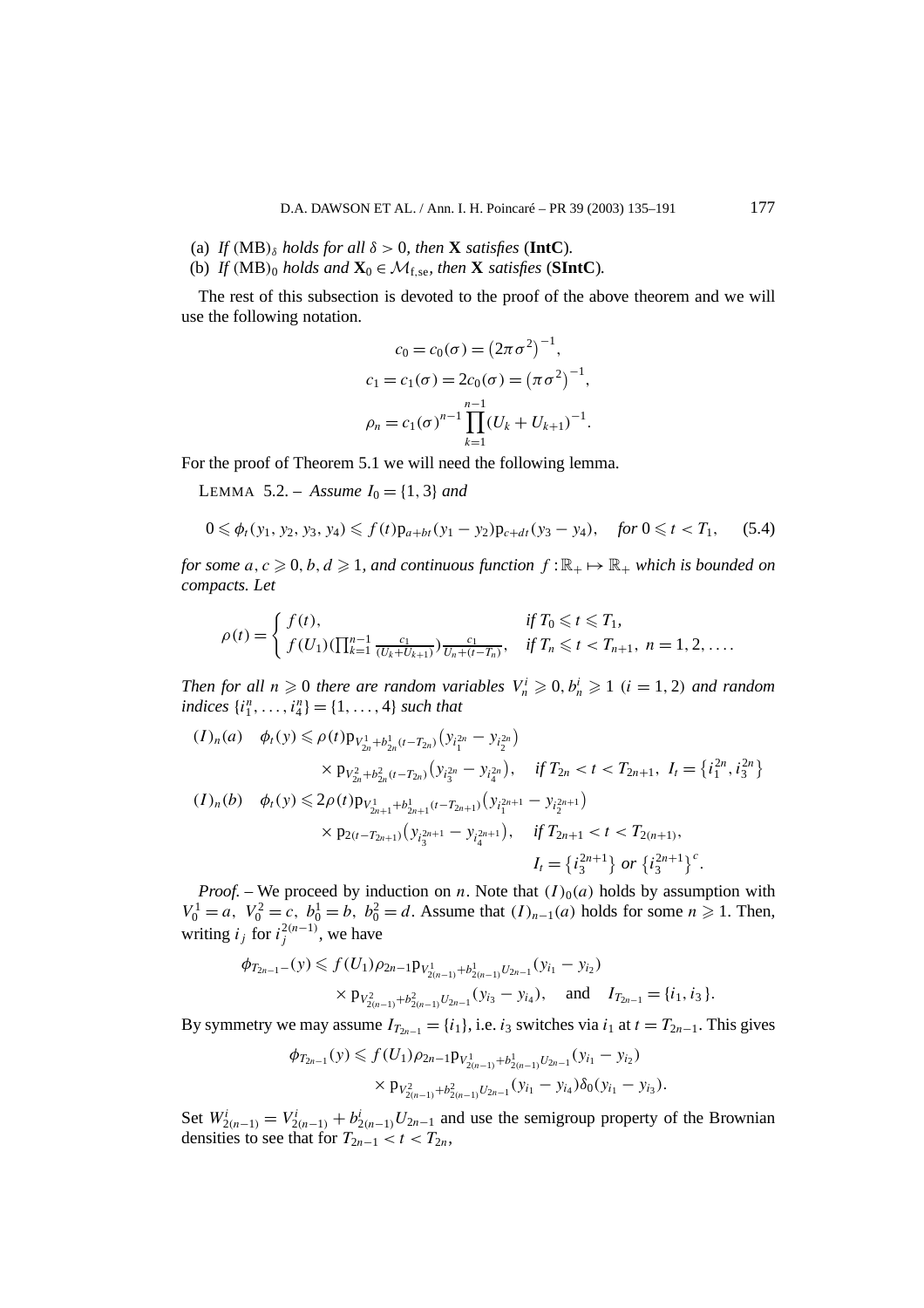178 D.A. DAWSON ET AL. / Ann. I. H. Poincaré – PR 39 (2003) 135–191

$$
\phi_t(y) \leq f(U_1)\rho_{2n-1} \int_{\mathbb{R}^2} p_{W_{2n-1}^1 + t - T_{2n-1}}(z_{i_1} - y_{i_2})
$$
\n
$$
\times p_{W_{2n-1}^2 + t - T_{2n-1}}(z_{i_1} - y_{i_4})p_{t - T_{2n-1}}(z_{i_1} - y_{i_3})p_{t - T_{2n-1}}(z_{i_1} - y_{i_1}) dz_{i_1} \qquad (5.5)
$$
\n
$$
\leq f(U_1)\rho_{2n-1} \int_{\mathbb{R}^2} \left[ 1(|z_{i_1} - y_{i_2}| < |z_{i_1} - y_{i_4}|) p_{W_{2n-1}^1 + t - T_{2n-1}}(0) \right.
$$
\n
$$
\times p_{W_{2n-1}^2 + t - T_{2n-1}}\left(\frac{y_{i_2} - y_{i_4}}{2}\right)
$$
\n
$$
+ 1(|z_{i_1} - y_{i_2}| > |z_{i_1} - y_{i_4}|) p_{W_{2n-1}^2 + t - T_{2n-1}}(0) p_{W_{2n-1}^1 + t - T_{2n-1}}\left(\frac{y_{i_2} - y_{i_4}}{2}\right) \right]
$$
\n
$$
\times p_{t - T_{2n-1}}(z_{i_1} - y_{i_3}) p_{t - T_{2n-1}}(z_{i_1} - y_{i_1}) dz_{i_1}.
$$
\n(5.6)

In the last line we use the fact that  $|z_{i_1} - y_{i_2}| < |z_{i_1} - y_{i_4}|$  implies  $|z_{i_1} - y_{i_4}| ≥ |y_{i_2} - y_{i_4}|/2$ and also monotonicity in |*z*| of  $p_s(z)$ . Now set  $W_{2n-1}^m = W_{2n-1}^1 \wedge W_{2n-1}^2$  and  $W_{2n-1}^M =$  $W_{2n-1}^1 \vee W_{2n-1}^2$ . Use the inequality

$$
p_{t_2}(0)p_{t_1}(x) \leq p_{t_1}(0)p_{t_2}(x), \quad \text{if } t_1 \leq t_2,\tag{5.7}
$$

in (5.6) to conclude that for  $T_{2n-1} < t < T_{2n}$ ,

$$
\phi_t(y) \leq f(U_1)\rho_{2n-1}p_{W_{2n-1}^{m}+t-T_{2n-1}}(0)p_{W_{2n-1}^{M}+t-T_{2n-1}}((y_{i_2}-y_{i_4})/2)p_{2(t-T_{2n-1})}(y_{i_1}-y_{i_3})
$$
\n
$$
\leq f(U_1)\rho_{2n-1}\frac{4c_0}{W_{2n-1}^m+t-T_{2n-1}}p_{4W_{2n-1}^{M}+4(t-T_{2n-1})}(y_{i_2}-y_{i_4})p_{2(t-T_{2n-1})}(y_{i_1}-y_{i_3})
$$
\n
$$
\leq 2\rho(t)p_{4W_{2n-1}^{M}+4(t-T_{2n-1})}(y_{i_2}-y_{i_4})p_{2(t-T_{2n-1})}(y_{i_1}-y_{i_3}).
$$
\n(5.8)

This implies  $(I)_{n-1}(b)$  for appropriately chosen  $V_{2n-1}^1$ ,  $i_j^{2n-1}$  and  $b_{2n-1}^1 = 4$ . Rather than using this to derive  $(I)_n(a)$ , we can do a bit better with (5.5) which implies (set  $W_{2n}^i = W_{2n-1}^i + U_{2n} \ge U_{2n-1} + U_{2n}$ 

$$
\phi_{T_{2n}}(y) \leq f(U_1)\rho_{2n-1} \int_{\mathbb{R}^2} p_{W_{2n}^1}(z_{i_1} - y_{i_2}) p_{W_{2n}^2}(z_{i_1} - y_{i_4}) p_{U_{2n}}(z_{i_1} - y_{i_3})
$$
  
 
$$
\times p_{U_{2n}}(z_{i_1} - y_{i_1}) dz_{i_1},
$$
  
\n
$$
I_{T_{2n}} = \{i_1\}.
$$

Note the roles of  $i_2$ ,  $i_4$  and of  $i_1$ ,  $i_3$  are symmetric in the above and so there are 3 cases to consider.

*Case* 1. *i*<sub>4</sub> switches via *i*<sub>2</sub> (*i*<sub>2</sub> switches via *i*<sub>4</sub> is similar). Then  $I_{T_{2n}} = \{i_1, i_4\}$  and

$$
\phi_{T_{2n}}(y) \leqslant f(U_1)\rho_{2n-1} \int_{\mathbb{R}^2} p_{W_{2n}^1}(z_{i_1} - y_{i_2}) p_{W_{2n}^2}(z_{i_1} - y_{i_2}) p_{U_{2n}}(z_{i_1} - y_{i_3})
$$
  
 
$$
\times p_{U_{2n}}(z_{i_1} - y_{i_1}) dz_{i_1} \delta_0(y_{i_4} - y_{i_2}).
$$

*Case* 2. *i*<sub>4</sub> switches via *i*<sub>3</sub> (*i*<sub>2</sub> switches via *i*<sub>3</sub> is similar). Then  $I_{T_{2n}} = \{i_1, i_4\}$  and

$$
\phi_{T_{2n}}(y) \leqslant f(U_1)\rho_{2n-1} \int_{\mathbb{R}^2} p_{W_{2n}^1}(z_{i_1}-y_{i_2}) p_{W_{2n}^2}(z_{i_1}-y_{i_3}) p_{U_{2n}}(z_{i_1}-y_{i_3})
$$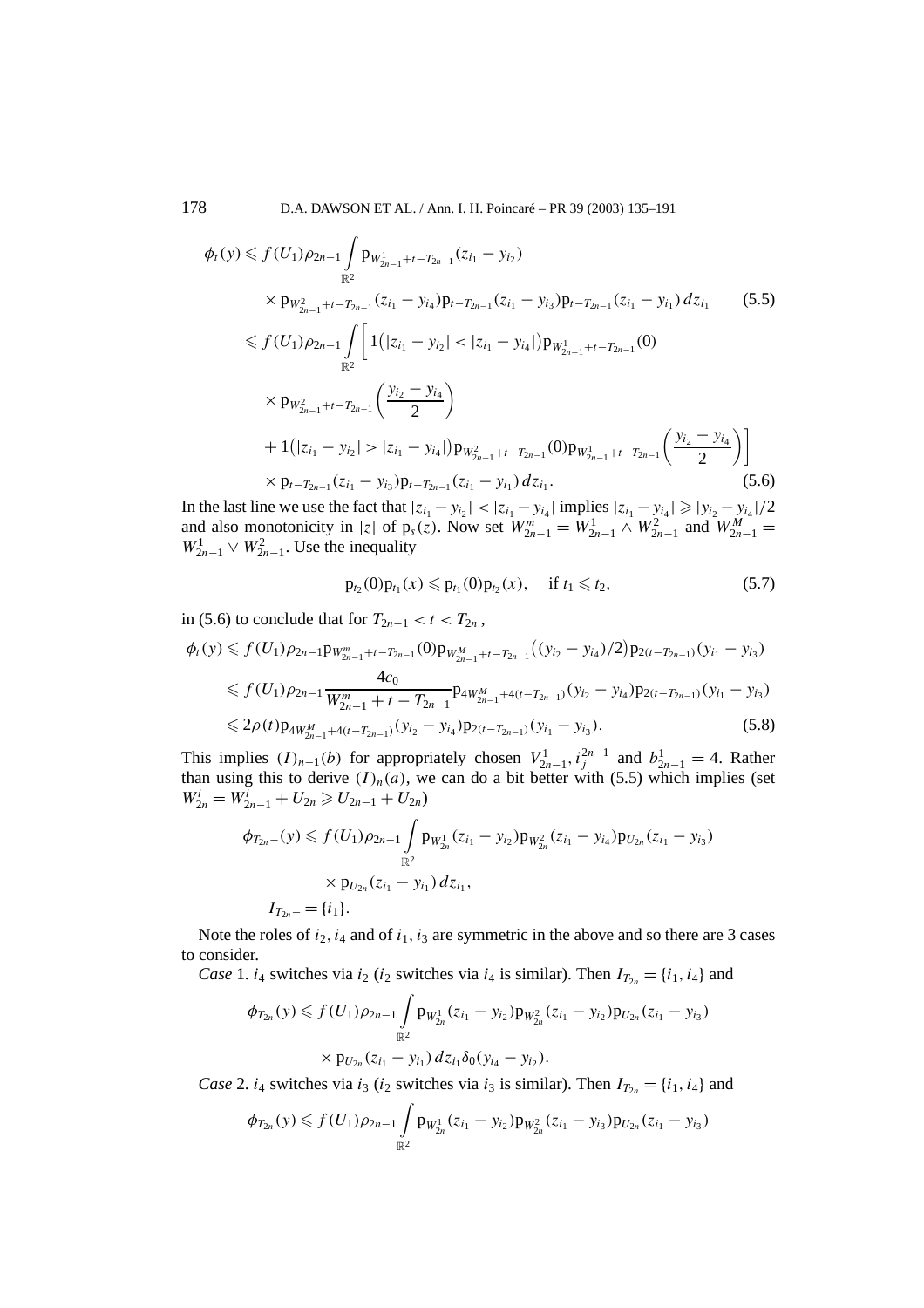D.A. DAWSON ET AL. / Ann. I. H. Poincaré – PR 39 (2003) 135–191 179

$$
\times p_{U_{2n}}(z_{i_1}-y_{i_1})\,dz_{i_1}\delta_0(y_{i_4}-y_{i_3}).
$$

*Case* 3. *i*<sub>3</sub> switches via *i*<sub>4</sub> (*i*<sub>3</sub> switches via *i*<sub>2</sub> is similar). Then  $I_{T_{2n}} = \{i_1, i_3\}$  and

$$
\phi_{T_{2n}}(y) \leqslant f(U_1)\rho_{2n-1} \int_{\mathbb{R}^2} p_{W_{2n}^1}(z_{i_1} - y_{i_2}) p_{W_{2n}^2}(z_{i_1} - y_{i_4}) p_{U_{2n}}(z_{i_1} - y_{i_4})
$$
  
 
$$
\times p_{U_{2n}}(z_{i_1} - y_{i_1}) dz_{i_1} \delta_0(y_{i_3} - y_{i_4}).
$$

Now we may define  $\{i_j^{2n}\}\$  and  $\tilde{V}_{2n}^i (= W_{2n}^1, W_{2n}^2 \text{ or } U_{2n}) \geq U_{2n}$ , and use  $W_{2n}^i \geq U_{2n-1}$  +  $U_{2n}$  to combine these three cases into the simple bound (write  $i_j$  for  $i_j^{2n}$  now),

$$
\phi_{T_{2n}}(y) \leq f(U_1)\rho_{2n-1}(c_0/(U_{2n-1} + U_{2n})) \int_{\mathbb{R}^2} p_{\widetilde{V}_{2n}^1}(z_{i_1} - y_{i_2}) p_{\widetilde{V}_{2n}^2}(z_{i_1} - y_{i_4})
$$
  
 
$$
\times p_{U_{2n}}(z_{i_1} - y_{i_1}) dz_{i_1} \delta_0(y_{i_3} - y_{i_4}),
$$
  
\n
$$
I_{T_{2n}} = \{i_1, i_3\}.
$$

Therefore if  $T_{2n} < t < T_{2n+1}$ , then  $I_t = \{i_1, i_3\}$  and

$$
\phi_t(y) \leq f(U_1)\rho_{2n-1}(c_0/(U_{2n-1} + U_{2n}))
$$
\n
$$
\times \int\int\limits_{\mathbb{R}^2} p_{\widetilde{V}_{2n}^1 + t - T_{2n}}(z_{i_1} - y_{i_2}) p_{\widetilde{V}_{2n}^2}(z_{i_1} - z_{i_4})
$$
\n
$$
\times p_{U_{2n} + t - T_{2n}}(z_{i_1} - y_{i_1}) p_{t - T_{2n}}(y_{i_3} - z_{i_4}) p_{t - T_{2n}}(y_{i_4} - z_{i_4}) dz_{i_1} dz_{i_4}.
$$
\n(5.9)

Use (5.7) and the fact that  $\tilde{V}_{2n}^i \geq U_{2n}$  and argue again as in the derivation of (5.8) to see that

$$
\int_{\mathbb{R}^2} \mathbf{p}_{\widetilde{V}_{2n}^1+t-T_{2n}}(z_{i_1}-y_{i_2})\mathbf{p}_{\widetilde{V}_{2n}^2}(z_{i_1}-z_{i_4})\mathbf{p}_{U_{2n}+t-T_{2n}}(z_{i_1}-y_{i_1})\,dz_{i_1}
$$
\n
$$
\leqslant \int_{\mathbb{R}^2} \left[1\left(|z_{i_1}-y_{i_2}|<|z_{i_1}-y_{i_1}|\right)\mathbf{p}_{\widetilde{V}_{2n}^1+t-T_{2n}}(0)\mathbf{p}_{U_{2n}+t-T_{2n}}((y_{i_1}-y_{i_2})/2)\right.\right.
$$
\n
$$
+1\left(|z_{i_1}-y_{i_1}|<|z_{i_1}-y_{i_2}|\right)\mathbf{p}_{U_{2n}+t-T_{2n}}(0)\mathbf{p}_{\widetilde{V}_{2n}^1+t-T_{2n}}((y_{i_1}-y_{i_2})/2)\right]
$$
\n
$$
\times \mathbf{p}_{\widetilde{V}_{2n}^2}(z_{i_1}-z_{i_4})\,dz_{i_1}
$$
\n
$$
\leqslant \left(c_0/(U_{2n}+t-T_{2n})\right)\mathbf{p}_{\widetilde{V}_{2n}^1+t-T_{2n}}((y_{i_1}-y_{i_2})/2)
$$
\n
$$
= 4\left(c_0/(U_{2n}+t-T_{2n})\right)\mathbf{p}_{4\widetilde{V}_{2n}^1+4(t-T_{2n})}(y_{i_1}-y_{i_2}).
$$

Use this in (5.9) to conclude that for  $T_{2n} < t < T_{2n+1}, \pi_t = \{i_1, i_3\}$  and

$$
\phi_t(y) \leq f(U_1)\rho_{2n-1}\left(\frac{2c_0}{U_{2n-1}+U_{2n}}\right)\left(\frac{2c_0}{U_{2n}+t-T_{2n}}\right)
$$

$$
\times \mathbf{p}_4\widetilde{v}_{2n}^1 + 4(t-T_{2n})\left(\mathbf{y}_{i_1} - \mathbf{y}_{i_2}\right)\mathbf{p}_{2(t-T_{2n})}\left(\mathbf{y}_{i_3} - \mathbf{y}_{i_4}\right)
$$

$$
= \rho(t)\mathbf{p}_4\widetilde{v}_{2n}^1 + 4(t-T_{2n})\left(\mathbf{y}_{i_1} - \mathbf{y}_{i_2}\right)\mathbf{p}_{2(t-T_{2n})}\left(\mathbf{y}_{i_3} - \mathbf{y}_{i_4}\right).
$$

This gives  $(I)_n(a)$  and the induction is complete.  $\Box$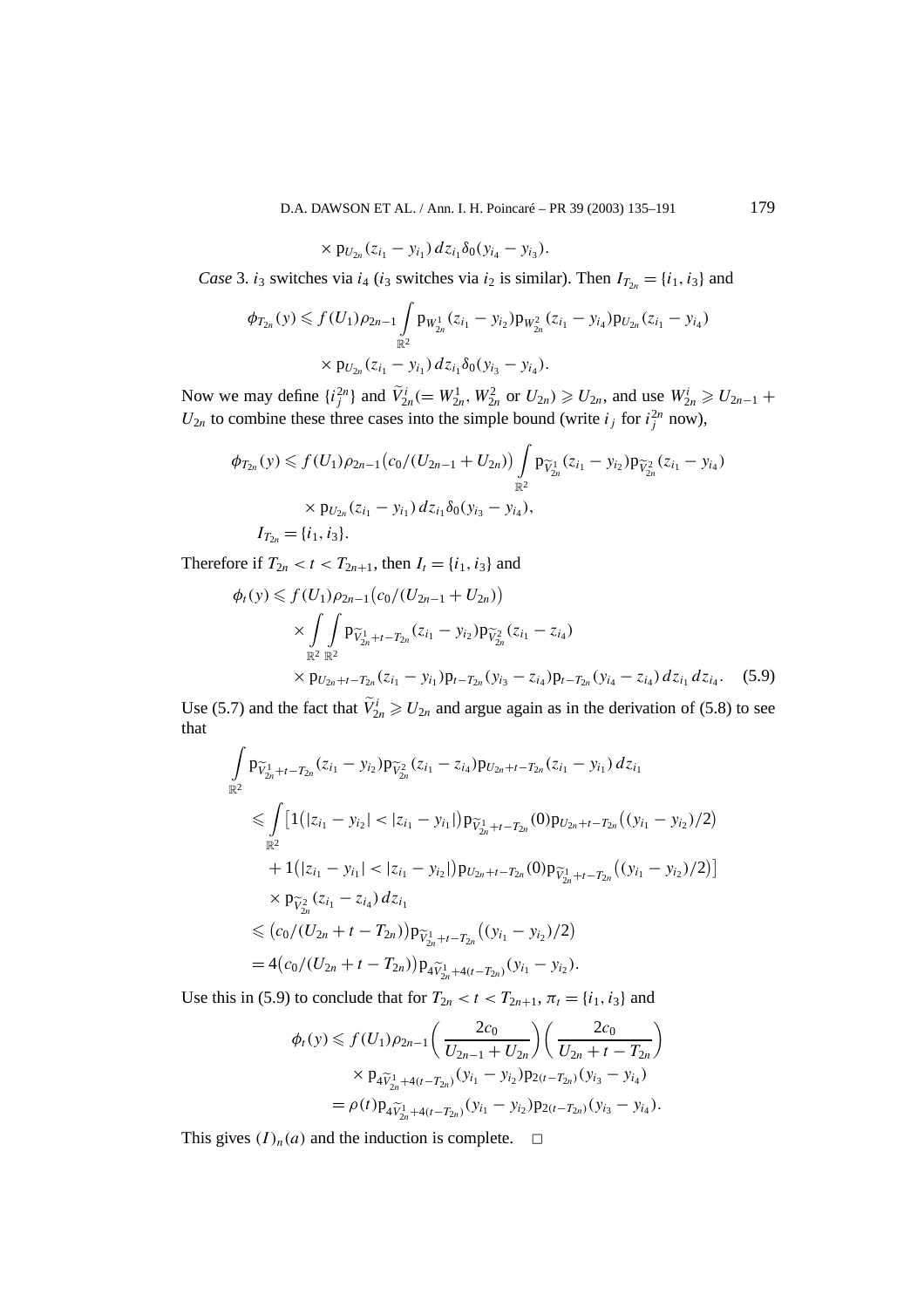Now we are ready to complete the

*Proof of Theorem* 5.1. – Fix  $0 < \delta < T < \infty$ . Let  $0 < p < 1/2$ ,  $N > 0$  and define

$$
\psi_N(\mathbf{X}_{\delta})=1\bigg(\max_{1\leq i,j\leq 2}\sup_{0
$$

We claim first that it suffices to show:

$$
\sup_{\varepsilon>0} P\left[\int_{\delta}^{T} H_{\varepsilon}(\mathbf{X}_{s}) ds \psi_{N}(\mathbf{X}_{\delta})\right] < \infty, \tag{5.10}
$$

where

$$
H_{\varepsilon}(\mathbf{X}_s) \equiv H_{\varepsilon, \mathbb{R}^2}(\mathbf{X}_s) = \int_{\mathbb{R}^2} \int_{\mathbb{R}^2} (1 + |x - y|^{-1}) S_{\varepsilon} X_s^1(x) S_{\varepsilon} X_s^2(x)
$$
  
 
$$
\times S_{\varepsilon} X_s^1(y) S_{\varepsilon} X_s^2(y) dx dy, \quad \varepsilon > 0.
$$

Assume (5.10) and recall that  $\mathbf{X}_{\delta} \in \mathcal{M}_{f,se}$ , a.s., (by Proposition 25(a) of [3]). The latter implies that  $P(\mathbf{X}_{\delta} \in K_N) \uparrow 1$  as  $N \to \infty$ . Therefore

$$
P\left(P\left[\int_{\delta}^{T} H_{\varepsilon}(\mathbf{X}_{s}) ds \mid \mathcal{F}_{\delta}\right] > M\right)
$$
  
\$\leqslant P(\mathbf{X}\_{\delta} \in K\_{N}^{c}) + P\left(P\left[\int\_{\delta}^{T} H\_{\varepsilon}(\mathbf{X}\_{s}) ds \psi\_{N}(\mathbf{X}\_{\delta}) \mid \mathcal{F}\_{\delta}\right] > M\right)\$  
\$\leqslant P(\mathbf{X}\_{\delta} \in K\_{N}^{c}) + M^{-1}P\left[\int\_{\delta}^{T} H\_{\varepsilon}(\mathbf{X}\_{s}) ds \psi\_{N}(\mathbf{X}\_{\delta})\right].\$

If  $\eta > 0$  we may first choose  $N > 0$  such that the first term is at most  $\eta/2$  and then choose *M* large enough so that the second term is at most  $\eta/2$  for all  $\varepsilon > 0$ . This proves (IntC).

Turning to (5.10), a change of variables shows that

$$
\int_{0}^{1} u^{-1/2} (1 + p_u(x)) du \ge c(\sigma) (|x|^{-1} + 1).
$$
 (5.11)

If  $\varepsilon > 0$ ,  $u \in (0, 1]$ , and

$$
\phi_0^{u,\varepsilon}(y) = \phi_0(y_1, y_2, y_3, y_4)
$$
  
= 
$$
\iint (1 + p_u(x - y)) \prod_{i=1}^2 p_\varepsilon(y_i - x) \prod_{j=3}^4 p_\varepsilon(y_j - y) dx dy,
$$

then (5.10) is therefore equivalent to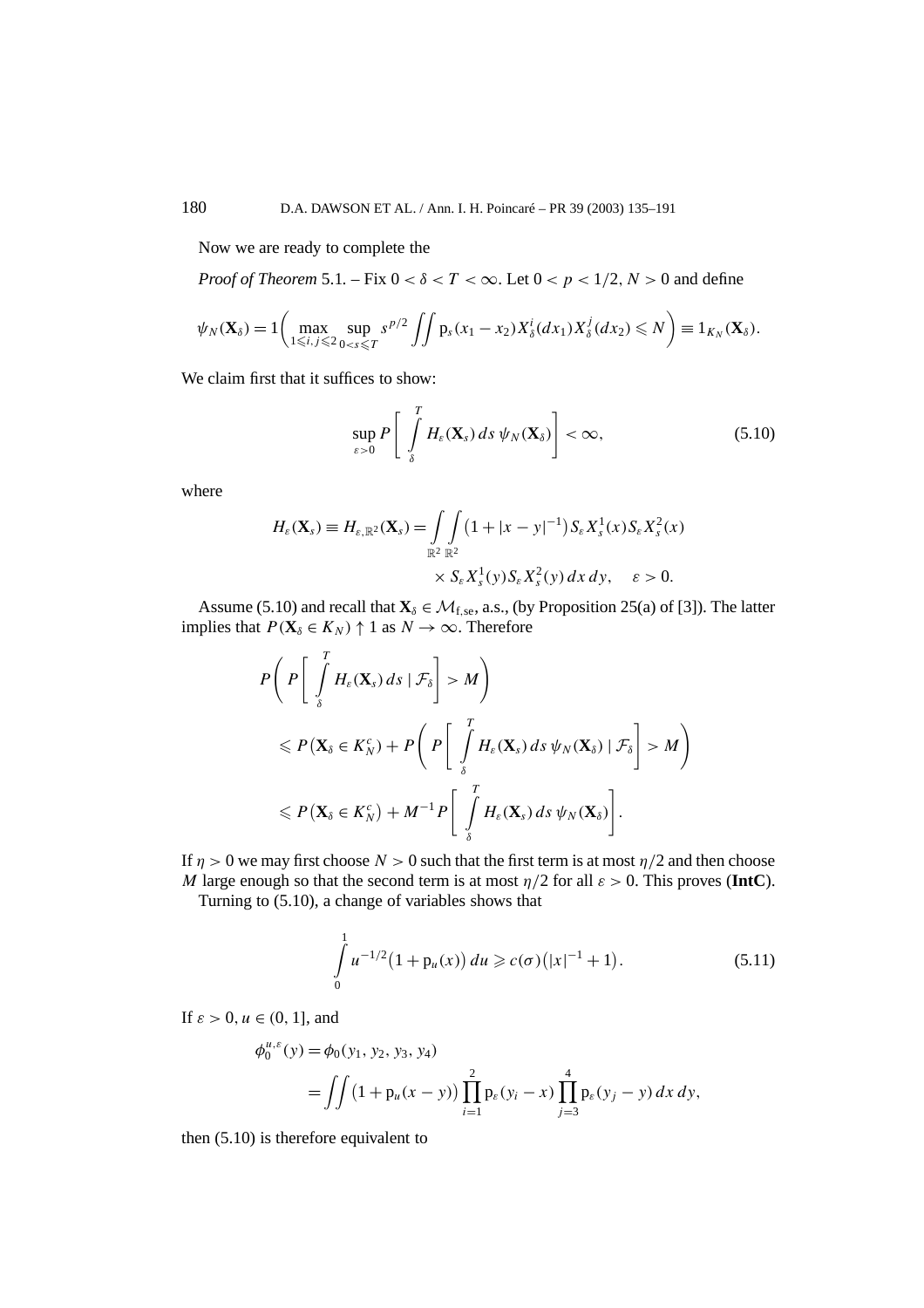D.A. DAWSON ET AL. / Ann. I. H. Poincaré – PR 39 (2003) 135–191 181

$$
\sup_{\varepsilon>0} \int\limits_{0}^{1} \int\limits_{\delta}^{T} P\bigg[\int \phi_0^{u,\varepsilon}(y_1, y_2, y_3, y_4)\n\times X_t^1(dy_1) X_t^1(dy_3) X_t^2(dy_2) X_t^2(dy_4) \psi_N(\mathbf{X}_\delta)\bigg] u^{-1/2} du dt < \infty.
$$
\n(5.12)

If  $(\phi_t, I_t)$  is the dual process starting at  $(\phi_0^{\mu,\varepsilon}, \{1, 3\})$ , then for  $t < T_1$ ,

$$
\phi_t(y) = p_{2(\varepsilon+t)}(y_1 - y_2)p_{2(\varepsilon+t)}(y_3 - y_4) \n+ \iint p_u(x - y) \prod_{i=1}^2 p_{\varepsilon+t}(y_i - x) \prod_{j=3}^4 p_{\varepsilon+t}(y_j - y) dx dy.
$$
\n(5.13)

Use the fact that  $|x - y_1| < |x - y_2|$  implies  $|y_1 - y_2|/2 \le |x - y_2|$  to bound the second term by

$$
\iint [1(|x - y_1| < |x - y_2|) p_{\varepsilon + t} (x - y_1) p_{\varepsilon + t} ((y_1 - y_2)/2) \\
+ 1(|x - y_1| > |x - y_2|) p_{\varepsilon + t} (x - y_2) p_{\varepsilon + t} ((y_1 - y_2)/2)] \\
\times p_u(x - y) p_{\varepsilon + t} (y_3 - y) p_{\varepsilon + t} (y_4 - y) dx dy \\
\leq p_{\varepsilon + t} ((y_1 - y_2)/2) \int (p_{\varepsilon + t + u} (y - y_1) + p_{\varepsilon + t + u} (y - y_2)) \\
\times p_{\varepsilon + t} (y_3 - y) p_{\varepsilon + t} (y_4 - y) dy \\
\leq \frac{2c_0}{\varepsilon + t + u} 4 p_{4(\varepsilon + t)} (y_1 - y_2) p_{2(\varepsilon + t)} (y_3 - y_4).
$$

Put this into (5.13) to see that for  $0 \le t < T_1$ ,

$$
\phi_t(y) \leqslant \left(2+\frac{8c_0}{\varepsilon+t+u}\right) \mathsf{p}_{4(\varepsilon+t)}(y_1-y_2)\mathsf{p}_{2(\varepsilon+t)}(y_3-y_4).
$$

This shows the hypothesis (5.4) of Lemma 5.2 holds with  $f(t) = 2 + \frac{8c_0}{t+u}$ .

If  $\rho(t)$  is defined as in Lemma 5.2, then that result and  $(MB)_{\delta}$  imply

$$
\int_{\delta}^{T} P\left[\int \phi_0^{u,\varepsilon}(y) X_t^1(dy_1) X_t^1(dy_3) X_t^2(dy_2) X_t^2(dy_4) \psi_N(\mathbf{X}_{\delta})\right] dt
$$
\n
$$
\leqslant \int_{\delta}^{T} \hat{P}_{\phi_0^{u,\varepsilon},I_0} \times P\left[\int \phi_{t-\delta}(y) \prod_{i \in I_{t-\delta}} X_s^1(dy_i) \prod_{j \notin I_{t-\delta}} X_s^2(dy_j) \psi_N(\mathbf{X}_{\delta})\right] e^{3\gamma T} dt
$$
\n
$$
\leqslant \int_{\delta}^{T} e^{3\gamma T} \sum_{n=0}^{\infty} \hat{P}_{\phi_0^{u,\varepsilon},I_0} \times P\left[1(T_n < t < T_{n+1})2\rho(t)(t - T_n)^{-p}\right] N^2 dt \tag{5.14}
$$
\n
$$
\leqslant c(\gamma, T, N) \int_{\delta}^{T} \left\{\hat{P}_{\phi_0^{u,\varepsilon},I_0} \left[1(t < T_1)(1 + (t + u)^{-1})t^{-p}\right]\right.
$$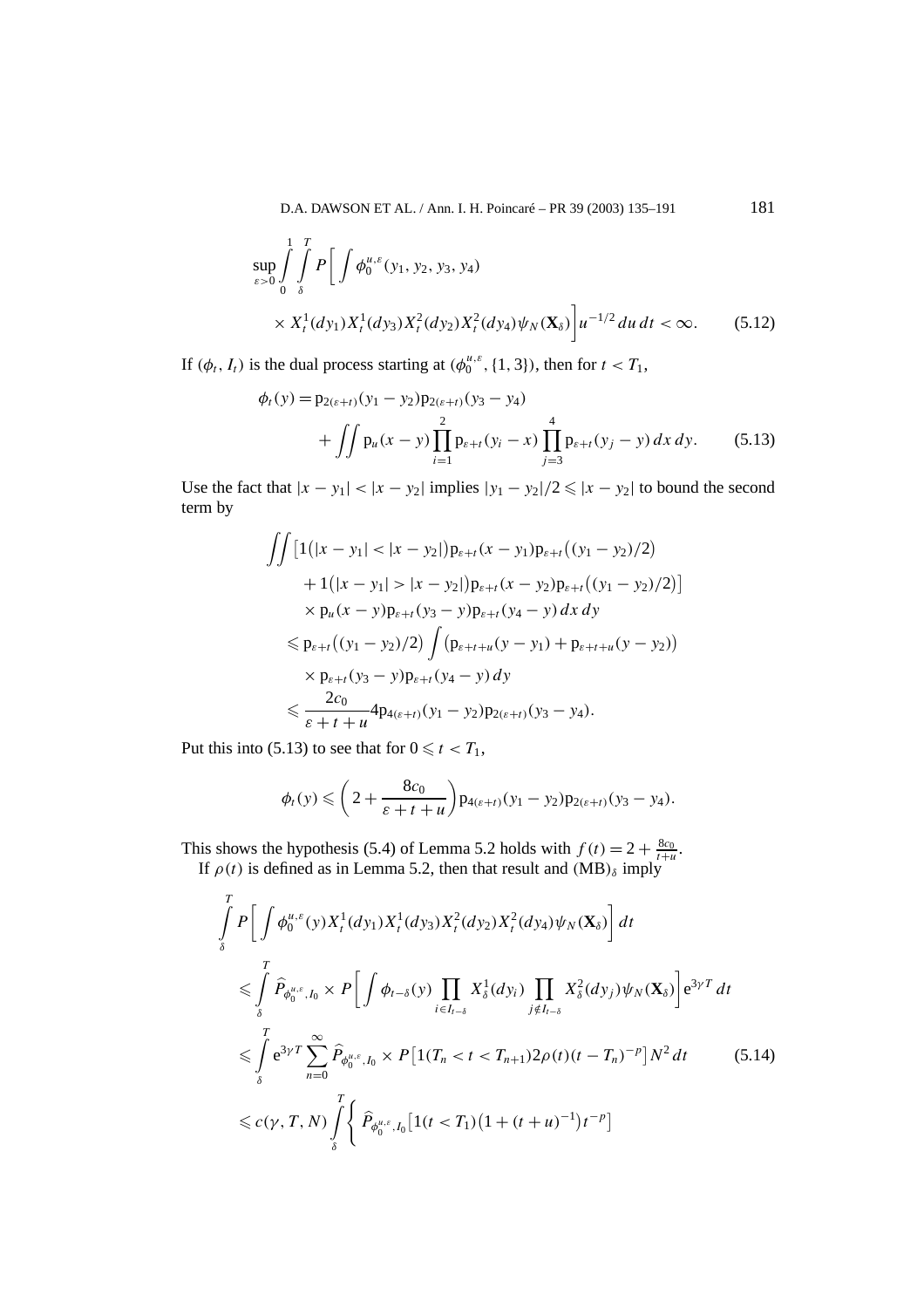182 D.A. DAWSON ET AL. / Ann. I. H. Poincaré – PR 39 (2003) 135–191

$$
+\sum_{n=1}^{\infty} \widehat{P}_{\phi_0^{u,s},I_0} \left[ 1(T_n < t < T_n + U_{n+1}) \left( 1 + \frac{1}{u + U_1} \right) \times \prod_{k=1}^{n-1} (U_k + U_{k+1})^{-1} (U_n + t - T_n)^{-1} (t - T_n)^{-p} \right] c_1^n \right\} dt. \tag{5.15}
$$

Recall (5.1), write out the appropriate exponential densities, and set  $u_0 = u$  to bound (5.15) by  $(c(\gamma, T, n)$  may change from line to line)

$$
c(\gamma, T, N) \Biggl\{ \int_{\delta}^{T} (1 + (t + u)^{-1}) t^{-p} dt
$$
  
+ 
$$
\sum_{n=1}^{\infty} 6^{n/2} \gamma^{n} c_{1}^{n} \int_{\delta}^{T} \int_{\mathbb{R}_{+}^{n}} 1 \Biggl( \sum_{i=1}^{n} u_{i} < t \Biggr) \Biggl( 1 + \frac{1}{u_{0} + u_{1}} \Biggr) \prod_{k=1}^{n-1} (u_{k} + u_{k+1})^{-1}
$$
  

$$
\times \Biggl( u_{n} + t - \sum_{i=1}^{n} u_{i} \Biggr)^{-1} \Biggl( t - \sum_{i=1}^{n} u_{i} \Biggr)^{-p} du_{1} \dots du_{n} dt \Biggr\}
$$
  

$$
\leq c(\gamma, T, N) \Biggl\{ 1 + \int_{0}^{T} (t + u)^{-1} t^{-p} dt + \sum_{n=1}^{\infty} (\sqrt{6} \gamma c_{1})^{n} \int_{\mathbb{R}_{+}^{n+1}} 1 \Biggl( \sum_{i=1}^{n+1} u_{i} < T \Biggr)
$$
  

$$
\times \Biggl( \prod_{k=1}^{n} (u_{k} + u_{k+1})^{-1} + \prod_{k=0}^{n} (u_{k} + u_{k+1})^{-1} \Biggr) u_{n+1}^{-p} du_{1} \dots du_{n+1} \Biggr\}.
$$
  
(5.16)  
If  $c(p) = \pi (\sin((1 - p)\pi))^{-1}$  and

$$
I_{n,p}(u_0) = \int_{\mathbb{R}_+^n} (u_0 + u_1)^{-1} \prod_{j=1}^{n-1} (u_j + u_{j+1})^{-1} u_n^{-p} du_1 \dots du_n,
$$

then  $(5.16)$  is at most

$$
c(\gamma, T, N) \left\{ 1 + I_{1, p}(u) + \sum_{n=1}^{\infty} (\sqrt{6} \gamma c_1)^n \left( \int_0^T I_{n, p}(u_1) du_1 + I_{n+1, p}(u) \right) \right\}
$$
  
=  $c(\gamma, T, N) \left\{ 1 + c(p)u^{-p} + \sum_{n=1}^{\infty} (\sqrt{6} \gamma c_1 c(p))^n \left( \int_0^T u_1^{-p} du_1 + c(p)u^{-p} \right) \right\}, \text{ (by Lemma 60 of [3])}$   
 $\leq c(\gamma, T, N, p, \sigma) (1 + u^{-p}),$ 

where we used (*a*) in the last line and have chosen  $p < 1/2$ , sufficiently close to  $1/2$  so that  $\sqrt{6} c_1 \gamma c(p) < 1$ . Put the above upper bound for (5.14) into (5.12) (and recall (5.11) to conclude that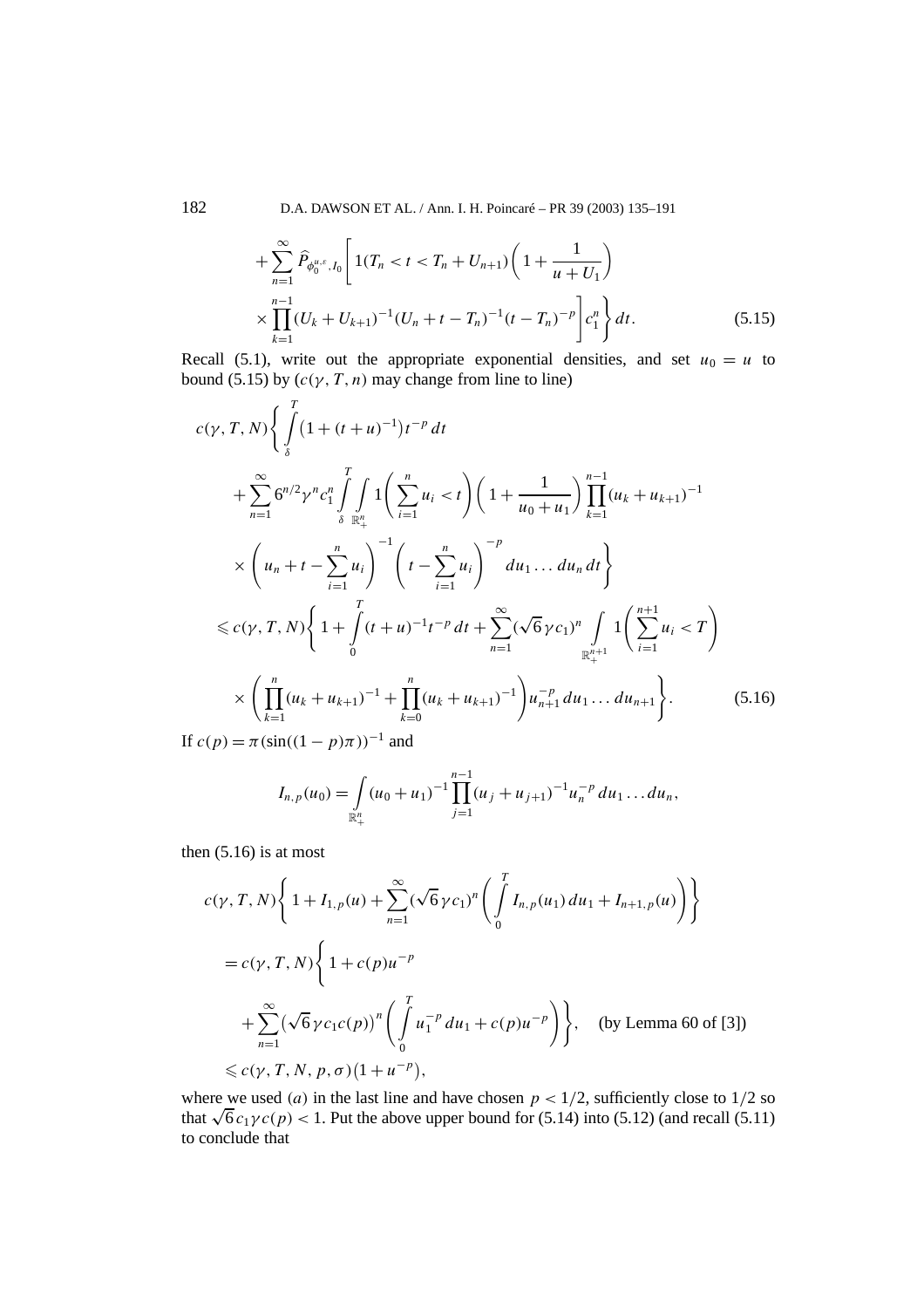$$
\sup_{\varepsilon>0} P\left[\int_{\delta}^{T} H_{\varepsilon}(\mathbf{X}_{s}) ds \psi_{N}(\mathbf{X}_{\delta})\right] \leqslant c(\sigma)^{-1} c(\gamma, T, N, p, \sigma) \int_{0}^{1} u^{-1/2} (1 + u^{-p}) du
$$
  

$$
\equiv c(\gamma, T, N, p, \sigma) < \infty,
$$
 (5.17)

since  $p < 1/2$ . This concludes the proof of (a).

(b) This is the minor modification of the above. We need the estimate (5.12) with  $\delta = 0$  and  $\psi_N = 1$ . The only change is in the derivation of (5.15) where instead of using  $\psi_N$  to get a factor of  $N^2$  we simply use  $\mathbf{X}_0 \in \mathcal{M}_{f,se}$  to get a constant depending on  $\mathbf{X}_0$ . The rest of the proof is the same.  $\square$ 

## **5.2. Existence of collision measure**

THEOREM 5.3. – Let  $\mathbf{X}_0 \in \mathcal{M}_{f,e}$  and  $\mathbf{X}$  be the unique in law solution of  $(\mathbf{MP})_{\mathbf{X}_0}^{\sigma,\gamma}$ **X**0 *satisfying* (**IntC**) *on*  $(\Omega, \mathcal{F}, \mathcal{F}_t, P)$ *. There is a jointly measurable map* 

$$
K_{\mathbf{X}}:\mathbb{R}_+\times\Omega\mapsto\mathcal{M}_{\mathrm{f}}(\mathbb{R}^2)
$$

*such that*

$$
L_{\mathbf{X}}(t,\cdot) = \int\limits_0^t K_{\mathbf{X}}(s,\cdot) \, ds, \quad \forall t \geq 0, \ P\text{-}a.s.
$$

*Proof.* – We work with  $(\hat{\Omega}, \hat{\mathcal{F}}, \hat{P}) = (\Omega \times [0, 1], \mathcal{F} \times \mathcal{B}, P \times dx)$  on which we define  $\mathcal{M}_f(\mathbb{R}^2)$ -valued random vectors  $Z^{\delta}$  (for  $\delta > 0$ ) by

$$
Z^{\delta}(w, s) = \frac{L_{\mathbf{X}}(s+\delta) - L_{\mathbf{X}}(s)}{\delta}.
$$

Let  $\varphi \in C_b^+$ . Then  $s \mapsto L_X(s)(\varphi)$  is a continuous non-decreasing process and so by standard differentiation theory

$$
\langle Z^{\delta}, \varphi \rangle \to \langle L_{\mathbf{X}}^{\prime}(s), \varphi \rangle \equiv \langle K_{\mathbf{X}}(s), \varphi \rangle, \quad \widehat{P}\text{-a.s., as } \delta \downarrow 0. \tag{5.18}
$$

By Proposition 52 of [3]  $\langle L_{\mathbf{X}}^{*,\eta}(s),1\rangle \to \langle L_{\mathbf{X}}(s),1\rangle$  in *P*-probability as  $\eta \downarrow 0$  for each  $s \geqslant 0$ .

Now let us fix arbitrary  $u \in (0, 1)$ . (**IntC**) implies that there exists a sequence  $F_1 \subset F_2 \subset \cdots$  of events in  $\mathcal{F}_u$  such that  $F_l \uparrow \Omega$ , as  $l \to \infty$  and for each  $n \geq 1$ :

$$
\limsup_{\varepsilon \downarrow 0} P\left[\int\limits_u^t H_\varepsilon(\mathbf{X}_s) \, ds \, 1_{F_n}\right] < \infty, \quad \forall t \geqslant u. \tag{5.19}
$$

For each  $l \geq 1$  define the measure  $P_l$  on  $\Omega$  by

$$
P_l(B) = P(1_{F_l}1_B), \quad B \in \mathcal{F},
$$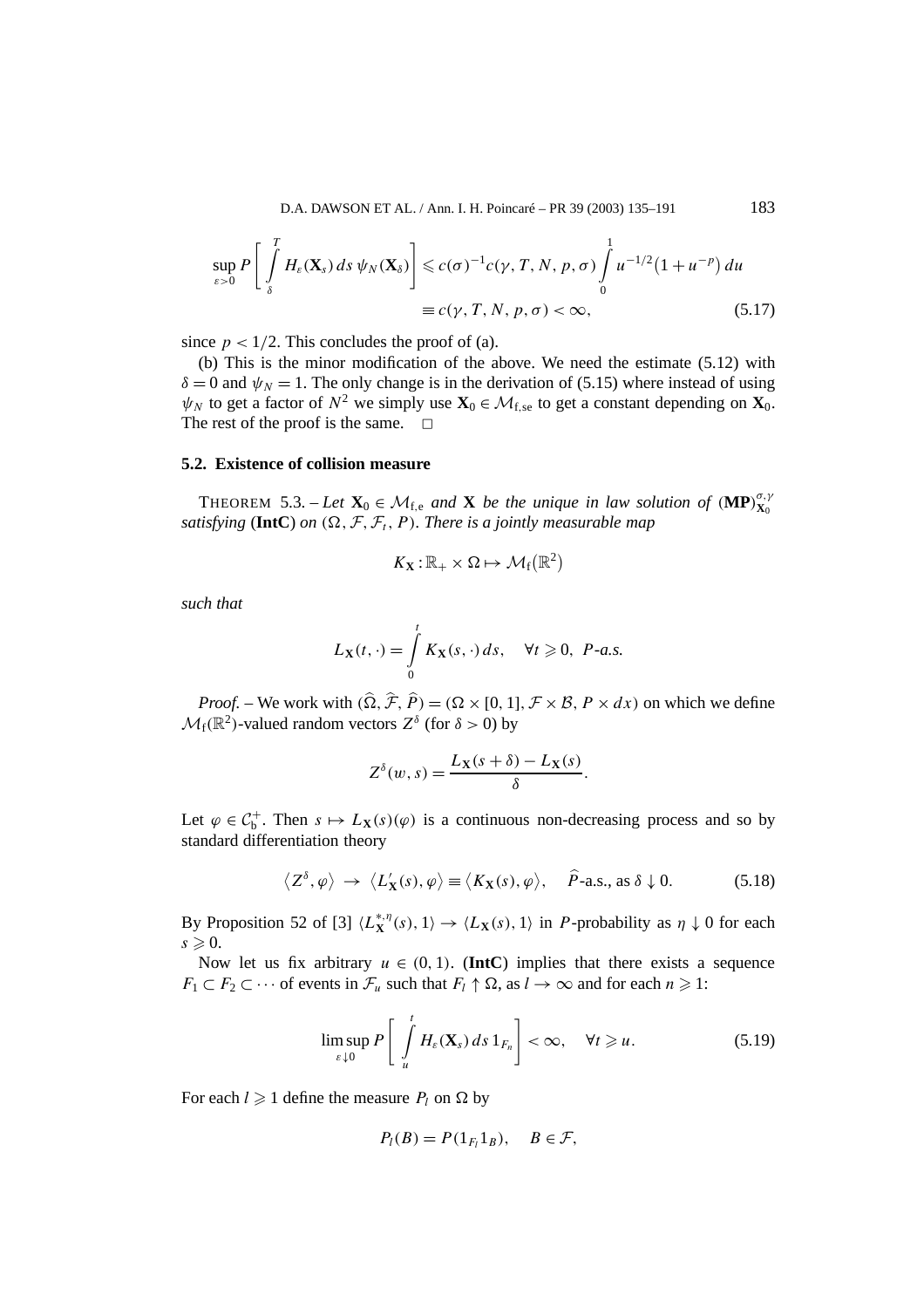and for each  $u \in (0, 1)$  define  $\hat{P}_{l,u}$  on  $\Omega \times [0, 1]$  by

$$
\widehat{P}_{l,u}(B) = \widehat{P}(1_{F_l \times [u,1]} 1_B), \quad B \in \mathcal{F} \times \mathcal{B}.
$$

In the following denote  $L_t \equiv L_{\mathbf{X}}(t)$ ,  $K_t \equiv K_{\mathbf{X}}(t)$ .

Fix  $1 > \delta > 0$ . Then we may choose  $\eta_n \downarrow 0$  so that

$$
\delta^{-1}\langle L_{s+\delta}^{*,\eta_n}(\omega)-L_s^{*,\eta_n}(\omega),1\rangle\rightarrow \langle Z^{\delta}(\omega,s),1\rangle,\quad \widehat{P}\text{-a.s. as }n\rightarrow\infty.
$$

Fix some  $l \ge 1$  and  $u \in (0, 1)$ .  $\hat{P}_{l,u}$  is absolutely continuous with respect to  $\hat{P}$ , therefore

$$
\delta^{-1}\langle L_{s+\delta}^{*,\eta_n}(\omega)-L_s^{*,\eta_n}(\omega),1\rangle\rightarrow\langle Z^{\delta}(\omega,s),1\rangle,\quad \widehat{P}_{l,u}\text{-a.s. as }n\rightarrow\infty.
$$

Therefore Fatou's lemma and Jensen's inequality imply

$$
\hat{P}_{l,u}\left[\left\langle Z^{\delta},\varphi\right\rangle^{2}\right] \leq \|\varphi\|_{\infty}^{2} \liminf_{n\to\infty} \hat{P}_{l,u}\left[\left\langle L_{+\delta}^{*,\eta_{n}}(\cdot)-L_{\cdot}^{*,\eta_{n}}(\cdot),1\right\rangle^{2}\right]\delta^{-2}
$$
\n
$$
= \|\varphi\|_{\infty}^{2} \liminf_{n\to\infty} P_{l}\left[\int_{u}^{1} \left(\int_{s}^{s+\delta}\int_{0}^{\eta_{n}}\int_{\mathbb{R}^{2}}S_{r}X_{v}^{1}(x)S_{r}X_{v}^{2}(x)\,dx\frac{dr}{\eta_{n}}\frac{dv}{\delta}\right)^{2}ds\right]
$$
\n
$$
\leq \|\varphi\|_{\infty}^{2} \liminf_{n\to\infty} P_{l}\left[\int_{u}^{1}\int_{s}^{s+\delta}\int_{0}^{\eta_{n}}\left(\int_{\mathbb{R}^{2}}S_{r}X_{v}^{1}(x)S_{r}X_{v}^{2}(x)\,dx\right)^{2}\frac{dr}{\eta_{n}}\frac{dv}{\delta}\,ds\right]
$$
\n
$$
\leq \|\varphi\|_{\infty}^{2} \liminf_{n\to\infty} \int_{0}^{\eta_{n}} P_{l}\left[\int_{u}^{1+\delta}\left(\int_{\mathbb{R}^{2}}S_{r}X_{v}^{1}(x)S_{r}X_{v}^{2}(x)\,dx\right)^{2}dv\right]\frac{dr}{\eta_{n}}
$$
\n
$$
\leq \|\varphi\|_{\infty}^{2} \liminf_{n\to\infty} \int_{0}^{\eta_{n}} P\left[\int_{u}^{2}H_{r}(\mathbf{X}_{v})\,dv\,1_{F_{l}}\right]\frac{dr}{\eta_{n}}
$$
\n
$$
\leq \|\varphi\|_{\infty}^{2}C,
$$

by (5.19) independent of *δ*. This together with (5.18) shows that

$$
\langle Z^{\delta}, \varphi \rangle \to K_s(\varphi), \quad \text{in } L^1(\widehat{P}_{l,u}) \text{ as } \delta \downarrow 0. \tag{5.20}
$$

Therefore

$$
P\left[\int_{u}^{1} K_{s}(\varphi) ds 1_{F_{l}}\right] = \lim_{\delta \downarrow 0} \widehat{P}_{l,u}[\langle Z^{\delta}, \varphi \rangle]
$$
  

$$
= \lim_{\delta \downarrow 0} P_{l} \left[\int_{u}^{1} \langle L_{s+\delta}, \varphi \rangle - \langle L_{s}, \varphi \rangle ds \right] \delta^{-1}
$$
  

$$
= \lim_{\delta \downarrow 0} P_{l} \left[\int_{1}^{1+\delta} \langle L_{s+\delta}, \varphi \rangle ds \delta^{-1} - \int_{u}^{u+\delta} \langle L_{s}, \varphi \rangle ds \delta^{-1}\right]
$$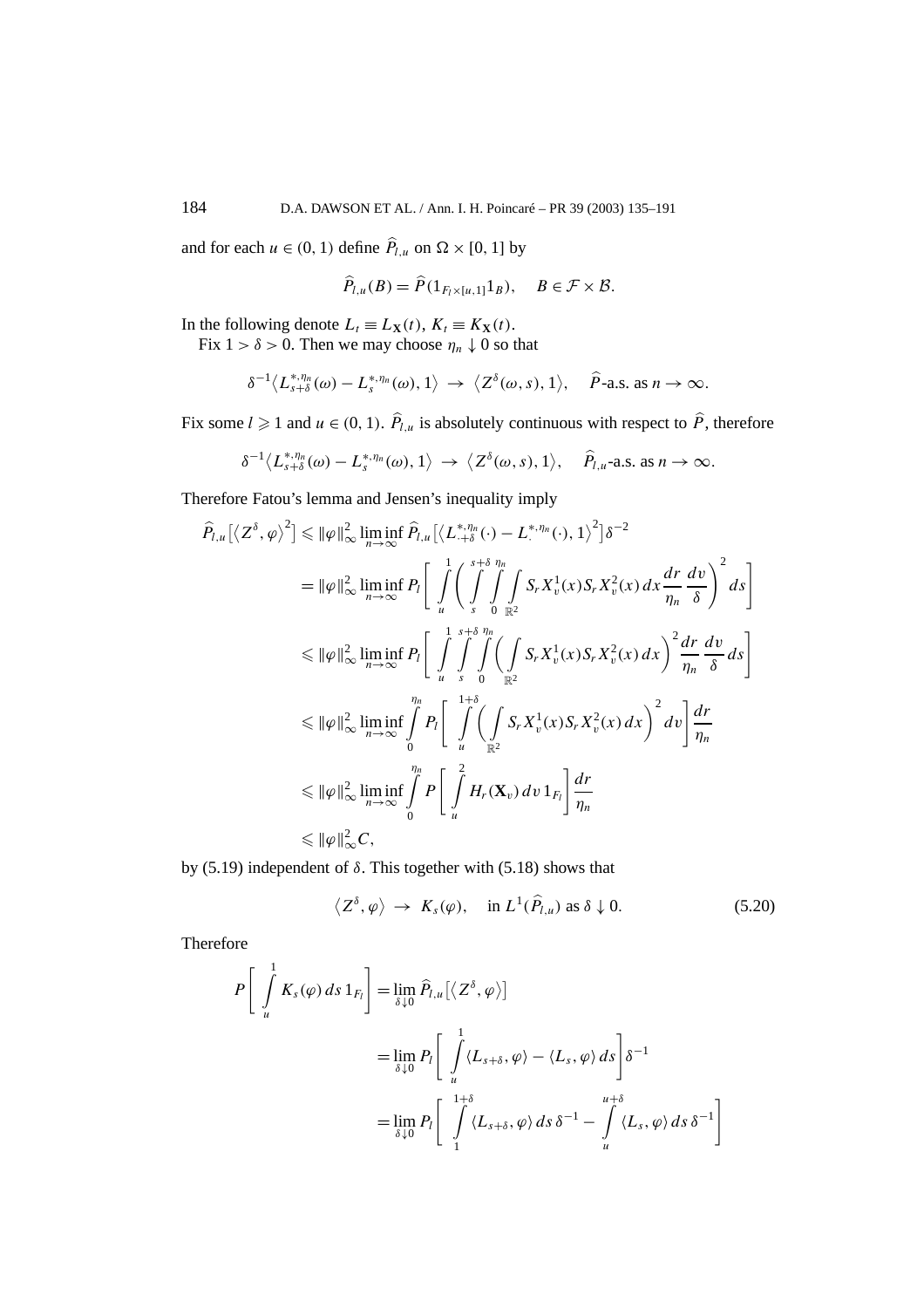D.A. DAWSON ET AL. / Ann. I. H. Poincaré – PR 39 (2003) 135–191 185

$$
=P\left[\left(\langle L_1,\varphi\rangle-\langle L_u,\varphi\rangle\right)1_{F_l}\right]
$$
\n(5.21)

where the last equality follows by continuity of  $\langle L_1, \varphi \rangle$  and fact that  $\langle L_1, \varphi \rangle$  is Pintegrable. Now take  $l \rightarrow \infty$ . Then by Monotone Convergence we get from (5.21)

$$
P\left[\int\limits_u^1 K_s(\varphi)\,ds\right] = P\left[\langle L_1,\varphi\rangle - \langle L_u,\varphi\rangle\right].
$$

Now let  $u \to 0$ , use Monotone Convergence on the left side again, and continuity of  $L_t$ and Dominated Convergence on the right side to get

$$
P\left[\int_{0}^{1} K_s(\varphi) \, ds\right] = P\left[\langle L_1, \varphi \rangle\right].\tag{5.22}
$$

This equality implies that the singular part of  $s \mapsto L_s(\varphi)$  is *P*-a.s. 0 and so,

$$
\langle L_t, \varphi \rangle = \int_0^t K_s(\varphi) \, ds, \quad \forall t \in [0, 1] \ P\text{-a.s. } \forall \varphi \in \mathcal{C}_b^+. \tag{5.23}
$$

It remains to choose a version of  $K(\omega, s)$  which is a finite measure on  $\mathbb{R}^2$ . First note that by the same arguments as in (5.21) we can see that

$$
\lim_{\delta_n \downarrow 0} \widehat{P}\left[ \langle Z^{\delta_n}, \varphi \rangle \right] = P\left[ \langle L_1, \varphi \rangle \right]. \tag{5.24}
$$

Since  $P[L_1(dx)]$  is a finite measure on  $\mathbb{R}^2$  we can easily get that the sequence of measures  $\{Z^{\delta_n}\}\$ is tight in  $\mathcal{M}_f$ ,  $\widehat{P}$ -a.s. Let  $\{\varphi_k\}$  be a countable determining class in  $\mathcal{C}_b^+$ . By considering an appropriate subsequence  $\delta_n$  in (5.18) we may assume  $\lim_{\delta_n \downarrow 0} \langle Z^{\delta_n}, \varphi_k \rangle =$  $K(\varphi_k)$ ,  $\forall k \ P_z$ -a.s. It follows that there is a random measure  $K \in \mathcal{M}_f$  on  $(\Omega, \mathcal{F})$  such that  $Z^{\delta_n} \to \widetilde{K}$   $\widehat{P}$ -a.s. and  $K(\varphi) = \langle \widetilde{K}, \varphi \rangle$   $\widehat{P}$ -a.s.  $\forall \varphi \in C_b$ . The required result is now clear from (5.23), at least for  $t \in [0, 1]$ . Simply repeat the above construction on  $[i, i + 1] \forall i \in \mathbb{N}$  to complete the proof.  $\Box$ 

#### **5.3. Proof of Proposition 1.14**

Let **X** be any solution to  $(\mathbf{MP})_{\mathbf{X}_0}^{\sigma,\gamma}$  satisfying  $(\mathbf{IntC})$  on  $(\Omega, \mathcal{F}, \mathcal{F}_t, P)$  for some  $\mathcal{F}_0$ measurable initial condition  $X_0 \in \mathcal{M}_{f,e}$  satisfying (**EnC**). Let  $\mathbf{X}_0 = (\tilde{x}_0^1 dx, \tilde{x}_0^2 dx)$  where  $(\tilde{x}_0^1, \tilde{x}_0^2) \in (\mathcal{C}_{\rm b}^{\dagger})^2$ . Take  $\varphi^n = (\varphi^{1,n}, \varphi^{2,n}) \in (\mathcal{C}_{\rm com}^{\dagger})^2$ ,  $n \ge 1$  such that  $\varphi^{i,n} \uparrow \tilde{x}_0^i$ ,  $i = 1, 2$ , pointwise. Let  $\tilde{\mathbf{X}}$  and  $\tilde{\mathbf{X}}^n$  be particular solutions of  $(\mathbf{MP})_{\tilde{\mathbf{X}}_0}^{\sigma, \gamma}$ constructed in Section 1.4 on some probability space  $(\tilde{\Omega}, \tilde{\tilde{\mathcal{F}}}, \tilde{\mathcal{F}}_t, \tilde{P})$ .  $\widetilde{\mathbf{x}}_0^{\sigma,\gamma}$  and  $(\mathbf{MP})_{\varphi^n}^{\sigma,\gamma}$  respectively,

Then

$$
|P[\mathfrak{E}(\mathbf{X}_t, \widetilde{\mathbf{X}}_0)] - \lim_{\varepsilon \downarrow 0} P \times \widetilde{P}[\mathfrak{E}(\mathbf{X}_0, S_{\varepsilon} \widetilde{\mathbf{X}}_t)]|
$$
  
\$\leqslant |P[\mathfrak{E}(\mathbf{X}\_t, \widetilde{\mathbf{X}}\_0)] - P[\mathfrak{E}(\mathbf{X}\_t, \varphi^n)]|\$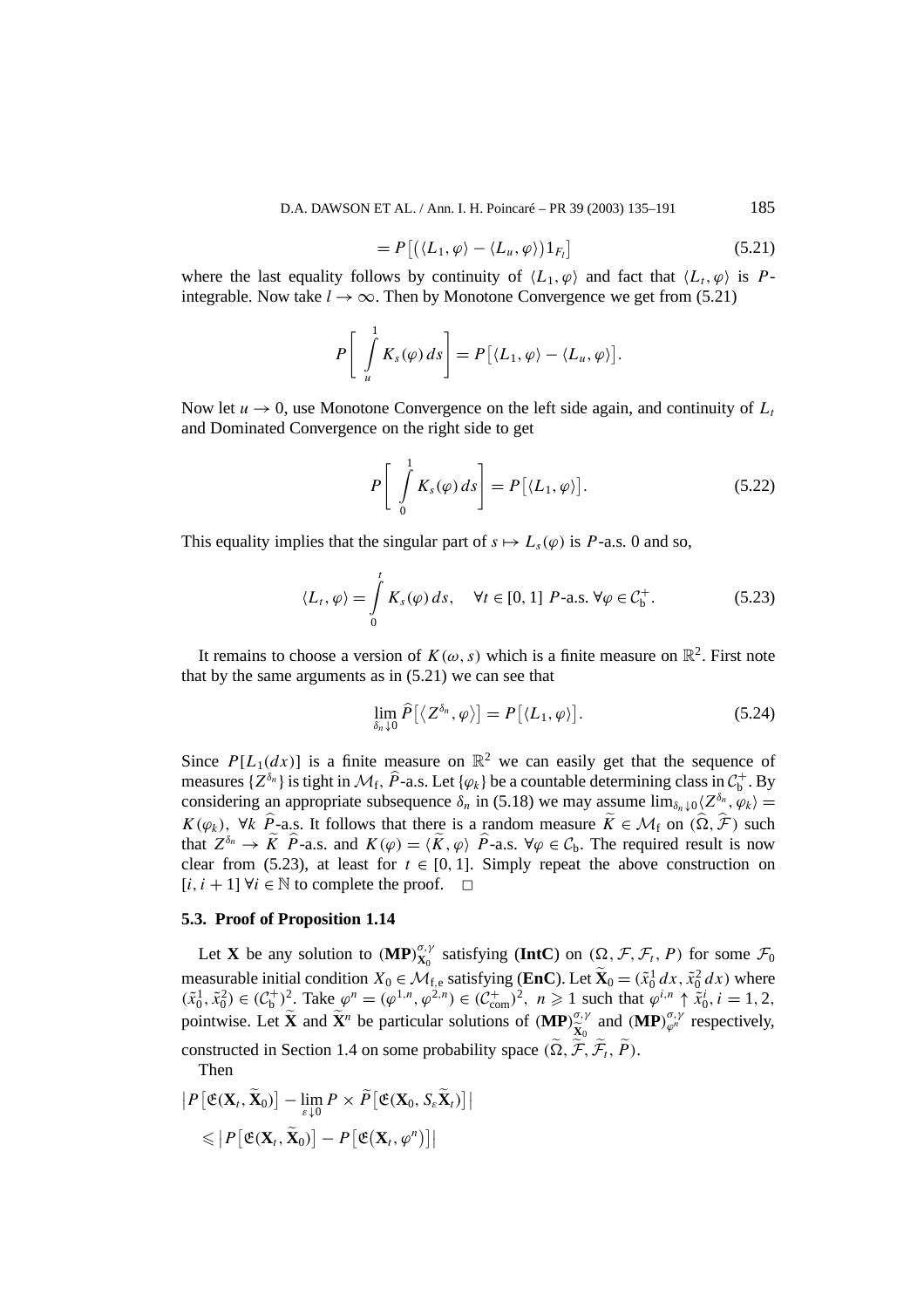$$
+ \left| \lim_{\varepsilon \downarrow 0} P \times \widetilde{P} \left[ \mathfrak{E} (\mathbf{X}_0, S_{\varepsilon} \widetilde{\mathbf{X}}_t^n) \right] - P \times \widetilde{P} \left[ \mathfrak{E} (\mathbf{X}_0, S_{\varepsilon} \widetilde{\mathbf{X}}_{t-\delta}^n) \right] \right|
$$
  
+  $\left| P \times \widetilde{P} \left[ \mathfrak{E} (\mathbf{X}_0, S_{\varepsilon} \widetilde{\mathbf{X}}_{t-\delta}) \right] - P \times \widetilde{P} \left[ \mathfrak{E} (\mathbf{X}_0, S_{\varepsilon} \widetilde{\mathbf{X}}_{t-\delta}) \right] \right|$   
+  $\left| P \times \widetilde{P} \left[ \mathfrak{E} (\mathbf{X}_0, S_{\varepsilon} \widetilde{\mathbf{X}}_{t-\delta}) \right] - \lim_{\varepsilon \downarrow 0} P \times \widetilde{P} \left[ \mathfrak{E} (\mathbf{X}_0, S_{\varepsilon} \widetilde{\mathbf{X}}_t) \right] \right|$  (by Proposition 1.12)  

$$
\leq 4\gamma \left( |\varphi^{1,n}|_{\infty} |\varphi^{2,n}|_{\infty} + |\widetilde{x}_0^1|_{\infty} |\widetilde{x}_0^2|_{\infty} \right) P \left[ \int_{\mathbb{R}^2} \bar{g}_{\delta} (X_0^1, X_0^2) (x) dx \right]
$$
 (by Lemma 4.1(b))  
+  $\left| P \left[ \mathfrak{E} (\mathbf{X}_t, \widetilde{\mathbf{X}}_0) \right] - P \left[ \mathfrak{E} (\mathbf{X}_t, \varphi^n) \right] \right| + \left| P \times \widetilde{P} \left[ \mathfrak{E} (\mathbf{X}_0, S_{\delta} \widetilde{\mathbf{X}}_{t-\delta}) \right] \right|$   
-  $P \times \widetilde{P} \left[ \mathfrak{E} (\mathbf{X}_0, S_{\delta} \widetilde{\mathbf{X}}_{t-\delta}) \right] |$   
=  $I^{1,\delta,n} + I^{2,\delta,n} + I^{3,\delta,n}$ 

for any  $0 < \delta < t$  and  $n \ge 1$ . Now take  $n \to \infty$ . Then by Proposition 4.2 we get that  $\widetilde{\mathbf{X}}_{t-\delta}^{n} \Rightarrow \widetilde{\mathbf{X}}_{t-\delta}$  in  $\mathcal{M}_{\text{tem}}^{2}$ . Since  $S_{\delta}X_{0}^{j}$ ,  $j = 1, 2$ , is not necessarily in  $\mathcal{C}_{\text{exp}}$ , we need to check that  $\widetilde{X}_{t-\delta}^{j,n}(S_{\delta}X_0^j) \Rightarrow \widetilde{X}_{t-\delta}^j(S_{\delta}X_0^j)$ . But this follows easily by  $L^2(P \times \widetilde{P})$  boundedness of  $\widetilde{X}_{t-\delta}^{j,n}(S_{\delta}X_0^j)$  uniformly in *n* and the fact that

$$
P \times \widetilde{P} \big[ \widetilde{X}_{t-\delta}^{j,n} \big( S_{\delta} X_0^j \big) \big] = P \big[ \widetilde{X}_0^{j,n} \big( S_t X_0^j \big) \big] \to P \big[ \widetilde{X}_0^j \big( S_t X_0^j \big) \big] = P \times \widetilde{P} \big[ \widetilde{X}_{t-\delta}^j \big( S_{\delta} X_0^j \big) \big] < \infty.
$$

These two facts together easily give that  $\widetilde{X}_{t-\delta}^{j,n}(S_{\delta}X_0^j) \Rightarrow \widetilde{X}_{t-\delta}^j(S_{\delta}X_0^j)$  (details are left for the reader). Therefore  $I^{3,n,\delta} \to 0$  as  $n \to \infty$ . Since  $\varphi^{n,j} \to \tilde{x}_0^j$  boundedly pointwise we get that  $I^{2,n,\delta} \to 0$  as  $n \to \infty$ . The first term  $I^{1,n,\delta}$  is bounded by

$$
4\gamma \left(\sup_{n} |\varphi^{1,n}|_{\infty} |\varphi^{2,n}|_{\infty} + |\tilde{x}_0^1|_{\infty} |\tilde{x}_0^2|_{\infty}\right) P\left[\int_{\mathbb{R}^2} \bar{g}_\delta(X_0^1, X_0^2)(x) dx\right]
$$
  

$$
\leq 8\gamma |\tilde{x}_0^1|_{\infty} |\tilde{x}_0^2|_{\infty} P\left[\int_{\mathbb{R}^2} \bar{g}_\delta(X_0^1, X_0^2)(x) dx\right]
$$

uniformly in *n*. Now by **(EnC)** and Dominated Convergence we get  $\lim_{\delta \downarrow 0} \sup_n I^{1,n,\delta} = 0$ and so we are done.  $\Box$ 

#### **5.4. Markov and strong Markov properties**

LEMMA 5.4. – Let  $\widetilde{\mathbf{X}}_0 \in (C_{\text{rap}}^+)^2$  and  $\widetilde{\mathbf{X}}$  be the particular solution of  $(\mathbf{MP})_{\widetilde{\mathbf{X}}_0}^{\sigma,\gamma}$  **X**0 *constructed in Section* 1.4 *on some*  $(\Omega, \mathcal{F}, \mathcal{F}_t, P)$ *.* 

(a) *There is a time-homogeneous Borel Markov transition kernel*  $P = {P_t(\mu, d\nu)}$ :  $t > 0$ ,  $\mu \in \mathcal{M}_{f,e}$  *on*  $\mathcal{M}_{f,e}$  *such that* 

$$
\int_{\mathcal{M}_{f,e}} \mathfrak{E}(\nu, \widetilde{\mathbf{X}}_0) P_t(\mu, d\nu) = \lim_{\varepsilon \downarrow 0} \widetilde{P}\big[\mathfrak{E}(\mu, S_{\varepsilon}(\widetilde{\mathbf{X}}_t))\big].
$$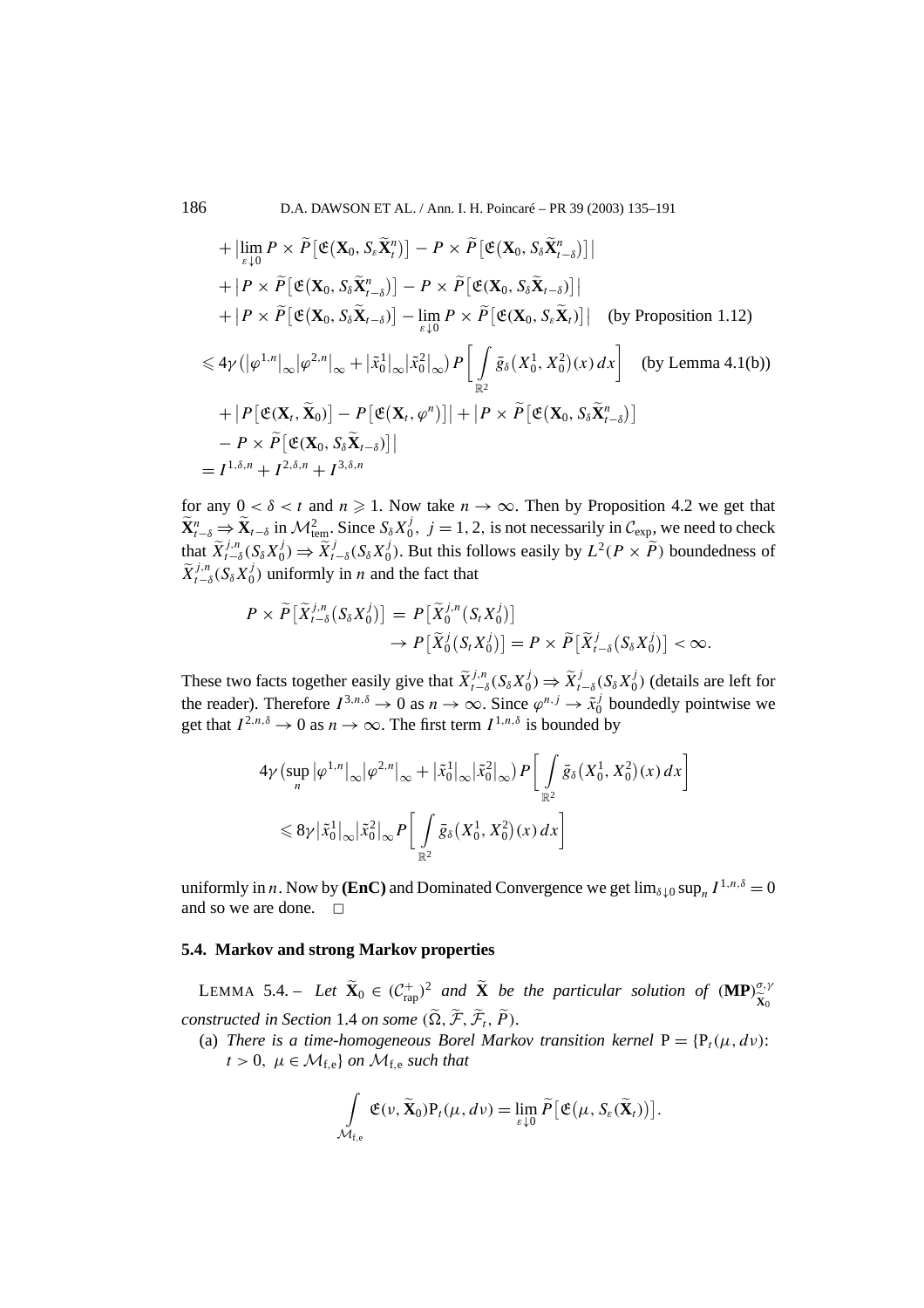(b) Let **X** satisfy (IntC) and (EnC) and solve  $(MP)_{X_0}^{\sigma,\gamma}$ . Then for any bounded Borel *measurable function h on*  $M_{f,e}$  *and any a.s. finite*  $\mathcal{F}_t$ -stopping time  $\tau$ ,

$$
P\left[h(\mathbf{X}_{\tau+t}) \mid \mathcal{F}_{\tau}\right] = \int_{\mathcal{M}_{\text{f,e}}} h(\nu) P_t(\mathbf{X}_{\tau}, d\nu) \quad a.s., \tag{5.25}
$$

*i.e.* **X** *is a strong Markov process.*

*Proof. –*

(a) Fix a (deterministic)  $\mathbf{X}_0 \in \mathcal{M}_{f,e}$ . By Theorem 1.9(a) for any  $\mathbf{X}_0 \in \mathcal{M}_{f,e}$  there exists a solution **X** to the martingale problem  $(MP)_{X_0}^{\sigma,\gamma}$  satisfying (IntC) and by Proposition 1.12

$$
P\left[\mathfrak{E}(\mathbf{X}_t, \widetilde{\mathbf{X}}_0)\right] = \lim_{\varepsilon \downarrow 0} \widetilde{P}\left[\mathfrak{E}(\mathbf{X}_0, S_\varepsilon(\widetilde{\mathbf{X}}_t))\right]. \tag{5.26}
$$

By Theorem 1.9(b) the solution **X** is unique. Let  $P_t(\mathbf{X}_0, \cdot)$  be the unique law of  $\mathbf{X}_t$ . Then (5.26) shows

$$
\int_{\mathcal{M}_{f,e}} \mathfrak{E}(\nu, \widetilde{\mathbf{X}}_0) P_t(\mathbf{X}_0, d\nu) = \lim_{\varepsilon \downarrow 0} \widetilde{P}\big[\mathfrak{E}(\mathbf{X}_0, S_{\varepsilon}(\widetilde{\mathbf{X}}_t))\big].
$$
\n(5.27)

The right side is Borel measurable in  $\mathbf{X}_0 \in \mathcal{M}_{f,e}$ . A monotone class argument shows the bounded pointwise closure of the complex linear span of  $\{\mathfrak{E}(\cdot,\mathbf{X}_0): \mathbf{X}_0 \in (\mathcal{C}^+_{\text{rap}})^2\}$  is the set of all bounded complex-valued measurable maps in  $\mathcal{M}_{f,e}$  (e.g. see Lemma 6.2) of [5]). The Borel measurability of  $\mathbf{X}_0 \mapsto P_t(\mathbf{X}_0, \cdot)$  from  $\mathcal{M}_{f,e}$  to  $\mathcal{M}_1(\mathcal{M}_{f,e})$  follows.

(b) We now proceed by modifying the proof of Theorem 4.4.2 of [7] to accommodate the side conditions (IntC) and (EnC). Let **X** be the unique solution to  $(MP)_{X_0}^{\sigma,\gamma}$  on  $(\Omega, \mathcal{F}, \mathcal{F}_t, P)$  satisfying (**IntC**) with **X**<sub>0</sub> (possibly random) satisfying *(EnC)*. Let  $\tau$  be any *bounded* stopping time and  $F \in \mathcal{F}_{\tau}$  with  $P(F) > 0$ . Define

$$
P_1(B) = P\left(\mathbb{1}_F P(\mathbb{1}_B \mid \mathcal{F}_\tau)\right) / P(F), \quad B \in \mathcal{F},
$$

and  $Y_s = X_{\tau+s}$ . Then by Lemma 3.3, Y solves  $(MP)_{Y_0}^{\sigma,\gamma}$  on  $(\Omega, \mathcal{F}, \mathcal{F}_t^{\tau}, P_1)$  with  $\mathcal{L}(Y_0) =$  $P(\mathbf{X}_{\tau} \in \cdot | F)$  and satisfies (**IntC**) and (**EnC**). So by Proposition 1.12 if  $\widetilde{\mathbf{X}}_0 \in (C_{\text{rap}}^+)^2$  and  $\rho = \mathcal{L}(\mathbf{Y}_0)$  then

$$
P\left[\mathfrak{E}(\mathbf{Y}_t, \widetilde{\mathbf{X}}_0)\right] = \lim_{\varepsilon \downarrow 0} \int_{\mathcal{M}_{f,e}} \widetilde{P}\left[\mathfrak{E}(\mu, S_{\varepsilon}(\widetilde{\mathbf{X}}_t))\right] \varrho(d\mu)
$$

$$
= \int_{\mathcal{M}_{f,e}} \int_{\mathcal{M}_{f,e}} \mathfrak{E}(\nu, \widetilde{\mathbf{X}}_0) P_t(\mu, d\nu) \varrho(d\mu)
$$

by (5.27) and Dominated Convergence. A monotone class argument again as in Lemma 6.2 of [5] shows that for any bounded Borel  $h : \mathcal{M}_{f,e} \mapsto \mathbb{R}$ 

$$
P_{1}[h(\mathbf{Y}_{t})] = \int_{\mathcal{M}_{f,e}} \int_{\mathcal{M}_{f,e}} h(v) P_{t}(\mu, dv) \varrho(d\mu)
$$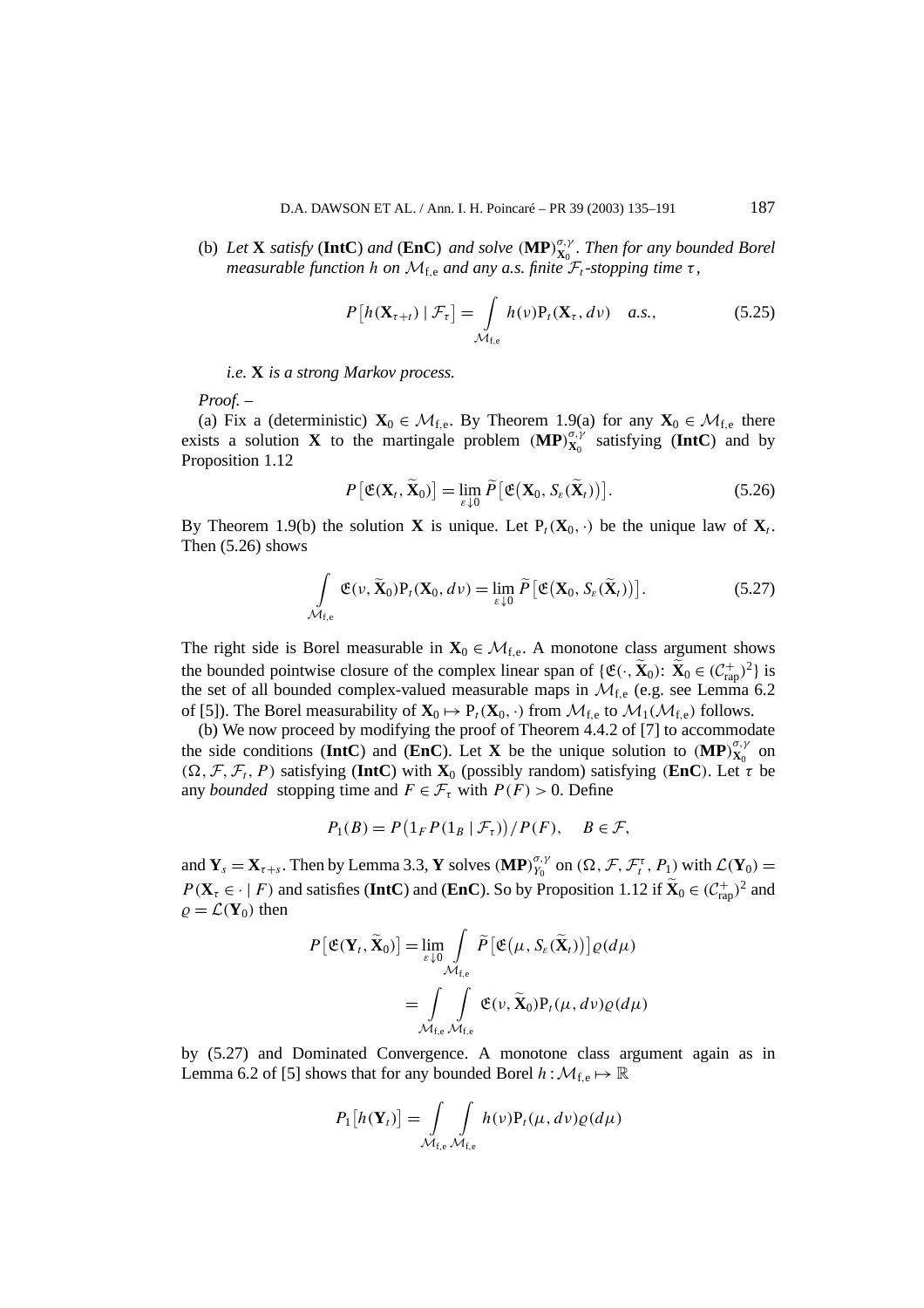and so

$$
P\left(1_{F}P\left(h(\mathbf{X}_{\tau+t})\mid\mathcal{F}_{\tau}\right)\right)=P\left(1_{F}\int\limits_{\mathcal{M}_{f,e}}h(\nu)P_{t}(\mathbf{X}_{\tau},d\nu)\right).
$$

The required result follows for bounded stopping times, and the obvious truncation argument then gives the result for a.s. finite stopping times.  $\Box$ 

*Remark* 5.5. – Lemma 5.4 completes the proof of Theorem 1.9(c).

## **Acknowledgement**

We thank a referee for some useful comments and suggestions which improved the exposition.

## **Appendix A**

LEMMA A.1. – *For any*  $\lambda \in \mathbb{R}$  *and*  $t > 0$ *, set* 

$$
c_{A1}(t,\lambda) \equiv \int\limits_{\mathbb{R}^2} \frac{1}{2\pi t \sigma^2} e^{-|y|^2/2t\sigma^2} e^{|\lambda y|} dy.
$$

*Then, for any*  $\lambda \in \mathbb{R}$  *and*  $\psi \in C_{\lambda}$ *, we have* 

$$
S_t \psi(x) \leqslant c_{A1}(t,\lambda) |\psi|_{\lambda} \phi_{\lambda}(x), \quad \forall x \in \mathbb{R}^2,
$$
\n(A.1)

*and*

$$
\sup_{0 \le t \le T} c_{A1}(t, \lambda) = c_{A1}(T, \lambda) < \infty, \quad \forall T > 0. \tag{A.2}
$$

*Proof.* – (A.2) is obvious because  $e^{|\lambda B_t|}$  is a submartingale. We will prove (A.1) for  $\lambda \geq 0$ . For a negative  $\lambda$  the proof is analogous. For  $\lambda \geq 0$ , we have

$$
\int_{\mathbb{R}^2} p_t(x - y) \psi(y) \, dy = \int_{\mathbb{R}^2} \frac{1}{2\pi t \sigma^2} e^{-|x - y|^2 / 2t \sigma^2} \psi(y) \, dy
$$
\n
$$
\leq |\psi|_{\lambda} \int_{\mathbb{R}^2} \frac{1}{2\pi t \sigma^2} e^{-|x - y|^2 / 2t \sigma^2} e^{-\lambda |y|} \, dy
$$
\n
$$
= |\psi|_{\lambda} e^{-\lambda |x|} \int_{\mathbb{R}^2} \frac{1}{2\pi t \sigma^2} e^{-|x - y|^2 / 2t \sigma^2} e^{\lambda |x| - \lambda |y|} \, dy
$$
\n
$$
\leq |\psi|_{\lambda} \phi_{\lambda}(x) \int_{\mathbb{R}^2} \frac{1}{2\pi t \sigma^2} e^{-|x - y|^2 / 2t \sigma^2} e^{\lambda |x - y|} \, dy
$$
\n
$$
= |\psi|_{\lambda} \phi_{\lambda}(x) \int_{\mathbb{R}^2} \frac{1}{2\pi t \sigma^2} e^{-|y|^2 / 2t \sigma^2} e^{\lambda |y|} \, dy,
$$

and we are done by definition of  $c_{A1}(t, \lambda)$ .  $\Box$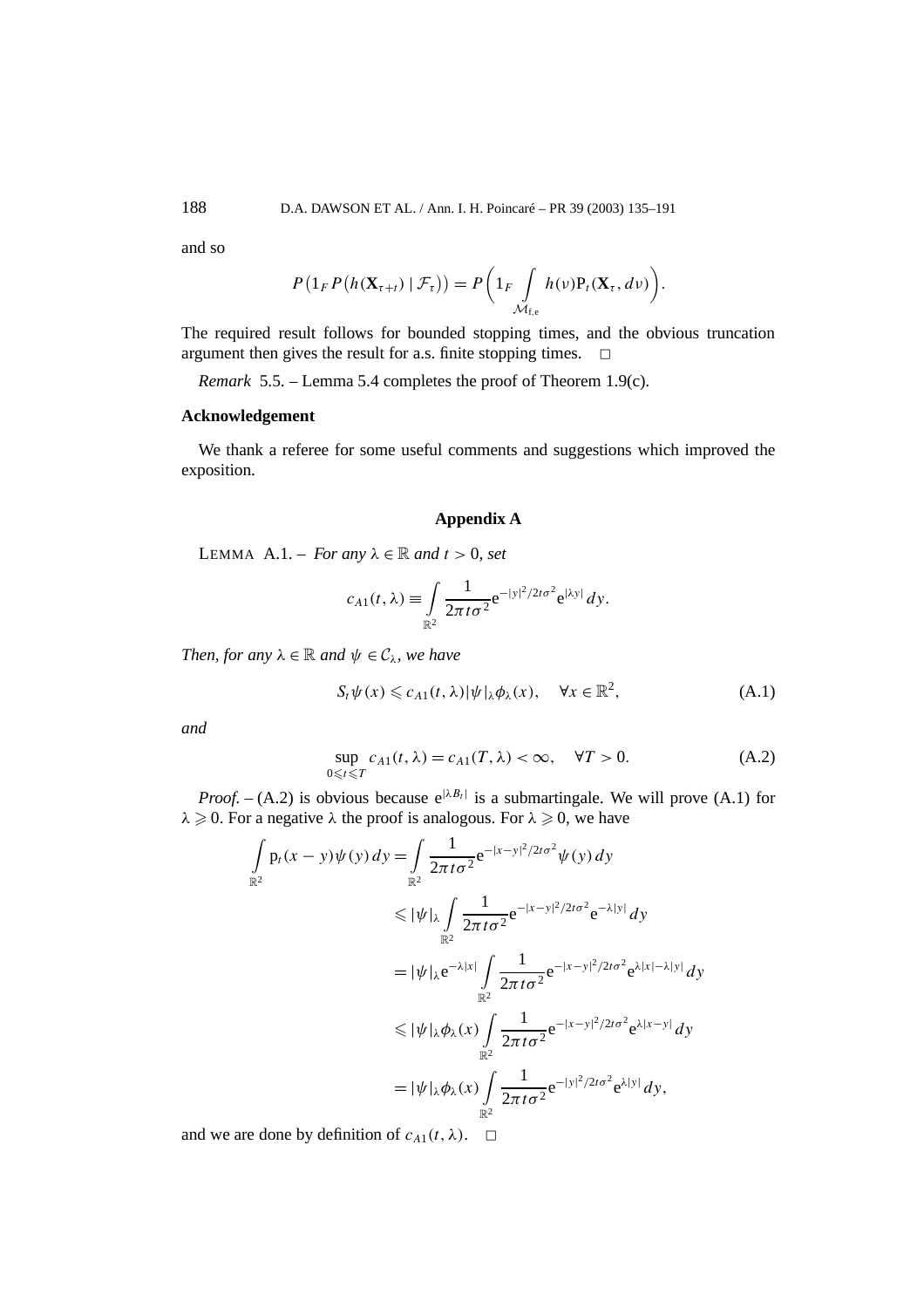LEMMA A.2. – *Assume*  $\psi \in C_\lambda$  *for some*  $\lambda \in \mathbb{R}$ *. Then, for any*  $t > 0$ *, there is a constant*  $c_{A2}(t, \lambda)$  *such that* 

$$
\int_{\mathbb{R}^2} p_t(x - y_1) p_t(x - y_2) \psi(x) dx \leq c_{A2}(t, \lambda) t^{-1} |\psi|_{\lambda} \phi_{\lambda/2}(y_1) \phi_{\lambda/2}(y_2), \quad \forall y_1, y_2 \in \mathbb{R}^2.
$$

*Proof. –* By the Holder inequality, we have

$$
\int_{\mathbb{R}^2} p_t(x - y_1) p_t(x - y_2) \psi(x) dx
$$
\n
$$
\leq \sqrt{\int_{\mathbb{R}^2} p_t(x - y_1)^2 \psi(x) dx} \sqrt{\int_{\mathbb{R}^2} p_t(x - y_2)^2 \psi(x) dx}
$$
\n
$$
= ct^{-1} \sqrt{\int_{\mathbb{R}^2} p_{t/2}(x - y_1) \psi(x) dx} \sqrt{\int_{\mathbb{R}^2} p_{t/2}(x - y_2) \psi(x) dx}
$$
\n
$$
\leq c_{A2}(t, \lambda) t^{-1} |\psi|_{\lambda} \sqrt{\phi_{\lambda}(y_1) \phi_{\lambda}(y_2)}
$$

where the last inequality follows by Lemma A.1.  $\Box$ 

LEMMA  $A.3. - For any  $\lambda, t > 0$ , set$ 

$$
c_{A3}(t,\lambda) \equiv e^{2t\sigma^2\lambda^2}, \qquad c_{A4}(t) \equiv \frac{1}{2\pi t\sigma^2}.
$$

*Then, for any*  $\mu \in \mathcal{M}_{\text{ran}}$ *,* 

$$
\int p_t(x - y)\mu(dy) \leq c_{A3}(t, \lambda)c_{A4}(t)\phi_{\lambda}(x)\mu(\phi_{-\lambda}), \quad \forall \lambda > 0, \ t > 0.
$$
 (A.3)

*If*  $\mu \in \mathcal{M}_{tem}$ *, then* 

$$
\int p_t(x - y)\mu(dy) \leq c_{A3}(t, \lambda)c_{A4}(t)\phi_{-\lambda}(x)\mu(\phi_{\lambda}), \quad \forall \lambda > 0, \ t > 0.
$$
 (A.4)

*Proof.* – For any  $\mu \in \mathcal{M}_{rap}$ 

$$
\int p_t(x - y)\mu(dy) = \frac{1}{2\pi t\sigma^2} \int e^{-\frac{|x - y|^2}{2t\sigma^2}} \mu(dy)
$$
  

$$
= c_{A4}(t)\phi_{\lambda}(x) \int e^{-\frac{|x - y|^2 - |x|\lambda 2t\sigma^2}{2t\sigma^2}} \mu(dy)
$$
  

$$
\leq c_{A4}(t)\phi_{\lambda}(x) \int e^{\frac{\lambda 2t\sigma^2|y| + \lambda^2 (2t\sigma^2)^2}{2t\sigma^2}} \mu(dy)
$$
  

$$
= c_{A3}(t, \lambda)c_{A4}(t)\phi_{\lambda}(x) \int e^{\lambda|y|} \mu(dy)
$$

where in the third line we used the trivial inequality  $a|x| - |x - y|^2 \leq a|y| + a^2$  for any  $a > 0$ . (A.3) follows and the proof of (A.4) goes along the same lines.  $\Box$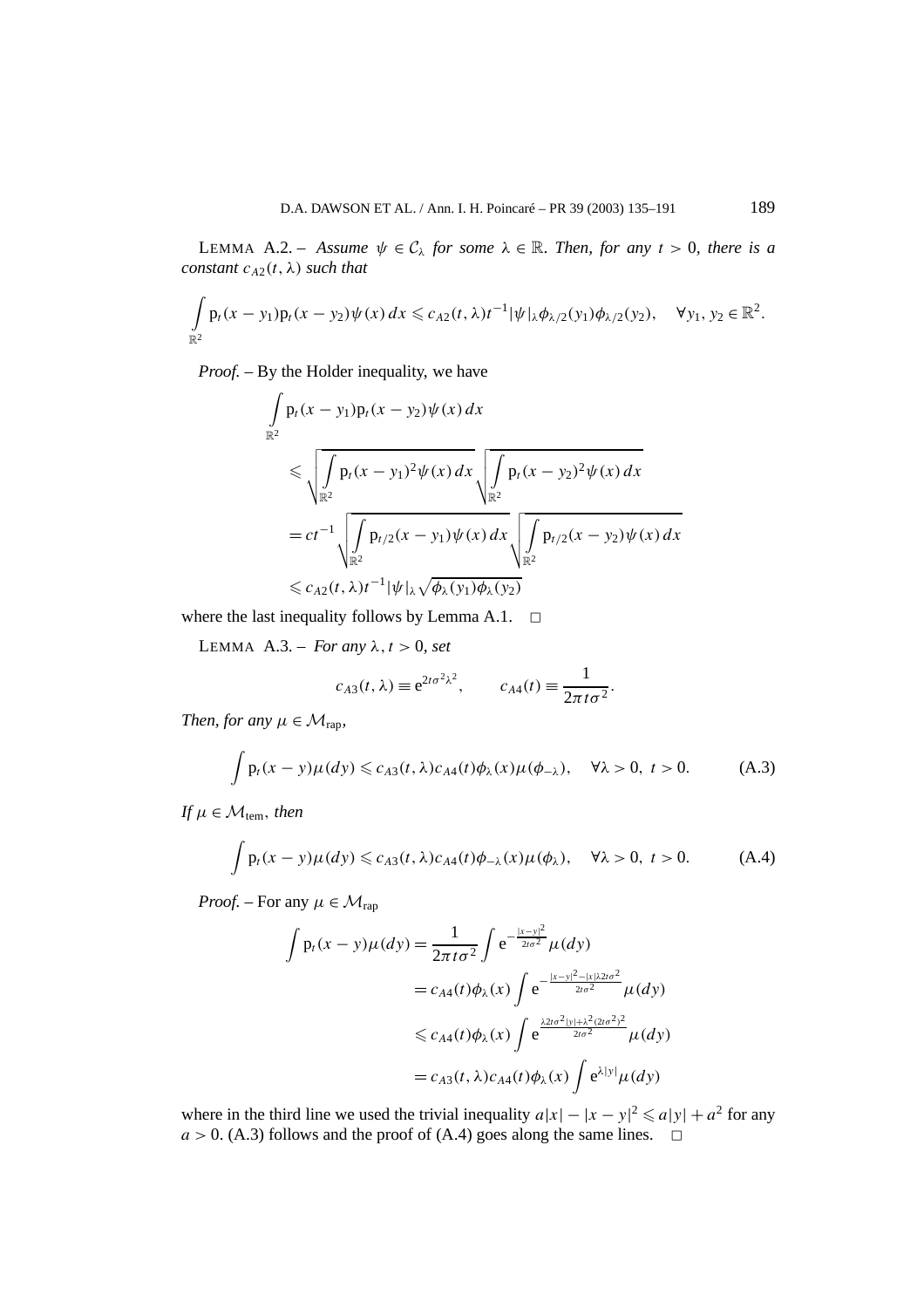COROLLARY A.4. – *For any*  $\mu \in M_{\text{rap}}, \lambda > 0$  *and*  $0 < \varepsilon < T$ 

$$
\sup_{\varepsilon \leq t \leq T} \int p_t(x - y) \mu(dy) \leq c_{A3}(T, \lambda) c_{A4}(\varepsilon) \phi_\lambda(x) \mu(\phi_{-\lambda}). \tag{A.5}
$$

*For any*  $\mu \in \mathcal{M}_{\text{tem}}$ ,  $\lambda > 0$  *and*  $0 < \varepsilon < T$ 

$$
\sup_{\varepsilon \leqslant t \leqslant T} \int p_t(x - y) \mu(dy) \leqslant c_{A3}(T, \lambda) c_{A4}(\varepsilon) \phi_{-\lambda}(x) \mu(\phi_{\lambda}). \tag{A.6}
$$

*Proof.* – Immediately from Lemma A.1. <del>□</del>

COROLLARY A.5. – *For any*  $v \in M_{\text{tem}}$  *and*  $x \in \mathbb{R}^2$ ,  $t \mapsto S_t v(x)$  *is continuous on*  $(0, \infty)$ *.* 

*Proof.* – By Corollary A.4 with  $\mu(dy_1) = \delta_y(dy_1)$ , for any  $0 < \varepsilon < T$ ,  $\lambda > 0$ ,

$$
\sup_{\varepsilon \leq t \leq T} p_t(x - y) \leq c_{A3}(T, \lambda) c_{A4}(\varepsilon) \phi_{-\lambda}(x) \phi_{\lambda}(y)
$$
  
=  $c_{A3}(T, \lambda) c_{A4}(\varepsilon) e^{\lambda |x|} e^{-\lambda |y|}$  (A.7)

and the result follows by Dominated Convergence since  $c_{A3}(T, \lambda)c_{A4}(\varepsilon)e^{\lambda|x|} \times$  $\int_{\mathbb{R}^2} e^{-\lambda |y|} v(dy) < \infty$ .  $\Box$ 

#### **REFERENCES**

- [1] M. Barlow, S. Evans, E. Perkins, Collision local times and measure-valued processes, Can. J. Math. 43 (5) (1991) 897–938.
- [2] D. Dawson, Measure-valued Markov Processes, École d'été de Probabilités de Saint Flour, 1991.
- [3] D. Dawson, A. Etheridge, K. Fleischmann, L. Mytnik, E. Perkins, J. Xiong, Mutually catalytic branching in the plane: Finite measure states, Ann. Probab. 30 (4) (2002) 1681– 1762.
- [4] D. Dawson, A. Etheridge, K. Fleischmann, L. Mytnik, E. Perkins, J. Xiong, Mutually catalytic branching in the plane: infinite measure states, Electron. J. Probab. 7 (15) (2002).
- [5] D. Dawson, E. Perkins, Long time behaviour and co-existence in a mutually catalytic branching model, Ann. Probab. 26 (3) (1998) 1088–1138.
- [6] P. Donnelly, T. Kurtz, Particle representations for measure-valued population models, Ann. Probab. 27 (1999) 166–205.
- [7] S.N. Ethier, T.G. Kurtz, Markov Process: Characterization and Convergence, John Wiley and Sons, New York, 1986.
- [8] S. Evans, E. Perkins, Collision local times, historical stochastic calculus, and competing superprocesses, Electron. J. Probab. 3 (5) (1998).
- [9] N. Konno, T. Shiga, Stochastic differential equations for some measure-valued diffusions, Probab. Theory Related Fields 79 (1988) 201–225.
- [10] P. Meyer, Un cours sur les intégrales stochastiques, in: P. Meyer (Ed.), Séminaire de Probabilités, X, in: Lecture Notes in Mathematics, Vol. 511, Springer, Berlin, 1976, pp. 245–400.
- [11] L. Mytnik, Superprocesses in random environments, Ann. Probab. 24 (1996) 1953–1978.